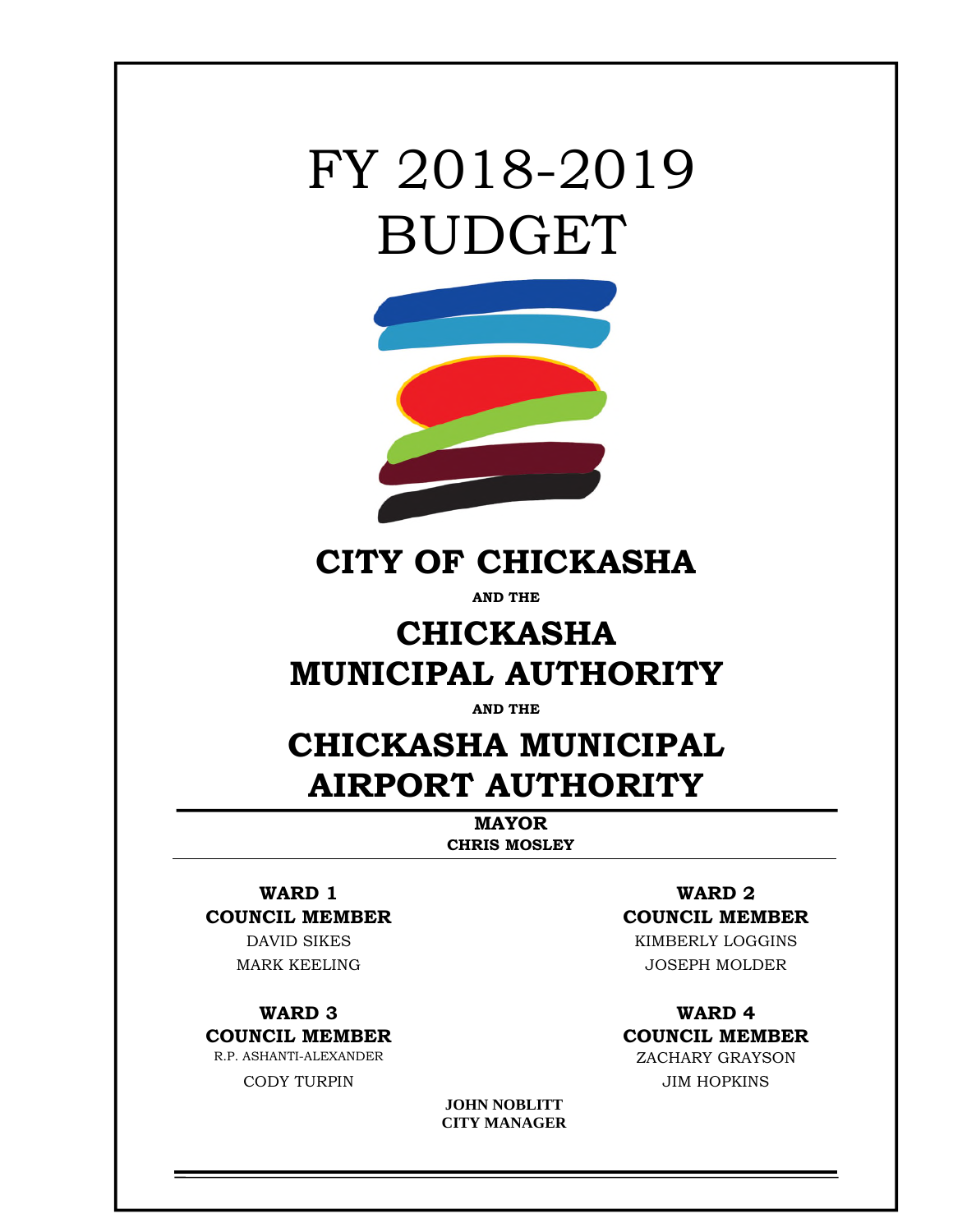

*Administration Office of the*

*City Ma na g er* 

June 1, 2018

Honorable Mayor and Members of the City Council City of Chickasha, Oklahoma

Submitted herewith is the proposed budget for the fiscal year July 1, 2018 through June 30, 2019. The budget is a means of presenting, in financial terms, the plan to accomplish the City's objectives during the coming year.

Chickasha will continue to focus on improving public infrastructure, improving the visual appearance of the community, adding efficiencies to city operations, and improving the fiscal management of all funds. The budget has several funds for the various revenues and associated expenditures for the program of services to meet the needs of our citizens and the community.

#### **Major Goals**

The City's highest priority is improving the quality of life provided to the citizens. To better plan for, and provide, the services required to fulfill that obligation the City has identified seven (7) major goals to both support and measure those services. Each major goal has various objectives that support that goal. Some of those objectives cover multiple areas, so they may appear under multiple goals. This budget reflects the allocation of funds needed to assist in reaching these goals.

#### **Goal 1: Maintain excellent, conservative finances while efficiently delivering the services desired by its citizens.**

#### **Objectives for Goal 1:**

- 1.1 Continue to build towards and maintain a 90-day cash reserve in General City and CMA funds.
- 1.2 Earn an unqualified opinion on the annual audit.
- 1.3 Continue to pool funds and reduce financial reporting clutter by using better fund accounting principles.
- 1.4 Prepare quarterly training with staff on budgeting and accounting principles.
- 1.5 Prepare staff to move towards a performance based budget.
- 1.6 Continue to implement financial transparency program.
- 1.7 Move to a Government Finance Officers Association (GFOA) standard budget document.

#### **Goal 2: Improve Chickasha's basic infrastructure.**

#### **Objectives for Goal 2:**

- 2.1 Complete infrastructure 5-Year Capital Improvement Plan.
- 2.2 Implement a Street and Utility Maintenance Program (SUMP).
- 2.3 Continue work on the Water Treatment Plant.
- 2.4 Utilize available grant funding to mitigate flood hazard risks and improve drainage infrastructure.
- 2.5 Utilize available grant funding to prepare a master drainage plan for future projects.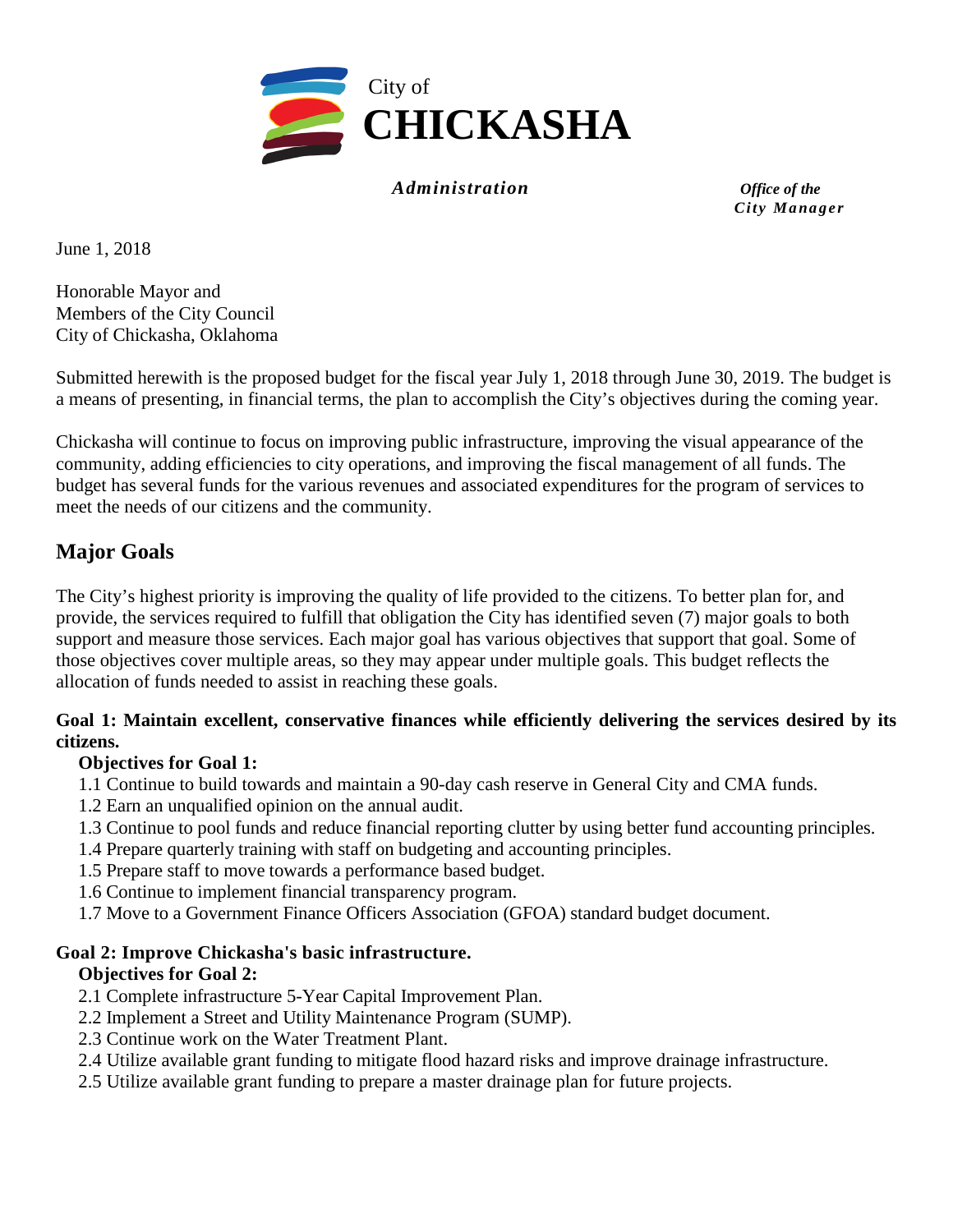#### **Goal 3: Improve the visual appearance of Chickasha. Objectives for Goal 3:**

- 3.1 Work with the Oklahoma Department of Transportation to improve gateways to the city.
- 3.2 Increase the number of Code Compliance cases to increase compliance with property maintenance code.
- 3.3 Create a joint task force to focus the city's efforts into improving problem neighborhoods.
- 3.4 Demolish 10 substandard structures.
- 3.5 Work with Council to create a program that fosters a sense of community pride.

#### **Goal 4: Improve staff efficiency through the use of technology and training. Objectives for Goal 4:**

- 4.1 Work towards making customer utility consumption information available to the customer via website.
- 4.2 Train staff on overall city operations.
- 4.3 Train staff on how to apply basic business principals to add efficiencies to city operations.
- 4.4 Incorporate crime mapping system to help assign patrol to specific areas to reduce response time and increase proactive policing.
- 4.5 Incorporate new record management system for Police Department.
- 4.6 Incorporate MyGov system for code enforcement, permitting, inspections, and licenses.
- 4.7 Continue to work on uncluttering city website.

## **Goal 5: Promote economic development and a diversified economy.**

#### **Objectives for Goal 5:**

- 5.1 Consider each economic development opportunity while focusing on diversifying Chickasha's economy.
- 5.2 Create a program to promote the development of housing.
- 5.3 Use available properties as economic development incentives.
- 5.4 Utilize existing dedicated economic development funds to foster more public private partnerships.
- 5.5 Support Economic Development and Chamber partnership via Chickasha Industrial Authority.

#### **Goal 6: Provide a safe and prepared city.**

#### **Objectives for Goal 6**

- 6.1 Hire Assistant Fire Chief.
- 6.2 Ensure that the city's communication equipment is in compliance with the narrow banding requirement from the Federal Communications Commission.
- 6.3 Create a joint task force to focus the city's efforts into improving problem neighborhoods.
- 6.4 Increase the number of Code Compliance cases to increase compliance with property maintenance code.
- 6.5 Maintain a well-trained group of emergency responders by providing salaries and benefits that are at market rates.
- 6.6 Demolish 10 substandard structures.
- 6.7 Outfit all police personnel with working body cameras.
- 6.8 Utilize available grant funding for storm siren repair and replacement.
- 6.9 Utilize available grant funding to mitigate flood hazard risks and improve drainage infrastructure.

#### **Goal 7: Promote culture and recreational opportunities for locals and tourists. Objectives for Goal 7**

- 7.1 Work with Chamber of Commerce to promote city amenities.
- 7.2 Develop a new parks plan.
- 7.3 Support the Chamber of Commerce's tourism program, and provide support for local historic buildings, museums and the arts.
- 7.4 Partner with local non-profit organizations to provide cultural and recreational opportunities for locals and tourists when it is more cost effective than being the sole provider of the service.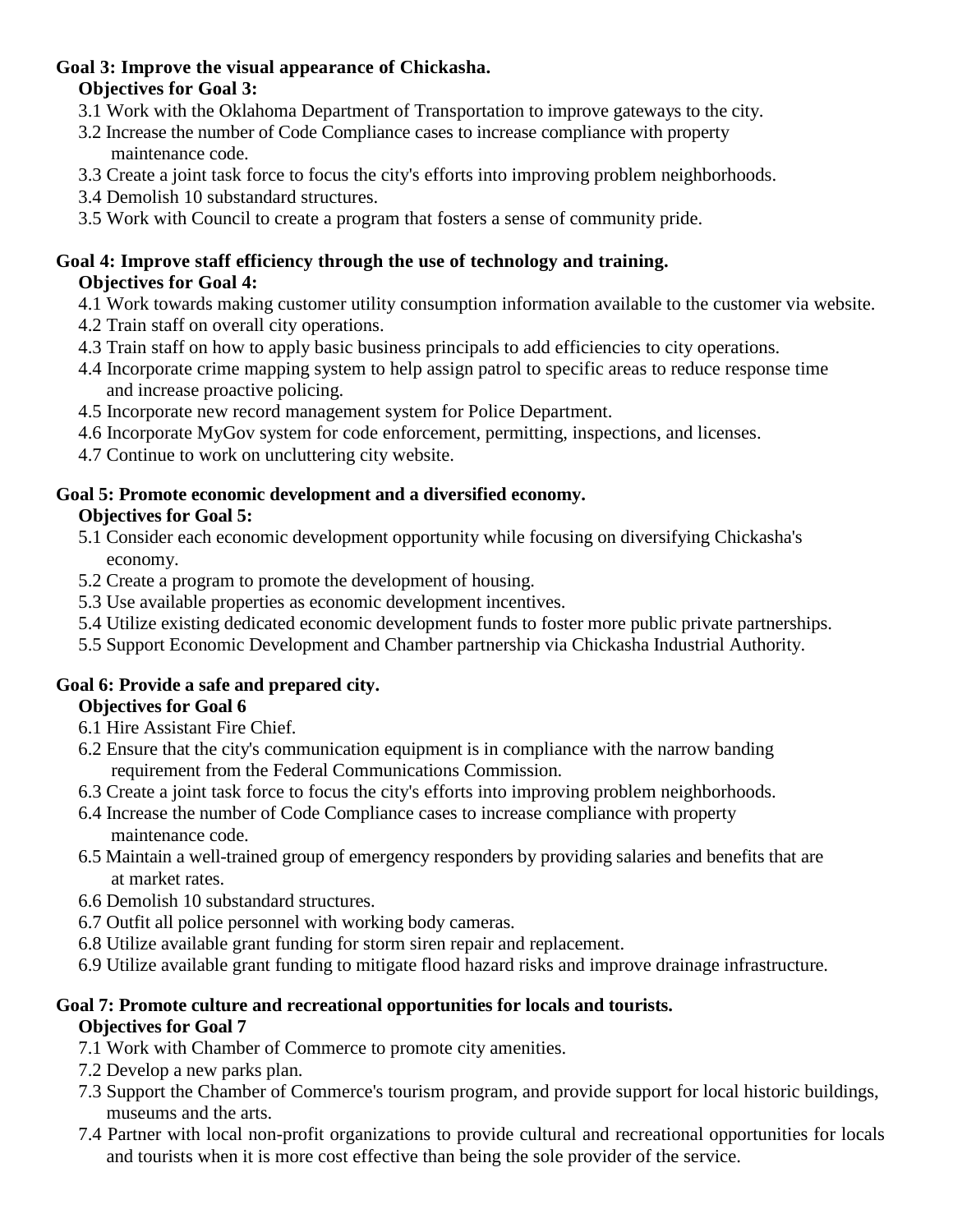- 7.5 Support Economic Development and Chamber partnership via Chickasha Industrial Authority.
- 7.6 Foster the creation of expanded entertainment and amusement district along Grand Avenue adjacent to Sports Complex.
- 7.7 Continue to work on uncluttering city website.

The Budget Book is organized by type of Fund/Service provided: General Fund, Special Funds, Economic Development Funds, Capital Improvement Funds, Chickasha Municipal Airport Authority Fund (CMAA), and Chickasha Municipal Authority Fund (CMA). This transmittal letter provides a summary of these funds, with more detail provided within the Budget Book.

#### **General Fund**

The General Fund provides funding for the operating budgets of the City including: Administration, Fire, Police, Parks and Recreation, Library, Public Works, Support Services, Finance, Community Development, and General Government.

#### **General Fund Revenues:**

Sales tax and other state taxes compose 80% of revenues in the General Fund, the single most important source. Sales tax could end fiscal 2017-18 with an increase as high as 9%. Staff does believe revenues will continue to improve at a slight increase due to the continued collection of online sales tax, and more activity in Chickasha. However, due to the trend of underestimation of past revenues staff is taking a conservative approach to the estimation of future revenues. Staff believes actual tax revenue will stabilize at less than 2% over last year for fiscal 2018-19. It is essential to remember that revenues are still impacted by oil and gas along the South-Central Oklahoma Oil Province (SCOOP), and the Sooner Trend Anadarko and Kingfisher (STACK) plays. As oil prices fluctuate we will need to adapt to remain revenue stable.

Formerly the transfer from the CMA Fund (Chickasha Municipal Authority) has been the second largest revenue item into the General Fund. This transfer was reduced by 42% and will continue to be lowered when appropriate. The past coverage of General Fund expenses through the CMA has prevented a true picture of the general fund deficit. By reflecting the fund condition more appropriately I believe it clearly shows that Chickasha must look at alternate revenue streams to avoid depleting the Chickasha Municipal Authority funds. Due to the fact general fund expenses have outpaced its revenues, this issue can no longer be pushed into the future.

#### **FY 18 Budget:**

| FY 18 Budget   | \$15,136,900 |
|----------------|--------------|
| FY 17 Estimate | \$14,920,488 |

The revenues for the FY 18 Budget are \$216,412, or approximately 1.5% more than the FY 17 estimate. This increase is primarily due to the projected sales and use tax increases created by the new businesses set to open during the next fiscal year.

Of the General Fund revenues, in addition to Sales and other state taxes, CMA transfers are approximately 5%, and Franchise Fees are about 3.7%. Theses three sources account for 89% of total revenues for the General Fund. Sales taxes are dependent on consumer confidence as well as consumers purchasing within Chickasha rather than in other municipalities (sales tax leakage). Franchise taxes are dependent on weather (electric and gas). People moving from land lines to cellular has contributed to decreased phone franchise revenue, and cable is no longer seeing measurable increases.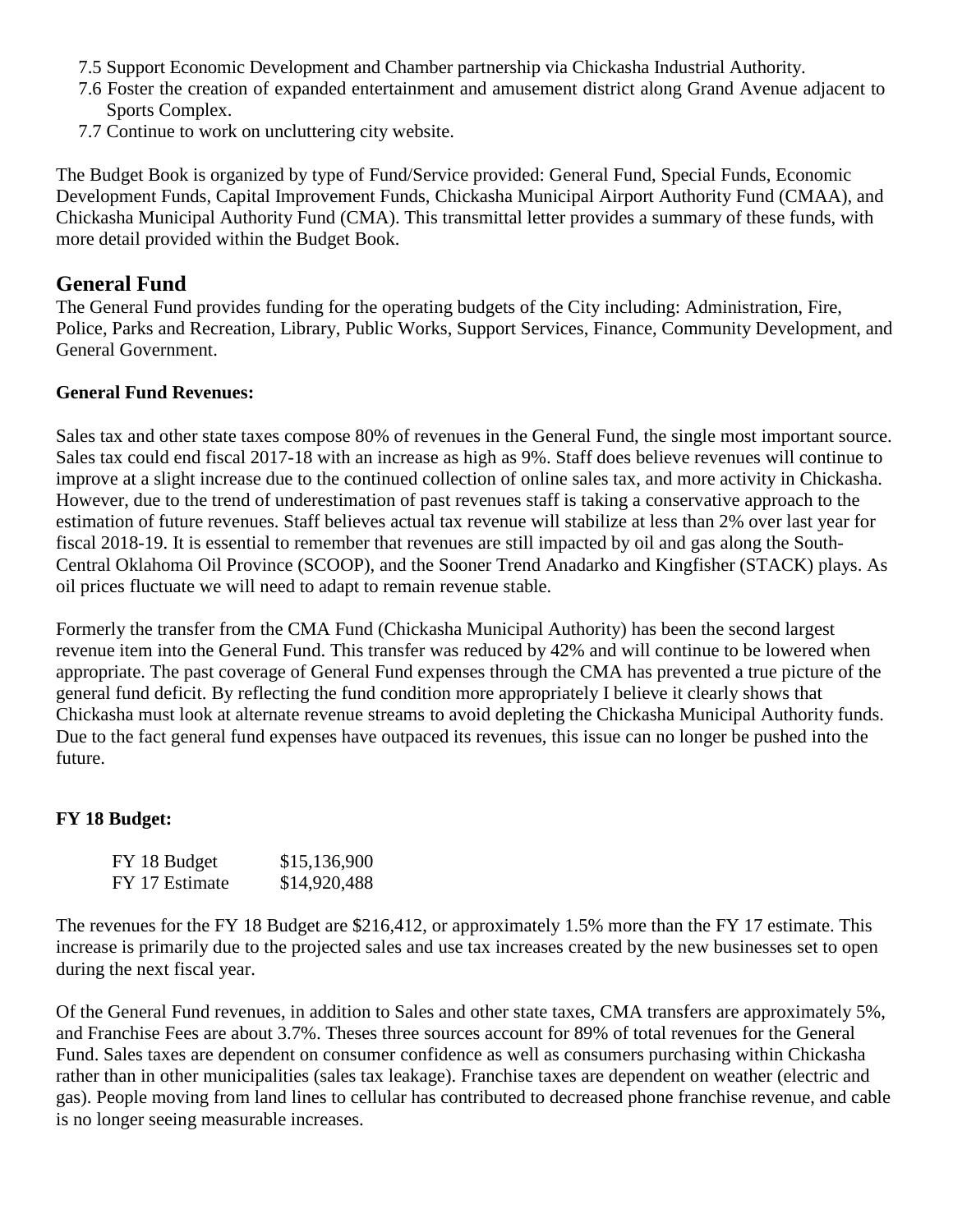### **General Fund Expenditures:**

#### **FY 18 Budget:**

The FY 18 budget includes the full staffing of the Police and Fire Departments, as well as the cumulative labor totals related to the existing Collective Bargaining Agreements. It anticipated that the positions of Assistant Fire Chief, Public Works Director and Administrative Services (formerly Finance) Director will be filled this fiscal year, so those related costs are included as well. General fund also includes limited capital projects.

| FY 18 Budget   | \$16,413,067 |
|----------------|--------------|
| FY 17 Estimate | \$15,053,000 |

The FY 18 Budget is \$1,360,067, or approximately 9% higher FY 17 Estimate as explained above. Expenditures are allocated in the following way:

Almost 43% of the budget is allocated to public safety, i.e. Police and Fire. 38% General Government Operations. 4% Administrative services, i.e. Administration, Finance, and Human Resources. 7% Library, and Parks. 7% Public Works, and Development Services. Capital project has been limited to what staff believes is essential to services.

#### **Available Fund Balance:**

Fund balance is typically reflected as an organizations equity when liabilities are subtracted from assets. For the City's purposes Available Fund Balance refers to the undesignated cash available for the coverage of budgeted expenditures, and is represented by the balance of cash and investments that each fund has in its bank account at the end of each year. In the General Fund it is preferable to have this fund balance to be 20% or more of expenditures, and no less than 15% of expenditures, based on Financial Policy. Having a healthy fund balance allows the City to adapt to changes in the economy that may reduce revenues, or to deal with emergencies outside of the normal operating expenses.

The following is a table that shows the surplus, when there are more revenues than expenses, and shortfalls, when there are fewer revenues than expenses, and the resultant end of year fund balance.

|                     | <b>FY16</b> | <b>FY 17</b> | <b>FY18</b>   |
|---------------------|-------------|--------------|---------------|
|                     | Actual      | Estimate     | <b>Budget</b> |
| Surplus/(Shortfall) | \$208,621   | (\$132,512)  | \$1,276,167   |
| <b>Fund Balance</b> | \$1,421,999 | \$1,289,487  | \$13,320      |
| % of Expenditures   | 10%         | 9%           | Less than 1%  |

The biggest factor in the fund balance has been the coverage from the CMA transfer, by reducing the cash inflow the general fund's actual position is more clearly reflected. As seen above fund balance is well below the appropriate range. Administration will need the help of the Council to fill revenue gaps and prevent further deficits. This will result in staff cuts, and cuts in service levels if the city does not actively pursue increasing current revenue streams or create new income streams.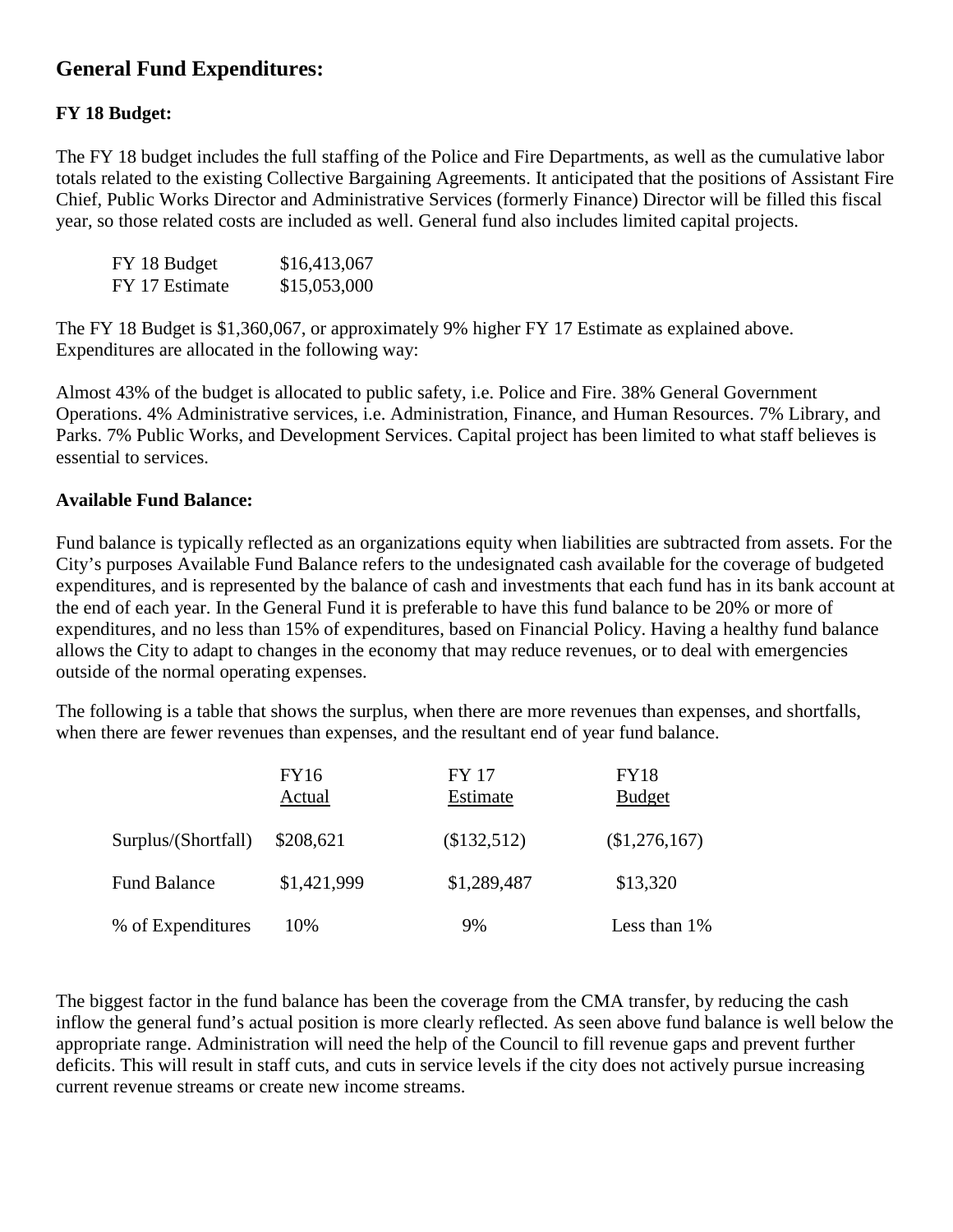#### **Position (FTE) Authorization:**

The number of full time positions in the General Fund includes the addition of an Assistant Fire Chief.

| Police                        |                        |
|-------------------------------|------------------------|
| Fire                          | 23                     |
| Public Works (Street & Fleet) | Ÿ                      |
| Parks and Recreation          | 8                      |
| Library                       |                        |
| Finance                       | 3                      |
| <b>Community Development</b>  |                        |
| Administration                |                        |
| Total                         | 99 Full Time Positions |
|                               |                        |

#### **Special Funds:**

#### **Donation Fund:**

All the fund balance is budgeted as expense under the area the revenue was dedicated for.

#### **Cemetery Fund:**

This fund utilizes revenues from lot fees, and grave opening/closure for maintenance items. This budget includes \$135,000 in budgeted expenses for road maintenance, landscaping, and a new equipment storage building.

#### **Compensated Absences Fund:**

This fund is to ensure that the city has funds available to pay leave amounts to employees who are leaving.

#### **Combined Insurance Fund:**

This fund receives shares from the other major funds to pay for Health Insurance, Workers Compensation Insurance and Property and Liability Insurance. The City will be reviewing this account in fiscal 2018-19 to plan for a major restructuring of the organizations benefits program.

#### **Water Meter Deposit Fund:**

Takes in the deposit money for each account and pays it back as the deposits are no longer needed.

#### **Economic Development Funds**

#### **Tax Increment District (TIF) Fund**

This fund accounts for the revenue and reimbursement of expenses for the development of the project areas near 4<sup>th</sup> Street and Grand.

#### **Chickasha Industrial Authority Fund**

This fund accounts for the Hotel/Motel tax that is charged to every room in Chickasha. Of this amount 90% must be granted for economic development. This funds the Economic Development Corporation and tourism programs. For FY 18, the city is reducing Economic Development Council funding, and increase its tourism expenditure in anticipation of a revised Chamber, EDC, and CIA partnership agreement.

#### **Economic Development Sales Tax Fund**

This fund accounts for the sales tax approved by the voters for economic development. Both taxes have expired but share existing fund balance that must be used for economic development. Staff has budgeted \$2.7 million dollars for capital projects to be designated by the City Council in Fiscal 2018-19.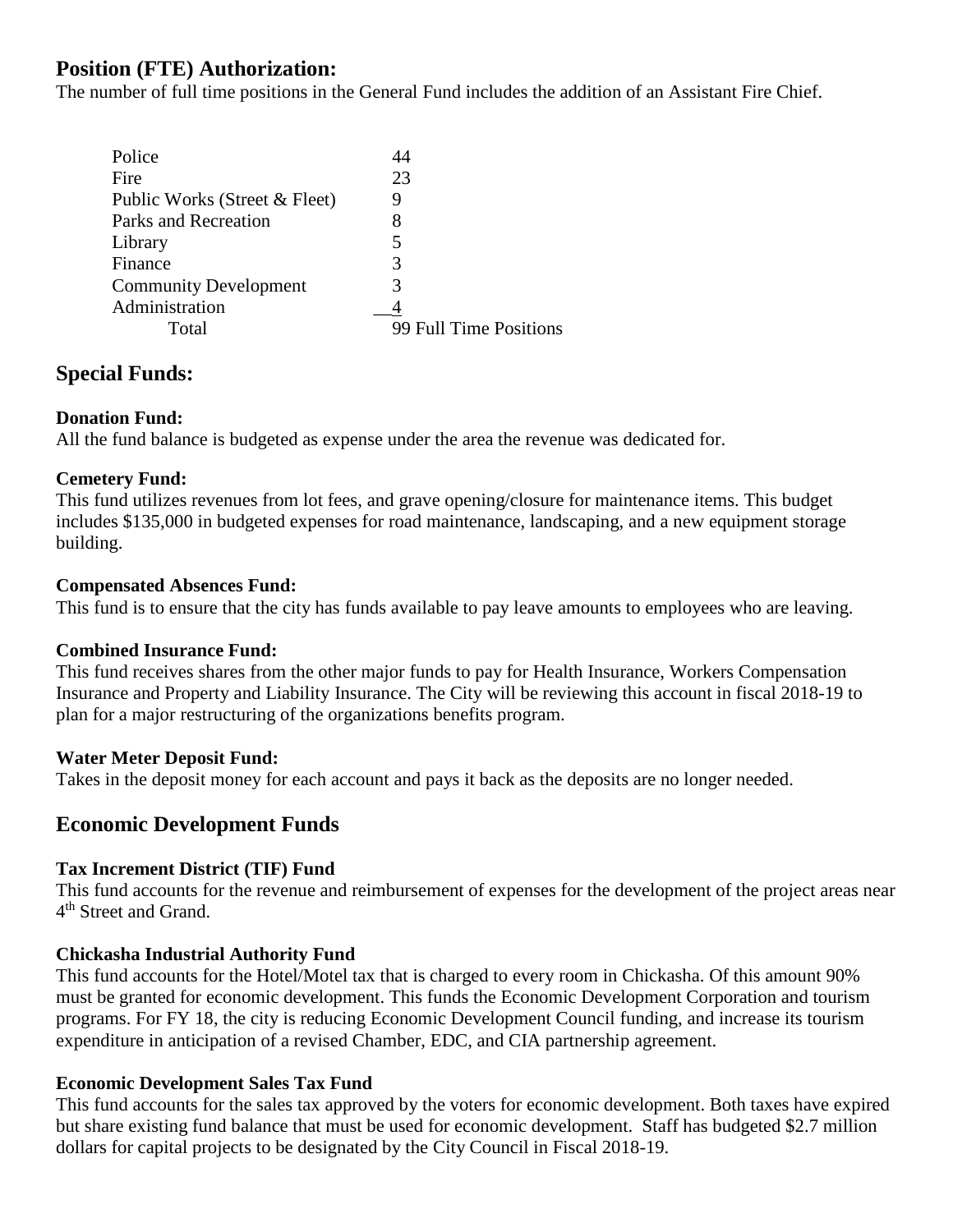### **Capital Improvements Funds**

#### **CIP Dedicated Sales Tax**

The CIP Dedicated Sales Tax Fund will provide funding for \$2.5 million for street, drainage, and water improvements and \$1.15 million for the debt service payment for past projects.

#### **Capital Projects Fund**

The Capital Projects Fund has budgeted \$3 million for various projects in 2018-19. The most significant projects is \$2 million for drainage improvements. Funding is also allocated for the Shannon Springs Bathhouse and electrical upgrades at Shannon Springs. \$150,000 has also been allocated as undesignated while staff accesses conditions at Washita Valley Park for a potential project.

#### **Street and Alley Fund**

The Street and Alley Fund provides \$415,000 in funding for striping, overlays, and traffic signal repair or replacement.

#### **CMA CIP**

The CMA CIP includes \$1.8 million dollars in infrastructure improvement and planning. Emphasis for use of this funding will be placed on potential use as matching funds for grant programs.

#### **BOND FUNDS**

This budget does not allocate any bond funding. It is anticipated that the remaining balance of bond funding will have been exhausted at the end of fiscal 2017-18.

#### **Public Safety Funds**

#### **Emergency Medical Service Fund**

This fund is for ambulance service, and is funded by collections from customer insurance, 522 Board contract, and transfers from other funds. Revenues are used to pay for some Fire Department positions directly connected to providing emergency medical services. This service is staffed by certified paramedics delivering the highest quality emergency care and transport to medical facilities.

#### **Emergency 911 Fund**

This fund pays for the maintenance and operational costs of the dispatch center. Personnel costs are in the General Fund.

#### **Fire – EMS Training Fund**

This fund pays for some training for Fire-EMS personnel. Funds come as a certain amount per accident responded to by an ambulance (\$8.00 per run) transferred from the Police Bond Fund.

#### **Police Training Fund**

This fund is to provide Police training and is funded from a transfer from the Police bond Fund.

#### **Police Bond Fund**

Court fees and fines are placed in this fund and are transferred to the Fire and Police Training Funds, as well as the General Fund.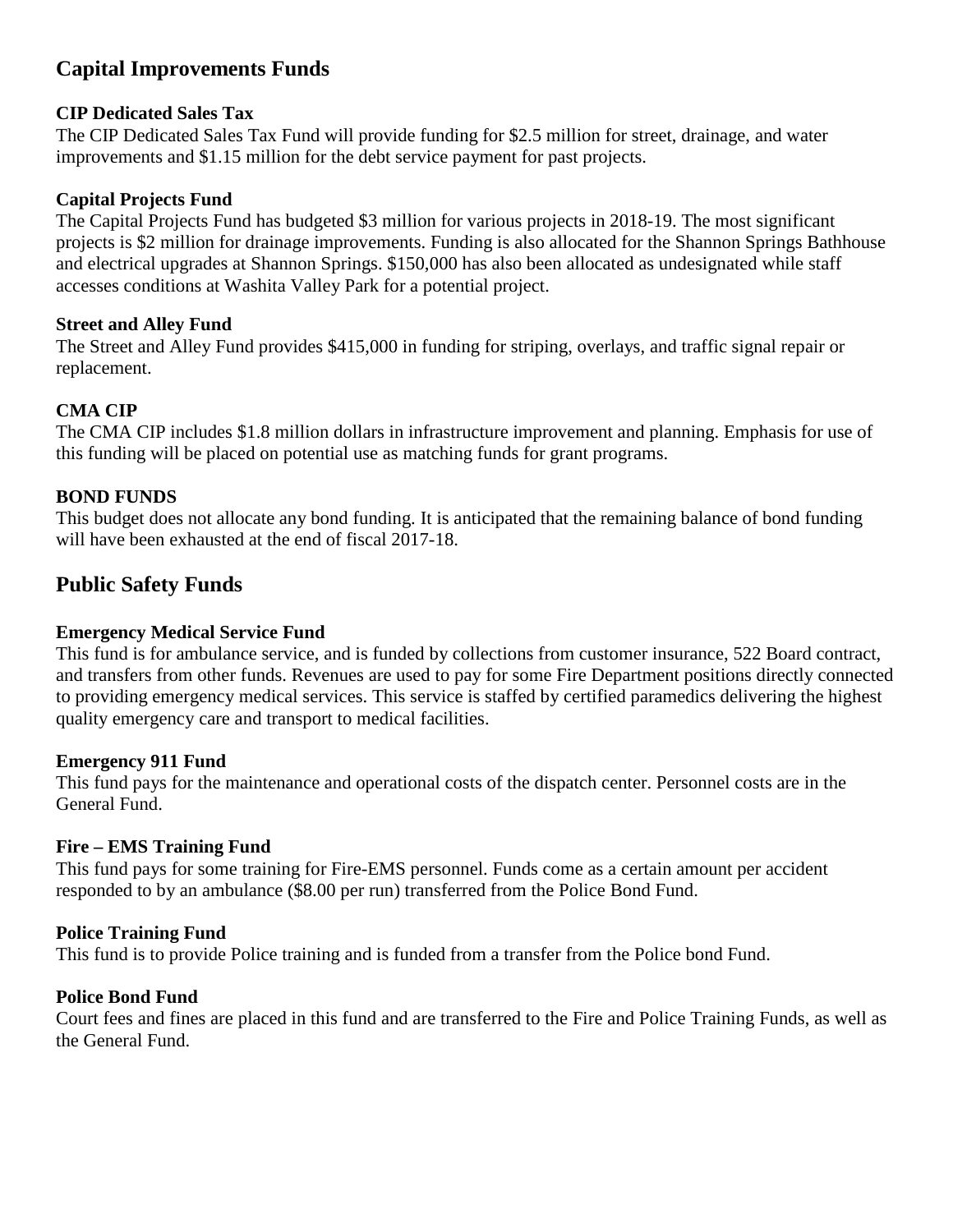#### **Chickasha Municipal Airport Authority Fund**

This fund receives revenues from airport operations and grants. The CMAA Fund includes \$1,000,000 allocated for hangar repair and construction. This expense will be allocated first to the maintenance of the existing hangars. Additional funding not used for maintenance will be used to fill the growing need for new hangar space at the airport.

#### **Chickasha Municipal Authority Fund**

This fund is responsible for the maintenance and development of the water and wastewater utilities, sanitation, and city land and buildings. Sub-funds are being provided for Water, Wastewater, Sanitation, Lake Chickasha. Maintaining and improving infrastructure is the key focus of the CMA. Staff will continue to utilize the Water/Wastewater Study to prioritize projects for Council selection, approval, and appropriate budget designation. Funding comes from rates, from the CMA sales tax, from the CIP Dedicated Sales Tax, from the Water Resources Fund, and from other future funding sources.

Revenues for the CMA Fund break down approximately as \$2.7 million in sales tax, \$5.89 million in utility revenue, and \$141,600 in rentals and leases.

Expenditures for the CMA Fund include but are not limited to \$1.7 million for sanitation, \$3.9 million for water and wastewater treatment, and \$2.1 million in capital projects.

#### **Summary**

Staff did a tremendous job working through a difficult budget cycle this past year. Finance staff and consultants assisted in giving us a truer picture of our financial position than we may have had in past years. The fiscal condition of the organization is weak, conservative financial policies moving forward are only one component of long term stability. Administration and the City Council must take a hard look at our revenue streams and develop a solution to the diminishing fund balances of the General and CMA funds. Despite this challenge the presented budget reflects a commitment to improve the community where we can through outlays for additions, and improvements, to amenities and infrastructure.

I would like to thank our Department Heads for working diligently to provide the requested budget items for their divisions. More importantly, I want to thank them for their commitment to serving the City and its citizens with sometimes limited resources. I would like to thank Susan McDaniel and Andrea Pinkerton who helped compile and prepare this document for your consideration. Finally, I would like to thank our staff accountant Robert Brooks for his advisement and assistance in verifying the information presented in this document. We all look forward to working with the City Council during the implementation of this budget.

Respectfully submitted,

John C. Noblitt, CPM City Manager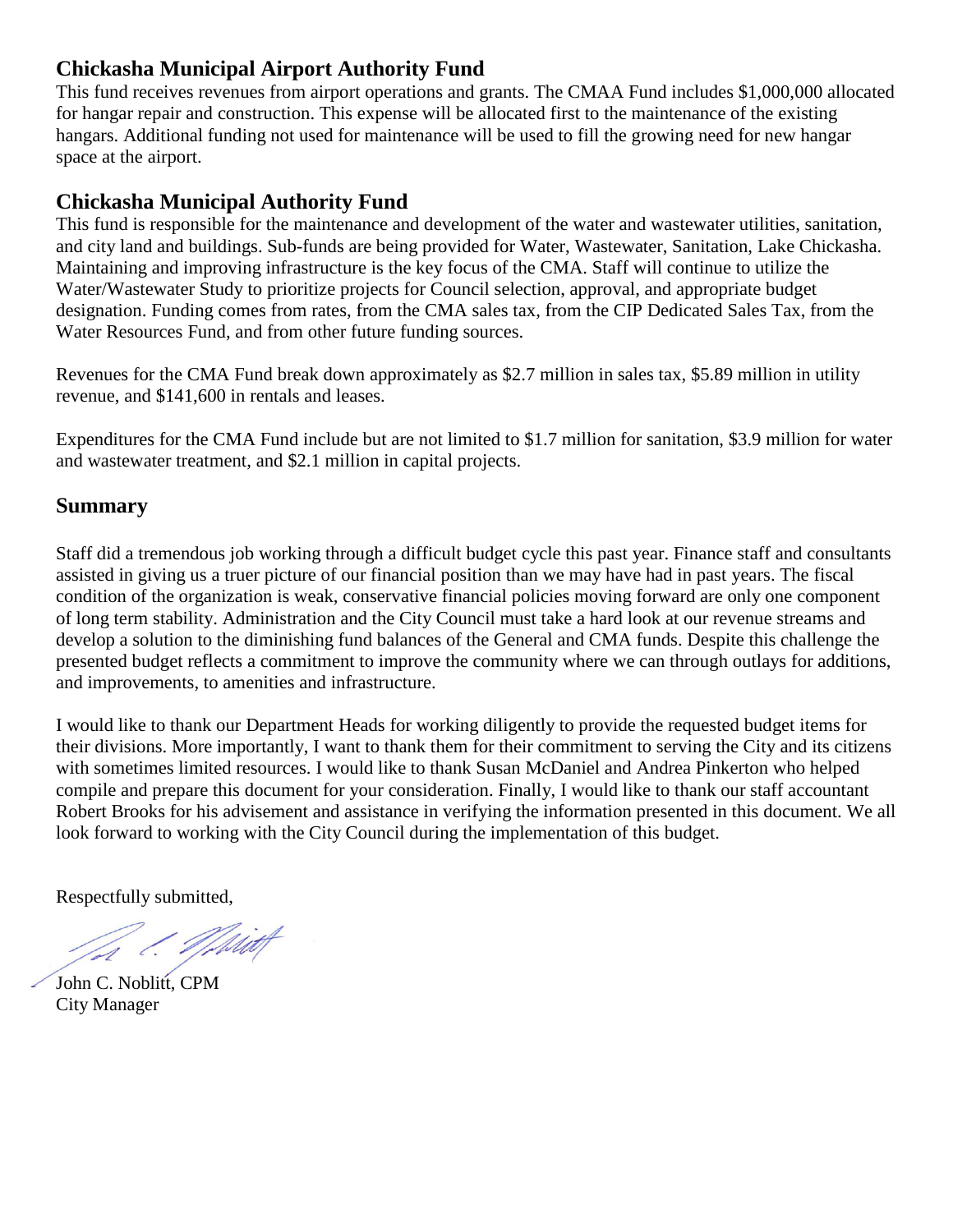## City of Chickasha FY 2018 - 2019 Budget

## **TABLE OF CONTENTS**

| $\bullet$ |                                         |  |
|-----------|-----------------------------------------|--|
| $\bullet$ |                                         |  |
| $\bullet$ | <b>Community Development Department</b> |  |
|           | $\circ$                                 |  |
|           |                                         |  |
|           | $\circ$                                 |  |
| $\bullet$ |                                         |  |
| $\bullet$ | Fire Department                         |  |
|           | $\circ$                                 |  |
|           | $\Omega$                                |  |
|           | $\circ$                                 |  |
|           |                                         |  |
| $\bullet$ |                                         |  |
| $\bullet$ |                                         |  |
| $\bullet$ |                                         |  |
| $\bullet$ | Parks and Recreation Department         |  |
|           | $\Omega$                                |  |
|           | $\Omega$                                |  |
|           |                                         |  |
|           | $\circ$                                 |  |
|           | <b>Police Department</b>                |  |
|           |                                         |  |
|           | $\Omega$                                |  |
|           | $\circ$                                 |  |
|           | $\circ$                                 |  |
|           | $\circ$                                 |  |
|           | $\circ$                                 |  |
|           | $\circ$                                 |  |
|           |                                         |  |
|           | <b>Public Works Department</b>          |  |
|           | $\circ$                                 |  |
|           | $\circ$                                 |  |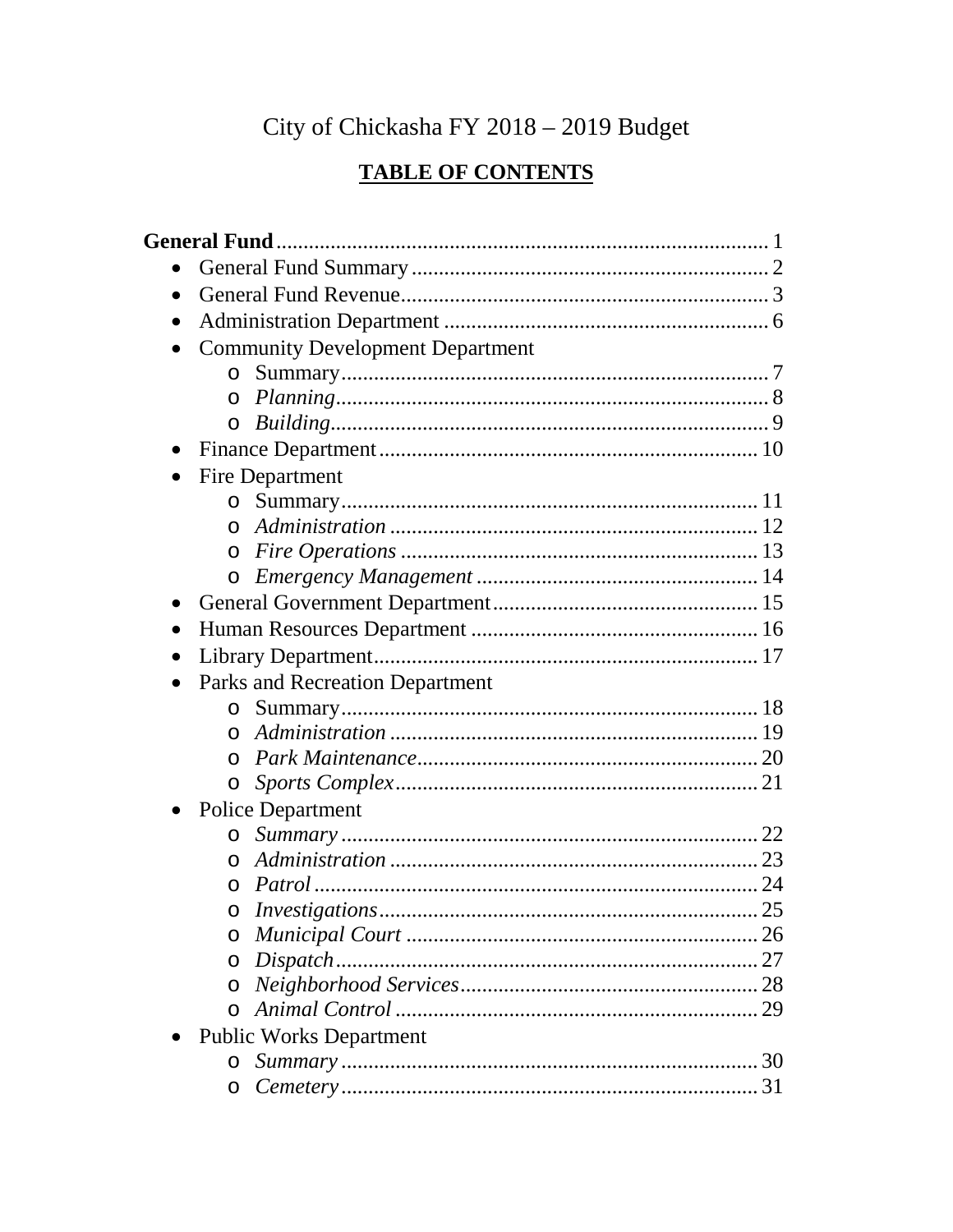| $\Omega$                                                         |
|------------------------------------------------------------------|
| $\Omega$                                                         |
|                                                                  |
|                                                                  |
| Chickasha Municipal Authority Fund (CMA) Summary 36<br>$\bullet$ |
| CMA Summary of Program Expenditures37<br>$\circ$                 |
| $\Omega$                                                         |
| $\Omega$                                                         |
| $\Omega$                                                         |
| $\Omega$                                                         |
| $\Omega$                                                         |
| $\Omega$                                                         |
| $\Omega$                                                         |
| $\Omega$                                                         |
| $\circ$                                                          |
| $\circ$                                                          |
|                                                                  |
| $\bullet$                                                        |
| $\bullet$                                                        |
| $\bullet$                                                        |
| $\bullet$                                                        |
|                                                                  |
|                                                                  |
| $\bullet$                                                        |
| $\bullet$                                                        |
| $\bullet$                                                        |
|                                                                  |
|                                                                  |
|                                                                  |
| $\bullet$                                                        |
| $\bullet$                                                        |
|                                                                  |
| $\bullet$                                                        |
| $\bullet$                                                        |
| $\bullet$                                                        |
| $\bullet$                                                        |
| $\bullet$                                                        |
| Chickasha Municipal Airport Authority Fund (CMAA) Funds 77       |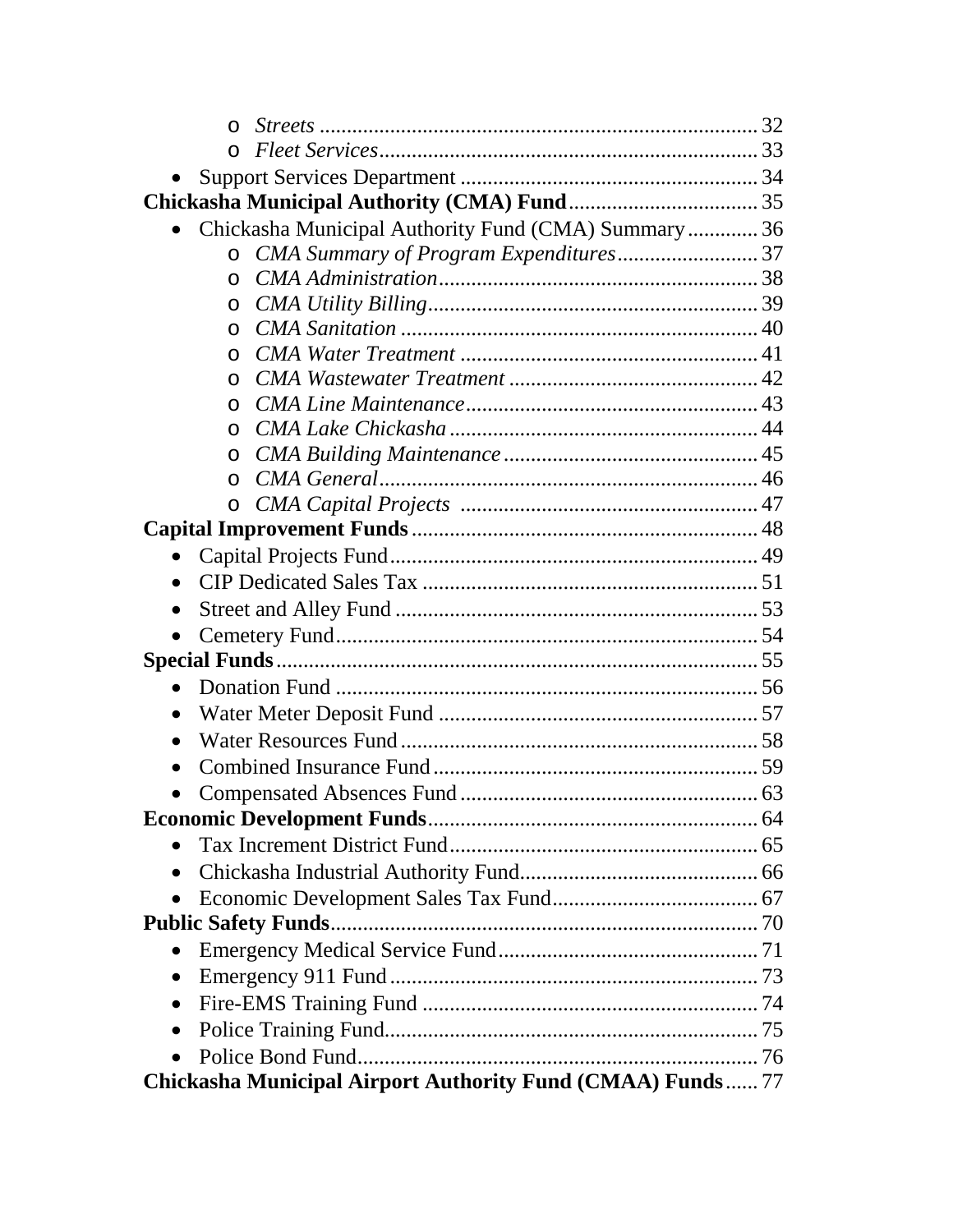# **General Fund**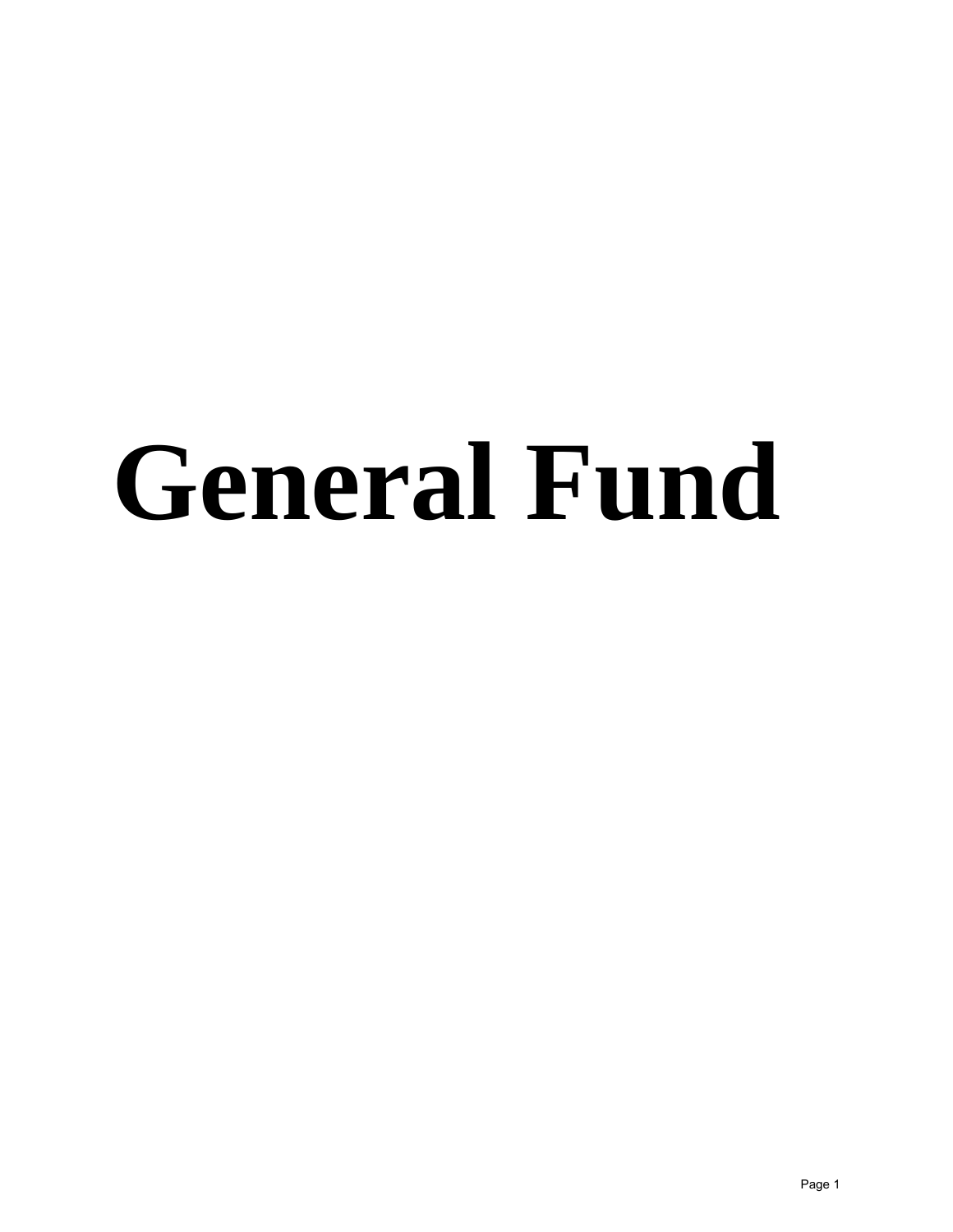#### **City of Chickasha Annual Budget FY 2018-19 General Fund Summary**

| <b>Description</b>                         | FY 16-17<br><b>Actual</b> | FY 17-18<br><b>Budget</b> | FY 17-18<br><b>Estimate</b> | FY 18-19<br><b>Budget</b> |
|--------------------------------------------|---------------------------|---------------------------|-----------------------------|---------------------------|
| Funds Available - July 1                   | 1,213,378                 | 703,420                   | 1,421,999                   | 1,289,487                 |
| <b>Revenue:</b>                            |                           |                           |                             |                           |
| Licenses and Permits                       | 196,858                   | 196,951                   | 226,872                     | 170,400                   |
| Cemetery                                   | 70,516                    | 70,516                    | 76,498                      | 80,000                    |
| Fees                                       | 115,566                   | 98,823                    | 83,349                      | 100,200                   |
| Rent                                       | 4,400                     | 4,400                     | 2,900                       | 7,000                     |
| <b>Code Enforcement Fees</b>               | 7,139                     | 7,161                     | 14,307                      | 8,000                     |
| State Taxes (Sales and Tobacco)            | 10,931,877                | 10,931,878                | 10,696,042                  | 12,125,000                |
| <b>Other Taxes</b>                         | 601,184                   | 601,184                   | 772,481                     | 760,000                   |
| <b>Franchise Tax</b>                       | 537,871                   | 537,871                   | 548,141                     | 563,000                   |
| Grants                                     | 90,453                    | 104,696                   | 101,059                     | 25,000                    |
| Recreation                                 | 255,769                   | 142,000                   | 142,500                     | 217,000                   |
| Miscellaneous                              | $\overline{\phantom{a}}$  | 40,000                    | 169,239                     | 40,000                    |
| Transfer In from CMA Fund                  | 1,821,000                 | 1,821,000                 | 1,821,000                   | 775,000                   |
| Transfer in from Airport Fund              | 32,250                    |                           |                             |                           |
| Transfer In from Police Bond Fund          | 95,658                    | 255,400                   | 255,400                     | 255,400                   |
| Transfer In from CI Authority Fund         | $\overline{\phantom{a}}$  | ÷,                        |                             |                           |
| Interest Income                            | 5,923<br>------------     | 10,700                    | 10,700                      | 10,900                    |
| <b>Revenue Total</b>                       | 14,766,464<br>==========  | 14,822,580<br>==========  | 14,920,488<br>==========    | 15,136,900<br>==========  |
|                                            |                           |                           |                             |                           |
| <b>Expenditures:</b>                       |                           |                           |                             |                           |
| Administration                             | 389,100                   | 252,300                   | 389,100                     | 352,683                   |
| Finance                                    | 315,291                   | 274,700                   | 301,300                     | 292,200                   |
| Human Resources                            |                           | 115,200                   |                             | 133,700                   |
| Public Works                               | 756,263                   | 785,600                   | 789,200                     | 781,200                   |
| Police                                     | 3,323,720                 | 3,611,300                 | 3,582,400                   | 4,235,557                 |
| Fire                                       | 2,211,701                 | 2,441,800                 | 2,423,700                   | 2,790,700                 |
| Parks and Recreation                       | 777,373                   | 809,500                   | 916,200                     | 745,960                   |
| Library                                    | 400,764                   | 415,200                   | 407,200                     | 437,324                   |
| <b>Community Development</b>               | 251,416                   | 287,700                   | 252,500                     | 393,243                   |
| General Government (excludes reserve)      | 6,132,215                 | 6,025,300                 | 5,991,400                   | 6,250,500                 |
| Expense saved/or revenue higher FY 18      |                           |                           |                             |                           |
| Adding back capital replacement            |                           |                           |                             |                           |
| One time shift of Capital Projects Royalty |                           |                           |                             |                           |
| One 3% pay raise                           |                           |                           |                             |                           |
| <b>Expenditure Total</b>                   | 14,557,843<br>==========  | 15,018,600<br>==========  | 15,053,000                  | 16,413,067                |
| Surplus/(Shortfall)                        | 208,621                   | (196, 020)                | (132, 512)                  | (1, 276, 167)             |
| Funds Available - June 30                  | 1,421,999                 | 507,400                   | 1,289,487                   | 13,320                    |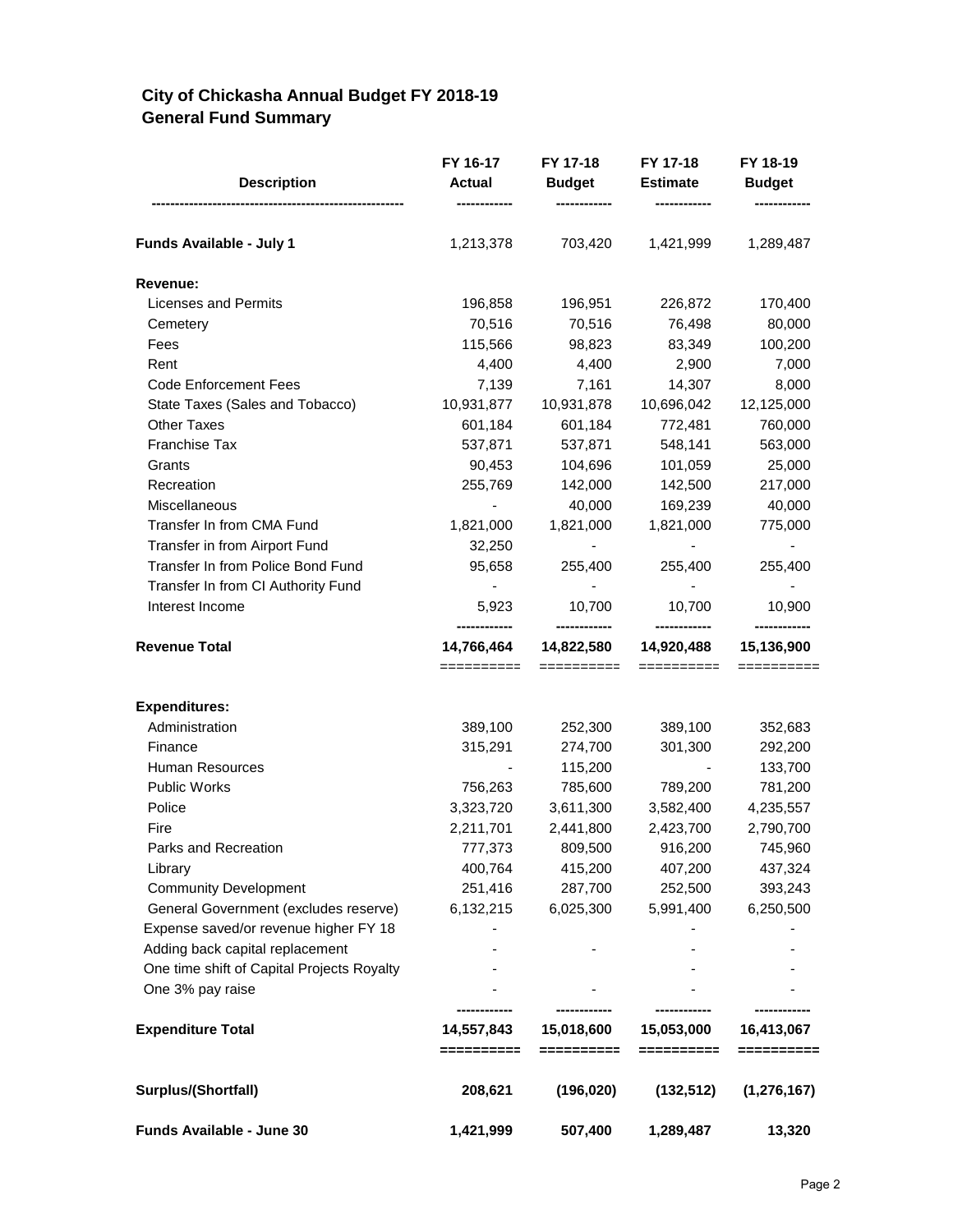#### **City of Chickasha Annual Budget FY 2018-19 General Fund Revenue**

| <b>Account</b><br>No. | <b>Description</b>                              | FY 16-17<br><b>Actual</b> | FY 17-18<br><b>Budget</b> | FY 17-18<br><b>Estimate</b> | FY 18-19<br><b>Budget</b> |
|-----------------------|-------------------------------------------------|---------------------------|---------------------------|-----------------------------|---------------------------|
| 4000                  | <b>Revenues</b><br><b>Licenses and Permits:</b> |                           |                           |                             |                           |
| 4001                  | Permits:                                        |                           |                           |                             |                           |
| 4001-000              | Other                                           | 18,399                    | 15,000                    | 23,502                      | 20,000                    |
| 4001-001              | <b>Building</b>                                 | 36,261                    | 28,400                    | 65,395                      | 28,400                    |
| 4001-002              | Fence                                           | 1,960                     | 1,800                     | 1,720                       | 1,700                     |
| 4001-003              | Demolition                                      | 768                       | 1,000                     | 680                         | 500                       |
| 4001-004              | Roof                                            | 2,930                     | 3,000                     | 10,725                      | 2,900                     |
| 4001-005              | Sign                                            | 5,028                     | 3,500                     | 3,450                       | 4,000                     |
| 4001-006              | Use on Review                                   | 395                       | 500                       | 1,139                       | 500                       |
| 4001-007              | Zoning Variance                                 | 0                         | 700                       | 0                           | 700                       |
| 4001-008              | Driveway                                        | 2,760                     | 2,500                     | 2,660                       | 2,900                     |
| 4001-010              | Plan Review Fee                                 | 5,981                     | 4,400                     | 6,037                       | 4,600                     |
| 4001-011              | Plumbing                                        | 20,921                    | 15,000                    | 23,677                      | 17,000                    |
| 4001-012              | Electrical                                      | 12,048                    | 8,800                     | 14,951                      | 9,200                     |
| 4001-013              | Mechanical                                      | 20,392                    | 12,600                    | 21,255                      | 12,900                    |
| 4001-014              | State permit fee                                | 3,382                     | 3,500                     | 3,180                       | 3,500                     |
| 4001-016              | Re-inspection fee                               | 403                       | 400                       | 86                          | 400                       |
|                       | Permits total                                   | 131,628                   | 101,100                   | 178,457                     | 109,200                   |
| 4002                  | Licenses:                                       |                           |                           |                             |                           |
| 4002-000              | Other                                           | 782                       | 1,000                     | 333                         | 1,100                     |
| 4002-003              | <b>Beer - Off Premises</b>                      | 140                       | 200                       | 107                         | 200                       |
| 4002-004              | Beer - On Premises                              | 120                       | 100                       | 27                          | 100                       |
| 4002-006              | Alcohol Beverage License                        | 8,125                     | 10,000                    | 4,900                       | 10,500                    |
| 4002-008              | Child Care                                      | 275                       | 300                       | 333                         | 300                       |
| 4002-010              | Pet Tags                                        | 150                       | 300                       | 273                         | 200                       |
| 4002-011              | <b>General Contractor</b>                       | 2,153                     | 1,000                     | 1,667                       | 1,300                     |
| 4002-012              | Electrician-Contractor                          | 13,820                    | 9,500                     | 10,936                      | 11,000                    |
| 4002-017              | Mechanical-Contractor                           | 13,757                    | 10,000                    | 10,663                      | 11,700                    |
| 4002-018              | <b>Roofing Contractor</b>                       | 828                       | 500                       | 1,747                       | 500                       |
| 4002-020              | <b>Tree Trimmers</b>                            | 210                       | 300                       | 420                         | 300                       |
| 4002-025              | Operator - Restaurants                          | 1,280                     | 700                       | 460                         | 700                       |
| 4002-028              | Plumber-Contractor                              | 10,893                    | 8,000                     | 8,489                       | 9,100                     |
| 4002-035              | Retail Liquor                                   | 3,620                     | 4,500                     | 0                           | 4,700                     |
| 4002-037              | Solicitor                                       | 6,010                     | 5,000                     | 6,000                       | 6,300                     |
| 4002-042              | <b>Transient Merchant</b>                       | 600                       | 600                       | 0                           | 600                       |
| 4002-046              | Garage Sale                                     | 2,560<br>----------       | 2,500<br>-------------    | 2,060<br>-------------      | 2,600<br>                 |
|                       | Licenses total                                  | 65,323                    | 54,500                    | 48,415                      | 61,200                    |
|                       | <b>Licenses and Permits Total</b>               | 196,951                   | 155,600                   | 226,872                     | 170,400                   |
| 4003                  | <b>Cemetery</b>                                 |                           |                           |                             |                           |
| 4003-001              | Lot Fees                                        | 21,525                    | 25,000                    | 24,374                      | 30,000                    |
| 4003-002              | Grave Openings & Closings                       | 48,991<br>-----------     | 50,000<br>-------------   | 52,124<br>-------------     | 50,000<br>------------    |
|                       | <b>Cemetery Total</b>                           | 70,516                    | 75,000                    | 76,498                      | 80,000                    |
| 4004                  | <b>Fees</b>                                     |                           |                           |                             |                           |
| 4004-000              | Other                                           | 3,518                     | 2,000                     | 2,210                       | 3,200                     |
| 4004-001              | <b>Animal Control</b>                           | 8,618                     | 8,800                     | 5,907                       | 9,100                     |
| 4004-002              | Library                                         | 19,587                    | 18,000                    | 17,891                      | 18,300                    |
| 4004-004              | Copies                                          | 1,813                     | 1,800                     | 2,009                       | 1,800                     |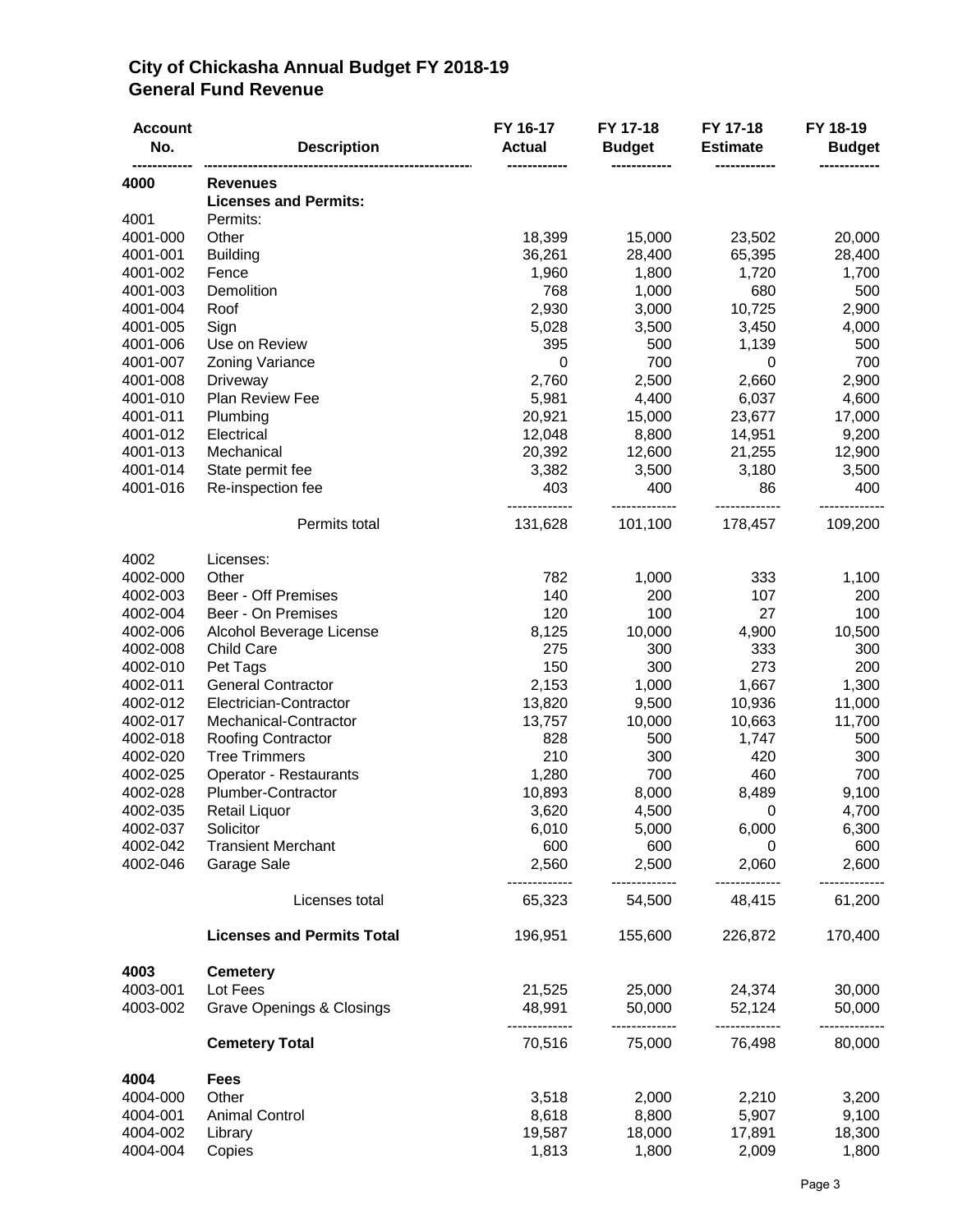#### **City of Chickasha Annual Budget FY 2018-19 General Fund Revenue**

| <b>Account</b><br>No. | <b>Description</b>                   | FY 16-17<br><b>Actual</b> | FY 17-18<br><b>Budget</b> | FY 17-18<br><b>Estimate</b> | FY 18-19<br><b>Budget</b> |
|-----------------------|--------------------------------------|---------------------------|---------------------------|-----------------------------|---------------------------|
| 4004-006              | <b>Mowing Assessments</b>            | 28,233                    | 30,000                    | 27,416                      | 31,300                    |
| 4004-018              | <b>Cemetery Deed Filing Fees</b>     | 221                       | 300                       | 500                         | 500                       |
| 4004-020              | <b>OMAG TTD Fees</b>                 | 36,833                    | 35,000                    | 27,416                      | 35,000                    |
| 4004-024              | Hazardous Materials fees/collections | 0                         | $\mathbf 0$               | $\Omega$                    | 1,000                     |
|                       | <b>Fees Total</b>                    | 98,823                    | 95,900                    | 83,349                      | 100,200                   |
| 4020                  | Rent                                 |                           |                           |                             |                           |
| 4020-016              | Bath House/Pavilion - Parks          | 4,400                     | 7,000                     | 2,900                       | 7,000                     |
|                       | <b>Rent Total</b>                    | 4,400                     | 7,000                     | 2,900                       | 7,000                     |
| 4040                  | <b>Police Fines</b>                  |                           |                           |                             |                           |
| 4040-005              | <b>Code Enforcement Fees</b>         | 7,161                     | 8,000                     | 14,307                      | 8,000                     |
| 4200                  | <b>State Taxes</b>                   |                           |                           |                             |                           |
| 4200-001              | Sales Tax                            | 10,147,111                | 10,201,000                | 10,970,000                  | 11,000,000                |
| 4200-003              | Use Tax                              | 661,593                   | 616,100                   | 920,500                     | 1,000,000                 |
| 4200-004              | Tobacco Tax                          | 123,174<br>-------------  | 130,000<br>-------------  | 121,085<br>-------------    | 125,000<br>------------   |
|                       | <b>State Taxes Total</b>             | 10,931,878                | 10,947,100                | 12,011,585                  | 12,125,000                |
| 4210                  | <b>Other Taxes</b>                   |                           |                           |                             |                           |
| 4210-001              | Alcohol/Beverage Tax                 | 113,961                   | 110,000                   | 122,481                     | 110,000                   |
| 4210-003              | Hotel/Motel                          | 487,223<br>-------------  | 485,600<br>-------------  | 650,000<br>-------------    | 650,000                   |
|                       | <b>Other Taxes Total</b>             | 601,184                   | 595,600                   | 772,481                     | 760,000                   |
| 4230                  | <b>Franchise Tax</b>                 |                           |                           |                             |                           |
| 4230-001              | Center Point (Reliant) Gas           | 68,700                    | 90,000                    | 79,124                      | 80,000                    |
| 4230-002              | SuddenLink Communication             | 140,391                   | 150,000                   | 111,665                     | 152,000                   |
| 4230-003              | <b>AEP/Public Service Company</b>    | 312,489                   | 320,000                   | 353,885                     | 315,000                   |
| 4230-004              | Southwestern Bell Telephone          | 16,291<br>------------    | 17,000<br>-------------   | 3,467<br>-------------      | 16,000                    |
|                       | <b>Franchise Tax Total</b>           | 537,871                   | 577,000                   | 548,141                     | 563,000                   |
|                       | <b>Taxes Total</b>                   | 11,583,710                | 11,634,100                | 12,682,207                  | 12,798,000                |
| 4300                  | <b>Grants</b>                        |                           |                           |                             |                           |
| 4300-023              | <b>ODL-Annual State Aid</b>          | 21,962                    | 21,800                    | 27,625                      | 21,800                    |
| 4300-042              | <b>USDOJ-Bullet Proof Vest</b>       | 0                         | 0                         | 0                           | $\mathbf 0$               |
| 4300-043              | Keep OK Beautiful                    | 600                       | 0                         | 0                           | 0                         |
| 4300-057              | Live at 25 (police) - program        | 975                       | 2,000                     | 1,000                       | 3,200                     |
| 4300-058              | Wal-Mart Grant Police & Fire         | 0                         | 0                         | 0                           | 0                         |
| 4300-059              | Safe Oklahoma Grant                  | 61,916                    | 0                         | 65,767                      | $\mathbf 0$               |
| 4300-060              | FEMA - 4222 - DROK (Fire)            | 16,743                    | 0                         | 0                           | $\pmb{0}$                 |
| 4300-061              | <b>EMPG Matching Grant</b>           | 2,500                     | 0                         | 6,667                       | 0                         |
|                       | <b>Grants Total</b>                  | 104,696                   | 23,800                    | 101,059                     | 25,000                    |
| 4370                  | <b>Recreation:</b>                   |                           |                           |                             |                           |
| 4370-001              | Daily Receipts - Entrance/Gate       | $\pmb{0}$                 | 0                         | 0                           | 0                         |
| 4370-002              | Rentals/Lessons                      | 0                         | 5,000                     | 12,533                      | 7,000                     |
| 4370-004              | Concessions                          | $\boldsymbol{0}$          | 130,000                   | 121,995                     | 200,000                   |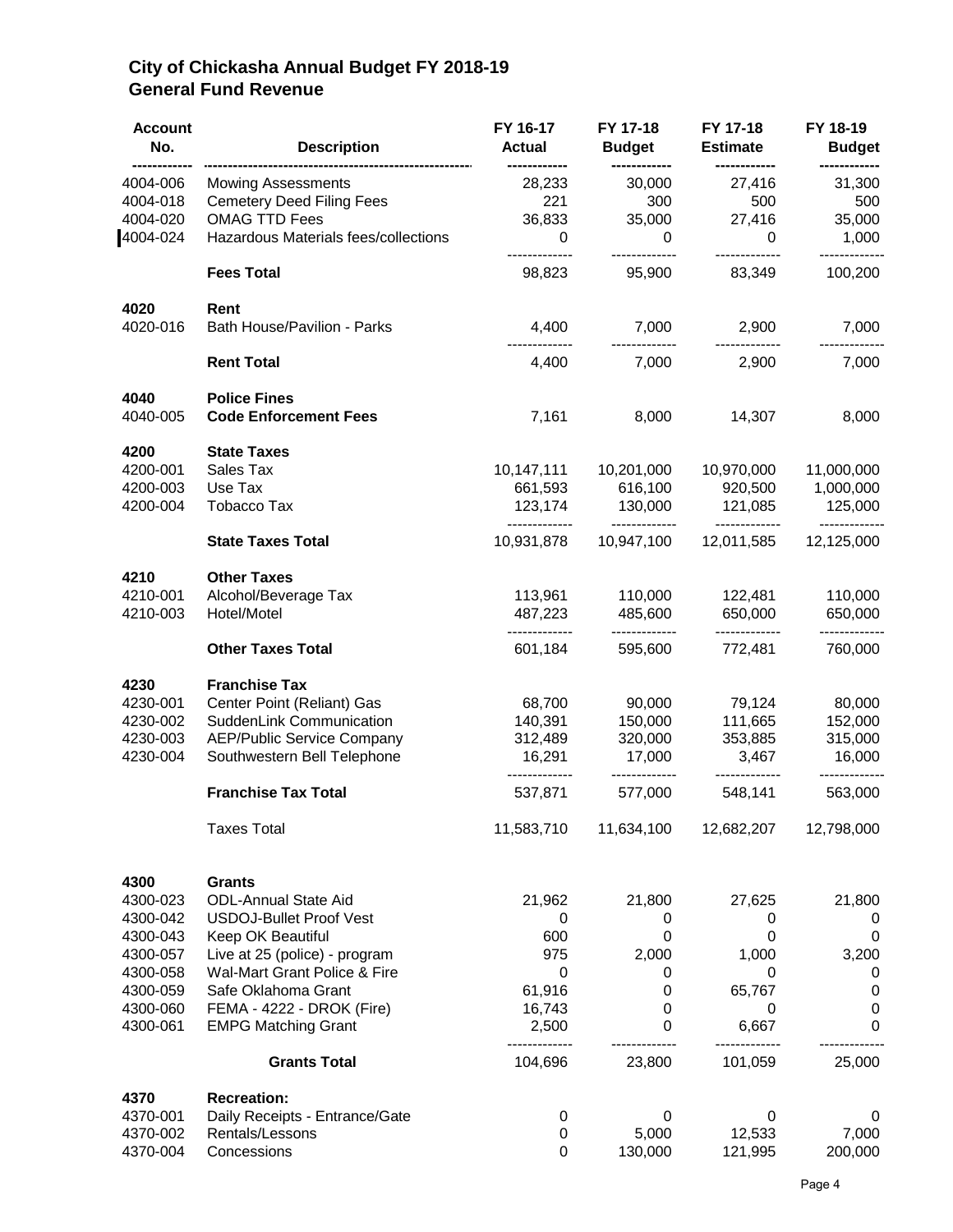#### **City of Chickasha Annual Budget FY 2018-19 General Fund Revenue**

| <b>Account</b><br>No.                                | <b>Description</b>                                                                                                           | FY 16-17<br><b>Actual</b> | FY 17-18<br><b>Budget</b>       | FY 17-18<br>Estimate       | FY 18-19<br><b>Budget</b>       |
|------------------------------------------------------|------------------------------------------------------------------------------------------------------------------------------|---------------------------|---------------------------------|----------------------------|---------------------------------|
| 4370-006                                             | League/Tournament Fees                                                                                                       | 0                         | 7,000                           | 4,400                      | 10,000                          |
|                                                      | <b>Recreation total</b>                                                                                                      | $\mathbf{0}$              | 142,000                         | 138,928                    | 217,000                         |
| 4400<br>4400-000                                     | <b>Miscellaneous Revenues</b><br>Other                                                                                       | $\Omega$                  | 40,000                          | 169,239                    | 40,000                          |
|                                                      | <b>Miscellaneous Total</b>                                                                                                   | $\mathbf 0$               | 40,000                          | 169,239                    | 40,000                          |
| 4500<br>4500-004<br>4500-039<br>4500-023<br>4500-024 | <b>Transfers From Other Funds</b><br><b>CMA</b><br><b>Airport Fund</b><br>Police Bond Fund<br>Chickasha Industrial Authority | 0<br>$\Omega$             | 1,821,000<br>0<br>255,400       | 1,821,000<br>0<br>255,400  | 775,000<br>0<br>255,400<br>0    |
|                                                      | <b>Transfers Total</b>                                                                                                       | 0                         | 2,076,400                       | 2,076,400                  | 1,030,400                       |
| 4600<br>4600-001<br>4600-002<br>4600-003             | <b>Interest</b><br>Interest Income<br>Sales Tax Interest<br>Use Tax Interest<br><b>Interest Total</b>                        | 0<br>90<br>90             | 3.000<br>7,200<br>500<br>10,700 | 10,644<br>0<br>0<br>10,644 | 3,000<br>7,400<br>500<br>10,900 |
|                                                      | <b>Revenue Total</b>                                                                                                         | 12,553,570                | 14,754,100                      | 16,232,403                 | 15,136,900                      |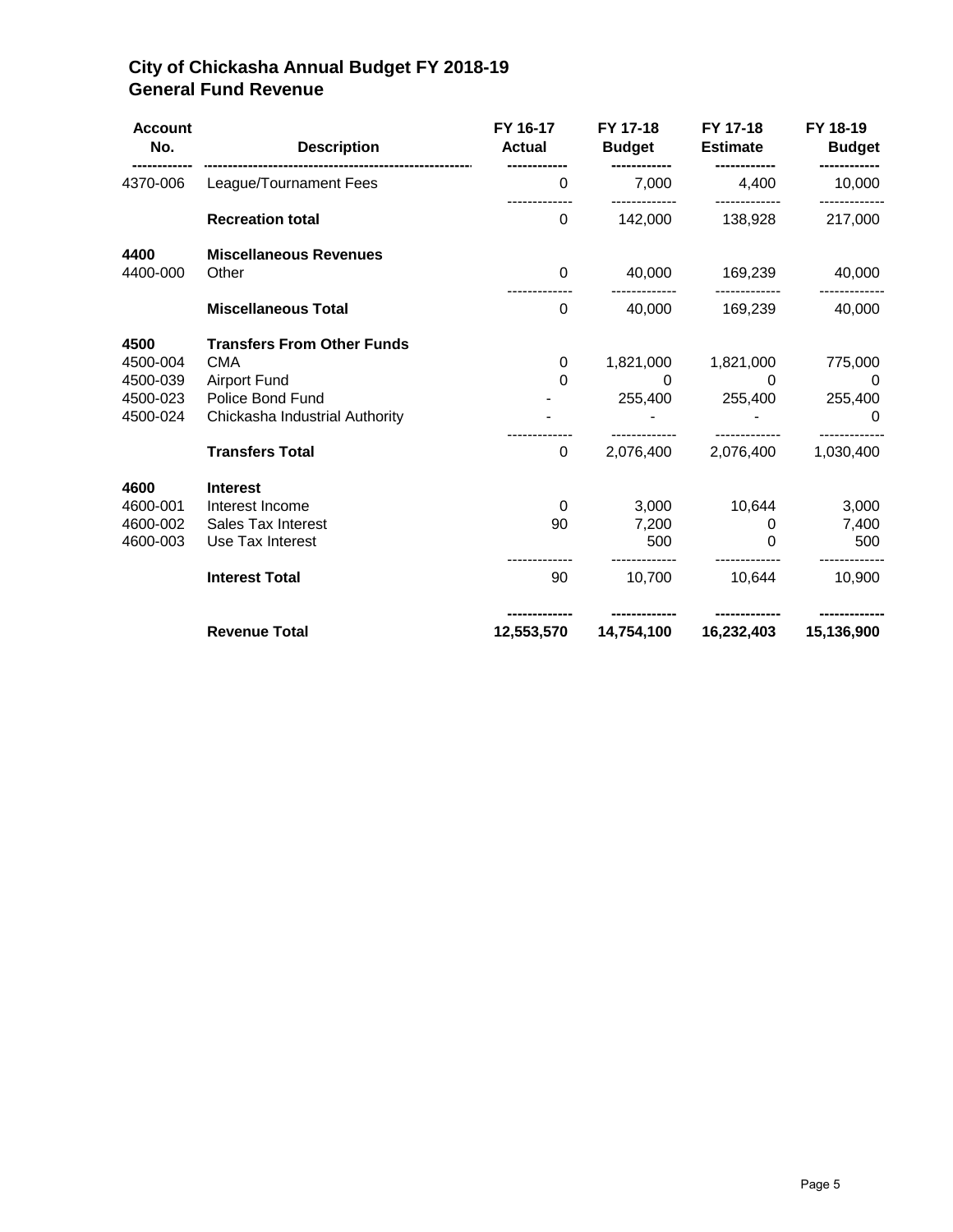#### **City of Chickasha Annual Budget FY 2018-19 Administration Department 11-01**

| <b>Account</b><br>No. | <b>Description</b>                      | FY 16-17<br><b>Actual</b><br> | FY 17-18<br><b>Budget</b> | FY 17-18<br><b>Estimate</b> | FY 18-19<br><b>Budget</b> |
|-----------------------|-----------------------------------------|-------------------------------|---------------------------|-----------------------------|---------------------------|
| 5100                  | <b>Personnel Cost</b>                   |                               |                           |                             |                           |
| 5101-001              | Salaries                                | 301,748                       | 172,500                   | 257,423                     | 207,900                   |
| 5101-003              | Overtime                                | 490                           |                           | 3,902                       |                           |
| 5101-006              | <b>Compensated Absences</b>             | 2,500                         | 1,900                     | 1,900                       | 1,900                     |
| 5102-003              | <b>Municipal Pension</b>                | 24,656                        | 18,500                    | 31,010                      | 26,600                    |
| 5102-004              | <b>FICA</b>                             | 17,219                        | 11,100                    | 15,533                      | 13,300                    |
| 5102-005              | Medicare Tax                            | 4,329                         | 2,600                     | 3,633                       | 3,100                     |
| 5102-006              | ICMA 457 Pension                        | 1,731                         | $\blacksquare$            |                             |                           |
| 5103-003              | Car allowance                           | 3,350                         | 6,000                     | 600                         | 6,000                     |
| 5103-013              | <b>Technology Allowance</b>             | 1,613                         | 1,200                     | 1,586                       | 1,200                     |
| 5104-002              | Health insurance                        | 21,000                        | 28,000                    | 28,697                      | 42,000                    |
| 5104-003              | Workers' compensation                   | 1,400                         | 1,000                     | 1,000                       | 7,800                     |
| 5104-005              | Employee assistance program             | 3,015                         | 100                       | 3,672                       | 150                       |
| 5105-001              | <b>Contracted Personnel</b>             |                               |                           |                             |                           |
|                       | <b>Total Personnel Cost</b>             | 383,051                       | 242,900                   | 348,956                     | 309,950                   |
| 5200                  | <b>Maintenance and Operations</b>       |                               |                           |                             |                           |
| 5201-000              | Other                                   | 41,477                        |                           |                             |                           |
| 5201-001              | <b>Office Supplies</b>                  | 2,882                         | 2,700                     | 2,586                       | 2,700                     |
| 5201-002              | Forms/Printing                          | 1,304                         | 1,300                     | 147                         | 1,300                     |
| 5201-009              | Food for Humans                         | 128                           | 200                       | 942                         | 200                       |
| 5202-007              | <b>Computer System Maintenance</b>      | $\blacksquare$                | $\blacksquare$            | $\blacksquare$              | $\blacksquare$            |
| 5209-001              | <b>Travel Expenses</b>                  | 2,055                         | 1,000                     | 955                         | 1,000                     |
| 5211-001              | Training - Registration                 | 3,475                         | 2,000                     | 3,312                       | 2,000                     |
| 5211-003              | <b>Membership Dues</b>                  | 1,842                         | 2,200                     | 2,644                       | 2,200                     |
|                       | <b>Total Maintenance and Operations</b> | ----------<br>53,163          | ----------<br>9,400       | ----------<br>10,586        | ---------<br>9,400        |
| 6000                  | <b>Capital Equipment/Projects</b>       |                               |                           |                             |                           |
| 6300-001              | <b>Office Equipment</b>                 | 400                           |                           |                             |                           |
| 6300-019              | ADP System (computer)                   | 1,149                         |                           |                             |                           |
| 6300                  | Licensing and Permitting Software       |                               |                           |                             | 33,333                    |
|                       | <b>Total Capital Equipment/Projects</b> | 1,549                         |                           |                             | 33,333                    |
|                       | <b>Expenditure Total</b>                | 437,763<br>==========         | 252,300<br>==========     | 359,542<br>==========       | 352,683<br>==========     |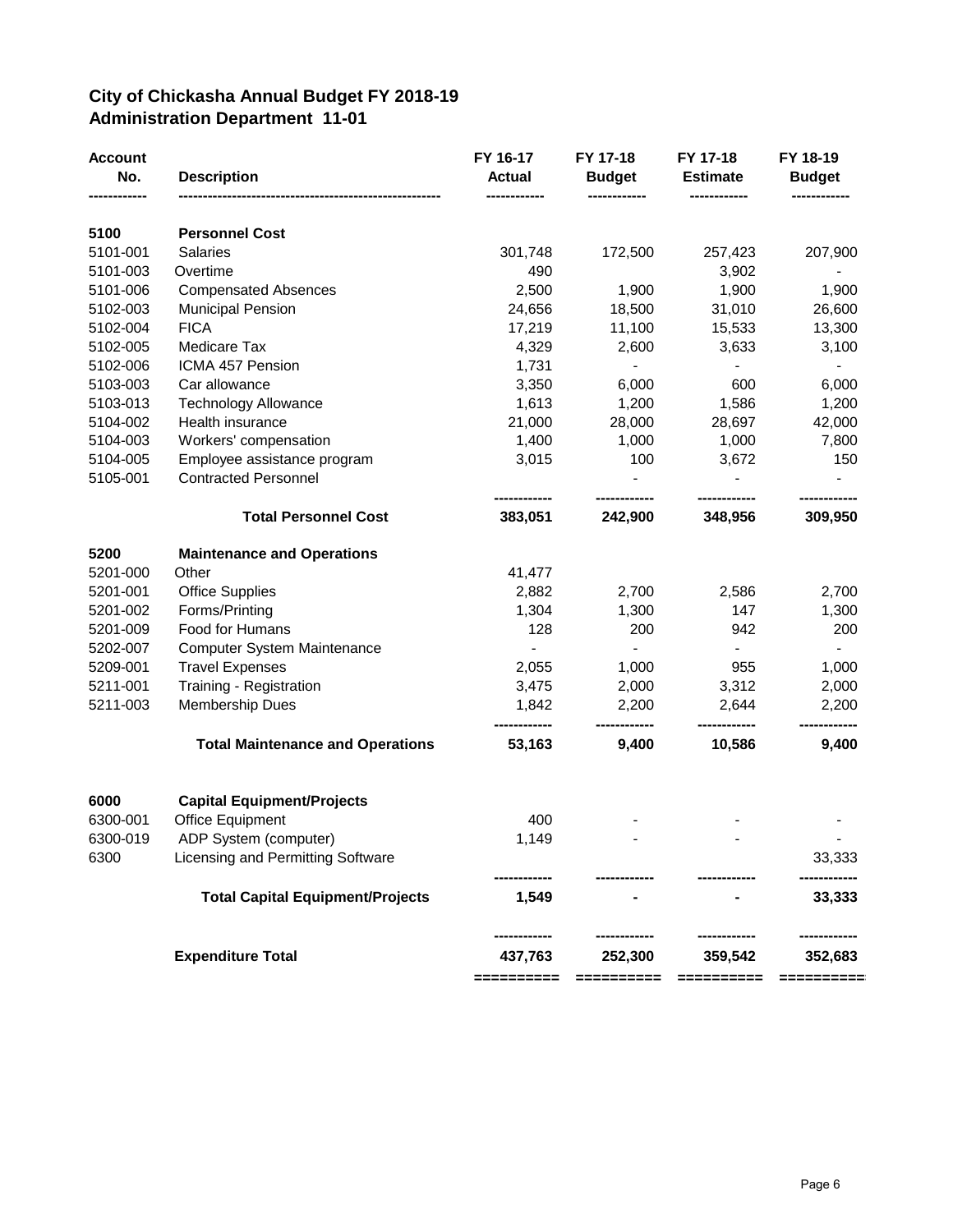#### **City of Chickasha Annual Budget FY 2018-19 Community Development Department - Summary**

| <b>Account</b><br>No. | <b>Description</b>                      | FY 16-17<br><b>Actual</b> | FY 17-18<br><b>Budget</b> | FY 17-18<br><b>Estimate</b> | FY 18-19<br><b>Budget</b> |
|-----------------------|-----------------------------------------|---------------------------|---------------------------|-----------------------------|---------------------------|
| 5100                  | <b>Personnel Cost</b>                   |                           |                           |                             |                           |
| 5101-001              | <b>Salaries</b>                         | 164,607                   | 171,000                   | 134,397                     | 168,010                   |
| 5101-003              | Overtime                                | 752                       | 500                       | 167                         | 1,000                     |
| 5101-006              | <b>Compensated Absences</b>             | 1,900                     | 1,500                     | 1,500                       | 1,400                     |
| 5102-003              | <b>Municipal Pension</b>                | 17,736                    | 18,400                    | 13,819                      | 18,100                    |
| 5102-004              | <b>FICA</b>                             | 10,027                    | 10,800                    | 7,548                       | 10,500                    |
| 5102-005              | Medicare Tax                            | 2,345                     | 2,500                     | 1,766                       | 2,400                     |
| 5103-003              | Car Allowance                           | 3,600                     | 4,800                     |                             | 2,400                     |
| 5103-011              | Uniform purchase/replacement            | 376                       | 400                       | 140                         | 400                       |
| 5103-012              | Drug and Alcohol testing                |                           |                           |                             |                           |
| 5103-013              | <b>Technology Allowance</b>             | 1,638                     | 1,800                     | 883                         |                           |
| 5104-002              | Health insurance                        | 18,800                    | 37,600                    | 36,933                      | 60,800                    |
| 5104-003              | Workers' compensation                   | 3,200                     | 4,100                     | 4,100                       | 12,100                    |
| 5104-005              | Employee assistance program             | 36                        | 200                       |                             | 100                       |
|                       | <b>Total Personnel Cost</b>             | ---------<br>225,017      | <br>253,600               | 201,253                     | 277,210                   |
| 5200                  | <b>Maintenance and Operations</b>       |                           |                           |                             |                           |
| 5201-001              | <b>Office Supplies</b>                  | 3,240                     | 3,700                     | 926                         | 3,500                     |
| 5201-002              | Forms/Printing                          | 478                       | 1,200                     | 511                         | 1,300                     |
| 5202-001              | Gas, fuels and oils                     | 1,939                     | 2,000                     | 1,024                       | 3,500                     |
| 5202-002              | Automobiles and Trucks Maintenance      | 59                        | 400                       | 117                         | 500                       |
| 5202-007              | <b>Computer System Maintenance</b>      | 270                       | 200                       | $\overline{\phantom{0}}$    |                           |
| 5202-010              | Tires and Wheels                        |                           | 500                       |                             | 500                       |
| 5208-023              | <b>State Building Fee</b>               | 3,029                     | 3,400                     | 2,731                       | 10,000                    |
| 5209-001              | Travel                                  | 825                       | 1,300                     |                             | 3,000                     |
| 5210-001              | Legal notices and Publications          | 3,176                     | 2,000                     | 657                         | 6,000                     |
| 5211-001              | Training - Registration                 | 1,733                     | 2,200                     | 946                         | 1,500                     |
| 5211-003              | <b>Membership Dues</b>                  | 574                       | 1,000                     |                             | 900                       |
| 5211-005              | <b>Books and Periodicals</b>            |                           | 1,200                     | 51                          | 1,000                     |
|                       | <b>Total Maintenance and Operations</b> | 15,323                    | 19,100                    | 6,963                       | 31,700                    |
| 5300                  | <b>Other Services and Charges</b>       |                           |                           |                             |                           |
| 5301-001              | <b>Mapping Services</b>                 | 358                       | 5,000                     |                             |                           |
| 5301-010              | Engineers/Arch/Surv. Fees               | 7,718                     | 10,000                    |                             | 20,000                    |
|                       | <b>Total Other Services and Charges</b> | 8,076                     | 15,000                    |                             | 20,000                    |
| 6000                  | <b>Capital Equipment/Projects</b>       |                           |                           |                             |                           |
| 6300-019              | ADP Systems (Computers)                 | 3,000                     |                           |                             | 5,000                     |
| 6300-023              | IT-PC & Server Support                  |                           |                           |                             | 21,000                    |
| 6300                  | <b>Tech Refresh</b>                     |                           |                           |                             | 5,000                     |
| 6300                  | Permit and Inspection Software          |                           |                           |                             | 33,333                    |
|                       | <b>Total Capital Equipment/Projects</b> | 3,000                     |                           |                             | 64,333                    |
|                       | <b>Expenditure Total</b>                | 251,416                   | 287,700                   | 208,216                     | 393,243                   |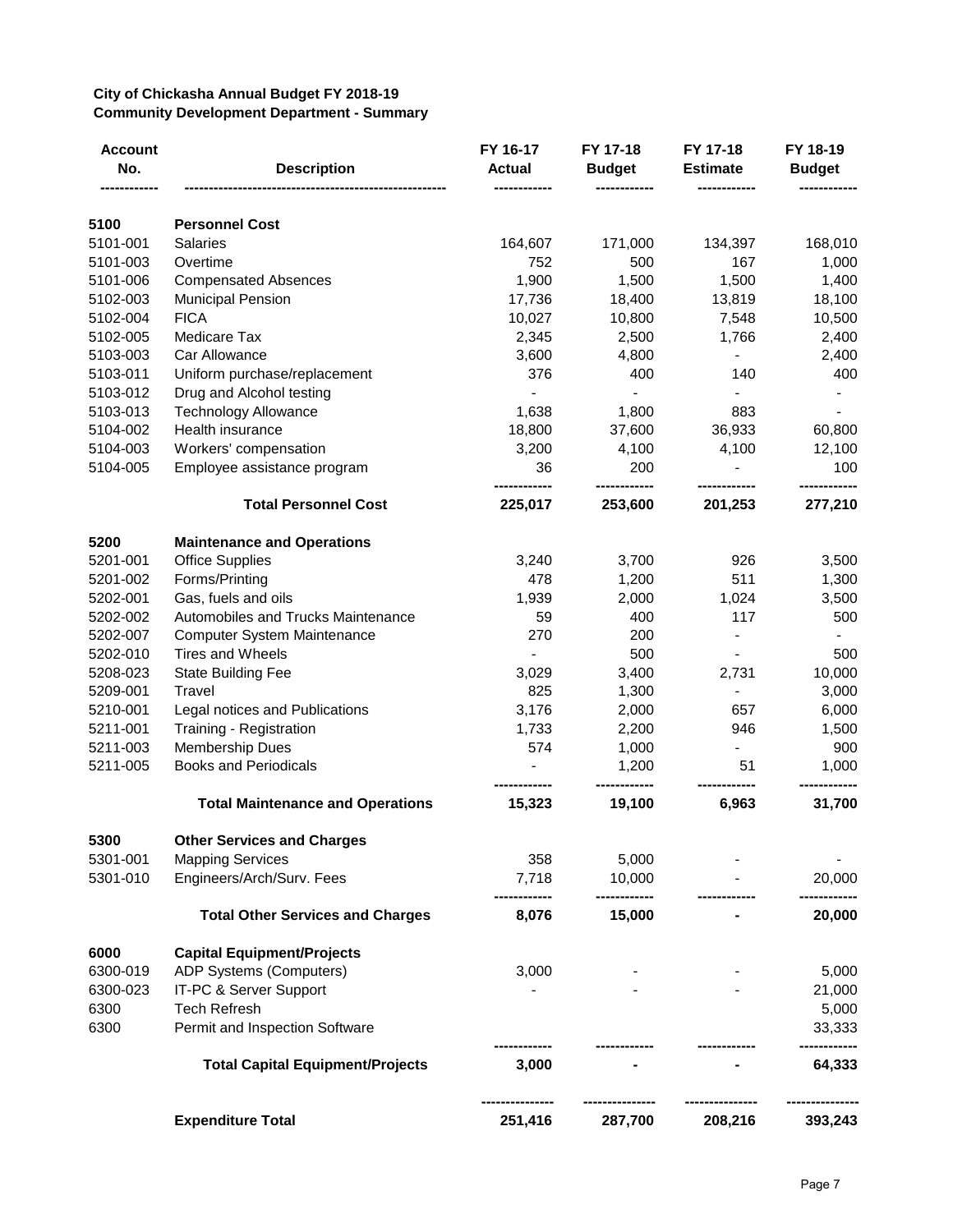#### **City of Chickasha Annual Budget FY 2018-19 Community Development Department - Planning 11-16**

| <b>Account</b><br>No. | <b>Description</b>                      | FY 16-17<br><b>Actual</b> | FY 17-18<br><b>Budget</b> | FY 17-18<br><b>Estimate</b> | FY 18-19<br><b>Budget</b> |
|-----------------------|-----------------------------------------|---------------------------|---------------------------|-----------------------------|---------------------------|
| 5100                  | <b>Personnel Cost</b>                   |                           |                           |                             |                           |
| 5101-001              | <b>Salaries</b>                         | 82,806                    | 93,300                    | 85,215                      | 91,010                    |
| 5101-003              | Overtime                                | 328                       |                           |                             |                           |
| 5101-006              | <b>Compensated Absences</b>             | 1,000                     | 800                       | 800                         | 700                       |
| 5102-003              | <b>Municipal Pension</b>                | 8,923                     | 10,000                    | 8,602                       | 9,800                     |
| 5102-004              | <b>FICA</b>                             | 5,180                     | 6,100                     | 4,796                       | 5,700                     |
| 5102-005              | Medicare Tax                            | 1,211                     | 1,400                     | 1,122                       | 1,300                     |
| 5103-003              | Car Allowance                           | 3,600                     | 4,800                     |                             | 2,400                     |
| 5103-013              | <b>Technology Allowance</b>             | 738                       | 600                       | 500                         |                           |
| 5104-002              | Health insurance                        | 9,400                     | 18,800                    | 19,584                      | 18,800                    |
| 5104-003              | Workers' compensation                   | 600                       | 500                       | 500                         | 7,300                     |
| 5104-005              | Employee assistance program             | 18                        | 100                       |                             |                           |
|                       | <b>Total Personnel Cost</b>             | 113,804                   | 136,400                   | 121,119                     | 137,010                   |
| 5200                  | <b>Maintenance and Operations</b>       |                           |                           |                             |                           |
| 5201-001              | <b>Office Supplies</b>                  | 2,002                     | 2,100                     | 542                         | 2,000                     |
| 5201-002              | Forms/Printing                          |                           | 400                       | 79                          | 500                       |
| 5202-001              | Gas, fuels and oils                     |                           |                           |                             |                           |
| 5202-002              | Automobiles and Trucks Maintenance      |                           |                           |                             |                           |
| 5202-007              | <b>Computer System Maintenance</b>      | 270                       | 200                       |                             |                           |
| 5209-001              | Travel                                  | 100                       | 500                       |                             | 2,500                     |
| 5210-001              | Legal notices and Publications          | 3,176                     | 2,000                     | 657                         | 6,000                     |
| 5211-001              | Training - Registration                 | 370                       | 1,200                     | 33                          | 500                       |
| 5211-003              | <b>Membership Dues</b>                  | 504                       | 800                       |                             | 700                       |
|                       | <b>Total Maintenance and Operations</b> | 6,422                     | 7,200                     | 1,311                       | 12,200                    |
| 5300                  | <b>Other Services and Charges</b>       |                           |                           |                             |                           |
| 5301-007              | <b>Mapping Services</b>                 | 358                       | 5,000                     |                             |                           |
|                       | <b>Total Other Services and Charges</b> | 358                       | 5,000                     |                             |                           |
| 6000                  | <b>Capital Equipment/Projects</b>       |                           |                           |                             |                           |
| 6300-019              | ADP Systems (Computers)                 | 3,000                     |                           |                             | 5,000                     |
| 6300-023              | IT-PC & Server Support                  |                           |                           |                             | 20,000                    |
|                       | <b>Total Capital Equipment/Projects</b> | 3,000                     |                           |                             | 25,000                    |
|                       | <b>Expenditure Total</b>                | 123,584<br>==========     | 148,600<br>==========     | 122,430<br>==========       | 174,210<br>==========     |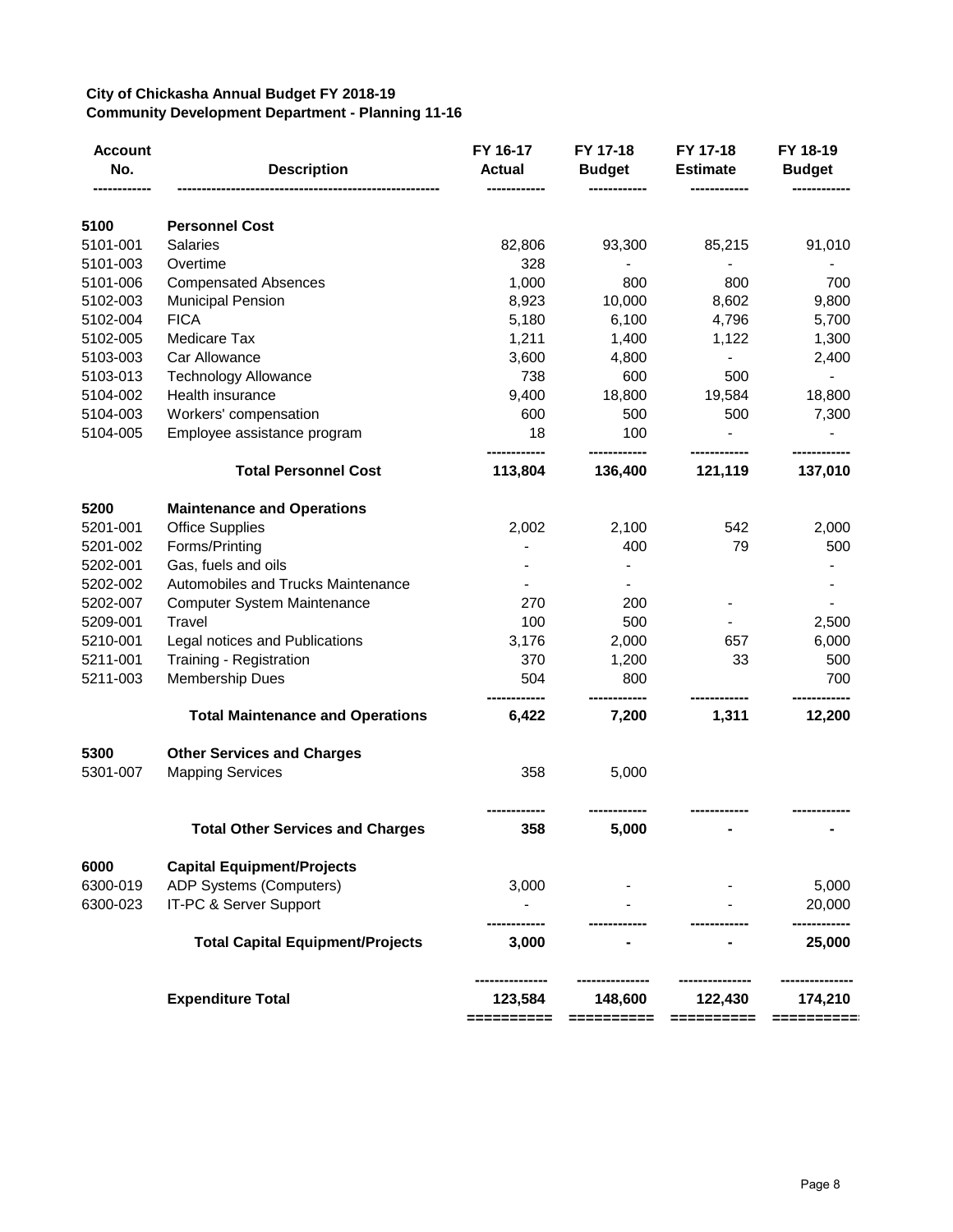#### **City of Chickasha Annual Budget FY 2018-19 Community Development Department - Building 11-18**

| Account<br>No.<br>---------- | <b>Description</b>                      | FY 16-17<br><b>Actual</b><br>------------ | FY 17-18<br><b>Budget</b> | FY 17-18<br><b>Estimate</b> | FY 18-19<br><b>Budget</b> |
|------------------------------|-----------------------------------------|-------------------------------------------|---------------------------|-----------------------------|---------------------------|
| 5100                         | <b>Personnel Cost</b>                   |                                           |                           |                             |                           |
| 5101-001                     | <b>Salaries</b>                         | 81,801                                    | 77,700                    | 49,182                      | 77,000                    |
| 5101-003                     | Overtime                                | 424                                       | 500                       | 167                         | 1,000                     |
| 5101-006                     | <b>Compensated Absences</b>             | 900                                       | 700                       | 700                         | 700                       |
| 5102-003                     | <b>Municipal Pension</b>                | 8,813                                     | 8,400                     | 5,217                       | 8,300                     |
| 5102-004                     | <b>FICA</b>                             | 4,847                                     | 4,700                     | 2,752                       | 4,800                     |
| 5102-005                     | Medicare Tax                            | 1,134                                     | 1,100                     | 644                         | 1,100                     |
| 5103-011                     | Uniform purchase/replacement            | 376                                       | 400                       | 140                         | 400                       |
| 5103-012                     | Drug and Alcohol testing                |                                           |                           | $\blacksquare$              |                           |
| 5103-013                     | <b>Technology Allowance</b>             | 900                                       | 1,200                     | 383                         |                           |
| 5104-002                     | Health insurance                        | 9,400                                     | 18,800                    | 17,349                      | 42,000                    |
| 5104-003                     | Workers' compensation                   | 2,600                                     | 3,600                     | 3,600                       | 4,800                     |
| 5104-005                     | Employee assistance program             | 18                                        | 100                       |                             | 100                       |
|                              | <b>Total Personnel Cost</b>             | 111,213                                   | 117,200                   | 80,134                      | 140,200                   |
| 5200                         | <b>Maintenance and Operations</b>       |                                           |                           |                             |                           |
| 5201-001                     | <b>Office Supplies</b>                  | 1,238                                     | 1,600                     | 384                         | 1,500                     |
| 5201-002                     | Forms/Printing                          | 478                                       | 800                       | 432                         | 800                       |
| 5202-001                     | Gas, fuels and oils                     | 1,939                                     | 2,000                     | 1,024                       | 3,500                     |
| 5202-002                     | Automobiles and Trucks Maintenance      | 59                                        | 400                       | 117                         | 500                       |
| 5202-007                     | <b>Computer System Maintenance</b>      |                                           | $\blacksquare$            |                             |                           |
| 5202-010                     | <b>Tires and Wheels</b>                 |                                           | 500                       |                             | 500                       |
| 5208-023                     | <b>State Building Fee</b>               | 3,029                                     | 3,400                     | 2,731                       | 10,000                    |
| 5209-001                     | Travel                                  | 725                                       | 800                       | $\blacksquare$              | 500                       |
| 5211-001                     | Training - Registration                 | 1,363                                     | 1,000                     | 913                         | 1,000                     |
| 5211-003                     | <b>Membership Dues</b>                  | 70                                        | 200                       |                             | 200                       |
| 5211-005                     | <b>Books and Periodicals</b>            |                                           | 1,200                     | 51                          | 1,000                     |
|                              | <b>Total Maintenance and Operations</b> | 8,901                                     | 11,900                    | 5,652                       | 19,500                    |
| 5300                         | <b>Other Services and Charges</b>       |                                           |                           |                             |                           |
| 5301-010                     | Engineers/Arch/Surv. Fees               | 7,718                                     | 10,000                    |                             | 20,000                    |
|                              | <b>Total Other Services and Charges</b> | 7,718                                     | 10,000                    |                             | 20,000                    |
| 6000                         | <b>Capital Equipment/Projects</b>       |                                           |                           |                             |                           |
| 6300-023                     | IT-PC & Server Support                  |                                           |                           |                             | 1,000                     |
| 6300                         | <b>Tech Refresh</b>                     |                                           |                           |                             | 5,000                     |
| 6300                         | Permit and Inspection Software          |                                           |                           |                             | 33,333                    |
|                              | <b>Total Capital Equipment/Projects</b> |                                           |                           |                             | 39,333                    |
|                              | <b>Expenditure Total</b>                | 127,832                                   | 139,100                   | 85,786                      | 219,033                   |
|                              |                                         | ==========                                | ==========                | ==========                  | ==========                |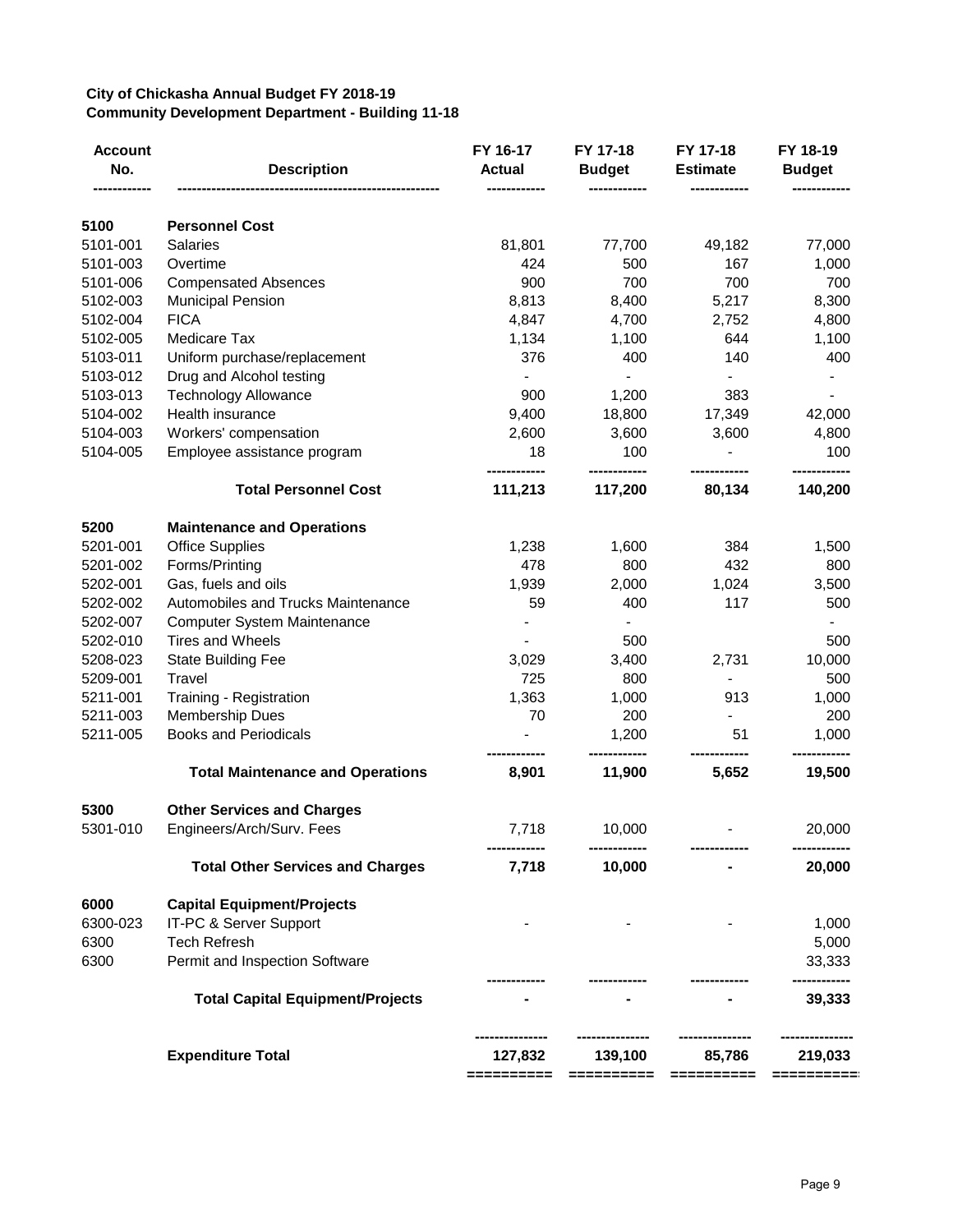#### **City of Chickasha Annual Budget FY 2018-19 Finance Department 11-14**

| Account<br>No. | <b>Description</b>                      | FY 16-17<br><b>Actual</b> | FY 17-18<br><b>Budget</b> | FY 17-18<br><b>Estimate</b> | FY 18-19<br><b>Budget</b> |
|----------------|-----------------------------------------|---------------------------|---------------------------|-----------------------------|---------------------------|
|                |                                         |                           |                           |                             |                           |
| 5100           | <b>Personnel Cost</b>                   |                           |                           |                             |                           |
| 5101-001       | <b>Salaries</b>                         | 129,891                   | 150,600                   | 161,735                     | 171,800                   |
| 5101-003       | Overtime                                | 3,286                     | 800                       | 8,419                       | 800                       |
| 5101-006       | <b>Compensated Absences</b>             | 1,400                     | 1,600                     | 1,600                       | 1,500                     |
| 5102-003       | Municipal Pension                       | 14,012                    | 16,200                    | 16,200                      | 14,300                    |
| 5102-004       | <b>FICA</b>                             | 7,781                     | 9,400                     | 9,495                       | 10,900                    |
| 5102-005       | Medicare Tax                            | 1,820                     | 2,200                     | 2,221                       | 2,600                     |
| 5104-003       | Car Allowance                           | 3,900                     | $\blacksquare$            | 1,067                       | 4,800                     |
| 5103-013       | <b>Technology Allowance</b>             | 225                       | 600                       | 1,279                       |                           |
| 5104-002       | <b>Health Insurance</b>                 | 16,400                    | 32,800                    | 32,756                      | 18,800                    |
| 5104-003       | Workers' Compensation                   | 900                       | 900                       | 900                         | 7,800                     |
| 5104-005       | Employee Assistance Program             | 48                        | 200<br>------------       |                             | 200<br>-----------        |
|                | <b>Total Personnel Cost</b>             | 179,663                   | 215,300                   | 235,672                     | 233,500                   |
| 5200           | <b>Maintenance and Operations</b>       |                           |                           |                             |                           |
| 5201-001       | <b>Office Supplies</b>                  | 4,244                     | 2,700                     | 1,129                       | 2,700                     |
| 5201-002       | Forms/Printing                          | 652                       | 1,000                     | 1,923                       | 1,000                     |
| 5201-009       | Food for Humans                         | 291                       | 300                       | 292                         |                           |
| 5202-007       | <b>Computer System Maintenance</b>      | 200                       | 200                       | 744                         | 200                       |
| 5208-010       | <b>Filing Fees</b>                      | 208                       | 300                       | 260                         | 300                       |
| 5209-001       | <b>Travel Expense</b>                   | 1,563                     | 2,000                     | 609                         | 1,500                     |
| 5209-002       | Mileage                                 | 247                       | 400                       | 370                         | 200                       |
| 5210-001       | Legal Notices & Publications            | 3,002                     | 3,000                     | 7,999                       | 4,000                     |
| 5211-001       | Seminar - Registration                  | 1,344                     | 2,500                     | 869                         | 2,000                     |
| 5211-002       | <b>Education Courses</b>                | $\blacksquare$            | $\blacksquare$            | $\blacksquare$              | $\blacksquare$            |
| 5211-003       | Membership Dues                         | 332                       | 500                       | 660                         | 300                       |
|                | <b>Total Maintenance and Operations</b> | 12,083                    | 12,900                    | 14,855                      | 12,200                    |
| 5300           | <b>Other Services and Charges</b>       |                           |                           |                             |                           |
| 5301-001       | <b>Audit Fees</b>                       | 24,640                    | 16,500                    | 26,866                      | 16,500                    |
| 5301-028       | <b>Accounting Service Contract</b>      | 97,640                    | 30,000                    | 220,047                     | 30,000                    |
|                | <b>Total Other Services and Charges</b> | 122,280                   | 46,500                    | 246,913                     | 46,500                    |
| 6000           | <b>Capital Equipment/Projects</b>       |                           |                           |                             |                           |
| 6300-001       | Miscellaneous:                          | 1,265                     |                           |                             |                           |
| 6300-019       | ADP Systems (Computers)                 |                           |                           |                             |                           |
| 6300-023       | IT-PC & Server Support                  |                           |                           |                             |                           |
|                | <b>Total Capital Equipment/Projects</b> | 1,265                     |                           |                             |                           |
|                | <b>Expenditure Total</b>                | 315,291                   | 274,700                   | 497,440                     | 292,200                   |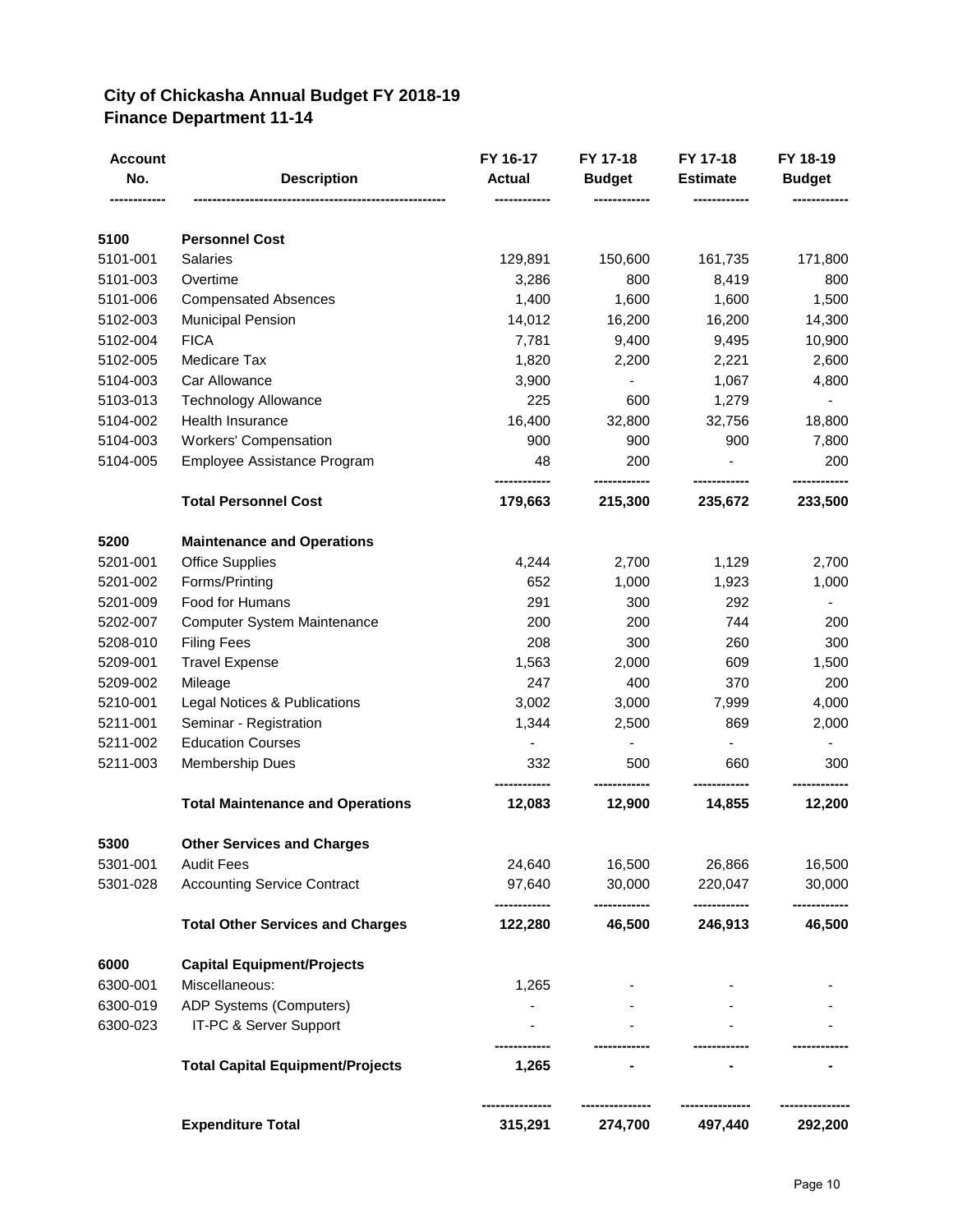#### **City of Chickasha Annual Budget FY 2018-19 Fire Department - Summary**

| <b>Account</b><br>No. | <b>Description</b>                                 | FY 16-17<br>Actual                 | FY 17-18<br><b>Budget</b> | FY 17-18<br>Estimate    | FY 18-19<br><b>Budget</b> |
|-----------------------|----------------------------------------------------|------------------------------------|---------------------------|-------------------------|---------------------------|
|                       |                                                    |                                    |                           |                         |                           |
| 5100<br>5101-001      | <b>Personnel Cost</b><br>Salaries                  | 1,174,142                          | 1,180,500                 | 1,276,120               | 1,458,700                 |
| 5101-003              | Overtime                                           | 192,345                            | 170,000                   | 272,223                 | 170,000                   |
| 5101-004              | Payout - Comp Time                                 | 4,463                              | 10,000                    | 24,332                  | 8,000                     |
| 5101-005              | <b>FLSA</b>                                        | 50,796                             | 70,000                    | 63,141                  | 70,000                    |
| 5101-006              | <b>Compensated Absences</b>                        | 13,500                             | 12,400                    | 12,400                  | 11,000                    |
| 5102-001              | Fire Pension                                       | 167,984                            | 172,900                   | 201,081                 | 224,200                   |
| 5102-003<br>5102-004  | <b>Municipal Pension</b><br><b>FICA</b>            | 7,602<br>4,675                     | 2,900<br>1,700            | 2,926<br>1,439          | 2,900<br>1,700            |
| 5102-005              | Medicare Tax                                       | 19,013                             | 20,400                    | 21,810                  | 22,500                    |
| 5103-001              | Uniform cleaning                                   |                                    |                           | 38                      |                           |
| 5103-002              | Uniform allowance                                  | 17,772                             | 22,500                    | 23,235                  | 22,500                    |
| 5103-010              | Kelly (buy-back)                                   | 7,763                              | 15,500                    | 11,438                  | 12,000                    |
| 5103-011              | Uniform purchase/replacement                       | 3,017                              | 3,400                     | 3,400                   | 3,400                     |
| 5103-012              | Drug and Alcohol testing                           | $\blacksquare$                     |                           |                         | $\overline{a}$            |
| 5103-013<br>5104-001  | <b>Technology Allowance</b><br>Personnel physicals | 1,075<br>5,436                     | 600<br>5,200              | 100<br>4,440            | 5,200                     |
| 5104-002              | Health insurance                                   | 149,600                            | 238,400                   | 248,354                 | 247,600                   |
| 5104-003              | Workers' compensation                              | 183,500                            | 150,500                   | 150,496                 | 148,600                   |
| 5104-005              | Employee assistance program                        | 144                                | 1,000                     | $\overline{a}$          | 1,100                     |
|                       | <b>Total Personnel Cost</b>                        | 2,002,827                          | 2,077,900                 | 2,316,973               | 2,417,800                 |
| 5200                  | <b>Maintenance and Operations</b>                  |                                    |                           |                         |                           |
| 5201-001              | <b>Office Supplies</b>                             | 1,350                              | 1,800                     | 1,576                   | 1,800                     |
| 5201-002              | Forms/Printing                                     | 297                                | 300                       | 123                     | 300                       |
| 5201-004              | <b>Janitorial Supplies</b>                         | 2,780                              | 2,100                     | 3,536                   | 2,100                     |
| 5201-005<br>5201-009  | <b>Cleaning Supplies</b>                           | 600                                | 800                       | 871                     | 800                       |
| 5201-010              | Food for Humans<br>Safety Apparel                  | 996<br>3,118                       | 1,500<br>3,000            | 1,837<br>$\overline{a}$ | 1,500<br>3,000            |
| 5201-013              | <b>Investigative Supplies</b>                      | 752                                | 1,200                     | 87                      | 1,200                     |
| 5201-030              | Hazardous Materials Supplies                       | 3,492                              | 15,000                    |                         | 15,000                    |
| 5202-000              | Other Vehicle/Equipment Maintenance                | 526                                | 900                       | 297                     | 900                       |
| 5202-001              | Gas, fuels and oils                                | 25,442                             | 28,600                    | 17,403                  | 28,600                    |
| 5202-002              | Automobiles and Trucks Maintenance                 | 17,834                             | 18,900                    | 23,986                  | 18,900                    |
| 5202-006              | <b>Communication Systems Maintenance</b>           | 2,268                              | 4,000                     | 235                     | 4,000                     |
| 5202-007<br>5202-010  | <b>Computer Maintenance</b><br>Tires and Wheels    | 6,040<br>787                       | 3,000                     | 7,570                   | 3,000<br>6,000            |
| 5202-011              | Small Engine Repair                                | 76                                 | 6,000<br>200              | 3,945<br>102            | 200                       |
| 5202-015              | <b>SCBA Maintenance</b>                            | 3,181                              | 3,000                     | ÷.                      | 3,000                     |
| 5205-001              | <b>Buildings and Grounds Maintenance</b>           | 6,322                              | 7,000                     | 6,272                   | 7,000                     |
| 5206-002              | <b>Natural Gas</b>                                 | 3,201                              | 3,500                     | 7,423                   | 3,500                     |
| 5206-003              | Electricity                                        | 22,590                             | 21,000                    | 18,982                  | 21,000                    |
| 5206-007              | Cellular/pager services                            | 1,320                              | 1,500                     | 1,440                   | 1,500                     |
| 5209-001              | <b>Travel Expenses</b><br>Seminars - Registration  | 9,476                              | 5,500                     | 1,819                   | 5,500                     |
| 5211-001<br>5211-002  | <b>Educational Courses</b>                         | 16,822<br>7,083                    | 7,800<br>3,900            | 5,053<br>1,307          | 7,800<br>3,900            |
| 5211-003              | <b>Membership Dues</b>                             | 2,970                              | 2,500                     | 3,497                   | 2,500                     |
| 5211-004              | Subscriptions                                      | 81                                 | 200                       | 108                     | 200                       |
| 5211-005              | <b>Books and Periodical</b>                        | 542                                | 1,000                     | 549                     | 1,000                     |
| 5211-009              | <b>FETN Network</b>                                | 2,850                              | 3,300                     | 3,800                   | 3,300                     |
|                       | <b>Total Maintenance and Operations</b>            | 142,851                            | 147,700                   | 111,818                 | 147,700                   |
| 5300                  | <b>Other Services and Charges</b>                  |                                    |                           |                         |                           |
| 5301-009              | <b>Emergency Preparedness Services</b>             | $\blacksquare$                     | $\overline{\phantom{a}}$  | ÷,                      |                           |
| 5302-019              | Computer Software (Firehouse) Service              | 2,300                              | 2,100                     | 2,800                   | 2,100                     |
| 5302-020              | Contractual Services - Overhead Door               | 2,801                              | 3,000                     | 3,154                   | 3,000                     |
|                       | <b>Total Other Services and Charges</b>            | 5,101                              | 5,100                     | 5,954                   | 5,100                     |
| 6000                  | <b>Capital Equipment/Projects</b>                  |                                    |                           |                         |                           |
| 6300-034              | Fire Hose                                          | 2,888                              | 3,000                     | $\overline{a}$          | 3,000                     |
| 6300-035<br>6300-040  | Fire Equipment Misc.<br>Apparatus/Vehicle          | 32,090<br>$\overline{\phantom{a}}$ | 13,600<br>107,100         | 4,755                   | 13,600<br>26,000          |
| 6300-042              | SCBA Lease Purchase                                | 25,944                             | 26,000                    | $\overline{a}$          | 60,400                    |
|                       | Fire Engine/Rescue                                 | $\overline{\phantom{a}}$           | 60,400                    |                         | $\overline{\phantom{a}}$  |
| 6300-060              | <b>Equipment Replacement</b>                       | $\overline{\phantom{a}}$           | $\blacksquare$            |                         |                           |
| 6500-004.1            | Siren/River Guage Repair                           |                                    | 1,000                     |                         | 1,000                     |
| 6500-004.2            | Emergency Prep. Equipment                          |                                    |                           |                         | $\overline{\phantom{a}}$  |
| 6500<br>6500          | PPV Fans<br>Security Camera System Replacement     |                                    |                           |                         | 4,000<br>5,000            |
|                       | <b>Total Capital Equipment/Projects</b>            | 60,922                             | 211,100                   | 4,755                   | 220,100                   |
|                       | <b>Expenditure Total</b>                           | 2,211,701                          | 2,441,800                 | 2,439,500               | 2,790,700                 |
|                       |                                                    |                                    |                           |                         |                           |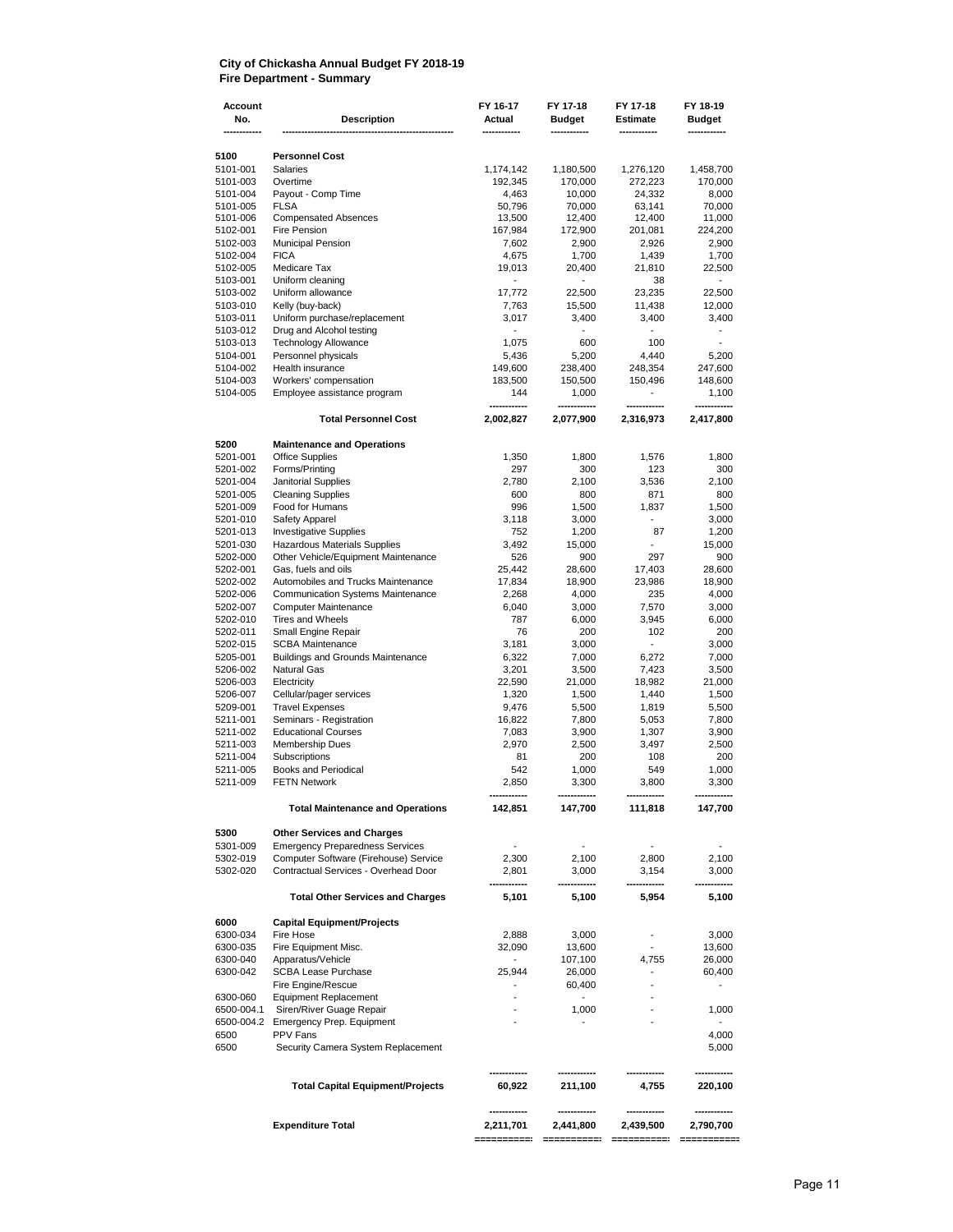#### **City of Chickasha Annual Budget FY 2018-19 Fire Department - Administration 11-02**

| Account<br>No.     | <b>Description</b>                                             | FY 16-17<br>Actual       | FY 17-18<br><b>Budget</b> | FY 17-18<br><b>Estimate</b> | FY 18-19<br><b>Budget</b> |
|--------------------|----------------------------------------------------------------|--------------------------|---------------------------|-----------------------------|---------------------------|
| 5100               | <b>Personnel Cost</b>                                          |                          |                           |                             |                           |
| 5101-001           | <b>Salaries</b>                                                | 178,655                  | 190,000                   | 206,952                     | 267,800                   |
| 5101-003           | Overtime                                                       | 1,807                    |                           | 3,227                       |                           |
| 5101-006           | <b>Compensated Absences</b>                                    | 2,300                    | 2,000                     | 2,000                       | 2,000                     |
| 5102-001           | <b>Fire Pension</b>                                            | 23,393                   | 22,900                    | 25,709                      | 33,700                    |
| 5102-003           | <b>Municipal Pension</b>                                       | 2,882                    | 2,900                     | 2,926                       | 2,900                     |
| 5102-004           | <b>FICA</b>                                                    | 1,533                    | 1,700                     | 1,439                       | 1,700                     |
| 5102-005           | Medicare Tax                                                   | 2,599                    | 2,800                     | 2,879                       | 2,800                     |
| 5103-001           | Uniform cleaning                                               | $\overline{\phantom{a}}$ | $\overline{a}$            | 38                          | $\overline{\phantom{0}}$  |
| 5103-002           | Uniform allowance                                              | 2,372                    | 1,700                     | 1,723                       | 1,700                     |
| 5103-013           | <b>Technology Allowance</b>                                    | 600                      | 600                       | 100                         | 600                       |
| 5104-002           | Health insurance                                               | 23,400                   | 32,800                    | 36,630                      | 42,000                    |
| 5104-003           | Workers' compensation                                          | 704                      | 1,000                     | 1,000                       | 7,800                     |
| 5104-005           | Employee assistance program                                    | 27                       | 200                       |                             | 150                       |
|                    | <b>Total Personnel Cost</b>                                    | 240,272                  | 258,600                   | 284,623                     | 363,150                   |
| 5200               | <b>Maintenance and Operations</b>                              |                          |                           |                             |                           |
| 5201-001           | <b>Office Supplies</b>                                         | 1,350                    | 1,800                     | 1,576                       | 1,800                     |
| 5201-002           | Forms/Printing                                                 | 297                      | 300                       | 123                         | 300                       |
| 5201-013           | <b>Investigative Supplies</b>                                  | 752                      | 1,200                     | 87                          | 1,200                     |
| 5202-001           | Gas, fuels and oils                                            | 3,850                    | 3,600                     | 2,437                       | 3,600                     |
| 5202-007           | <b>Computer Maintenance</b>                                    | 6,030                    | 3,000                     | 7,570                       | 3,000                     |
| 5205-001           | <b>Buildings and Grounds Maintenance</b>                       | 6,322                    | 7,000                     | 6,272                       | 7,000                     |
| 5206-002           | <b>Natural Gas</b>                                             | 3,201                    | 3,500                     | 7,423                       | 3,500                     |
| 5206-003           | Electricity                                                    | 22,590                   | 21,000                    | 18,982                      | 21,000                    |
| 5206-007           | Cellular/pager services                                        | 1,320                    | 1,500                     | 1,440                       | 1,500                     |
| 5209-001           | <b>Travel Expenses</b>                                         | 6,852                    | 3,100                     | 579                         | 3,100                     |
| 5211-001           | Training - Registration                                        | 11,682                   | 3,200                     | 2,720                       | 3,200                     |
| 5211-002           | <b>Educational Courses</b>                                     | 73                       | 500                       | 614                         | 500                       |
| 5211-003           | Membership Dues                                                | 2,970                    | 2,500                     | 3,497                       | 2,500                     |
| 5211-004           | Subscriptions                                                  | 81                       | 200                       | 108                         | 200                       |
| 5211-005           | <b>Books and Periodical</b>                                    | 542                      | 1,000                     | 549                         | 1,000                     |
| 5211-009           | <b>FETN Network</b>                                            | 2,850                    | 3,300                     | 3,800                       | 3,300                     |
|                    | <b>Total Maintenance and Operations</b>                        | 70,762                   | 56,700                    | 57,777                      | 56,700                    |
| 5300               | <b>Other Services and Charges</b>                              |                          |                           |                             |                           |
| 5302-019           | Computer Software (Emer Rpt) Service                           | 2,300                    | 2,100                     | 2,800                       | 2,100                     |
| 5302-020           | <b>Contractual Services - Overhead Door</b>                    | 2,801                    | 3,000                     | 3,154                       | 3,000                     |
| 5310-003           | <b>WalMart Grant</b>                                           |                          |                           |                             |                           |
|                    | <b>Total Other Services and Charges</b>                        | 5,101                    | 5,100                     | 5,954                       | 5,100                     |
| 6000               | <b>Capital Equipment/Projects</b>                              |                          |                           |                             |                           |
| 6300-023           | IT-PC Server Support                                           |                          |                           |                             |                           |
| 6500-004.1<br>6500 | Siren/River Guage Repair<br>Security Camera System Replacement |                          | 1,000                     |                             | 1,000<br>5,000            |
|                    | <b>Total Capital Equipment/Projects</b>                        |                          | 1,000                     |                             | 6,000                     |
|                    |                                                                |                          |                           |                             |                           |
|                    | <b>Expenditure Total</b>                                       | 316,135                  | 321,400                   | 348,354                     | 430,950                   |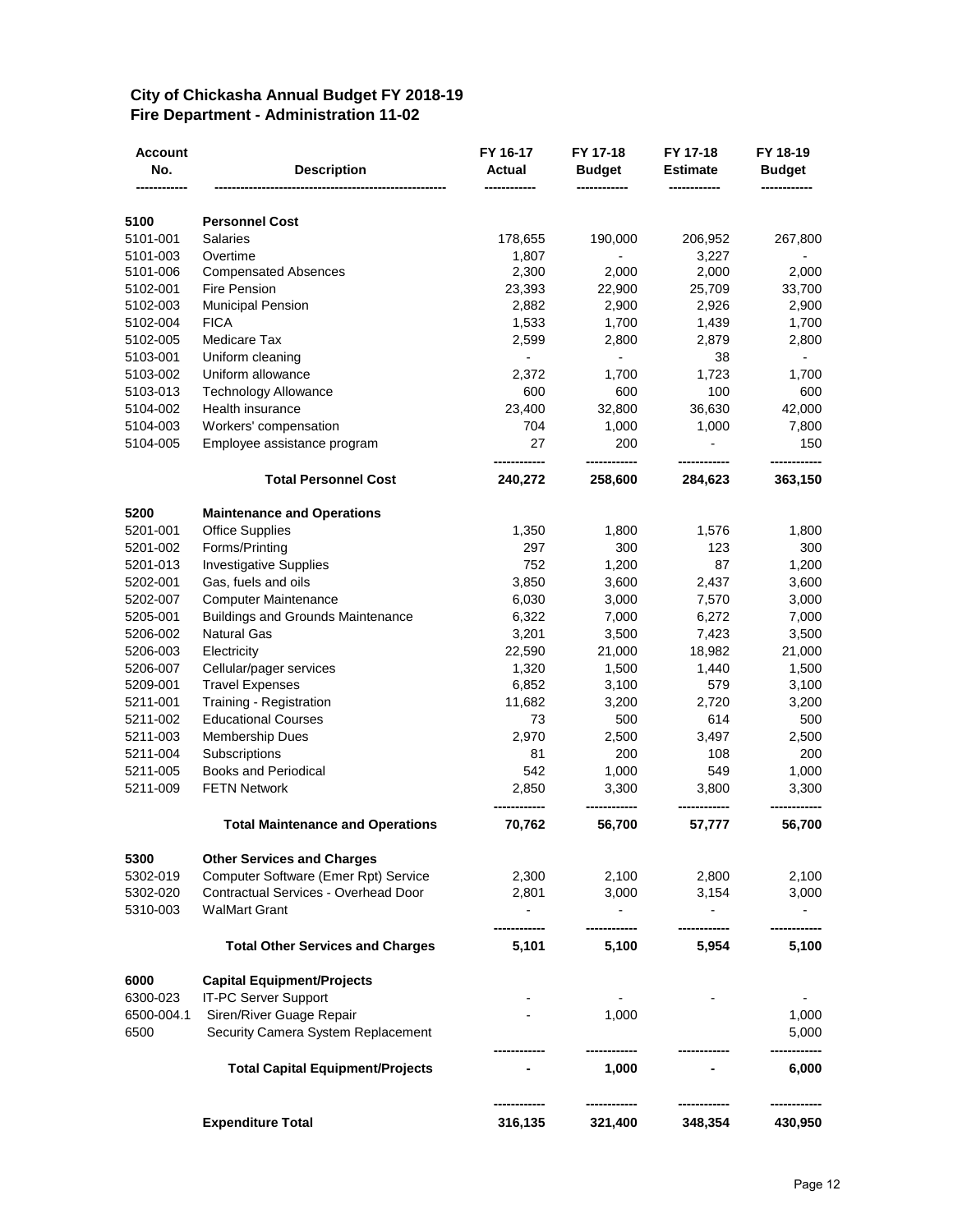#### **City of Chickasha Annual Budget FY 2018-19 Fire Department - Fire Operations 11-21**

| <b>Account</b><br>No. | <b>Description</b>                       | FY 16-17<br>Actual | FY 17-18<br><b>Budget</b> | FY 17-18<br><b>Estimate</b> | FY 18-19<br><b>Budget</b> |
|-----------------------|------------------------------------------|--------------------|---------------------------|-----------------------------|---------------------------|
| 5100                  | <b>Personnel Cost</b>                    |                    |                           |                             |                           |
| 5101-001              | <b>Salaries</b>                          | 947,518            | 990,500                   | 1,069,168                   | 1,190,900                 |
| 5101-003              | Overtime                                 | 190,538            | 170,000                   | 268,996                     | 170,000                   |
| 5101-004              | Payout - Comp Time                       | 4,463              | 10,000                    | 24,332                      | 8,000                     |
| 5101-005              | <b>FLSA</b>                              | 50,796             | 70,000                    | 63,141                      | 70,000                    |
| 5101-006              | <b>Compensated Absences</b>              | 11,200             | 10,400                    | 10,400                      | 9,000                     |
| 5102-001              | Fire Pension                             | 144,591            | 150,000                   | 175,372                     | 190,500                   |
| 5102-005              | Medicare Tax                             | 15,679             | 17,600                    | 18,931                      | 19,700                    |
| 5103-002              | Uniform allowance                        | 15,400             | 20,800                    | 21,512                      | 20,800                    |
| 5103-010              | Kelly (buy-back)                         | 7,763              | 15,500                    | 11,438                      | 12,000                    |
| 5103-011              | Uniform purchase/replacement             | 3,017              | 3,400                     | 3,400                       | 3,400                     |
| 5103-012              | Drug and Alcohol testing                 |                    |                           | $\blacksquare$              |                           |
| 5104-001              | Personnel physicals                      | 5,436              | 5,200                     | 4,440                       | 5,200                     |
| 5104-002              | Health insurance                         | 126,200            | 205,600                   | 211,724                     | 247,600                   |
| 5104-003              | Workers' compensation                    | 182,100            | 149,500                   | 149,496                     | 106,600                   |
| 5104-005              | Employee assistance program              | 117                | 800                       | ٠                           | 950                       |
|                       | <b>Total Personnel Cost</b>              | 1,704,818          | 1,819,300                 | 2,032,350                   | 2,054,650                 |
| 5200                  | <b>Maintenance and Operations</b>        |                    |                           |                             |                           |
| 5201-004              | Janitorial Supplies                      | 2,780              | 2,100                     | 3,536                       | 2,100                     |
| 5201-005              | <b>Cleaning Supplies</b>                 | 600                | 800                       | 871                         | 800                       |
| 5201-009              | Food for Humans                          | 996                | 1,500                     | 1,837                       | 1,500                     |
| 5201-010              | Safety Apparel                           | 3,118              | 3,000                     | $\overline{\phantom{a}}$    | 3,000                     |
| 5201-020              | <b>Small Tools</b>                       | 55                 | 200                       |                             | 200                       |
| 5201-030              | <b>Hazardous Materials Supplies</b>      | 3,492              | 15,000                    |                             | 15,000                    |
| 5202-000              | Other Vehicle/Equipment Maintenance      | 508                | 900                       | 297                         | 900                       |
| 5202-001              | Gas, fuels and oils                      | 21,592             | 25,000                    | 14,966                      | 25,000                    |
| 5202-002              | Automobiles and Trucks Maintenance       | 17,834             | 18,900                    | 23,986                      | 18,900                    |
| 5202-006              | <b>Communication Systems Maintenance</b> | 2,268              | 4,000                     | 235                         | 4,000                     |
| 5202-010              | <b>Tires and Wheels</b>                  | 787                | 6,000                     | 3,945                       | 6,000                     |
| 5202-011              | Small Engine Repair                      | 76                 | 200                       | 102                         | 200                       |
| 5202-015              | <b>SCBA Maintenance</b>                  | 3,181              | 3,000                     |                             | 3,000                     |
| 5209-001              | <b>Travel Expenses</b>                   | 2,265              | 2,400                     | 1,240                       | 2,400                     |
| 5211-001              | Training - Registration                  | 4,514              | 4,600                     | 2,333                       | 4,600                     |
| 5211-002              | <b>Educational Courses</b>               | 7,010              | 3,400                     | 693                         | 3,400                     |
|                       | <b>Total Maintenance and Operations</b>  | 71,076             | 91,000                    | 54,041                      | 91,000                    |
|                       | <b>Othe Services</b>                     | 838                |                           |                             |                           |
| 6000                  | <b>Capital Equipment/Projects</b>        |                    |                           |                             |                           |
| 6300-023              | IT-PC Server Support                     | $\blacksquare$     |                           |                             |                           |
| 6300-034              | Fire Hose                                | 2,888              | 3,000                     |                             | 3,000                     |
| 6300-035              | Fire Equipment Misc.                     | 32,090             | 13,600                    |                             | 13,600                    |
| 6300-040              | Pumper & Quint Lease Purchase            | $\sim$             | 107,100                   | 4,755                       | 107,100                   |
| 6300-042              | SCBA Replacement lease purchase          | 25,944             | 26,000                    |                             | 26,000                    |
| 6300                  | Fire Engine/Rescue                       |                    | 60,400                    |                             | 60,400                    |
| 6300                  | PPV Fans                                 |                    |                           |                             | 4,000                     |
|                       | <b>Total Capital Equipment/Projects</b>  | 60,922             | <br>210,100               | 4,755                       | <br>214,100               |
|                       |                                          |                    |                           |                             |                           |
|                       | <b>Expenditure Total</b>                 | 1,837,654          | 2,120,400                 | 2,091,146                   | 2,359,750                 |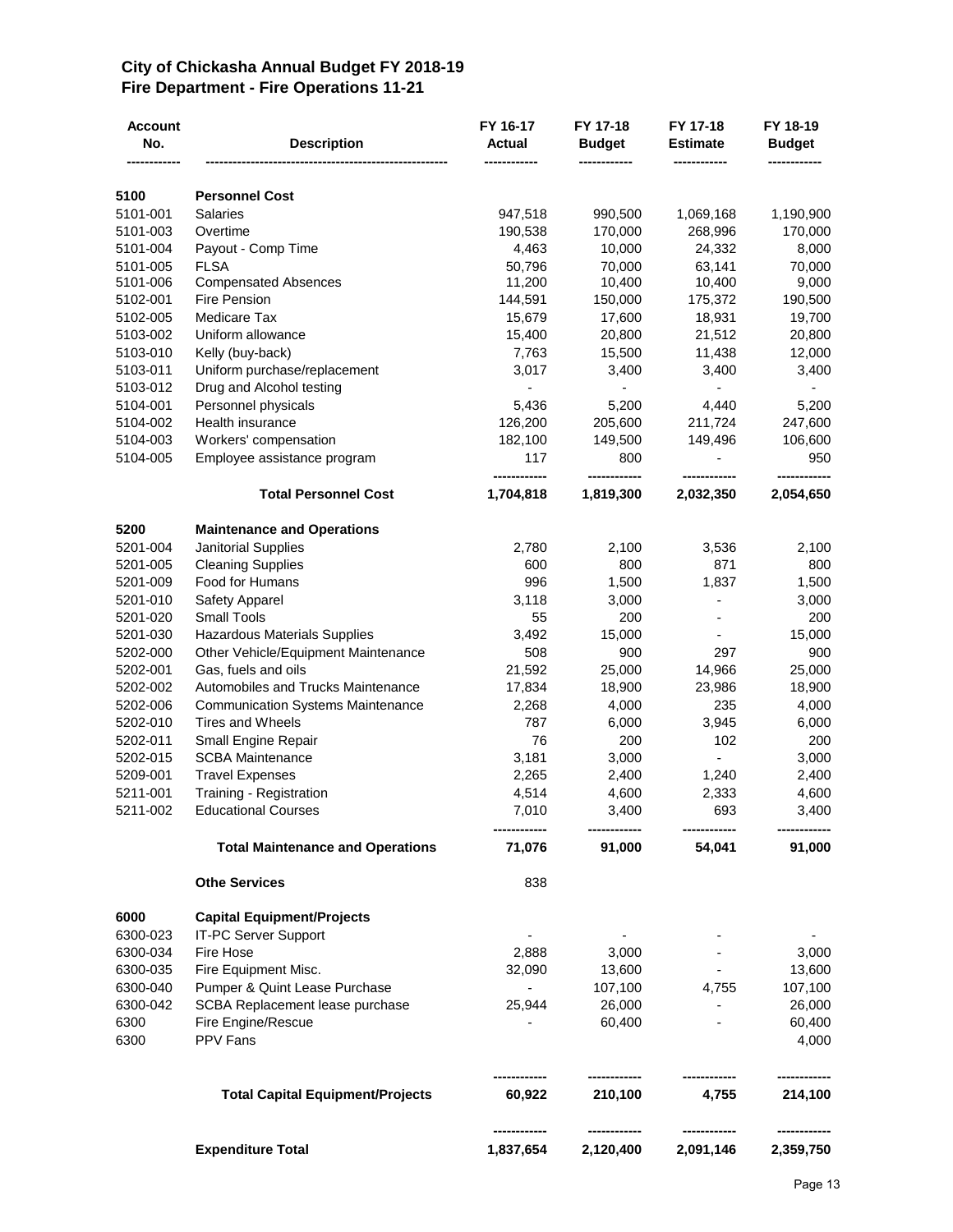### **City of Chickasha Annual Budget FY 2018-19 Fire Department - Emergency Management 11-04**

| <b>Account</b><br>No. | <b>Description</b>                      | FY 16-17<br><b>Actual</b> | FY 17-18<br><b>Budget</b> | FY 17-18<br><b>Estimate</b> | FY 18-19<br><b>Budget</b> |
|-----------------------|-----------------------------------------|---------------------------|---------------------------|-----------------------------|---------------------------|
|                       |                                         |                           |                           |                             |                           |
| 5100                  | <b>Personnel Cost</b>                   |                           |                           |                             |                           |
| 5101-001              | Salaries                                | 47,969                    |                           |                             |                           |
| 5102-003              | <b>Municipal Pension</b>                | 4,720                     |                           |                             |                           |
| 5102-004              | <b>FICA</b>                             | 3,142                     |                           |                             |                           |
| 5102-005              | Medicare Tax                            | 735                       |                           |                             |                           |
| 5103-013              | Technology Allowance                    | 475                       |                           |                             |                           |
| 5104-003              | Workers' compensation                   | 696                       |                           |                             |                           |
| 5104-005              | Employee assistance program             | 9                         |                           |                             |                           |
|                       | <b>Total Personnel Cost</b>             | 57,746                    |                           |                             |                           |
| 5200                  | <b>Maintenance and Operations</b>       |                           |                           |                             |                           |
| 5201-001              | <b>Office Supplies</b>                  |                           |                           |                             |                           |
| 5202-000              | Other Vehicle/Equipment Maintenance     | 18                        |                           |                             |                           |
| 5202-007              | <b>Computer Maintenance</b>             | 10                        |                           |                             |                           |
| 5209-001              | <b>Travel Expenses</b>                  | 359                       |                           |                             |                           |
| 5211-001              | Training - Registration                 | 626                       |                           |                             |                           |
|                       |                                         |                           |                           |                             |                           |
|                       | <b>Total Maintenance and Operations</b> | 1,013                     |                           |                             |                           |
| 5300                  | <b>Other Services and Charges</b>       |                           |                           |                             |                           |
| 5301-009              | <b>Emergency Preparedness Services</b>  |                           |                           |                             |                           |
|                       |                                         |                           |                           |                             |                           |
|                       | <b>Total Other Services and Charges</b> |                           |                           |                             |                           |
| 6000                  | <b>Capital Equipment/Projects</b>       |                           |                           |                             |                           |
|                       | 6500-004.1 Siren/River Guage Repair     |                           |                           |                             |                           |
|                       | 6500-004.2 Emergency Prep. Equipment    |                           |                           |                             |                           |
|                       |                                         |                           |                           |                             |                           |
|                       | <b>Total Capital Equipment/Projects</b> |                           |                           |                             |                           |
|                       |                                         |                           |                           |                             |                           |
|                       | <b>Expenditure Total</b>                | 58,759                    |                           |                             |                           |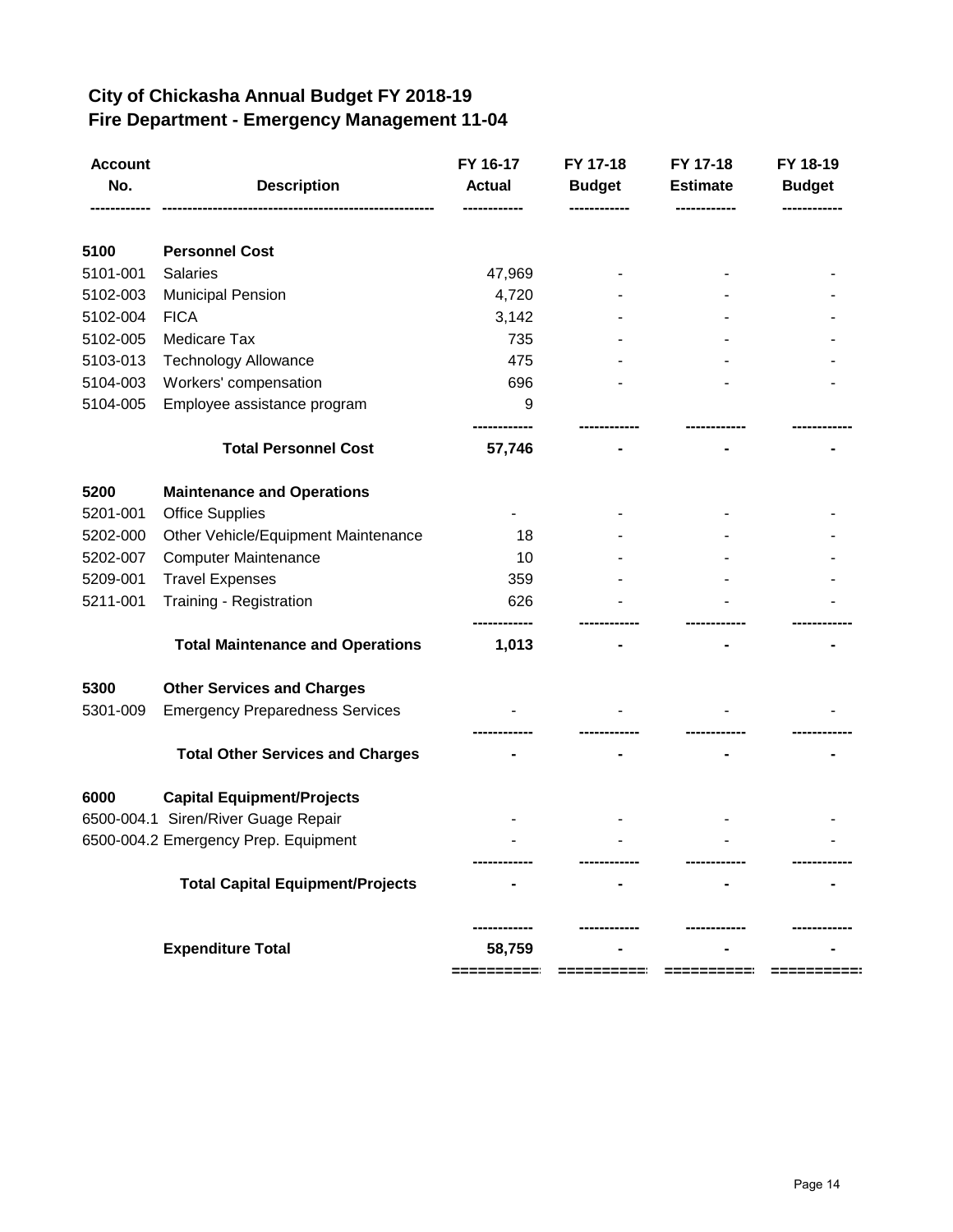#### **City of Chickasha Annual Budget FY 2018-19 General Government Department 11-17**

| <b>Account</b><br>No. | <b>Description</b>                      | FY 16-17<br><b>Actual</b>  | FY 17-18<br><b>Budget</b> | FY 17-18<br><b>Estimate</b> | FY 18-19<br><b>Budget</b> |
|-----------------------|-----------------------------------------|----------------------------|---------------------------|-----------------------------|---------------------------|
| 5200                  | <b>Maintenance and Operations</b>       |                            |                           |                             |                           |
| 5201                  | Supplies                                |                            |                           |                             |                           |
| 5201-001              | <b>Office Supplies</b>                  | 952                        |                           | 74                          | 100                       |
| 5201-003              | Postage                                 | 11,261                     | 15,200                    | 18,160                      | 15,200                    |
| 5201-009              | Food for Humans                         | 1,253                      | 500                       |                             | 500                       |
| 5201-010              | <b>Safety Supplies</b>                  |                            |                           |                             |                           |
| 5201-016              | Computer supplies                       | 180                        |                           | 2,216                       |                           |
| 5201-018              | <b>Ceremonial Supplies</b>              | 2,944                      | 3,400                     | 481                         | 3,400                     |
| 5208-004              | <b>Bank Charges</b>                     | 7,406                      | 5,000                     | 10,024                      | 5,000                     |
| 5208-005              | <b>Election Expense</b>                 | 5,253                      | 5,000                     | 3,978                       | 5,000                     |
| 5208-006              | Reimbursement of Overpayments           | 925                        |                           | 107                         |                           |
| 5209-001              | <b>Travel Expense</b>                   | 244                        |                           | 200                         |                           |
| 5211-001              | Training - Registration                 | 24,255                     | $\overline{\phantom{a}}$  | ÷.                          |                           |
| 5211-003              | Memberships                             | 130                        | 200                       | 173                         | 200                       |
| 5212-001              | Travel - Council                        |                            | 400                       |                             | 400                       |
| 5212-002              | Training - Registration - Council       |                            | 500                       |                             | 500                       |
| 5212-004              | <b>Special Presentations</b>            |                            |                           |                             |                           |
|                       | <b>CM Consultant</b>                    |                            |                           |                             |                           |
|                       | <b>Total Maintenance and Operations</b> | 54,803                     | 30,200                    | 35,413                      | 30,300                    |
| 5300                  | <b>Other Services and Charges</b>       |                            |                           |                             |                           |
| 5301-002              | <b>Legal Fees</b>                       | 259,620                    | 275,000                   | 224,412                     | 275,000                   |
| 5301-003              | <b>Judicial Contract</b>                | 21,600                     | 21,600                    | 21,599                      | 21,600                    |
| 5301-004              | Citizen Survey/Strategic Planning       | 5,350                      | ٠                         |                             |                           |
| 5301-005              | <b>Codification Services</b>            | 4,403                      | 3,000                     |                             | 3,000                     |
| 5301-006              | On-site Shredder                        |                            | 2,000                     |                             | 2,000                     |
| 5301-008              | <b>Website Services</b>                 |                            | 3,000                     |                             | 3,000                     |
| 5301-015              | <b>ASCOG Membership</b>                 | 959                        | 1,000                     | 1,274                       | 1,000                     |
| 5301-016              | OML - Membership                        |                            | 15,000                    | 19,976                      | 15,000                    |
| 5301-020              | Personnel Services - Recruitment        | 11,134                     | 15,000                    | 50,757                      | 15,000                    |
| 5301-028              | IT Managed Services Contract            | 110,615                    | 100,000                   | 132,788                     | 100,000                   |
| 5302-001              | Copy Machines Service Contract          | 6,230                      | 20,400                    | 5,693                       | 20,400                    |
| 5302-002              | Postage Machines Service Contract       | 1,260<br>------------      | 1,000<br>------------     | 2,794<br>------------       | 1,000<br>------------     |
|                       | <b>Total Other Services and Charges</b> | 421,171                    | 457,000                   | 459,293                     | 457,000                   |
| 5500                  | <b>Transfers To Other Funds</b>         |                            |                           |                             |                           |
| 5500-016              | Chickasha Industrial Authority          | 438,501                    | 437,000                   | 661,798                     | 600,000                   |
| 5500-019              | Combined Insurance Fund-Prop/Liab       |                            | 59,100                    | 131,097                     | 135,000                   |
| 5500-020              | <b>TIF Fund</b>                         | 68,427                     | 200,000                   | 79,747                      | 100,000                   |
| 5500-026              | Economic Development Sales Tax Fund     | 77,815                     |                           |                             |                           |
| 5500-031              | CMA Fund                                | 2,685,170                  | 2,696,000                 | 2,910,287                   | 2,750,000                 |
| 5500-052              | Capital Project Fund                    | 240,132                    |                           |                             |                           |
| 5500-053              | CIP Dedicated Sales Tax Fund            | 2,146,196                  | 2,146,000                 | 2,372,323                   | 2,178,200                 |
|                       |                                         |                            | ------------              | ------------                |                           |
|                       | <b>Total Transfers To Other Funds</b>   | 5,656,241                  | 5,538,100                 | 6,155,252                   | 5,763,200                 |
|                       | <b>Expenditure Total</b>                | -------------<br>6,132,215 | ------------<br>6,025,300 | ------------<br>6,649,958   | ------------<br>6,250,500 |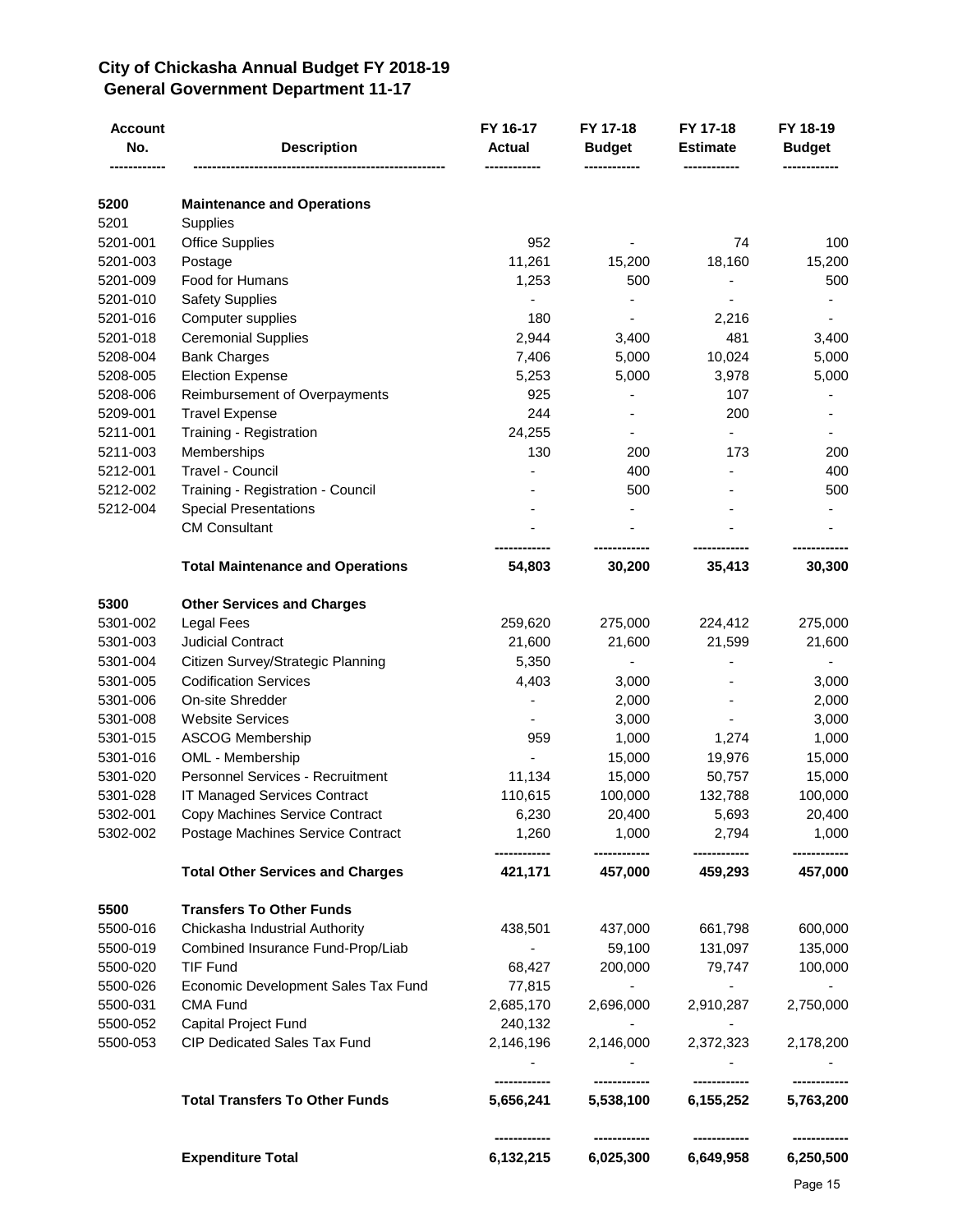#### **City of Chickasha Annual Budget FY 2018-19 Human Resources Department 11-04**

| <b>Account</b><br>No. | <b>Description</b>                      | FY 16-17<br><b>Actual</b> | FY 17-18<br><b>Budget</b><br>------------ | FY 17-18<br><b>Estimate</b> | FY 18-19<br><b>Budget</b><br>------------ |
|-----------------------|-----------------------------------------|---------------------------|-------------------------------------------|-----------------------------|-------------------------------------------|
| 5100                  | <b>Personnel Cost</b>                   |                           |                                           |                             |                                           |
| 5101-001              | <b>Salaries</b>                         |                           | 87,500                                    | 87,500                      | 92,500                                    |
| 5101-006              | <b>Compensated Absences</b>             |                           | 1,000                                     | 1,000                       | 700                                       |
| 5102-003              | <b>Municipal Pension</b>                |                           | 9,400                                     | 9,400                       | 10,000                                    |
| 5102-004              | <b>FICA</b>                             |                           | 5,500                                     | 5,500                       | 5,700                                     |
| 5102-005              | Medicare Tax                            |                           | 1,300                                     | 1,300                       | 1,300                                     |
| 5103-013              | <b>Technology Allowance</b>             |                           | 600                                       | 600                         | 700                                       |
| 5104-002              | Health insurance                        |                           | $\blacksquare$                            | $\blacksquare$              | 14,000                                    |
| 5104-003              | Workers' compensation                   |                           | 500                                       | 500                         | 5,200                                     |
| 5104-005              | Employee assistance program             |                           | 100                                       | 100                         | 100                                       |
|                       | <b>Total Personnel Cost</b>             |                           | 105,900                                   | ------------<br>105,900     | ----------<br>130,200                     |
| 5200                  | <b>Maintenance and Operations</b>       |                           |                                           |                             |                                           |
| 5201-001              | <b>Office Supplies</b>                  |                           | 2,000                                     | 1,553                       | 1,500                                     |
| 5201-002              | Forms/Printing                          |                           | 1,300                                     |                             | 1,300                                     |
| 5209-001              | <b>Travel Expenses</b>                  |                           | 500                                       | $\blacksquare$              |                                           |
| 5211-001              | Training - registration                 |                           | 1,000                                     | 120                         | 500                                       |
| 5211-003              | Membership Dues                         |                           | 500                                       | 200                         | 200                                       |
|                       |                                         |                           | 5,300                                     | 1,873                       | 3,500                                     |
|                       | <b>Total Maintenance and Operations</b> |                           |                                           |                             |                                           |
| 5300                  | <b>Other Services and Charges</b>       |                           |                                           |                             |                                           |
| 5301-020              | <b>Personnel Services - Recruitment</b> |                           | 4,000                                     |                             |                                           |
|                       |                                         |                           | 4,000                                     |                             |                                           |
|                       |                                         |                           |                                           | ------------                | --------                                  |
|                       |                                         |                           | 115,200                                   | 107,773                     | 133,700                                   |
|                       | <b>Expenditure Total</b>                | :=======                  | =========                                 | ==========                  | ==========                                |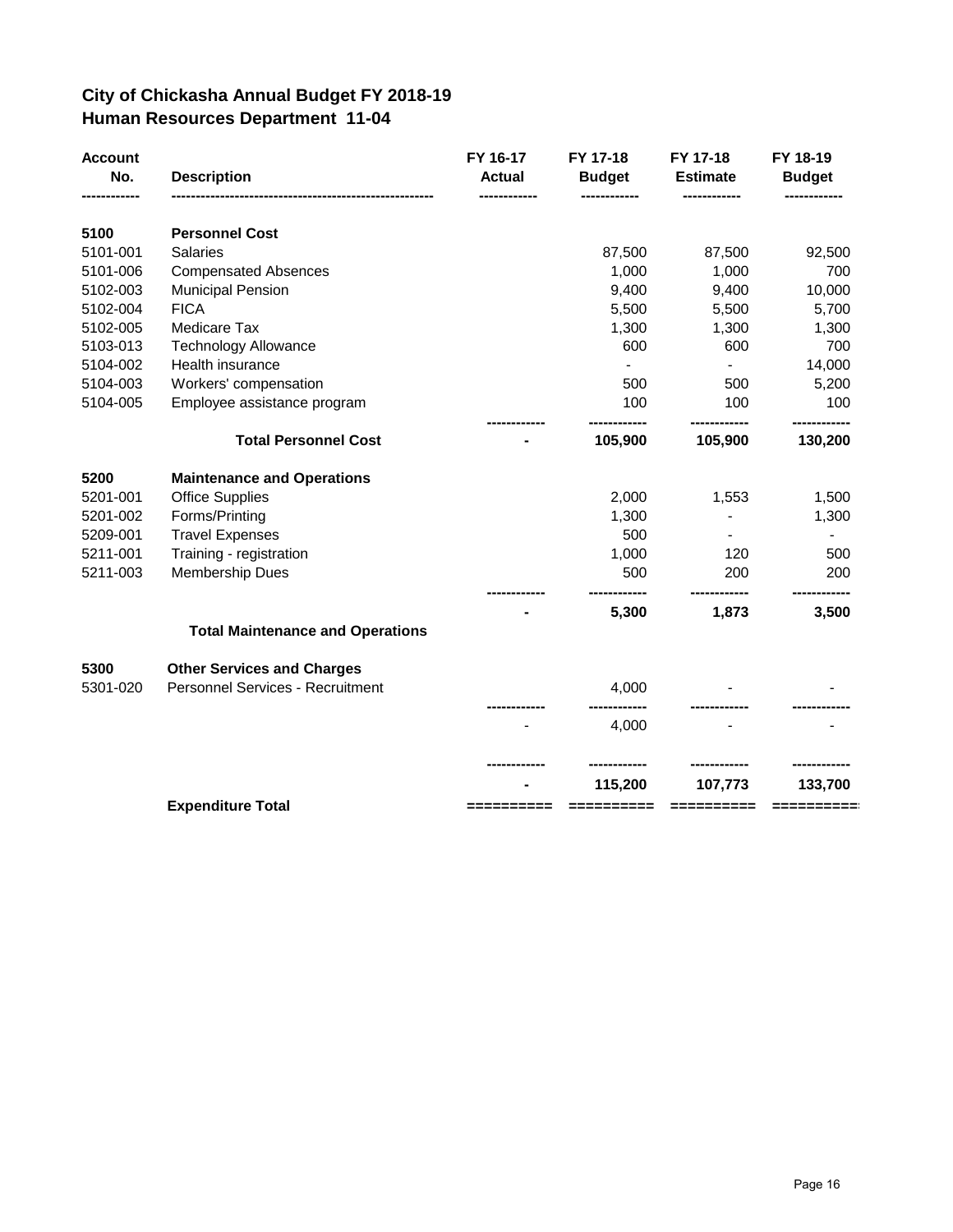#### **City of Chickasha Annual Budget FY 2018-19 Library Department 11-08**

| 5100<br><b>Personnel Cost</b><br>5101-001<br><b>Salaries</b><br>203,415<br>201,700<br>201,762<br>208,800<br>5101-003<br>Overtime<br>570<br>500<br>1,302<br>500<br>2,100<br>2,200<br><b>Compensated Absences</b><br>2,200<br>1,800<br>5101-006<br>5102-003<br>18,599<br>18,500<br>18,979<br>18,700<br><b>Municipal Pension</b><br>5102-004<br><b>FICA</b><br>12,077<br>13,000<br>12,500<br>11,501<br>Medicare Tax<br>2,825<br>2,900<br>3,000<br>5102-005<br>2,690<br>600<br>5103-013<br><b>Technology Allowance</b><br>600<br>600<br>16,600<br>Health insurance<br>33,200<br>40,668<br>5104-002<br>33,200<br>Workers' compensation<br>1,200<br>1,100<br>1,100<br>18,200<br>5104-003<br>5104-004<br>689<br>130<br>Unemployment compensation<br>$\overline{\phantom{a}}$<br>45<br>200<br>5104-005<br>Employee assistance program<br>$\overline{\phantom{0}}$<br>400<br><b>Total Personnel Cost</b><br>258,720<br>273,400<br>280,932<br>297,600<br>5200<br><b>Maintenance and Operations</b><br>5201-001<br><b>Office Supplies</b><br>1,282<br>2,500<br>2,570<br>3,000<br>5201-002<br>Forms/Printing<br>663<br>1,000<br>1,181<br>1,000<br>987<br>5201-004<br><b>Janitorial Supplies</b><br>1,000<br>2,000<br>1,431<br>5201-009<br>Food for Humans<br>181<br>300<br>251<br>500<br>3,255<br>5201-021<br><b>Library Supplies</b><br>4,500<br>2,007<br>4,500<br>500<br>500<br>1<br>1. Summer Reading Program<br>629<br>500<br>596<br>600<br>2<br>2. Summer Reading Program (SA)<br>311<br>400<br>449<br>5202-007<br>1,000<br>500<br>Computer System maintenance<br>$\blacksquare$<br>5205-001<br><b>Building and Grounds</b><br>5,863<br>7,500<br>9,000<br>11,643<br>5206-002<br><b>Natural Gas</b><br>3,954<br>2,900<br>5,957<br>4,500<br>5206-003<br>18,855<br>20,000<br>13,878<br>20,000<br>Electricity<br>5208-006<br>Reimbursement of overpayments/refunds<br>$\overline{\phantom{a}}$<br>$\overline{\phantom{a}}$<br>$\overline{\phantom{0}}$<br>5209-001<br>731<br><b>Travel Expense</b><br>1,900<br>1,200<br>$\blacksquare$<br>271<br>5209-002<br>500<br>239<br>400<br>Mileage<br>5211-001<br>Seminar - Registration<br>1,000<br>1,500<br>33<br>1,000<br>180<br>200<br>345<br>300<br>5211-003<br><b>Membership Dues</b><br>3,974<br>5211-004<br>Subscriptions<br>4,000<br>5,204<br>4,000<br>5211-005<br><b>Books and Periodicals</b><br>23,185<br>25,700<br>24,000<br>27,521<br>3<br>1. Books and Periodicals (SA)<br>21,298<br>18,800<br>14,916<br>18,650<br>------------<br>87,224<br><b>Total Maintenance and Operations</b><br>94,400<br>88,116<br>95,450<br>5300<br><b>Other Services and Charges</b><br>5301-024<br>5,950<br>Fire/Security, Alarm Contract<br>360<br>400<br>373<br>5302-000<br>10,791<br>12,000<br>7,533<br>4,500<br>Other service agreements<br>4,234<br>2,400<br>1,800<br>5302-003<br>Computer Systems service agreements<br>3,188<br>5302-006<br><b>Janitorial Contracts</b><br>25,291<br>17,000<br>21,773<br>22,000<br>5302-014<br>HVAC service agreement<br>876<br>900<br>900<br>5304-004<br>3,141<br>3,200<br>5,200<br><b>Library Books/Services</b><br>4,188<br>40,350<br>44,693<br>35,900<br>37,055<br><b>Total Other Services and Charges</b><br>6000<br><b>Capital Equipment/Projects</b><br>6100-001<br>Miscellaneous (Furnishings/Equip)<br>2,877<br>5,000<br>6300-019<br>ADP Systems (computers)<br>7,250<br>6,500<br>4,094<br>3,924<br>6300-023<br>IT-PC & Server Support<br><b>Total Capital Equipment/Projects</b><br>11,500<br>4,094<br>3,924<br>10,127<br><b>Expenditure Total</b><br>400,764<br>415,200<br>410,197<br>437,324<br>==========:<br>===========<br>===========<br>=========== | <b>Account</b><br>No. | <b>Description</b> | FY 16-17<br>Actual | FY 17-18<br><b>Budget</b> | FY 17-18<br><b>Esimate</b> | FY 18-19<br><b>Budget</b> |
|------------------------------------------------------------------------------------------------------------------------------------------------------------------------------------------------------------------------------------------------------------------------------------------------------------------------------------------------------------------------------------------------------------------------------------------------------------------------------------------------------------------------------------------------------------------------------------------------------------------------------------------------------------------------------------------------------------------------------------------------------------------------------------------------------------------------------------------------------------------------------------------------------------------------------------------------------------------------------------------------------------------------------------------------------------------------------------------------------------------------------------------------------------------------------------------------------------------------------------------------------------------------------------------------------------------------------------------------------------------------------------------------------------------------------------------------------------------------------------------------------------------------------------------------------------------------------------------------------------------------------------------------------------------------------------------------------------------------------------------------------------------------------------------------------------------------------------------------------------------------------------------------------------------------------------------------------------------------------------------------------------------------------------------------------------------------------------------------------------------------------------------------------------------------------------------------------------------------------------------------------------------------------------------------------------------------------------------------------------------------------------------------------------------------------------------------------------------------------------------------------------------------------------------------------------------------------------------------------------------------------------------------------------------------------------------------------------------------------------------------------------------------------------------------------------------------------------------------------------------------------------------------------------------------------------------------------------------------------------------------------------------------------------------------------------------------------------------------------------------------------------------------------------------------------------------------------------------------------------------------------------------------------------------------------------------------------------------------------------------------------------------------------------------------------------------------------------------------------------------------------------------------------------------------------------------------------------------------------------------------------------|-----------------------|--------------------|--------------------|---------------------------|----------------------------|---------------------------|
|                                                                                                                                                                                                                                                                                                                                                                                                                                                                                                                                                                                                                                                                                                                                                                                                                                                                                                                                                                                                                                                                                                                                                                                                                                                                                                                                                                                                                                                                                                                                                                                                                                                                                                                                                                                                                                                                                                                                                                                                                                                                                                                                                                                                                                                                                                                                                                                                                                                                                                                                                                                                                                                                                                                                                                                                                                                                                                                                                                                                                                                                                                                                                                                                                                                                                                                                                                                                                                                                                                                                                                                                                                    |                       |                    |                    |                           |                            |                           |
|                                                                                                                                                                                                                                                                                                                                                                                                                                                                                                                                                                                                                                                                                                                                                                                                                                                                                                                                                                                                                                                                                                                                                                                                                                                                                                                                                                                                                                                                                                                                                                                                                                                                                                                                                                                                                                                                                                                                                                                                                                                                                                                                                                                                                                                                                                                                                                                                                                                                                                                                                                                                                                                                                                                                                                                                                                                                                                                                                                                                                                                                                                                                                                                                                                                                                                                                                                                                                                                                                                                                                                                                                                    |                       |                    |                    |                           |                            |                           |
|                                                                                                                                                                                                                                                                                                                                                                                                                                                                                                                                                                                                                                                                                                                                                                                                                                                                                                                                                                                                                                                                                                                                                                                                                                                                                                                                                                                                                                                                                                                                                                                                                                                                                                                                                                                                                                                                                                                                                                                                                                                                                                                                                                                                                                                                                                                                                                                                                                                                                                                                                                                                                                                                                                                                                                                                                                                                                                                                                                                                                                                                                                                                                                                                                                                                                                                                                                                                                                                                                                                                                                                                                                    |                       |                    |                    |                           |                            |                           |
|                                                                                                                                                                                                                                                                                                                                                                                                                                                                                                                                                                                                                                                                                                                                                                                                                                                                                                                                                                                                                                                                                                                                                                                                                                                                                                                                                                                                                                                                                                                                                                                                                                                                                                                                                                                                                                                                                                                                                                                                                                                                                                                                                                                                                                                                                                                                                                                                                                                                                                                                                                                                                                                                                                                                                                                                                                                                                                                                                                                                                                                                                                                                                                                                                                                                                                                                                                                                                                                                                                                                                                                                                                    |                       |                    |                    |                           |                            |                           |
|                                                                                                                                                                                                                                                                                                                                                                                                                                                                                                                                                                                                                                                                                                                                                                                                                                                                                                                                                                                                                                                                                                                                                                                                                                                                                                                                                                                                                                                                                                                                                                                                                                                                                                                                                                                                                                                                                                                                                                                                                                                                                                                                                                                                                                                                                                                                                                                                                                                                                                                                                                                                                                                                                                                                                                                                                                                                                                                                                                                                                                                                                                                                                                                                                                                                                                                                                                                                                                                                                                                                                                                                                                    |                       |                    |                    |                           |                            |                           |
|                                                                                                                                                                                                                                                                                                                                                                                                                                                                                                                                                                                                                                                                                                                                                                                                                                                                                                                                                                                                                                                                                                                                                                                                                                                                                                                                                                                                                                                                                                                                                                                                                                                                                                                                                                                                                                                                                                                                                                                                                                                                                                                                                                                                                                                                                                                                                                                                                                                                                                                                                                                                                                                                                                                                                                                                                                                                                                                                                                                                                                                                                                                                                                                                                                                                                                                                                                                                                                                                                                                                                                                                                                    |                       |                    |                    |                           |                            |                           |
|                                                                                                                                                                                                                                                                                                                                                                                                                                                                                                                                                                                                                                                                                                                                                                                                                                                                                                                                                                                                                                                                                                                                                                                                                                                                                                                                                                                                                                                                                                                                                                                                                                                                                                                                                                                                                                                                                                                                                                                                                                                                                                                                                                                                                                                                                                                                                                                                                                                                                                                                                                                                                                                                                                                                                                                                                                                                                                                                                                                                                                                                                                                                                                                                                                                                                                                                                                                                                                                                                                                                                                                                                                    |                       |                    |                    |                           |                            |                           |
|                                                                                                                                                                                                                                                                                                                                                                                                                                                                                                                                                                                                                                                                                                                                                                                                                                                                                                                                                                                                                                                                                                                                                                                                                                                                                                                                                                                                                                                                                                                                                                                                                                                                                                                                                                                                                                                                                                                                                                                                                                                                                                                                                                                                                                                                                                                                                                                                                                                                                                                                                                                                                                                                                                                                                                                                                                                                                                                                                                                                                                                                                                                                                                                                                                                                                                                                                                                                                                                                                                                                                                                                                                    |                       |                    |                    |                           |                            |                           |
|                                                                                                                                                                                                                                                                                                                                                                                                                                                                                                                                                                                                                                                                                                                                                                                                                                                                                                                                                                                                                                                                                                                                                                                                                                                                                                                                                                                                                                                                                                                                                                                                                                                                                                                                                                                                                                                                                                                                                                                                                                                                                                                                                                                                                                                                                                                                                                                                                                                                                                                                                                                                                                                                                                                                                                                                                                                                                                                                                                                                                                                                                                                                                                                                                                                                                                                                                                                                                                                                                                                                                                                                                                    |                       |                    |                    |                           |                            |                           |
|                                                                                                                                                                                                                                                                                                                                                                                                                                                                                                                                                                                                                                                                                                                                                                                                                                                                                                                                                                                                                                                                                                                                                                                                                                                                                                                                                                                                                                                                                                                                                                                                                                                                                                                                                                                                                                                                                                                                                                                                                                                                                                                                                                                                                                                                                                                                                                                                                                                                                                                                                                                                                                                                                                                                                                                                                                                                                                                                                                                                                                                                                                                                                                                                                                                                                                                                                                                                                                                                                                                                                                                                                                    |                       |                    |                    |                           |                            |                           |
|                                                                                                                                                                                                                                                                                                                                                                                                                                                                                                                                                                                                                                                                                                                                                                                                                                                                                                                                                                                                                                                                                                                                                                                                                                                                                                                                                                                                                                                                                                                                                                                                                                                                                                                                                                                                                                                                                                                                                                                                                                                                                                                                                                                                                                                                                                                                                                                                                                                                                                                                                                                                                                                                                                                                                                                                                                                                                                                                                                                                                                                                                                                                                                                                                                                                                                                                                                                                                                                                                                                                                                                                                                    |                       |                    |                    |                           |                            |                           |
|                                                                                                                                                                                                                                                                                                                                                                                                                                                                                                                                                                                                                                                                                                                                                                                                                                                                                                                                                                                                                                                                                                                                                                                                                                                                                                                                                                                                                                                                                                                                                                                                                                                                                                                                                                                                                                                                                                                                                                                                                                                                                                                                                                                                                                                                                                                                                                                                                                                                                                                                                                                                                                                                                                                                                                                                                                                                                                                                                                                                                                                                                                                                                                                                                                                                                                                                                                                                                                                                                                                                                                                                                                    |                       |                    |                    |                           |                            |                           |
|                                                                                                                                                                                                                                                                                                                                                                                                                                                                                                                                                                                                                                                                                                                                                                                                                                                                                                                                                                                                                                                                                                                                                                                                                                                                                                                                                                                                                                                                                                                                                                                                                                                                                                                                                                                                                                                                                                                                                                                                                                                                                                                                                                                                                                                                                                                                                                                                                                                                                                                                                                                                                                                                                                                                                                                                                                                                                                                                                                                                                                                                                                                                                                                                                                                                                                                                                                                                                                                                                                                                                                                                                                    |                       |                    |                    |                           |                            |                           |
|                                                                                                                                                                                                                                                                                                                                                                                                                                                                                                                                                                                                                                                                                                                                                                                                                                                                                                                                                                                                                                                                                                                                                                                                                                                                                                                                                                                                                                                                                                                                                                                                                                                                                                                                                                                                                                                                                                                                                                                                                                                                                                                                                                                                                                                                                                                                                                                                                                                                                                                                                                                                                                                                                                                                                                                                                                                                                                                                                                                                                                                                                                                                                                                                                                                                                                                                                                                                                                                                                                                                                                                                                                    |                       |                    |                    |                           |                            |                           |
|                                                                                                                                                                                                                                                                                                                                                                                                                                                                                                                                                                                                                                                                                                                                                                                                                                                                                                                                                                                                                                                                                                                                                                                                                                                                                                                                                                                                                                                                                                                                                                                                                                                                                                                                                                                                                                                                                                                                                                                                                                                                                                                                                                                                                                                                                                                                                                                                                                                                                                                                                                                                                                                                                                                                                                                                                                                                                                                                                                                                                                                                                                                                                                                                                                                                                                                                                                                                                                                                                                                                                                                                                                    |                       |                    |                    |                           |                            |                           |
|                                                                                                                                                                                                                                                                                                                                                                                                                                                                                                                                                                                                                                                                                                                                                                                                                                                                                                                                                                                                                                                                                                                                                                                                                                                                                                                                                                                                                                                                                                                                                                                                                                                                                                                                                                                                                                                                                                                                                                                                                                                                                                                                                                                                                                                                                                                                                                                                                                                                                                                                                                                                                                                                                                                                                                                                                                                                                                                                                                                                                                                                                                                                                                                                                                                                                                                                                                                                                                                                                                                                                                                                                                    |                       |                    |                    |                           |                            |                           |
|                                                                                                                                                                                                                                                                                                                                                                                                                                                                                                                                                                                                                                                                                                                                                                                                                                                                                                                                                                                                                                                                                                                                                                                                                                                                                                                                                                                                                                                                                                                                                                                                                                                                                                                                                                                                                                                                                                                                                                                                                                                                                                                                                                                                                                                                                                                                                                                                                                                                                                                                                                                                                                                                                                                                                                                                                                                                                                                                                                                                                                                                                                                                                                                                                                                                                                                                                                                                                                                                                                                                                                                                                                    |                       |                    |                    |                           |                            |                           |
|                                                                                                                                                                                                                                                                                                                                                                                                                                                                                                                                                                                                                                                                                                                                                                                                                                                                                                                                                                                                                                                                                                                                                                                                                                                                                                                                                                                                                                                                                                                                                                                                                                                                                                                                                                                                                                                                                                                                                                                                                                                                                                                                                                                                                                                                                                                                                                                                                                                                                                                                                                                                                                                                                                                                                                                                                                                                                                                                                                                                                                                                                                                                                                                                                                                                                                                                                                                                                                                                                                                                                                                                                                    |                       |                    |                    |                           |                            |                           |
|                                                                                                                                                                                                                                                                                                                                                                                                                                                                                                                                                                                                                                                                                                                                                                                                                                                                                                                                                                                                                                                                                                                                                                                                                                                                                                                                                                                                                                                                                                                                                                                                                                                                                                                                                                                                                                                                                                                                                                                                                                                                                                                                                                                                                                                                                                                                                                                                                                                                                                                                                                                                                                                                                                                                                                                                                                                                                                                                                                                                                                                                                                                                                                                                                                                                                                                                                                                                                                                                                                                                                                                                                                    |                       |                    |                    |                           |                            |                           |
|                                                                                                                                                                                                                                                                                                                                                                                                                                                                                                                                                                                                                                                                                                                                                                                                                                                                                                                                                                                                                                                                                                                                                                                                                                                                                                                                                                                                                                                                                                                                                                                                                                                                                                                                                                                                                                                                                                                                                                                                                                                                                                                                                                                                                                                                                                                                                                                                                                                                                                                                                                                                                                                                                                                                                                                                                                                                                                                                                                                                                                                                                                                                                                                                                                                                                                                                                                                                                                                                                                                                                                                                                                    |                       |                    |                    |                           |                            |                           |
|                                                                                                                                                                                                                                                                                                                                                                                                                                                                                                                                                                                                                                                                                                                                                                                                                                                                                                                                                                                                                                                                                                                                                                                                                                                                                                                                                                                                                                                                                                                                                                                                                                                                                                                                                                                                                                                                                                                                                                                                                                                                                                                                                                                                                                                                                                                                                                                                                                                                                                                                                                                                                                                                                                                                                                                                                                                                                                                                                                                                                                                                                                                                                                                                                                                                                                                                                                                                                                                                                                                                                                                                                                    |                       |                    |                    |                           |                            |                           |
|                                                                                                                                                                                                                                                                                                                                                                                                                                                                                                                                                                                                                                                                                                                                                                                                                                                                                                                                                                                                                                                                                                                                                                                                                                                                                                                                                                                                                                                                                                                                                                                                                                                                                                                                                                                                                                                                                                                                                                                                                                                                                                                                                                                                                                                                                                                                                                                                                                                                                                                                                                                                                                                                                                                                                                                                                                                                                                                                                                                                                                                                                                                                                                                                                                                                                                                                                                                                                                                                                                                                                                                                                                    |                       |                    |                    |                           |                            |                           |
|                                                                                                                                                                                                                                                                                                                                                                                                                                                                                                                                                                                                                                                                                                                                                                                                                                                                                                                                                                                                                                                                                                                                                                                                                                                                                                                                                                                                                                                                                                                                                                                                                                                                                                                                                                                                                                                                                                                                                                                                                                                                                                                                                                                                                                                                                                                                                                                                                                                                                                                                                                                                                                                                                                                                                                                                                                                                                                                                                                                                                                                                                                                                                                                                                                                                                                                                                                                                                                                                                                                                                                                                                                    |                       |                    |                    |                           |                            |                           |
|                                                                                                                                                                                                                                                                                                                                                                                                                                                                                                                                                                                                                                                                                                                                                                                                                                                                                                                                                                                                                                                                                                                                                                                                                                                                                                                                                                                                                                                                                                                                                                                                                                                                                                                                                                                                                                                                                                                                                                                                                                                                                                                                                                                                                                                                                                                                                                                                                                                                                                                                                                                                                                                                                                                                                                                                                                                                                                                                                                                                                                                                                                                                                                                                                                                                                                                                                                                                                                                                                                                                                                                                                                    |                       |                    |                    |                           |                            |                           |
|                                                                                                                                                                                                                                                                                                                                                                                                                                                                                                                                                                                                                                                                                                                                                                                                                                                                                                                                                                                                                                                                                                                                                                                                                                                                                                                                                                                                                                                                                                                                                                                                                                                                                                                                                                                                                                                                                                                                                                                                                                                                                                                                                                                                                                                                                                                                                                                                                                                                                                                                                                                                                                                                                                                                                                                                                                                                                                                                                                                                                                                                                                                                                                                                                                                                                                                                                                                                                                                                                                                                                                                                                                    |                       |                    |                    |                           |                            |                           |
|                                                                                                                                                                                                                                                                                                                                                                                                                                                                                                                                                                                                                                                                                                                                                                                                                                                                                                                                                                                                                                                                                                                                                                                                                                                                                                                                                                                                                                                                                                                                                                                                                                                                                                                                                                                                                                                                                                                                                                                                                                                                                                                                                                                                                                                                                                                                                                                                                                                                                                                                                                                                                                                                                                                                                                                                                                                                                                                                                                                                                                                                                                                                                                                                                                                                                                                                                                                                                                                                                                                                                                                                                                    |                       |                    |                    |                           |                            |                           |
|                                                                                                                                                                                                                                                                                                                                                                                                                                                                                                                                                                                                                                                                                                                                                                                                                                                                                                                                                                                                                                                                                                                                                                                                                                                                                                                                                                                                                                                                                                                                                                                                                                                                                                                                                                                                                                                                                                                                                                                                                                                                                                                                                                                                                                                                                                                                                                                                                                                                                                                                                                                                                                                                                                                                                                                                                                                                                                                                                                                                                                                                                                                                                                                                                                                                                                                                                                                                                                                                                                                                                                                                                                    |                       |                    |                    |                           |                            |                           |
|                                                                                                                                                                                                                                                                                                                                                                                                                                                                                                                                                                                                                                                                                                                                                                                                                                                                                                                                                                                                                                                                                                                                                                                                                                                                                                                                                                                                                                                                                                                                                                                                                                                                                                                                                                                                                                                                                                                                                                                                                                                                                                                                                                                                                                                                                                                                                                                                                                                                                                                                                                                                                                                                                                                                                                                                                                                                                                                                                                                                                                                                                                                                                                                                                                                                                                                                                                                                                                                                                                                                                                                                                                    |                       |                    |                    |                           |                            |                           |
|                                                                                                                                                                                                                                                                                                                                                                                                                                                                                                                                                                                                                                                                                                                                                                                                                                                                                                                                                                                                                                                                                                                                                                                                                                                                                                                                                                                                                                                                                                                                                                                                                                                                                                                                                                                                                                                                                                                                                                                                                                                                                                                                                                                                                                                                                                                                                                                                                                                                                                                                                                                                                                                                                                                                                                                                                                                                                                                                                                                                                                                                                                                                                                                                                                                                                                                                                                                                                                                                                                                                                                                                                                    |                       |                    |                    |                           |                            |                           |
|                                                                                                                                                                                                                                                                                                                                                                                                                                                                                                                                                                                                                                                                                                                                                                                                                                                                                                                                                                                                                                                                                                                                                                                                                                                                                                                                                                                                                                                                                                                                                                                                                                                                                                                                                                                                                                                                                                                                                                                                                                                                                                                                                                                                                                                                                                                                                                                                                                                                                                                                                                                                                                                                                                                                                                                                                                                                                                                                                                                                                                                                                                                                                                                                                                                                                                                                                                                                                                                                                                                                                                                                                                    |                       |                    |                    |                           |                            |                           |
|                                                                                                                                                                                                                                                                                                                                                                                                                                                                                                                                                                                                                                                                                                                                                                                                                                                                                                                                                                                                                                                                                                                                                                                                                                                                                                                                                                                                                                                                                                                                                                                                                                                                                                                                                                                                                                                                                                                                                                                                                                                                                                                                                                                                                                                                                                                                                                                                                                                                                                                                                                                                                                                                                                                                                                                                                                                                                                                                                                                                                                                                                                                                                                                                                                                                                                                                                                                                                                                                                                                                                                                                                                    |                       |                    |                    |                           |                            |                           |
|                                                                                                                                                                                                                                                                                                                                                                                                                                                                                                                                                                                                                                                                                                                                                                                                                                                                                                                                                                                                                                                                                                                                                                                                                                                                                                                                                                                                                                                                                                                                                                                                                                                                                                                                                                                                                                                                                                                                                                                                                                                                                                                                                                                                                                                                                                                                                                                                                                                                                                                                                                                                                                                                                                                                                                                                                                                                                                                                                                                                                                                                                                                                                                                                                                                                                                                                                                                                                                                                                                                                                                                                                                    |                       |                    |                    |                           |                            |                           |
|                                                                                                                                                                                                                                                                                                                                                                                                                                                                                                                                                                                                                                                                                                                                                                                                                                                                                                                                                                                                                                                                                                                                                                                                                                                                                                                                                                                                                                                                                                                                                                                                                                                                                                                                                                                                                                                                                                                                                                                                                                                                                                                                                                                                                                                                                                                                                                                                                                                                                                                                                                                                                                                                                                                                                                                                                                                                                                                                                                                                                                                                                                                                                                                                                                                                                                                                                                                                                                                                                                                                                                                                                                    |                       |                    |                    |                           |                            |                           |
|                                                                                                                                                                                                                                                                                                                                                                                                                                                                                                                                                                                                                                                                                                                                                                                                                                                                                                                                                                                                                                                                                                                                                                                                                                                                                                                                                                                                                                                                                                                                                                                                                                                                                                                                                                                                                                                                                                                                                                                                                                                                                                                                                                                                                                                                                                                                                                                                                                                                                                                                                                                                                                                                                                                                                                                                                                                                                                                                                                                                                                                                                                                                                                                                                                                                                                                                                                                                                                                                                                                                                                                                                                    |                       |                    |                    |                           |                            |                           |
|                                                                                                                                                                                                                                                                                                                                                                                                                                                                                                                                                                                                                                                                                                                                                                                                                                                                                                                                                                                                                                                                                                                                                                                                                                                                                                                                                                                                                                                                                                                                                                                                                                                                                                                                                                                                                                                                                                                                                                                                                                                                                                                                                                                                                                                                                                                                                                                                                                                                                                                                                                                                                                                                                                                                                                                                                                                                                                                                                                                                                                                                                                                                                                                                                                                                                                                                                                                                                                                                                                                                                                                                                                    |                       |                    |                    |                           |                            |                           |
|                                                                                                                                                                                                                                                                                                                                                                                                                                                                                                                                                                                                                                                                                                                                                                                                                                                                                                                                                                                                                                                                                                                                                                                                                                                                                                                                                                                                                                                                                                                                                                                                                                                                                                                                                                                                                                                                                                                                                                                                                                                                                                                                                                                                                                                                                                                                                                                                                                                                                                                                                                                                                                                                                                                                                                                                                                                                                                                                                                                                                                                                                                                                                                                                                                                                                                                                                                                                                                                                                                                                                                                                                                    |                       |                    |                    |                           |                            |                           |
|                                                                                                                                                                                                                                                                                                                                                                                                                                                                                                                                                                                                                                                                                                                                                                                                                                                                                                                                                                                                                                                                                                                                                                                                                                                                                                                                                                                                                                                                                                                                                                                                                                                                                                                                                                                                                                                                                                                                                                                                                                                                                                                                                                                                                                                                                                                                                                                                                                                                                                                                                                                                                                                                                                                                                                                                                                                                                                                                                                                                                                                                                                                                                                                                                                                                                                                                                                                                                                                                                                                                                                                                                                    |                       |                    |                    |                           |                            |                           |
|                                                                                                                                                                                                                                                                                                                                                                                                                                                                                                                                                                                                                                                                                                                                                                                                                                                                                                                                                                                                                                                                                                                                                                                                                                                                                                                                                                                                                                                                                                                                                                                                                                                                                                                                                                                                                                                                                                                                                                                                                                                                                                                                                                                                                                                                                                                                                                                                                                                                                                                                                                                                                                                                                                                                                                                                                                                                                                                                                                                                                                                                                                                                                                                                                                                                                                                                                                                                                                                                                                                                                                                                                                    |                       |                    |                    |                           |                            |                           |
|                                                                                                                                                                                                                                                                                                                                                                                                                                                                                                                                                                                                                                                                                                                                                                                                                                                                                                                                                                                                                                                                                                                                                                                                                                                                                                                                                                                                                                                                                                                                                                                                                                                                                                                                                                                                                                                                                                                                                                                                                                                                                                                                                                                                                                                                                                                                                                                                                                                                                                                                                                                                                                                                                                                                                                                                                                                                                                                                                                                                                                                                                                                                                                                                                                                                                                                                                                                                                                                                                                                                                                                                                                    |                       |                    |                    |                           |                            |                           |
|                                                                                                                                                                                                                                                                                                                                                                                                                                                                                                                                                                                                                                                                                                                                                                                                                                                                                                                                                                                                                                                                                                                                                                                                                                                                                                                                                                                                                                                                                                                                                                                                                                                                                                                                                                                                                                                                                                                                                                                                                                                                                                                                                                                                                                                                                                                                                                                                                                                                                                                                                                                                                                                                                                                                                                                                                                                                                                                                                                                                                                                                                                                                                                                                                                                                                                                                                                                                                                                                                                                                                                                                                                    |                       |                    |                    |                           |                            |                           |
|                                                                                                                                                                                                                                                                                                                                                                                                                                                                                                                                                                                                                                                                                                                                                                                                                                                                                                                                                                                                                                                                                                                                                                                                                                                                                                                                                                                                                                                                                                                                                                                                                                                                                                                                                                                                                                                                                                                                                                                                                                                                                                                                                                                                                                                                                                                                                                                                                                                                                                                                                                                                                                                                                                                                                                                                                                                                                                                                                                                                                                                                                                                                                                                                                                                                                                                                                                                                                                                                                                                                                                                                                                    |                       |                    |                    |                           |                            |                           |
|                                                                                                                                                                                                                                                                                                                                                                                                                                                                                                                                                                                                                                                                                                                                                                                                                                                                                                                                                                                                                                                                                                                                                                                                                                                                                                                                                                                                                                                                                                                                                                                                                                                                                                                                                                                                                                                                                                                                                                                                                                                                                                                                                                                                                                                                                                                                                                                                                                                                                                                                                                                                                                                                                                                                                                                                                                                                                                                                                                                                                                                                                                                                                                                                                                                                                                                                                                                                                                                                                                                                                                                                                                    |                       |                    |                    |                           |                            |                           |
|                                                                                                                                                                                                                                                                                                                                                                                                                                                                                                                                                                                                                                                                                                                                                                                                                                                                                                                                                                                                                                                                                                                                                                                                                                                                                                                                                                                                                                                                                                                                                                                                                                                                                                                                                                                                                                                                                                                                                                                                                                                                                                                                                                                                                                                                                                                                                                                                                                                                                                                                                                                                                                                                                                                                                                                                                                                                                                                                                                                                                                                                                                                                                                                                                                                                                                                                                                                                                                                                                                                                                                                                                                    |                       |                    |                    |                           |                            |                           |
|                                                                                                                                                                                                                                                                                                                                                                                                                                                                                                                                                                                                                                                                                                                                                                                                                                                                                                                                                                                                                                                                                                                                                                                                                                                                                                                                                                                                                                                                                                                                                                                                                                                                                                                                                                                                                                                                                                                                                                                                                                                                                                                                                                                                                                                                                                                                                                                                                                                                                                                                                                                                                                                                                                                                                                                                                                                                                                                                                                                                                                                                                                                                                                                                                                                                                                                                                                                                                                                                                                                                                                                                                                    |                       |                    |                    |                           |                            |                           |
|                                                                                                                                                                                                                                                                                                                                                                                                                                                                                                                                                                                                                                                                                                                                                                                                                                                                                                                                                                                                                                                                                                                                                                                                                                                                                                                                                                                                                                                                                                                                                                                                                                                                                                                                                                                                                                                                                                                                                                                                                                                                                                                                                                                                                                                                                                                                                                                                                                                                                                                                                                                                                                                                                                                                                                                                                                                                                                                                                                                                                                                                                                                                                                                                                                                                                                                                                                                                                                                                                                                                                                                                                                    |                       |                    |                    |                           |                            |                           |
|                                                                                                                                                                                                                                                                                                                                                                                                                                                                                                                                                                                                                                                                                                                                                                                                                                                                                                                                                                                                                                                                                                                                                                                                                                                                                                                                                                                                                                                                                                                                                                                                                                                                                                                                                                                                                                                                                                                                                                                                                                                                                                                                                                                                                                                                                                                                                                                                                                                                                                                                                                                                                                                                                                                                                                                                                                                                                                                                                                                                                                                                                                                                                                                                                                                                                                                                                                                                                                                                                                                                                                                                                                    |                       |                    |                    |                           |                            |                           |
|                                                                                                                                                                                                                                                                                                                                                                                                                                                                                                                                                                                                                                                                                                                                                                                                                                                                                                                                                                                                                                                                                                                                                                                                                                                                                                                                                                                                                                                                                                                                                                                                                                                                                                                                                                                                                                                                                                                                                                                                                                                                                                                                                                                                                                                                                                                                                                                                                                                                                                                                                                                                                                                                                                                                                                                                                                                                                                                                                                                                                                                                                                                                                                                                                                                                                                                                                                                                                                                                                                                                                                                                                                    |                       |                    |                    |                           |                            |                           |
|                                                                                                                                                                                                                                                                                                                                                                                                                                                                                                                                                                                                                                                                                                                                                                                                                                                                                                                                                                                                                                                                                                                                                                                                                                                                                                                                                                                                                                                                                                                                                                                                                                                                                                                                                                                                                                                                                                                                                                                                                                                                                                                                                                                                                                                                                                                                                                                                                                                                                                                                                                                                                                                                                                                                                                                                                                                                                                                                                                                                                                                                                                                                                                                                                                                                                                                                                                                                                                                                                                                                                                                                                                    |                       |                    |                    |                           |                            |                           |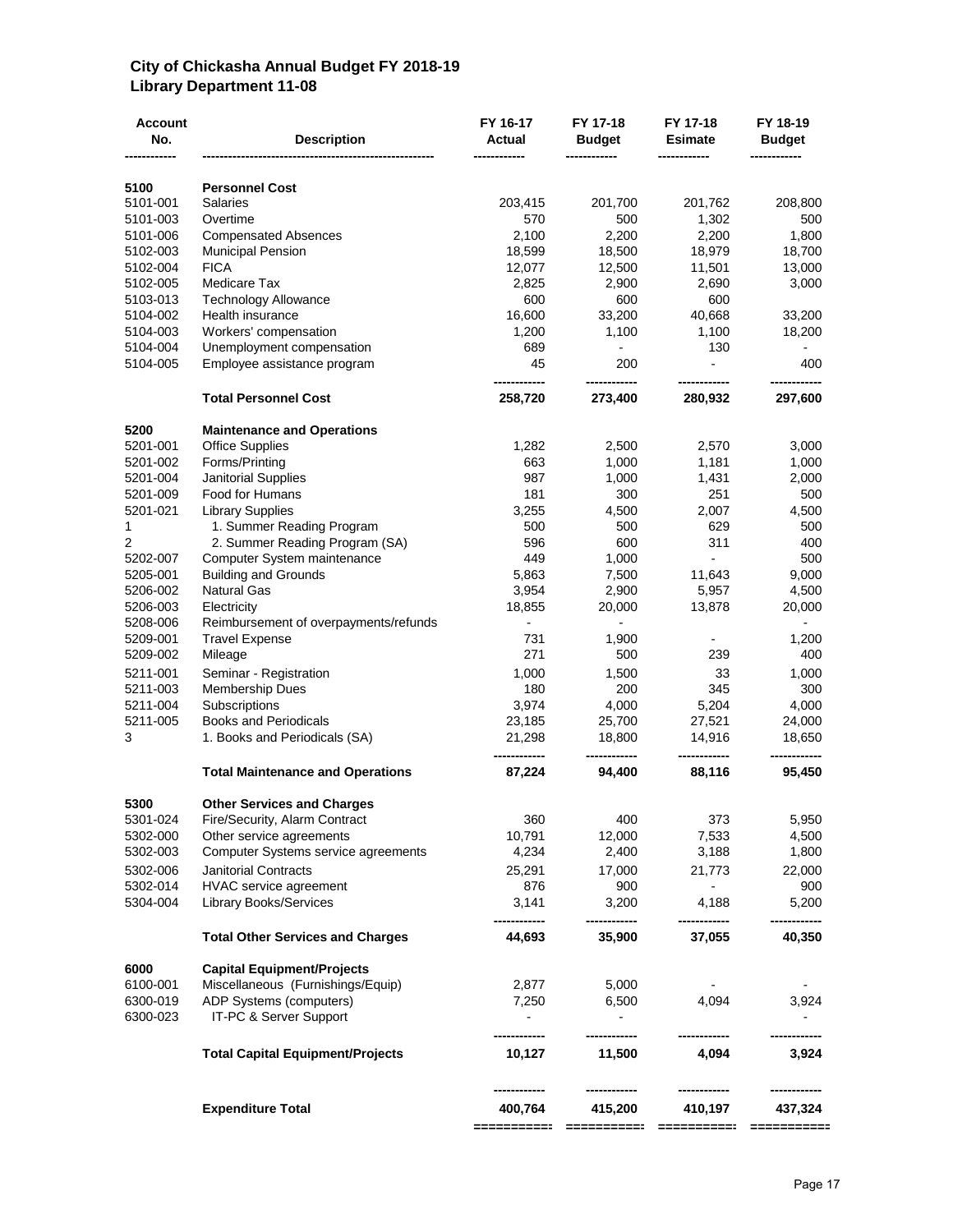#### **City of Chickasha Annual Budget FY 2018-19 Parks & Recreation Department - Summary**

| Account<br>No.       | <b>Description</b>                                        | FY 16-17<br>Actual                 | FY 17-18<br>Budget       | FY 17-18<br>Estimate     | FY 18-19<br><b>Budget</b> |
|----------------------|-----------------------------------------------------------|------------------------------------|--------------------------|--------------------------|---------------------------|
|                      |                                                           |                                    |                          |                          |                           |
| 5100<br>5101-001     | <b>Personnel Cost</b><br><b>Salaries</b>                  | 204,803                            | 236,600                  | 197,697                  | 210,000                   |
| 5101-002             | Seasonal Pay                                              | 93,592                             | 105,000                  | 43,806                   | 105,000                   |
| 5101-003             | Overtime                                                  | 19,860                             | 16,000                   | 33,116                   | 20,000                    |
| 5101-006             | <b>Compensated Absences</b>                               | 3,500                              | 2,700                    | 2,700                    | 1,900                     |
| 5102-003             | <b>Municipal Pension</b>                                  | 22,863                             | 24,500                   | 23,956                   | 23,900                    |
| 5102-004             | <b>FICA</b>                                               | 17,151                             | 20,900                   | 15,961                   | 23,100                    |
| 5102-005             | Medicare Tax                                              | 4,011                              | 4,900                    | 3,733                    | 5,460                     |
| 5103-001             | Uniform cleaning                                          | 3,311                              | 1,200                    | 2,590                    | 1,200                     |
| 5103-003<br>5103-011 | Car allowance<br>Uniform purchase/replacement             | 1,050                              | 1,200<br>800             | 67<br>109                | 800                       |
| 5103-012             | Drug and Alcohol testing                                  | 1,225<br>٠                         | 300                      | L,                       | 200                       |
| 5103-013             | <b>Technology Allowance</b>                               | 1,725                              | 1,800                    | 1,800                    | 600                       |
| 5104-002             | Health insurance                                          | 22,850                             | 52,000                   | 55,715                   | 52,000                    |
| 5104-003             | Workers' compensation                                     | 38,200                             | 37,400                   | 37,399                   | 23,400                    |
| 5104-004             | Unemployment compensation                                 |                                    |                          | $\overline{\phantom{0}}$ |                           |
| 5104-005             | Employee assistance program                               | 54                                 | 300                      | ٠                        | 300                       |
| 5105-001             | Contract Labor                                            | ä,                                 | $\overline{\phantom{0}}$ |                          | $\blacksquare$            |
|                      | <b>Total Personnel Cost</b>                               | 434,195                            | 505,600                  | 418,649                  | 467,860                   |
| 5200                 | <b>Maintenance and Operations</b>                         |                                    |                          |                          |                           |
| 5201-001             | <b>Office Supplies</b>                                    | 672                                | 1,100                    | 1,075                    | 600                       |
| 5201-004             | <b>Janitorial Supplies</b>                                | 2,519                              | 1,400                    | 1,628                    | 1,400                     |
| 5201-009             | Food for Humans                                           | 1,643                              | 100                      | 437                      | 100                       |
| 5201-010             | Safety Apparel and Supplies                               | 460                                | 1,800                    | 741<br>$\sim$            | 1,500                     |
| 5201-015             | <b>Recreational Supplies</b><br><b>Small Tools</b>        | 553                                | 2,000                    |                          | 2,000                     |
| 5201-020<br>5201-026 | <b>Compressed Gas</b>                                     | 1,305<br>352                       | 1,600<br>400             | 1,261<br>$\blacksquare$  | 5,000<br>400              |
| 5201-031             | <b>Concession Supplies</b>                                | 55,937                             | 48,000                   | 62,479                   | 1,500                     |
| 5202-001             | Gas, fuels and oils                                       | 22,079                             | 21,800                   | 20,172                   | 21,000                    |
| 5202-002             | Automobiles and Trucks Maintenance                        | 5,644                              | 3,500                    | 1,876                    | 3,800                     |
| 5202-003             | Tractors                                                  | 9,442                              | 5,900                    | 15,570                   | 5,800                     |
| 5202-007             | <b>Computer System Maintenance</b>                        | $\overline{\phantom{a}}$           | $\blacksquare$           | 2,565                    | 2,500                     |
| 5202-010             | <b>Tires and Wheels</b>                                   | 3,590                              | 3,000                    | 2,858                    | 2,500                     |
| 5202-011             | Small Engine Repair                                       | 6,103                              | 7,200                    | 6,202                    | 7,100                     |
| 5203-001             | Sales Tax                                                 | 10,809                             | 16,000                   | 30,349                   | 15,500                    |
| 5204-001             | Swimming Pool Chemicals                                   | 8,921                              | 8,700                    | ۰.                       | 8,500                     |
| 5204-004             | <b>Ground Chemicals</b>                                   | 3,456                              | 4,000                    | 4,817                    | 3,600                     |
| 5204-007             | <b>Herbicide Chemicals</b><br><b>Building and Grounds</b> | 570                                | 1,500                    | 48                       | 1,500<br>56,500           |
| 5205-001<br>5205-004 | <b>Outside Construction Cost</b>                          | 72,328<br>$\overline{\phantom{a}}$ | 57,700<br>÷.             | 104,004<br>ä,            | ÷.                        |
| 5205-006             | Swimming Pool Maintenance                                 | 4,778                              | 10,000                   | 4,159                    | 10,000                    |
| 5205-010             | <b>Electrical Maintenance</b>                             | 3,499                              | 4,800                    | 1,583                    | 4,200                     |
| 5206-002             | <b>Natural Gas</b>                                        | 5,333                              | 4,700                    | 2,394                    | 4,500                     |
| 5206-003             | Electricity                                               | 50,166                             | 52,700                   | 34,753                   | 51,500                    |
| 5208-001             | Other (Pool Permit)                                       | 50                                 | 100                      | 32,916                   | 100                       |
| 5208-022             | Tournament bids'/fees                                     | ÷,                                 | 400                      | $\frac{1}{2}$            |                           |
| 5209-001             | <b>Travel Expenses</b>                                    | ٠                                  | ٠                        | 360                      | 1,000                     |
| 5210-004             | <b>Special Promotions</b>                                 | ۰                                  |                          |                          |                           |
| 5211-001             | Seminar Registration                                      | 1,750                              |                          | 187<br>L.                | 500                       |
| 5211-002<br>5211-003 | <b>Educational Courses</b><br>Membership Dues             | 46                                 |                          |                          |                           |
|                      | <b>Total Maintenance and Operations</b>                   | 272,005                            | 258,400                  | 332,434                  | 212,600                   |
|                      |                                                           |                                    |                          |                          |                           |
| 5300                 | <b>Other Services and Charges</b>                         |                                    |                          |                          |                           |
| 5301-020             | Personnel Services (umpires-refs)                         |                                    | 4,000                    | $\overline{\phantom{a}}$ |                           |
| 5301-021             | Marketing                                                 | 120                                | 500                      | 355<br>$\blacksquare$    | 500                       |
| 5304-003             | Machinery - Rental<br><b>Tractor Lease Purchase</b>       | 13,908                             | 5,000                    | 14,139                   |                           |
|                      | Sports Complex Lighting Contract                          |                                    | 14,000<br>٠              |                          | ٠                         |
|                      | <b>Total Other Services and Charges</b>                   | 14,028                             | 23,500                   | 14,494                   | 500                       |
| 6000                 | <b>Capital Equipment/Projects</b>                         |                                    |                          |                          |                           |
| 6300-001             | Parks and Recreation Administration                       |                                    |                          | $\frac{1}{2}$            |                           |
| 6350-023             | Park Maintenance                                          | 31,373                             | 10,000                   | $\blacksquare$           | 43,000                    |
| 6450-033             | <b>Sports Complex</b>                                     | 25,772                             | 12,000                   | 13,600                   | 22,000                    |
|                      | <b>Total Capital Equipment/Projects</b>                   | 57,145                             | 22,000                   | 13,600                   | 65,000                    |
|                      |                                                           |                                    |                          |                          |                           |
|                      | <b>Expenditure Total</b>                                  | 777,373                            | 809,500                  | 779,177                  | 745,960                   |
|                      |                                                           | ===========                        | ===========              | ==========               |                           |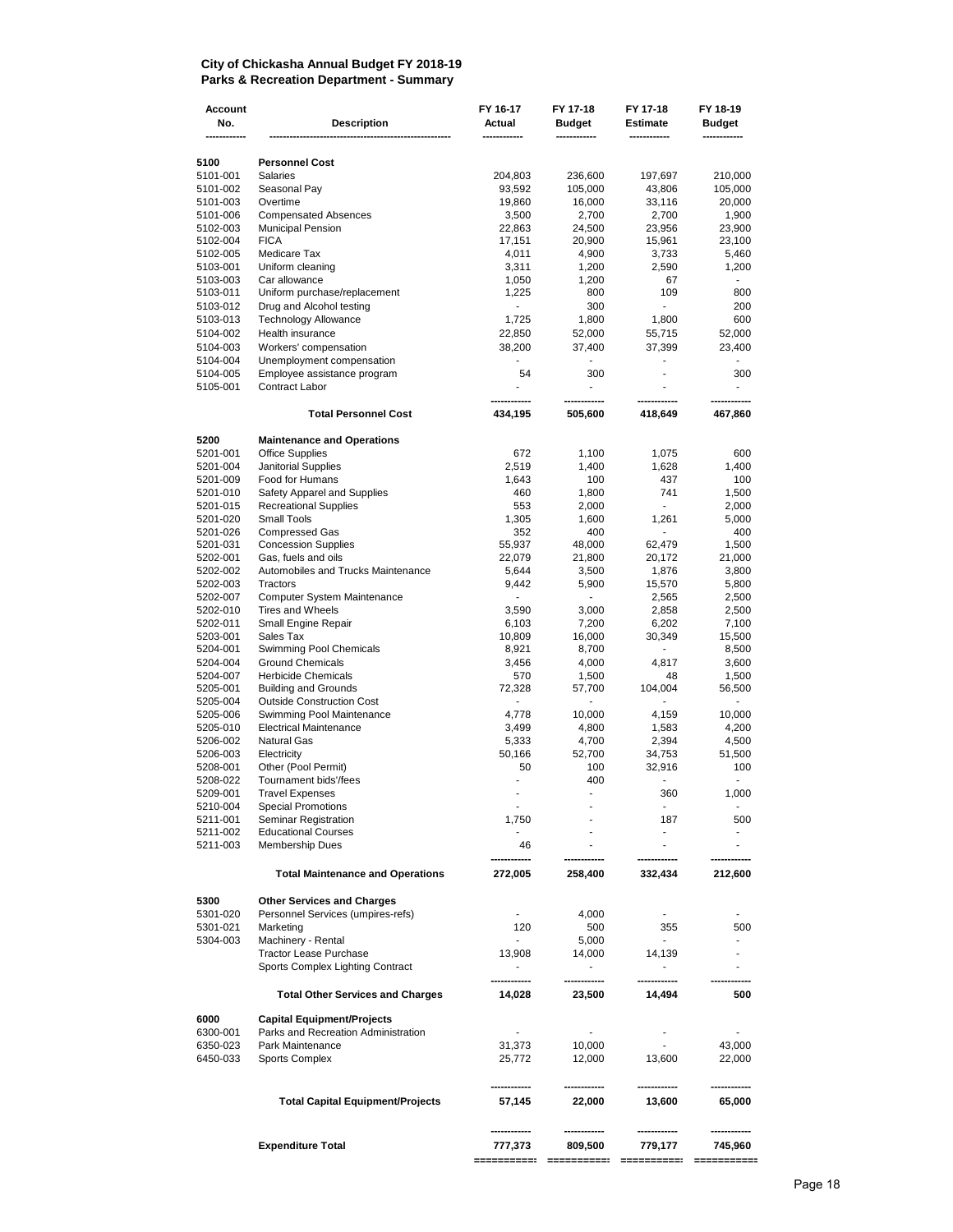#### **City of Chickasha Annual Budget FY 2018-19 Parks & Recreation Department - Administration 11-05**

| <b>Account</b><br>No. | <b>Description</b>                      | FY 16-17<br><b>Actual</b> | FY 17-18<br><b>Budget</b> | FY 17-18<br><b>Estimate</b> | FY 18-19<br><b>Budget</b> |
|-----------------------|-----------------------------------------|---------------------------|---------------------------|-----------------------------|---------------------------|
| 5100                  | <b>Personnel Cost</b>                   |                           |                           |                             |                           |
| 5101-001              | <b>Salaries</b>                         |                           |                           |                             |                           |
| 5101-003              | Overtime                                |                           |                           |                             |                           |
| 5101-006              | <b>Compensated Absences</b>             | 1,100                     |                           |                             |                           |
| 5102-003              | <b>Municipal Pension</b>                |                           |                           |                             |                           |
| 5102-004              | <b>FICA</b>                             |                           |                           |                             |                           |
| 5102-005              | Medicare Tax                            |                           |                           |                             |                           |
| 5103-003              | Car allowance                           |                           |                           |                             |                           |
| 5103-013              | <b>Technology Allowance</b>             |                           |                           |                             |                           |
| 5104-002              | Health insurance                        |                           |                           |                             |                           |
| 5104-003              | Workers' compensation                   |                           |                           |                             |                           |
| 5104-005              | Employee assistance program             |                           |                           |                             |                           |
|                       | <b>Total Personnel Cost</b>             | 1,100                     |                           |                             |                           |
| 5200                  | <b>Maintenance and Operations</b>       |                           |                           |                             |                           |
| 5201-001              | <b>Office Supplies</b>                  |                           |                           |                             |                           |
| 5201-009              | Food for Humans                         | 1,550                     |                           |                             |                           |
| 5205-001              | <b>Buildings and Grounds</b>            |                           |                           |                             |                           |
| 5209-001              | <b>Travel Expenses</b>                  |                           |                           |                             |                           |
| 5210-004              | <b>Special Promotions</b>               |                           |                           |                             |                           |
| 5211-001              | Seminar Registration                    | 475                       |                           |                             |                           |
| 5211-003              | Membership Dues                         | 46                        |                           |                             |                           |
|                       | <b>Total Maintenance and Operations</b> | 2,071                     |                           |                             |                           |
| 6000                  | <b>Capital Equipment/Projects</b>       |                           |                           |                             |                           |
| 6300-023              | IT-PC & Server Support                  |                           |                           |                             |                           |
|                       | <b>Total Capital Equipment/Projects</b> |                           |                           |                             |                           |
|                       |                                         |                           |                           |                             |                           |
|                       | <b>Expenditure Total</b>                | 3,171                     |                           |                             |                           |
|                       |                                         |                           |                           |                             |                           |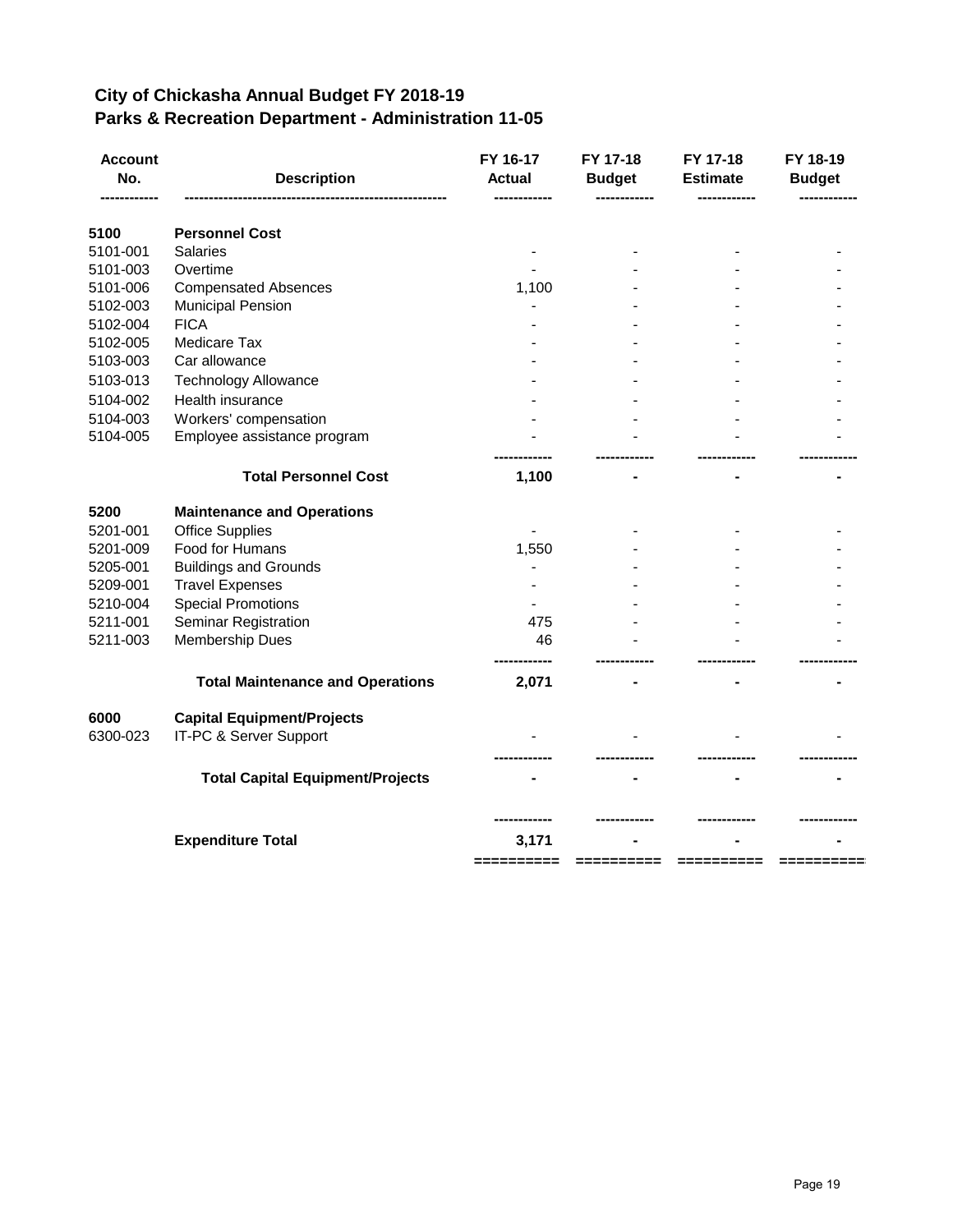#### **City of Chickasha Annual Budget FY 2018-19 Parks & Recreation Department - Park Maintenance 11-51**

| Account<br>No.       | <b>Description</b>                                             | FY 16-17<br>Actual       | FY 17-18<br><b>Budget</b> | FY 17-18<br><b>Estimate</b> | FY 18-19<br><b>Budget</b> |
|----------------------|----------------------------------------------------------------|--------------------------|---------------------------|-----------------------------|---------------------------|
| 5100                 | <b>Personnel Cost</b>                                          |                          |                           |                             |                           |
| 5101-001             | <b>Salaries</b>                                                | 141,210                  | 168,600                   | 131,570                     | 148,000                   |
| 5101-002             | Seasonal Pay                                                   | 39,988                   | 35,000                    | $\overline{\phantom{a}}$    | 35,000                    |
| 5101-003             | Overtime                                                       | 11,025                   | 10,000                    | 16,954                      | 10,000                    |
| 5101-006             | <b>Compensated Absences</b>                                    | 1,700                    | 2,000                     | 2,000                       | 1,300                     |
| 5102-003             | <b>Municipal Pension</b>                                       | 15,399                   | 16,100                    | 15,348                      | 16,100                    |
| 5102-004             | <b>FICA</b>                                                    | 9,776                    | 11,600                    | 8,431                       | 11,600                    |
| 5102-005             | Medicare Tax                                                   | 2,286                    | 2,700                     | 1,972                       | 2,700                     |
| 5103-001             | Uniform cleaning                                               | 3,311                    | 1,200                     | 2,590                       | 1,200                     |
| 5103-011             | Uniform purchase/replacement                                   | 173                      | 300                       |                             | 300                       |
| 5103-012             | Drug and Alcohol testing                                       | $\frac{1}{2}$            | 200                       |                             | 200                       |
| 5103-013             | Technology Allowance                                           | 600                      | 600                       | 600                         | 600                       |
| 5104-002             | Health insurance                                               | 14,200                   | 33,200                    | 35,537                      | 42,400                    |
| 5104-003             | Workers' compensation                                          | 21,200                   | 24,400                    | 24,399                      | 16,700                    |
| 5104-004             | Unemployment compensation                                      | $\frac{1}{2}$            | $\overline{\phantom{a}}$  | $\overline{\phantom{a}}$    | $\overline{\phantom{a}}$  |
| 5104-005             | Employee assistance program                                    | 39                       | 200                       |                             | 200                       |
| 5105-001             | Contract Labor                                                 |                          |                           |                             |                           |
|                      | <b>Total Personnel Cost</b>                                    | 260,907                  | 306,100                   | 239,401                     | 286,300                   |
| 5200                 | <b>Maintenance and Operations</b>                              |                          |                           |                             |                           |
| 5201-001             | <b>Office Supplies</b>                                         | 36                       | 100                       |                             | 100                       |
| 5201-004             | Janitorial Supplies                                            | 156                      | 400                       | 319                         | 400                       |
| 5201-009             | Food for Humans                                                | 93                       | 100                       | 437                         | 100                       |
| 5201-010             | Safety Apparel and Supplies                                    | 460                      | 1,000                     | $\blacksquare$              | 1,000                     |
| 5201-015             | <b>Recreational Supplies</b>                                   | 553                      | 2,000                     | $\overline{\phantom{a}}$    | 2,000                     |
| 5201-020             | <b>Small Tools</b>                                             | 683                      | 600                       | 133                         | 2,500                     |
| 5201-026             | <b>Compressed Gas</b>                                          | 352                      | 400                       | $\overline{\phantom{0}}$    | 400                       |
| 5202-001             | Gas, fuels and oils                                            | 19,089                   | 18,600                    | 14,142                      | 18,000                    |
| 5202-002             | Automobile and Truck Maintenance<br><b>Tractor Maintenance</b> | 5,644                    | 3,500                     | 1,587                       | 3,500                     |
| 5202-003<br>5202-010 | <b>Tires and Wheels</b>                                        | 6,819<br>2,748           | 5,600<br>2,000            | 4,533                       | 5,500<br>2,000            |
| 5202-011             | Small Engine Repair                                            | 5,656                    | 6,000                     | 1,901<br>4,917              | 6,000                     |
| 5204-001             | Swimming Pool Chemicals                                        | 8,921                    | 8,700                     |                             | 8,500                     |
| 5204-007             | <b>Herbicide Chemicals</b>                                     | 570                      | 1,500                     | 48                          | 1,500                     |
| 5205-001             | <b>Building and Grounds</b>                                    | 32,351                   | 20,000                    | 48,313                      | 19,500                    |
| 5205-004             | <b>Outside Construction Cost</b>                               | $\overline{\phantom{a}}$ | $\overline{\phantom{a}}$  | $\overline{\phantom{0}}$    | $\overline{\phantom{a}}$  |
| 5205-006             | Swimming Pool Maintenance                                      | 4,778                    | 10,000                    | 4,159                       | 10,000                    |
| 5205-010             | <b>Electrical Maintenance</b>                                  |                          | 2,800                     |                             | 2,700                     |
| 5206-002             | <b>Natural Gas</b>                                             | 4,470                    | 4,200                     |                             | 4,000                     |
| 5206-003             | Electricity                                                    | 33,213                   | 34,700                    | 5,715                       | 34,000                    |
| 5208-000             | Other (Pool Permit)                                            | 50                       | 100                       | 32,916                      | 100                       |
|                      | <b>Total Maintenance and Operations</b>                        | 126,642                  | 122,300                   | 119,120                     | 121,800                   |
| 5300                 | <b>Other Services and Charges</b>                              |                          |                           |                             |                           |
| 5304-003             | Machinery - Rental                                             |                          | 5,000                     |                             |                           |
| 5304-004             | <b>Tractor Lease Purchase</b>                                  | 13,908                   | 14,000<br>---------       | 14,139                      |                           |
|                      | <b>Total Other Services and Charges</b>                        | 13,908                   | 19,000                    | 14,139                      |                           |
| 6000                 | <b>Capital Equipment/Projects</b>                              |                          |                           |                             |                           |
| 6300-040             | Vehicle Replacement                                            |                          |                           |                             |                           |
| 6350-001             | Miscellaneous:                                                 | 7,540                    | 10,000                    |                             |                           |
| 6350-023             | Mower - Riding                                                 | 23,833                   |                           |                             |                           |
|                      | 102 Inch Flail Mower                                           |                          |                           |                             | 43,000                    |
|                      | <b>Total Capital Equipment/Projects</b>                        | 31,373                   | 10,000                    |                             | 43,000                    |
|                      |                                                                |                          |                           |                             |                           |
|                      | <b>Expenditure Total</b>                                       | 432,830<br>=========     | 457,400<br>=========      | 372,660<br>=========        | 451,100<br>=========      |
|                      |                                                                |                          |                           |                             |                           |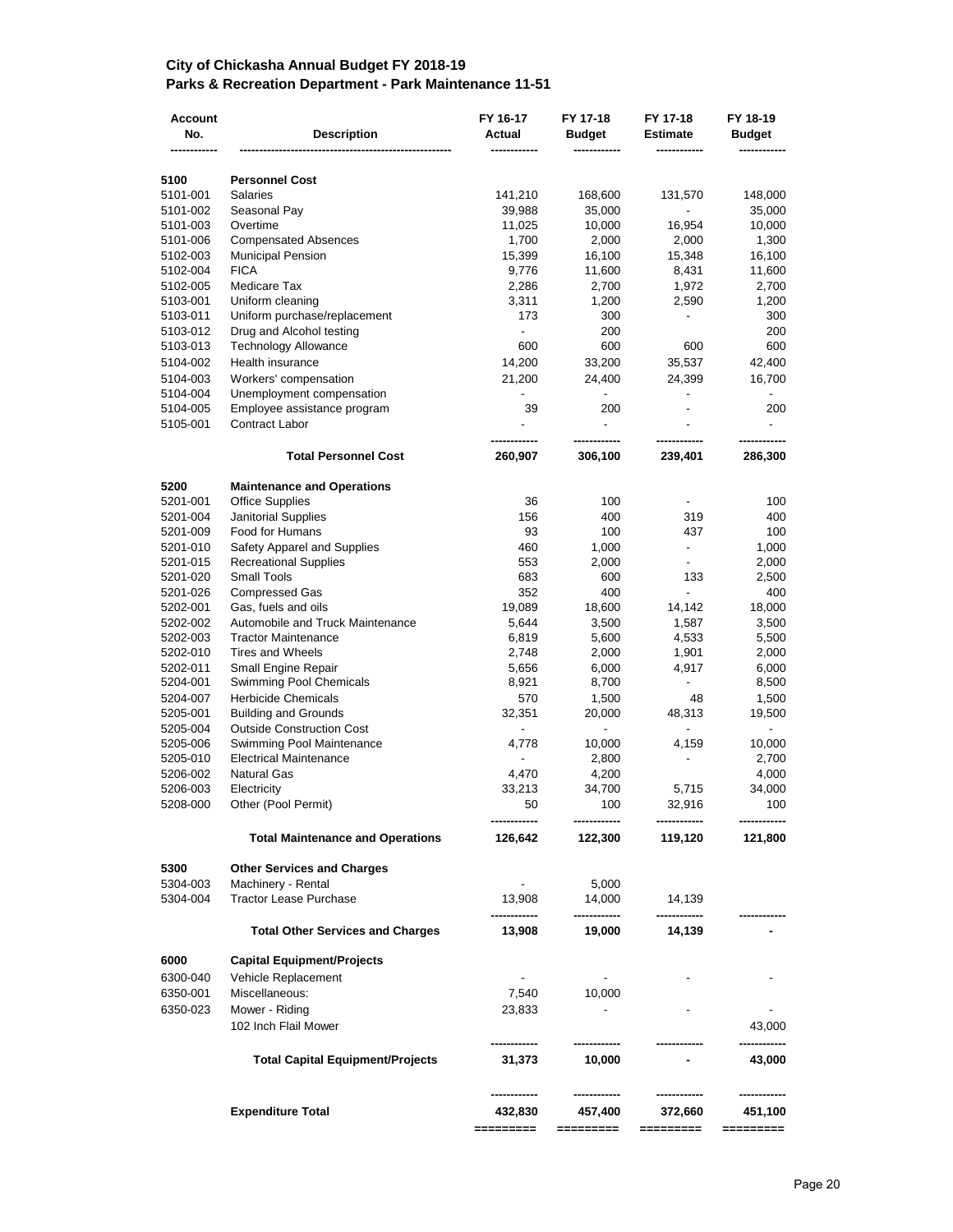#### **City of Chickasha Annual Budget FY 2018-19 Parks & Recreation Department - Sports Complex 11-52**

| <b>Account</b><br>No. | <b>Description</b>                                | FY 16-17<br>Actual       | FY 17-18<br><b>Budget</b> | FY 17-18<br><b>Estimate</b> | FY 18-19<br><b>Budget</b> |
|-----------------------|---------------------------------------------------|--------------------------|---------------------------|-----------------------------|---------------------------|
| 5100                  | <b>Personnel Cost</b>                             |                          |                           |                             |                           |
| 5101-001              | <b>Salaries</b>                                   | 63,593                   | 68,000                    | 66,127                      | 62,000                    |
| 5101-002              | Seasonal Pay                                      | 53,604                   | 70,000                    | 43,806                      | 70,000                    |
| 5101-003              | Overtime                                          | 8,835                    | 6,000                     | 16,162                      | 10,000                    |
| 5101-006              | <b>Compensated Absences</b>                       | 700                      | 700                       | 700                         | 600                       |
| 5102-003              | <b>Municipal Pension</b>                          | 7,464                    | 8,400                     | 8,608                       | 7,800                     |
| 5102-004              | <b>FICA</b>                                       | 7,375                    | 9,300                     | 7,530                       | 11,500                    |
| 5102-005              | Medicare Tax                                      | 1,725                    | 2,200                     | 1,761                       | 2,760                     |
| 5103-003              | Car allowance                                     | 1,050                    | 1,200                     | 67                          |                           |
| 5103-011              | Uniform purchase/replacement                      | 1,052                    | 500                       | 109                         | 500                       |
| 5103-012              | Drug and Alcohol testing                          | $\blacksquare$           | 100                       |                             |                           |
| 5103-013              | <b>Technology Allowance</b>                       | 1,125                    | 1,200                     | 1,200                       |                           |
| 5104-002              | Health insurance                                  | 8,650                    | 18,800                    | 20,178                      | 9,600                     |
| 5104-003              | Workers' compensation                             | 17,000                   | 13,000                    | 13,000                      | 6,700                     |
| 5104-004              | Unemployment compensation                         |                          |                           |                             | 100                       |
| 5104-005              | Employee assistance program                       | 15                       | 100                       |                             |                           |
|                       | <b>Total Personnel Cost</b>                       | 172,188                  | 199,500                   | 179,248                     | 181,560                   |
| 5200                  | <b>Maintenance and Operations</b>                 |                          |                           |                             |                           |
| 5201-001              | <b>Office Supplies</b>                            | 636                      | 1,000                     | 1,075                       | 500                       |
| 5201-004              | Janitorial Supplies                               | 2,363                    | 1,000                     | 1,309                       | 1,000                     |
| 5201-010<br>5201-020  | Safety Apparel and Supplies<br><b>Small Tools</b> | $\blacksquare$<br>622    | 800                       | 741                         | 500                       |
| 5201-031              | <b>Concession Supplies</b>                        | 55,937                   | 1,000<br>48,000           | 1,128<br>62,479             | 2,500<br>1,500            |
| 5202-001              | Gas, fuels and oils                               | 2,990                    | 3,200                     | 6,030                       | 3,000                     |
| 5202-002              | Automobiles and Trucks Maintenance                |                          |                           | 289                         | 300                       |
| 5202-003              | <b>Tractor Maintenance</b>                        | 2,623                    | 300                       | 11,037                      | 300                       |
| 5202-007              | Computer System Maintenance                       | $\overline{\phantom{a}}$ |                           | 2,565                       | 2,500                     |
| 5202-010              | <b>Tires and Wheels</b>                           | 842                      | 1,000                     | 957                         | 500                       |
| 5202-011              | Small Engine Repair                               | 447                      | 1,200                     | 1,285                       | 1,100                     |
| 5203-001              | Sales Tax                                         | 10,809                   | 16,000                    | 30,349                      | 15,500                    |
| 5204-004              | <b>Ground Chemicals</b>                           | 3,456                    | 4,000                     | 4,817                       | 3,600                     |
| 5205-001              | <b>Building and Grounds Maintenance</b>           | 39,977                   | 37,700                    | 55,691                      | 37,000                    |
| 5205-010              | <b>Electrical Maintenance</b>                     | 3,499                    | 2,000                     | 1,583                       | 1,500                     |
| 5206-002              | <b>Natural Gas</b>                                | 863                      | 500                       | 2,394                       | 500                       |
| 5206-003              | Electricity                                       | 16,953                   | 18,000                    | 29,038                      | 17,500                    |
| 5208-022<br>5209-001  | Tournament bids'/fees<br><b>Travel Expenses</b>   |                          | 400                       | $\overline{\phantom{a}}$    |                           |
| 5211-001              | Seminar Registration                              | 1,275                    |                           | 360<br>187                  | 1,000<br>500              |
|                       |                                                   |                          |                           |                             |                           |
|                       | <b>Total Maintenance and Operations</b>           | 143,292                  | 136,100                   | 213,314                     | 90,800                    |
| 5300                  | <b>Other Services and Charges</b>                 |                          |                           |                             |                           |
| 5301-020              | Personnel Services (umpires-refs)                 |                          | 4,000                     |                             |                           |
| 5301-021              | Marketing & City Tournaments                      | 120                      | 500                       | 355                         | 500                       |
|                       | <b>Lighting Maintenance Contract</b>              | $\overline{\phantom{0}}$ |                           |                             |                           |
|                       | <b>Total Other Services and Charges</b>           | 120                      | 4,500                     | 355                         | 500                       |
| 6000                  | <b>Capital Equipment/Projects</b>                 |                          |                           |                             |                           |
| 6350-001              | Miscellaneous                                     | 17,836                   | 12,000                    | 13,600                      | 11,000                    |
| 6350-023              | Mower-Riding                                      | 7,936                    |                           |                             |                           |
| 6350                  | <b>Utility Vehicle</b>                            |                          |                           |                             | 8,000                     |
| 6350                  |                                                   |                          |                           |                             | 3,000                     |
|                       | <b>Total Capital Equipment/Projects</b>           | 25,772                   | 12,000                    | 13,600                      | 22,000                    |
|                       | <b>Expenditure Total</b>                          | 341,372                  | 352,100                   | 406,517                     | 294,860                   |
|                       |                                                   |                          |                           |                             |                           |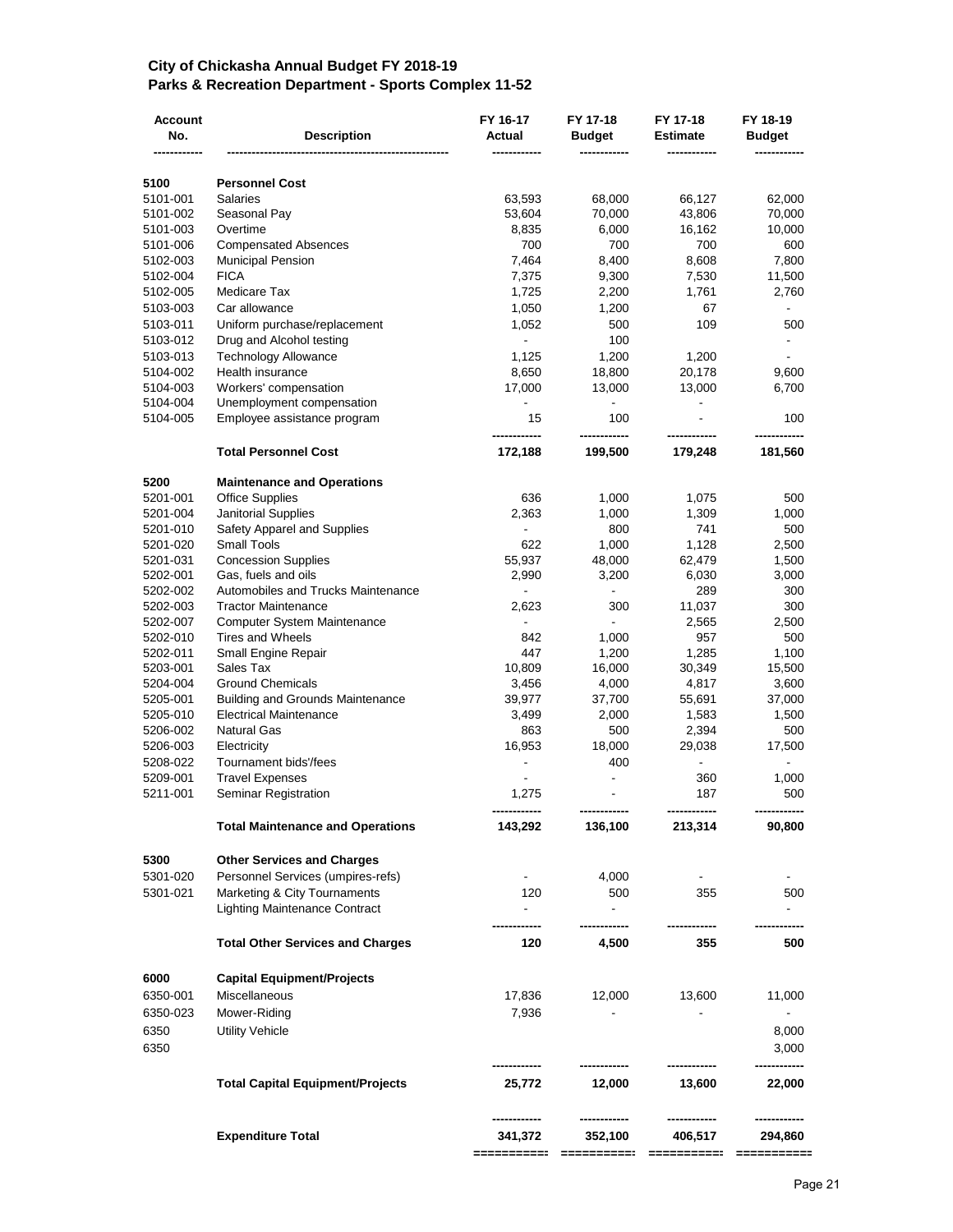#### **City of Chickasha Annual Budget FY 2018-19 Police Department - Summary**

| Account<br>No.       | <b>Description</b>                                                  | FY 16-17<br>Actual       | FY 17-18<br><b>Budget</b>         | FY 17-18<br><b>Estimate</b>       | FY 18-19<br>Budget       |
|----------------------|---------------------------------------------------------------------|--------------------------|-----------------------------------|-----------------------------------|--------------------------|
| 5100                 | <b>Personnel Cost:</b>                                              |                          |                                   |                                   |                          |
| 5101-001             | <b>Salaries</b>                                                     | 1,729,555                | 1,856,900                         | 1,748,505                         | 1,995,249                |
| 5101-003             | Overtime                                                            | 260,063                  | 187,000                           | 360,429                           | 191,500                  |
| 5101-004             | Payout Comp Time                                                    | 4,943                    | 26,000                            | 13,397                            | 21,000                   |
| 5101-006<br>5102-002 | <b>Compensated Absences</b><br>Police Pension                       | 17,600<br>172,803        | 20,500<br>206,700                 | 20,500<br>187,090                 | 17,800<br>220,400        |
| 5102-003             | Municipal Pension                                                   | 46,202                   | 48,300                            | 36,789                            | 49,000                   |
| 5102-004             | <b>FICA</b>                                                         | 124,522                  | 54,600                            | 129,361                           | 134,400                  |
| 5102-005             | Medicare Tax                                                        | 29,090                   | 30,700                            | 30,255                            | 31,600                   |
| 5103-002             | Uniform allowance                                                   | 73,663                   | 73,300                            | 60,488                            | 72,400                   |
| 5103-012             | Drug and Alcohol testing<br><b>Technology Allowance</b>             | 865                      | 400                               | 160                               | 700                      |
| 5103-013<br>5104-001 | Personnel physicals                                                 | 3,750<br>5,921           | 3,600<br>5,000                    | 1,533<br>4,240                    | 1,200<br>5,000           |
| 5104-002             | <b>Health insurance</b>                                             | 219,500                  | 468,800                           | 393,640                           | 598,800                  |
| 5104-003             | Workers' compensation                                               | 172,100                  | 174,300                           | 174,297                           | 199,300                  |
| 5104-004             | Unemployment compensation                                           | $\overline{\phantom{a}}$ |                                   | $\blacksquare$                    | 18,600                   |
| 5104-005             | Employee assistance program                                         | 5,500                    | 2,100                             | 667                               | 2,200                    |
|                      | <b>Total Personnel Cost</b>                                         | 2,866,077                | 3,158,200                         | 3,161,351                         | 3,559,149                |
| 5200                 | <b>Maintenance and Operations:</b>                                  |                          |                                   |                                   |                          |
| 5201-001             | <b>Office Supplies</b>                                              | 6,862                    | 7,400                             | 3,413                             | 8,270                    |
| 5201-002             | Forms/Printing                                                      | 2,689<br>411             | 3,800                             | 545                               | 2,020<br>400             |
| 5201-003<br>5201-004 | Postage<br>Janitorial Supplies                                      | 1,499                    | 500<br>1,500                      | 1,613                             | 1,450                    |
| 5201-005             | <b>Cleaning Supplies</b>                                            | 2,192                    | 2,100                             | 1,952                             | 2,100                    |
| 5201-006             | Medical Supplies/Vaccination                                        | 111                      | 200                               | ٠                                 | 2,600                    |
| 5201-008             | Food for Animals                                                    |                          |                                   | ÷,                                | $\overline{\phantom{a}}$ |
| 5201-009             | Food for Humans                                                     | 1,059                    | 1,300                             | 1,692                             | 1,000                    |
| 5201-010             | Safety Apparel                                                      | ٠                        |                                   | ٠                                 |                          |
| 5201-013             | <b>Investigative Supplies</b>                                       | 3,025                    | 3,000                             | 875                               | 2,940                    |
| 5201-023<br>5202-001 | <b>Veterinary Supplies</b><br>Gas, fuels and oils                   | 1,123                    | 200<br>52.400                     | 34,880                            | 100<br>51,100            |
| 5202-002             | Automobiles and Trucks Maintenance                                  | 50,827<br>17,078         | 16,800                            | 19,163                            | 16,370                   |
| 5202-007             | Computer System Maintenance                                         | 1,850                    | 1,200                             | 2,467                             | 1,160                    |
| 5202-010             | Tires and Wheels                                                    | 5,073                    | 5,800                             | 3,161                             | 5,665                    |
| 5202-014             | Firearms/Tasers Maintenance                                         | 268                      | 1,500                             | 14,756                            | 1,500                    |
| 5205-001             | <b>Building and Grounds Maintenance</b>                             | 15,511                   | 13,500                            | 11,599                            | 12,050                   |
| 5206-002             | Natural gas                                                         | 8,335                    | 8,300                             | 16,558                            | 8,300                    |
| 5206-003             | Electric                                                            | 30,642                   | 37,200                            | 35,227                            | 37,200                   |
| 5206-007<br>5208-006 | Cellular/pager services                                             | 23,855                   | 20,000                            | 35,701                            | 8,800                    |
| 5208-010             | Reimbursement of overpayments<br><b>Filing Fees</b>                 | -                        | $\qquad \qquad \blacksquare$      |                                   | $\overline{\phantom{a}}$ |
| 5208-014             | Turnpike Tolls/Pike Pass                                            | 236                      | 200                               | 1,511                             | 200                      |
| 5209-001             | <b>Travel Expenses</b>                                              | 6,218                    | 3,500                             | 233                               | 3,200                    |
| 5210-001             | Legal Notices & Publications                                        | ٠                        | 500                               | $\overline{\phantom{a}}$          | 300                      |
| 5211-001<br>5211-003 | Seminar<br><b>Membership Dues</b>                                   | 6,112<br>780             | 3,700<br>1,800                    | 1,207<br>824                      | 3,000<br>1,190           |
|                      | <b>Total Maintenance and Operations</b>                             | 185,756                  | 186,400                           | 187,377                           | 170,915                  |
| 5300                 | <b>Other Services and Charges:</b>                                  |                          |                                   |                                   |                          |
|                      |                                                                     |                          |                                   |                                   |                          |
| 5301-011             | <b>OLETS Terminal Contract</b>                                      | 4,200                    | 4,200                             | 4,200                             | 4,200                    |
| 5301-017<br>5301-018 | Abatement Program - Weeds<br>Abatement Program - Buildings          | 38,000                   | 40,000<br>25,000                  | 17,392                            | 40,000<br>25.000         |
| 5301-019             | Abatement Program - Animals                                         | -<br>٠                   | 2,000                             | ٠                                 | 1,900                    |
| 5302-001             | Copy Machine Service Contract                                       |                          |                                   |                                   |                          |
| 5302-006             | Janitorial Services                                                 | 15,343                   | 14,600                            | 13,418                            | 14,600                   |
| 5302-010             | Jail Service                                                        | 9,024                    | 10,000                            | 5,285                             | 10,000                   |
| 5302-012             | <b>Veterinary Services</b>                                          | 11,917                   | 14,700                            | 4,921                             | 14,000                   |
| 5303-001             | In car video cameras lease purchase                                 | 23,391                   | 23,400                            | 23,391                            | 23,400                   |
| 5303-002             | Electronic ticket writer lease                                      | 20,998                   | 21,000                            | 27,152                            | 21,000                   |
| 5303-003<br>5305-054 | NCIC/Olets State Interface<br>Grant - Live at 25 (police) - program | 2,958                    | $\overline{\phantom{a}}$<br>3,200 | $\overline{\phantom{a}}$<br>1,333 | 3,200                    |
| 5306-007             | <b>Blood Test</b>                                                   | 250                      | 500                               | 235                               | 500                      |
| 5310-003             | Police-Walmaart Grant                                               | $\overline{\phantom{a}}$ | $\qquad \qquad \blacksquare$      | ٠                                 | $\overline{\phantom{a}}$ |
| 5310-005             | Safe OK Grant                                                       | 4,970                    |                                   | ٠                                 |                          |
|                      | <b>Total Other Services and Charges</b>                             | 132,726                  | 160,100                           | 97,327                            | 158,460                  |
| 6000                 | <b>Capital Equipment/Projects:</b>                                  |                          |                                   |                                   |                          |
| 6250-004             | Personal Video Recorders                                            | 7,250                    |                                   |                                   |                          |
| 6300-004             | Radio-Hand Held (5)                                                 | $\overline{\phantom{a}}$ | 2,500                             | $\qquad \qquad \blacksquare$      | 2,400                    |
| 6300-012             | Large Animal Traps<br>Animal Control-Miscellaneous                  | ÷,                       | ٠<br>2,000                        | 174                               | 1,800                    |
| 6300-013<br>6300-023 | IT-PC & Server Support                                              | 2,190                    |                                   |                                   |                          |
| 6300-040             | Vehicles                                                            | 98,134                   | 98,600                            | 111,279                           | 95,000                   |
| 6300-045             | Police Equipment - Miscellaneous                                    | 31,587                   | 3,500                             | ٠                                 | 3,500                    |
| 6300-058             | Cameras                                                             |                          |                                   |                                   |                          |
| 6300                 | <b>RMS Replacement</b>                                              |                          |                                   |                                   | 200,000                  |
|                      | <b>Tech Refresh</b>                                                 |                          |                                   |                                   | 11,000                   |
|                      | Code Compliance Software                                            |                          |                                   |                                   | 33,333                   |
|                      | <b>Total Capital Equipment/Projects</b>                             | 139,161                  | 106,600                           | 111,453                           | 347,033                  |
|                      | <b>Expenditure Total</b>                                            | 3,323,720                | 3,611,300                         | 3,557,508                         | 4,235,557                |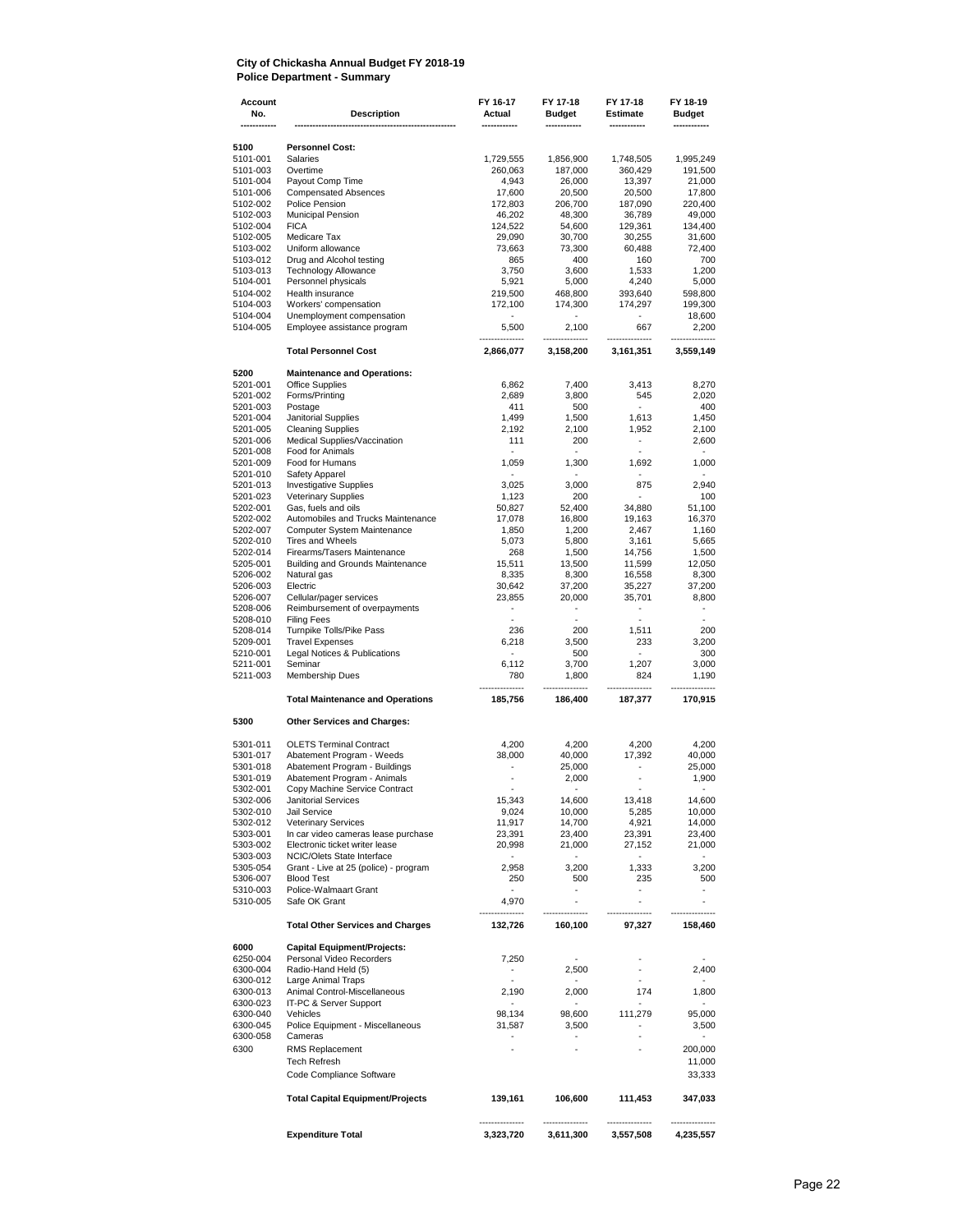#### **City of Chickasha Annual Budget FY 2018-19 Police - Administration 11-03**

| <b>Account</b><br>No. | <b>Description</b>                      | FY 16-17<br><b>Actual</b> | FY 17-18<br><b>Budget</b> | FY 17-18<br><b>Estimate</b> | FY 18-19<br><b>Budget</b> |
|-----------------------|-----------------------------------------|---------------------------|---------------------------|-----------------------------|---------------------------|
|                       |                                         |                           |                           |                             |                           |
| 5100                  | <b>Personnel Cost:</b>                  |                           |                           |                             |                           |
| 5101-001              | <b>Salaries</b>                         | 199,062                   | 198,200                   | 150,983                     | 217,300                   |
| 5101-003              | Overtime                                |                           | $\overline{\phantom{0}}$  | $\blacksquare$              |                           |
| 5101-006              | <b>Compensated Absences</b>             | 2,000                     | 2,200                     | 2,200                       | 2,000                     |
| 5102-002              | <b>Police Pension</b>                   | 9,199                     | 8,700                     | 10,263                      | 10,000                    |
| 5102-003              | <b>Municipal Pension</b>                | 13,805                    | 14,500                    | 7,237                       | 15,100                    |
| 5102-004              | <b>FICA</b>                             | 11,789                    | 12,700                    | 8,886                       | 13,500                    |
| 5102-005              | Medicare Tax                            | 2,757                     | 3,000                     | 2,078                       | 3,200                     |
| 5103-013              | <b>Technology Allowance</b>             | 1,200                     | 1,200                     | 200                         | $\sim$                    |
| 5104-002              | Health insurance                        | 21,000                    | 56,000                    | 40,005                      | 18,800                    |
| 5104-003              | Workers' compensation                   | 15,500                    | 15,700                    | 15,700                      | 10,400                    |
| 5104-005              | Employee assistance program             | 3,652                     | 200                       |                             | 200                       |
|                       | <b>Total Personnel Cost</b>             | 279,964                   | 312,400                   | 237,552                     | 290,500                   |
| 5200                  | <b>Maintenance and Operations:</b>      |                           |                           |                             |                           |
| 5201-001              | <b>Office Supplies</b>                  | 2,211                     | 3,000                     | 1,340                       | 2,900                     |
| 5201-002              | Forms/Printing                          | 208                       | 1,000                     |                             | 750                       |
| 5201-003              | Postage                                 | 411                       | 500                       |                             | 400                       |
| 5201-004              | <b>Janitorial Supplies</b>              | 1,499                     | 1,500                     | 1,613                       | 1,450                     |
| 5201-006              | Medical Supplies/Vaccination            | 111                       | 200                       | $\overline{\phantom{a}}$    | 200                       |
| 5201-009              | Food for Humans                         | 1,059                     | 1,300                     | 1,692                       | 1,000                     |
| 5202-001              | Gas, fuels and oils                     | 3,135                     | 2,900                     | 2,134                       | 2,800                     |
| 5202-002              | Automobiles and Trucks Maintenance      | 318                       | 1,000                     | 242                         | 950                       |
| 5202-014              | Firearms/Tasers Maintenance             | 268                       | 1,500                     | 14,756                      | 1,500                     |
| 5205-001              | <b>Building and Grounds Maintenance</b> | 11,140                    | 7,500                     | 6,966                       | 7,000                     |
| 5206-002              | Natural gas                             | 5,659                     | 5,000                     | 12,877                      | 5,000                     |
| 5206-003              | Electric                                | 23,643                    | 28,000                    | 27,793                      | 28,000                    |
| 5208-014              | Turnpike Tolls/Pike Pass                | 236                       | 200                       | 1,511                       | 200                       |
| 5209-001              | <b>Travel Expenses</b>                  | 4,057                     | 2,000                     |                             | 1,700                     |
| 5211-001              | Seminar - registration                  | 4,612                     | 1,500                     | 447                         | 1,400                     |
| 5211-003              | <b>Membership Dues</b>                  | 780                       | 800                       | 513                         | 750                       |
|                       | <b>Total Maintenance and Operations</b> | 59,347                    | 57,900                    | 71,884                      | 56,000                    |
| 5300                  | <b>Other Services and Charges:</b>      |                           |                           |                             |                           |
| 5302-006              | Janitorial Services                     | 12,143                    | 11,300                    | 12,997                      | 11,300                    |
| 5302-010              | Jail Service                            | 9,024                     | 10,000                    | 5,285                       | 10,000                    |
| 5306-007              | <b>Blood Test</b>                       | 250                       | 500                       | 235                         | 500                       |
| 5310-003              | <b>Police-Walmart Grant</b>             | $\overline{\phantom{a}}$  | $\blacksquare$            |                             |                           |
| 5310-005              | Safe OK Grant                           | 4,970                     |                           |                             |                           |
|                       | <b>Total Other Services and Charges</b> | 26,387                    | 21,800                    | 18,517                      | 21,800                    |
| 6000                  | <b>Capital Equipment/Projects:</b>      |                           |                           |                             |                           |
| 6300-023              | IT-PC & Server Support                  |                           |                           |                             |                           |
| 6300-045              | Police Equipment - Miscellaneous        | 8,428                     |                           |                             |                           |
| 6300                  | <b>RMS Replacement</b>                  |                           |                           |                             | 200,000                   |
| 6300                  | <b>Tech Refresh</b>                     |                           |                           |                             | 11,000                    |
|                       | <b>Total Capital Equipment/Projects</b> | 8,428                     |                           |                             | 211,000                   |
|                       | <b>Expenditure Total</b>                | 374,126                   | 392,100                   | 327,953                     | 579,300                   |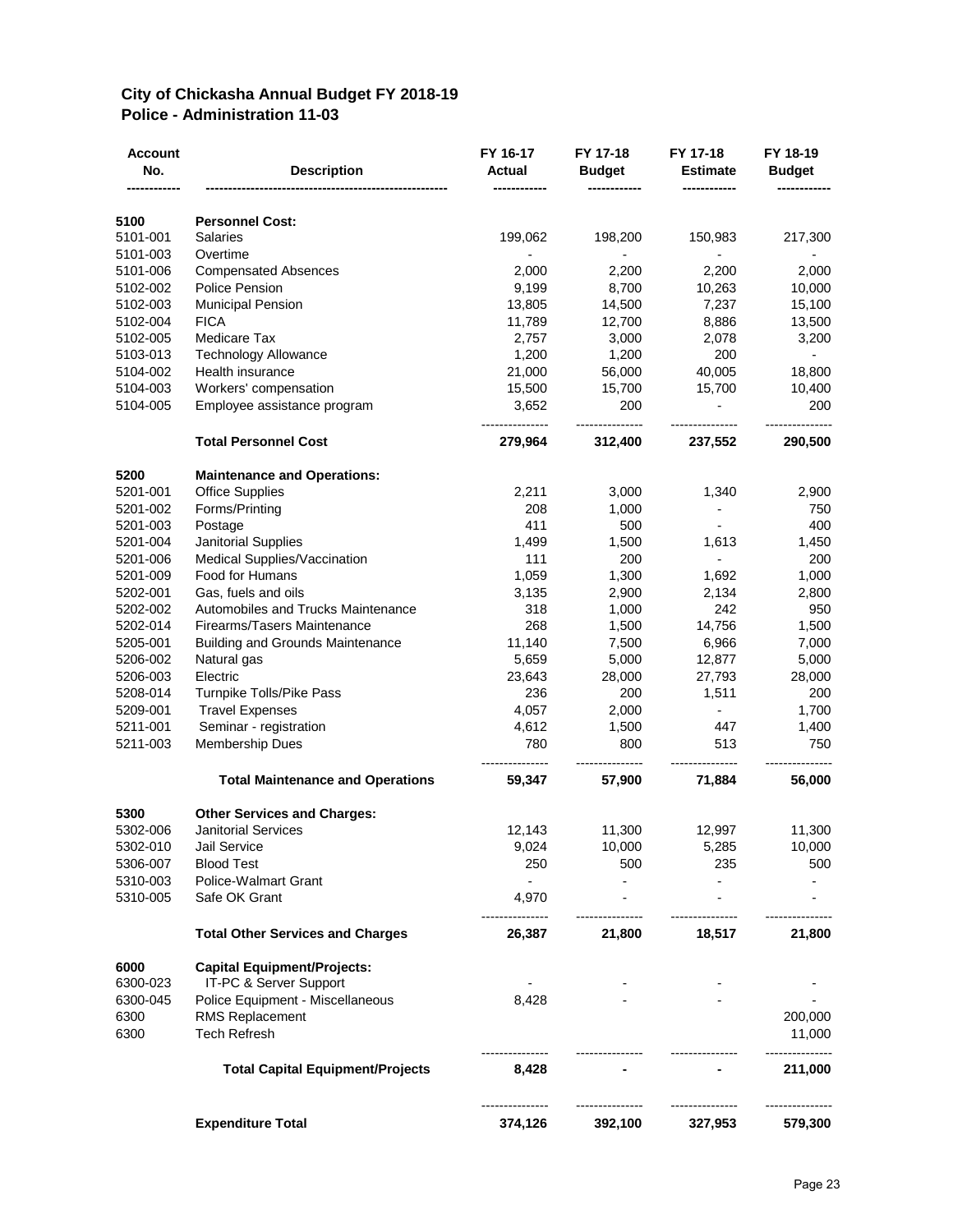#### **City of Chickasha Annual Budget FY 2017-18 Police Department - Patrol 11-41**

| Account<br>No.       | <b>Description</b>                                           | FY 16-17<br><b>Actual</b>   | FY 17-18<br><b>Budget</b>    | FY 17-18<br><b>Estimate</b>  | FY 18-19<br><b>Budget</b>    |
|----------------------|--------------------------------------------------------------|-----------------------------|------------------------------|------------------------------|------------------------------|
| 5100                 | <b>Personnel Cost:</b>                                       |                             |                              |                              |                              |
| 5101-001             | <b>Salaries</b>                                              | 1,075,006                   | 1,170,500                    | 1,151,924                    | 1,241,900                    |
| 5101-003             | Overtime                                                     | 220,868                     | 150,000                      | 263,287                      | 150,000                      |
| 5101-004             | Payout Comp Time                                             | 2,643                       | 20,000                       | 5,924                        | 15,000                       |
| 5101-006             | <b>Compensated Absences</b>                                  | 11,400                      | 12,900                       | 12,900                       | 11,200                       |
| 5102-002             | <b>Police Pension</b>                                        | 136,456                     | 172,100                      | 149,656                      | 180,900                      |
| 5102-003             | <b>Municipal Pension</b>                                     |                             | -                            | $\overline{\phantom{0}}$     |                              |
| 5102-004             | <b>FICA</b>                                                  | 79,454                      | 8,500                        | 87,684                       | 86,300                       |
| 5102-005             | Medicare Tax                                                 | 18,582                      | 19,900                       | 20,507                       | 20,200                       |
| 5103-002             | Uniform allowance                                            | 63,902                      | 62,800                       | 47,279                       | 62,000                       |
| 5103-012             | Drug and Alcohol testing                                     | 865                         | 400                          | 160                          | 500                          |
| 5104-001             | Personnel physicals                                          | 5,921                       | 5,000                        | 4,240                        | 5,000                        |
| 5104-002             | Health insurance                                             | 137,300                     | 281,200                      | 236,046                      | 439,200                      |
| 5104-003             | Workers' compensation                                        | 129,600                     | 131,800                      | 131,797                      | 139,600                      |
| 5104-004             | Unemployment compensation                                    |                             |                              |                              | 18,600                       |
| 5104-005             | Employee assistance program                                  | 1,594                       | 1,300                        | 667                          | 1,300                        |
|                      | <b>Total Personnel Cost</b>                                  | 1,883,591                   | 2,036,400                    | 2,112,071                    | 2,371,700                    |
| 5200                 | <b>Maintenance and Operations:</b>                           |                             |                              |                              |                              |
| 5201-001             | <b>Office Supplies</b>                                       | 1,104                       | 1,200                        | 732                          | 1,160                        |
| 5201-002             | Forms/Printing                                               | 1,202                       | 1,000                        | 236                          | 970                          |
| 5201-013             | <b>Investigative Supplies</b>                                | 2,100                       | 2,000                        | 813                          | 1,940                        |
| 5202-001             | Gas, fuels and oils                                          | 39,940                      | 42,000                       | 26,326                       | 41,000                       |
| 5202-002             | Automobiles and Trucks Maintenance                           | 15,590                      | 14,000                       | 18,371                       | 13,580                       |
| 5202-007             | Computer System Maintenance                                  | 1,850                       | 1,200                        | 2,467                        | 1,160                        |
| 5202-010             | <b>Tires and Wheels</b>                                      | 4,245                       | 4,400                        | 2,786                        | 4,265                        |
| 5206-007<br>5211-003 | Cellular/pager/internet services<br><b>Membership Dues</b>   | 23,855<br>$\overline{a}$    | 20,000<br>1,000              | 35,701<br>264                | 8,800<br>440                 |
|                      | <b>Total Maintenance and Operations</b>                      | 89,886                      | 86,800                       | 87,696                       | 73,315                       |
| 5300                 | <b>Other Services and Charges:</b>                           |                             |                              |                              |                              |
| 5301-020             | <b>Personnel Services</b>                                    | 1,675                       | 1,500                        |                              | 660                          |
| 5303-001             | In car video cameras lease purchase                          | 23,391                      | 23,400                       | 23,391                       | 23,400                       |
| 5306-007             | <b>Blood Test</b>                                            |                             |                              |                              |                              |
| 5303-002<br>5303-003 | Electronic ticket writer lease<br>NCIC/Olets State Interface | 20,998                      | 21,000                       | 27,152                       | 21,000                       |
| 5305-054             | Grant - Live at 25 (police) - program                        | 2,958<br>---------------    | 3,200<br>---------------     | 1,333<br>---------------     | 3,200<br>---------------     |
|                      | <b>Total Other Services and Charges</b>                      | 49,022                      | 49,100                       | 51,876                       | 48,260                       |
|                      | Uniform repair replace                                       | 3,490                       |                              |                              |                              |
| 6000                 | <b>Capital Equipment/Projects:</b>                           |                             |                              |                              |                              |
| 6250-004             | Personal Video Recorders                                     | 7,250                       | $\sim$                       |                              | $\overline{\phantom{a}}$     |
| 6300-004             | Radio-Hand Held                                              | $\overline{\phantom{a}}$    | 2,500                        |                              | 2,400                        |
| 6300-015             | IT-PC & Server Support                                       | $\sim$                      | $\sim$ $-$                   |                              | $\sim$                       |
| 6300-045             | Police Equipment - Miscellaneous                             | 23,159                      | 3,500                        |                              | 3,500                        |
| 6300-040             | Vehicle Replacement                                          | 98,134<br>---------------   | 98,600<br>---------------    | 111,279<br>---------------   | 95,000                       |
|                      | <b>Total Capital Equipment/Projects</b>                      | 128,543                     | 104,600                      | 111,279                      | 100,900                      |
|                      | <b>Expenditure Total</b>                                     | --------------<br>2,154,532 | ---------------<br>2,276,900 | ---------------<br>2,362,922 | ---------------<br>2,594,175 |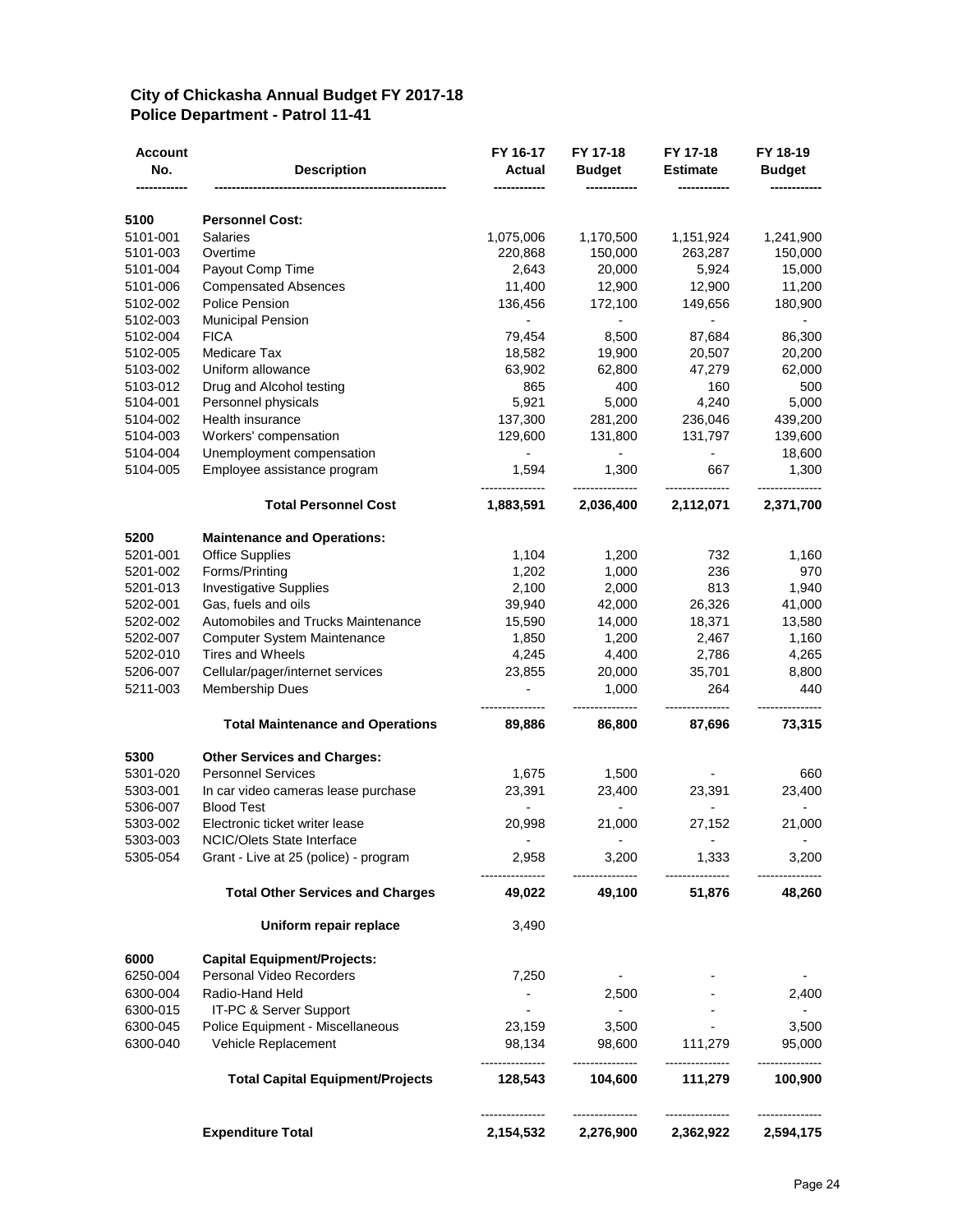#### **City of Chickasha Annual Budget FY 2018-19 Police Department - Investigations 11-42**

| <b>Account</b><br>No. | <b>Description</b>                      | FY 16-17<br><b>Actual</b> | FY 17-18<br><b>Budget</b> | FY 17-18<br><b>Estimate</b> | FY 18-19<br><b>Budget</b> |
|-----------------------|-----------------------------------------|---------------------------|---------------------------|-----------------------------|---------------------------|
| 5100                  | <b>Personnel Cost:</b>                  |                           |                           |                             |                           |
| 5101-001              | <b>Salaries</b>                         | 178,655                   | 196,300                   | 205,304                     | 211,600                   |
| 5101-003              | Overtime                                | 1,807                     | 10,000                    | 37,169                      | 15,000                    |
| 5101-004              | Comp Time Payout                        | 2,300                     | 6,000                     | 7,473                       | 6,000                     |
| 5101-006              | <b>Compensated Absences</b>             | 1,900                     | 2,100                     | 2,100                       | 1,900                     |
| 5102-002              | <b>Police Pension</b>                   | 27,148                    | 25,900                    | 27,171                      | 29,500                    |
| 5102-004              | <b>FICA</b>                             | 14,346                    | 12,800                    | 15,438                      | 14,000                    |
| 5102-005              | Medicare Tax                            | 3,355                     | 3,000                     | 3,611                       | 3,300                     |
| 5103-002              | Uniform allowance                       | 8,100                     | 8,100                     | 10,666                      | 8,000                     |
| 5103-012              | Drug and Alcohol testing                |                           |                           |                             | 100                       |
| 5104-002              | Health insurance                        | 23,400                    | 46,800                    | 41,646                      | 56,000                    |
| 5104-003              | Workers' compensation                   | 20,100                    | 19,800                    | 19,800                      | 21,500                    |
| 5104-005              | Employee assistance program             | 36                        | 100                       |                             | 200                       |
|                       | <b>Total Personnel Cost</b>             | 281,147                   | 330,900                   | 370,378                     | 367,100                   |
| 5200                  | <b>Maintenance and Operations:</b>      |                           |                           |                             |                           |
| 5201-001              | <b>Office Supplies</b>                  | 156                       | 200                       | 203                         | 160                       |
| 5201-013              | <b>Investigative Supplies</b>           | 925                       | 1,000                     | 62                          | 1,000                     |
| 5202-001              | Gas, fuels and oils                     | 4,591                     | 4,000                     | 4,781                       | 4,000                     |
| 5202-002              | Automobiles and Trucks Maintenance      | 389                       | 900                       |                             | 740                       |
| 5202-010              | <b>Tires and Wheels</b>                 | 269                       | 400                       |                             | 400                       |
|                       | <b>Total Maintenance and Operations</b> | 6,330                     | 6,500                     | 5,046                       | 6,300                     |
| 6000                  | <b>Capital Equipment/Projects:</b>      |                           |                           |                             |                           |
| 6300-023              | IT-PC & Server Support                  |                           |                           |                             |                           |
| 6300-040              | Vehicles                                |                           |                           |                             |                           |
|                       | <b>Total Capital Equipment/Projects</b> |                           |                           |                             |                           |
|                       | <b>Expenditure Total</b>                | 287,477                   | 337,400                   | 375,424                     | 373,400                   |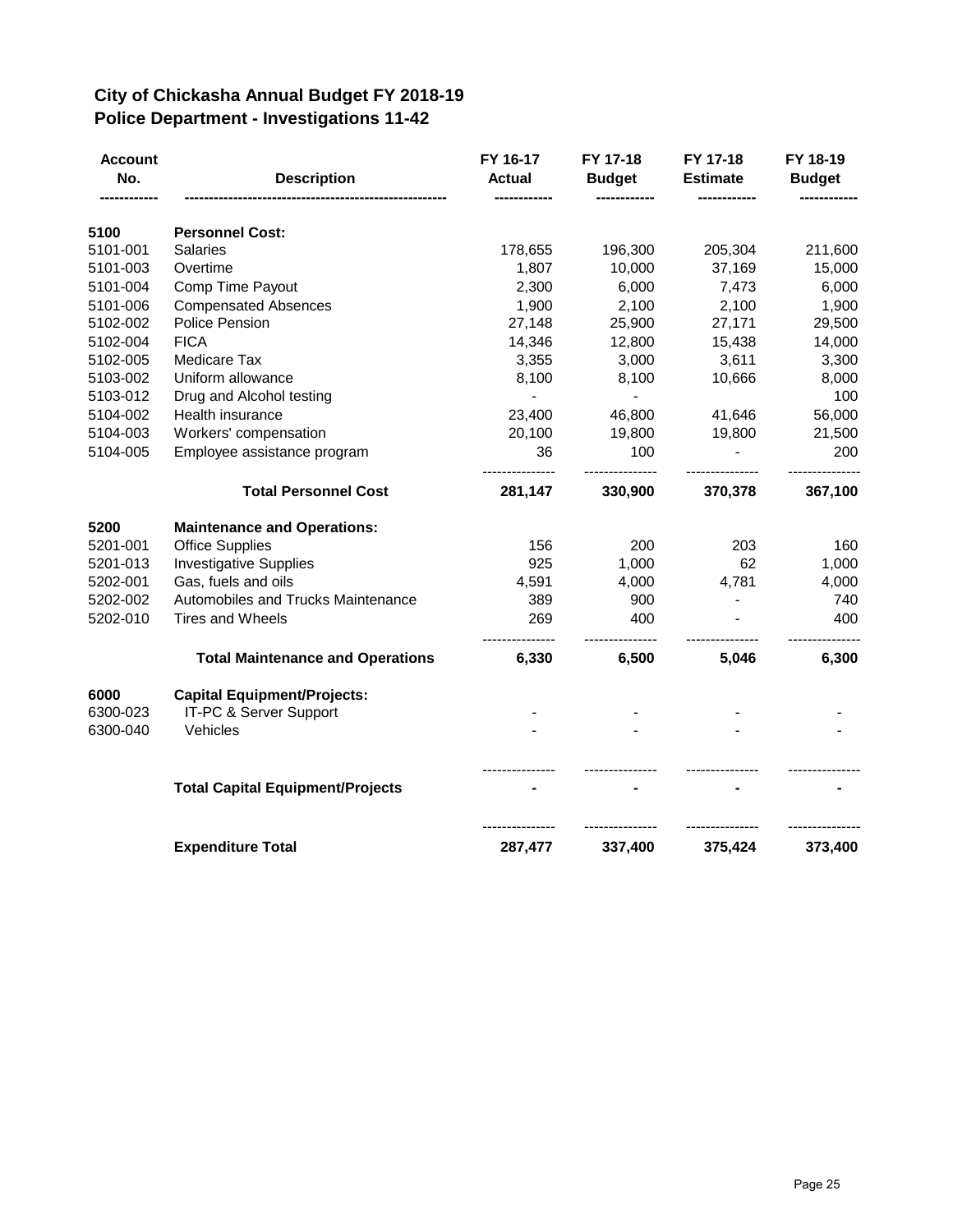#### **City of Chickasha Annual Budget FY 2018-19 Police Department - Municipal Court 11-44**

| <b>Account</b><br>No. | <b>Description</b>                                           | FY 16-17<br><b>Actual</b> | FY 17-18<br><b>Budget</b> | FY 17-18<br><b>Estimate</b> | FY 18-19<br><b>Budget</b> |
|-----------------------|--------------------------------------------------------------|---------------------------|---------------------------|-----------------------------|---------------------------|
|                       |                                                              |                           |                           |                             |                           |
| 5100<br>5101-001      | <b>Personnel Cost:</b><br><b>Salaries</b>                    | 31,600                    | 31,600                    | 33,884                      | 31,549                    |
| 5101-006              | <b>Compensated Absences</b>                                  | 300                       | 300                       | 300                         | 300                       |
| 5102-003              | <b>Municipal Pension</b>                                     | 3,400                     | 3,400                     | 3,437                       | 3,400                     |
| 5102-004              | <b>FICA</b>                                                  | 1,800                     | 2,000                     | 1,889                       | 2,000                     |
| 5102-005              | Medicare Tax                                                 | 400                       | 500                       | 442                         | 500                       |
| 5104-002              | Health insurance                                             | 7,000                     | 14,000                    | 14,149                      | 14,000                    |
| 5104-003              | Workers' compensation                                        | 200                       | 200                       | 200                         | 2,600                     |
| 5104-005              | Employee assistance program                                  |                           |                           |                             |                           |
|                       | <b>Total Personnel Cost</b>                                  | 44,700                    | 52,000                    | 54,301                      | 54,349                    |
|                       |                                                              |                           |                           |                             |                           |
| 5200                  | <b>Maintenance and Operations:</b>                           |                           |                           |                             |                           |
| 5201-001              | <b>Office Supplies</b>                                       | 1,700                     | 800                       | 187                         | 2,100                     |
| 5201-002              | Forms/Printing                                               | 1,000                     | 1,500                     | 146                         |                           |
| 5202-007              | <b>Computer System Maintenance</b>                           |                           |                           |                             |                           |
| 5209-001              | Travel                                                       | 600                       | 600                       |                             | 600                       |
| 5211-001              | Seminar                                                      | 500                       | 500                       |                             | 500                       |
|                       | <b>Total Maintenance and Operations</b>                      | 3,800                     | 3,400                     | 333                         | 3,200                     |
| 6000<br>6300-023      | <b>Capital Equipment/Projects:</b><br>IT-PC & Server Support |                           |                           |                             |                           |
|                       | <b>Total Capital Equipment/Projects</b>                      |                           |                           |                             |                           |
|                       | <b>Expenditure Total</b>                                     | 48,500                    | 55,400                    | 54,634                      | 57,549                    |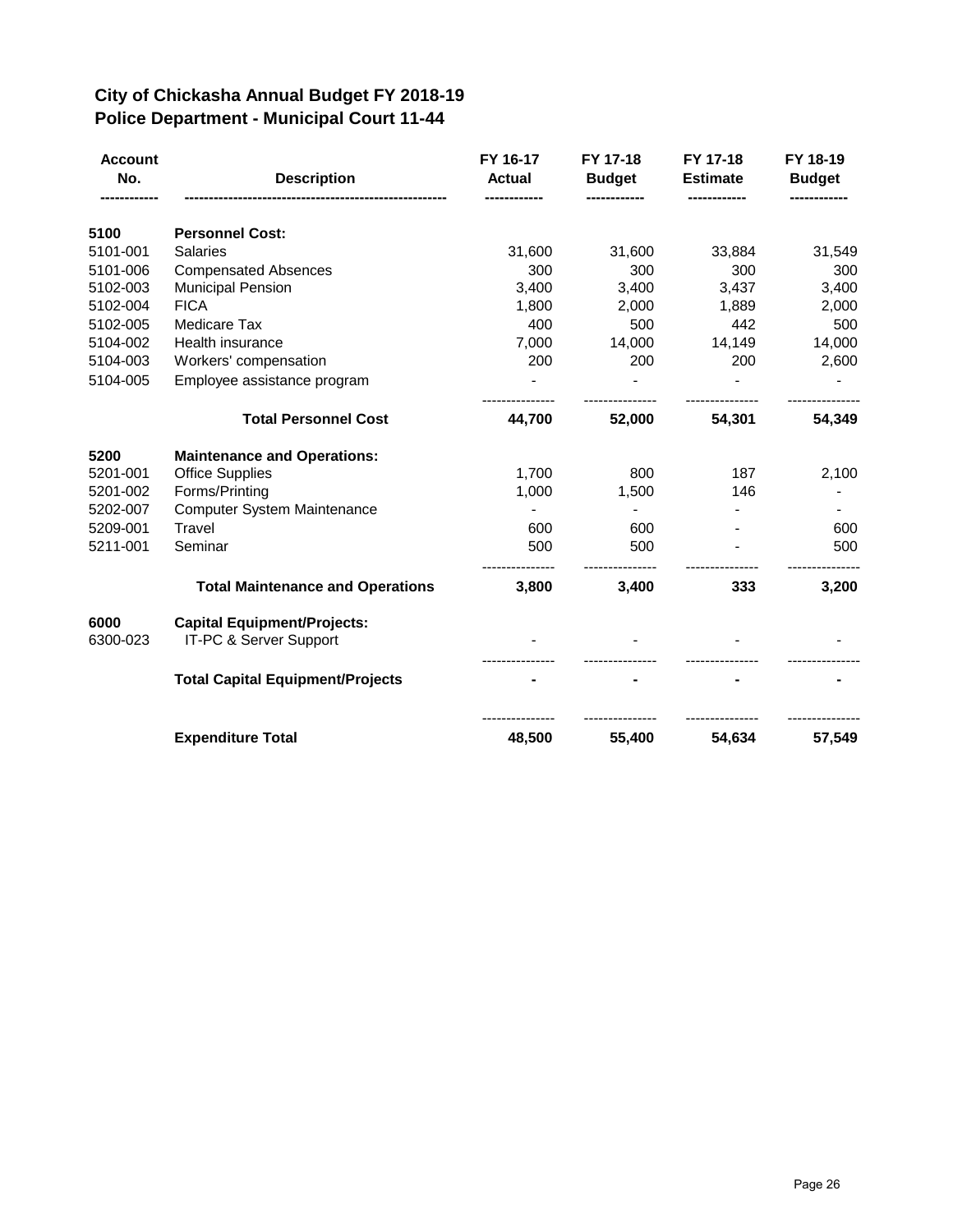## **City of Chickasha Annual Budget FY 2018-19 Police Department - Dispatch 11-45**

| Account<br>No.   | <b>Description</b>                                           | FY 16-17<br><b>Actual</b> | FY 17-18<br><b>Budget</b> | FY 17-18<br><b>Estimate</b>                                                                                                                                                                                                                                                                                                                                                                                                                                                                       | FY 18-19<br><b>Budget</b> |
|------------------|--------------------------------------------------------------|---------------------------|---------------------------|---------------------------------------------------------------------------------------------------------------------------------------------------------------------------------------------------------------------------------------------------------------------------------------------------------------------------------------------------------------------------------------------------------------------------------------------------------------------------------------------------|---------------------------|
| 5100             | <b>Personnel Cost:</b>                                       |                           |                           |                                                                                                                                                                                                                                                                                                                                                                                                                                                                                                   |                           |
| 5101-001         | <b>Salaries</b>                                              | 127,000                   | 134,700                   | 108,191                                                                                                                                                                                                                                                                                                                                                                                                                                                                                           | 171,500                   |
| 5101-003         | Overtime                                                     | 31,000                    | 20,000                    | 53,462                                                                                                                                                                                                                                                                                                                                                                                                                                                                                            | 20,000                    |
| 5101-006         | <b>Compensated Absences</b>                                  | 1,400                     | 1,600                     | 1,600                                                                                                                                                                                                                                                                                                                                                                                                                                                                                             | 1,400                     |
| 5102-003         | <b>Municipal Pension</b>                                     | 16,700                    | 17,700                    | 16,354                                                                                                                                                                                                                                                                                                                                                                                                                                                                                            | 18,400                    |
| 5102-004         | <b>FICA</b>                                                  | 9,400                     | 10,200                    | 9,482                                                                                                                                                                                                                                                                                                                                                                                                                                                                                             | 10,600                    |
| 5102-005         | Medicare Tax                                                 | 2,200                     | 2,400                     | 2,218                                                                                                                                                                                                                                                                                                                                                                                                                                                                                             | 2,500                     |
| 5103-012         | Drug and Alcohol testing                                     | $\blacksquare$            |                           |                                                                                                                                                                                                                                                                                                                                                                                                                                                                                                   |                           |
| 5104-002         | Health insurance                                             | 16,600                    | 42,400                    | 35,529                                                                                                                                                                                                                                                                                                                                                                                                                                                                                            | 51,600                    |
| 5104-003         | Workers' compensation                                        | 900                       | 900                       | 900                                                                                                                                                                                                                                                                                                                                                                                                                                                                                               | 15,600                    |
| 5104-005         | Employee assistance program                                  | 200                       | 300                       |                                                                                                                                                                                                                                                                                                                                                                                                                                                                                                   | 300                       |
|                  | <b>Total Personnel Cost</b>                                  | 205,400                   | 230,200                   | 227,736                                                                                                                                                                                                                                                                                                                                                                                                                                                                                           | 291,900                   |
| 5200             | <b>Maintenance and Operations:</b>                           |                           |                           |                                                                                                                                                                                                                                                                                                                                                                                                                                                                                                   |                           |
| 5201-001         | <b>Office Supplies</b>                                       | 400                       | 500                       | 624                                                                                                                                                                                                                                                                                                                                                                                                                                                                                               | 400                       |
| 5205-001         | <b>Building and Grounds Maintenance</b>                      | 1,400                     | 1,500                     | 1,671                                                                                                                                                                                                                                                                                                                                                                                                                                                                                             | 850                       |
| 5206-002         | Natural gas                                                  | 1,000                     | 1,100                     | 434                                                                                                                                                                                                                                                                                                                                                                                                                                                                                               | 1,100                     |
| 5206-003         | Electric                                                     | 4,000                     | 4,200                     | 5,848                                                                                                                                                                                                                                                                                                                                                                                                                                                                                             | 4,200                     |
|                  | <b>Total Maintenance and Operations</b>                      | 6,800                     | 7,300                     | 8,577                                                                                                                                                                                                                                                                                                                                                                                                                                                                                             | 6,550                     |
| 5300             | <b>Other Services and Charges:</b>                           |                           |                           |                                                                                                                                                                                                                                                                                                                                                                                                                                                                                                   |                           |
| 5301-011         | <b>OLETS Terminal Contract</b>                               | 4,200                     | 4,200                     | 4,200                                                                                                                                                                                                                                                                                                                                                                                                                                                                                             | 4,200                     |
| 5302-006         | <b>Janitorial Services</b>                                   | 3,200                     | 3,300                     | 421                                                                                                                                                                                                                                                                                                                                                                                                                                                                                               | 3,300                     |
|                  | <b>Total Other Services and Charges</b>                      | --------------<br>7,400   | 7,500                     | 4,621                                                                                                                                                                                                                                                                                                                                                                                                                                                                                             | 7,500                     |
| 6000<br>6300-023 | <b>Capital Equipment/Projects:</b><br>IT-PC & Server Support |                           |                           |                                                                                                                                                                                                                                                                                                                                                                                                                                                                                                   |                           |
|                  | <b>Total Capital Equipment/Projects</b>                      |                           |                           |                                                                                                                                                                                                                                                                                                                                                                                                                                                                                                   |                           |
|                  |                                                              |                           |                           |                                                                                                                                                                                                                                                                                                                                                                                                                                                                                                   |                           |
|                  | <b>Expenditure Total</b>                                     | 219,600<br>==========     | 245,000<br>==========     | 240,934<br>$\begin{array}{cccccccccc} \multicolumn{2}{c}{} & \multicolumn{2}{c}{} & \multicolumn{2}{c}{} & \multicolumn{2}{c}{} & \multicolumn{2}{c}{} & \multicolumn{2}{c}{} & \multicolumn{2}{c}{} & \multicolumn{2}{c}{} & \multicolumn{2}{c}{} & \multicolumn{2}{c}{} & \multicolumn{2}{c}{} & \multicolumn{2}{c}{} & \multicolumn{2}{c}{} & \multicolumn{2}{c}{} & \multicolumn{2}{c}{} & \multicolumn{2}{c}{} & \multicolumn{2}{c}{} & \multicolumn{2}{c}{} & \multicolumn{2}{c}{} & \mult$ | 305,950<br>$=$ =========  |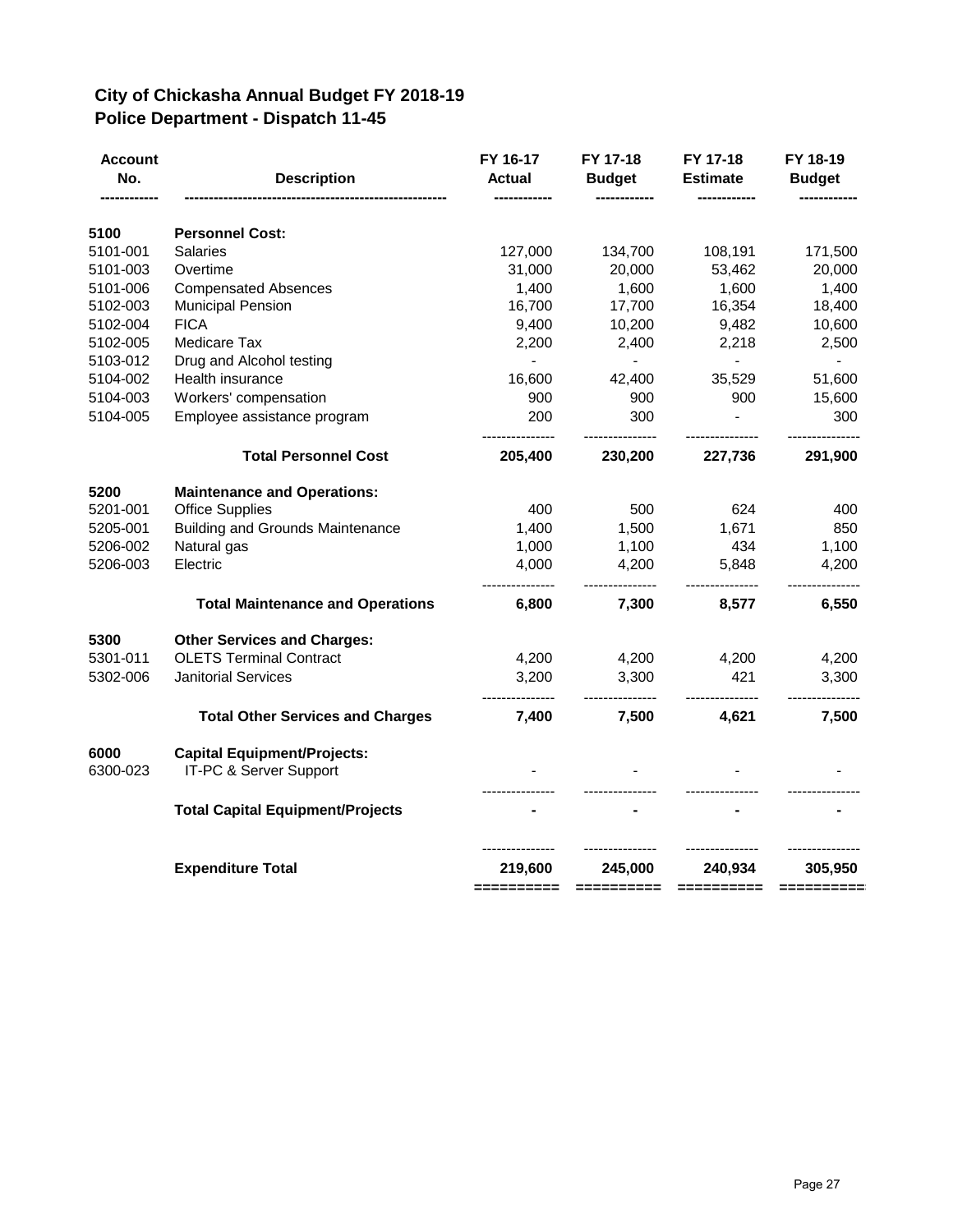## **City of Chickasha Annual Budget FY 2018-19 Police Department - Neighborhood Services 11-19**

| 5100<br>5101-001<br>5101-003<br>5101-006<br>5102-003 | <b>Personnel Cost</b><br><b>Salaries</b><br>Overtime<br><b>Compensated Absences</b><br><b>Municipal Pension</b><br><b>FICA</b><br>Medicare Tax<br>Uniform purchase/replacement<br>Drug and Alcohol testing | 61,400<br>2,500<br>600<br>6,800<br>3,900<br>900 | 60,200<br>2,500<br>700<br>6,700<br>4,000 | 50,616<br>3,541<br>700 | 54,700<br>2,500       |
|------------------------------------------------------|------------------------------------------------------------------------------------------------------------------------------------------------------------------------------------------------------------|-------------------------------------------------|------------------------------------------|------------------------|-----------------------|
|                                                      |                                                                                                                                                                                                            |                                                 |                                          |                        |                       |
|                                                      |                                                                                                                                                                                                            |                                                 |                                          |                        |                       |
|                                                      |                                                                                                                                                                                                            |                                                 |                                          |                        |                       |
|                                                      |                                                                                                                                                                                                            |                                                 |                                          |                        | 500                   |
|                                                      |                                                                                                                                                                                                            |                                                 |                                          | 5,709                  | 6,200                 |
| 5102-004                                             |                                                                                                                                                                                                            |                                                 |                                          | 3,037                  | 3,600                 |
| 5102-005                                             |                                                                                                                                                                                                            |                                                 | 900                                      | 710                    | 900                   |
| 5103-011                                             |                                                                                                                                                                                                            | 1,200                                           | 1,200                                    | 1,064                  | 1,200                 |
| 5103-012                                             |                                                                                                                                                                                                            |                                                 |                                          |                        | 100                   |
| 5103-013                                             | <b>Technology Allowance</b>                                                                                                                                                                                | 1,200                                           | 1,200                                    | 800                    |                       |
| 5104-002                                             | Health insurance                                                                                                                                                                                           | 9,400                                           | 18,800                                   | 17,979                 | 9,600                 |
| 5104-003                                             | Workers' compensation                                                                                                                                                                                      | 3,000                                           | 2,800                                    | 2,800                  | 5,200                 |
| 5104-005                                             | Employee assistance program                                                                                                                                                                                |                                                 | 100                                      |                        | 100                   |
|                                                      | <b>Total Personnel Cost</b>                                                                                                                                                                                | 90,900                                          | 99,100                                   | 86,956                 | 84,600                |
| 5200                                                 | <b>Maintenance and Operations</b>                                                                                                                                                                          |                                                 |                                          |                        |                       |
| 5201-001                                             | <b>Office Supplies</b>                                                                                                                                                                                     | 1,200                                           | 1,500                                    | 327                    | 1,350                 |
| 5201-002                                             | Forms/Printing                                                                                                                                                                                             | 200                                             | 200                                      | 96                     | 200                   |
| 5201-010                                             | <b>Safety Apparel</b>                                                                                                                                                                                      |                                                 | $\overline{\phantom{a}}$                 |                        | -                     |
| 5202-001                                             | Gas, fuels and oils                                                                                                                                                                                        | 1,200                                           | 1,300                                    | 891                    | 1,300                 |
| 5202-002                                             | Automobile and Truck Maintenance                                                                                                                                                                           | 500                                             | 500                                      | 16                     | 100                   |
| 5202-007                                             | <b>Computer System</b>                                                                                                                                                                                     |                                                 | ۰                                        |                        |                       |
| 5202-010                                             | <b>Tires and Wheels</b>                                                                                                                                                                                    | 500                                             | 500                                      |                        | 500                   |
| 5208-006                                             | Lien Reimbursement                                                                                                                                                                                         |                                                 |                                          |                        |                       |
| 5208-010                                             | Filing fees / County Property Tax                                                                                                                                                                          |                                                 | $\overline{\phantom{a}}$                 |                        | $\blacksquare$        |
| 5209-001                                             | <b>Travel Expense</b>                                                                                                                                                                                      |                                                 | 600                                      | 49                     | 600                   |
| 5210-001                                             | Legal notices and Publications                                                                                                                                                                             |                                                 | 500                                      |                        | 300                   |
| 5211-001                                             | Training - Registration                                                                                                                                                                                    | 1,000                                           | 1,200                                    | 760                    | 600                   |
| 5211-003                                             | <b>Membership Dues</b>                                                                                                                                                                                     |                                                 | ÷                                        | 47                     |                       |
|                                                      | <b>Total Maintenance and Operations</b>                                                                                                                                                                    | 4,600                                           | 6,300                                    | 2,186                  | 4,950                 |
| 5300                                                 | <b>Other Services and Charges</b>                                                                                                                                                                          |                                                 |                                          |                        |                       |
| 5301-017                                             | Abatement Program - Weeds                                                                                                                                                                                  | 38,000                                          | 40,000                                   | 17,392                 | 40,000                |
| 5301-018                                             | Abatement Program - Buildings                                                                                                                                                                              |                                                 | 25,000                                   |                        | 25,000                |
|                                                      | <b>Total Other Services and Charges</b>                                                                                                                                                                    | 38,000                                          | 65,000                                   | 17,392                 | 65,000                |
| 6000                                                 | <b>Capital Equipment/Projects</b>                                                                                                                                                                          |                                                 |                                          |                        |                       |
| 6300-023                                             | IT-PC & Server Support                                                                                                                                                                                     |                                                 |                                          |                        |                       |
| 6300-058                                             | Cameras (Digital)                                                                                                                                                                                          |                                                 |                                          |                        |                       |
| 6300                                                 | Code Compliance Software                                                                                                                                                                                   |                                                 |                                          |                        | 33,333                |
|                                                      | <b>Total Capital Equipment/Projects</b>                                                                                                                                                                    |                                                 |                                          |                        | 33,333                |
|                                                      | <b>Expenditure Total</b>                                                                                                                                                                                   | 133,500<br>==========                           | 170,400<br>==========                    | 106,534<br>==========  | 187,883<br>========== |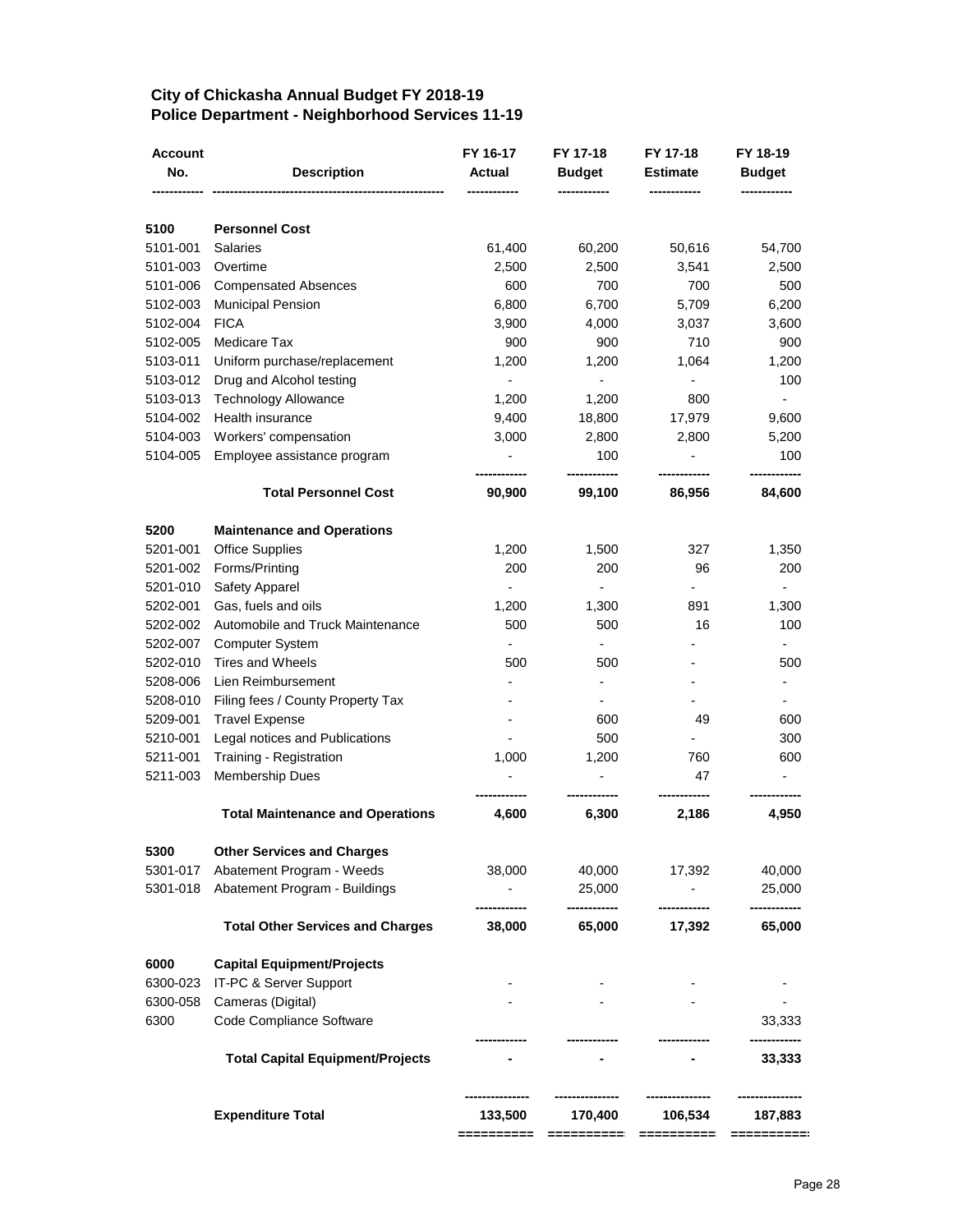## **City of Chickasha Annual Budget FY 2018-19 Police Department - Animal Control 11-20**

| <b>Account</b><br>No. | <b>Description</b>                      | FY 16-17<br><b>Actual</b> | FY 17-18<br><b>Budget</b> | FY 17-18<br><b>Estimate</b> | FY 18-19<br><b>Budget</b> |
|-----------------------|-----------------------------------------|---------------------------|---------------------------|-----------------------------|---------------------------|
| 5100                  | <b>Personnel Cost:</b>                  |                           |                           |                             |                           |
| 5101-001              | <b>Salaries</b>                         | 56,832                    | 65,400                    | 47,603                      | 66,700                    |
| 5101-003              | Overtime                                | 3,888                     | 4,500                     | 2,970                       | 4,000                     |
| 5101-006              | <b>Compensated Absences</b>             | $\frac{1}{2}$             | 700                       | 700                         | 500                       |
| 5102-003              | <b>Municipal Pension</b>                | 5,497                     | 6,000                     | 4,052                       | 5,900                     |
| 5102-004              | <b>FICA</b>                             | 3,833                     | 4,400                     | 2,945                       | 4,400                     |
| 5102-005              | Medicare Tax                            | 896                       | 1,000                     | 689                         | 1,000                     |
| 5103-011              | Uniform purchase/replacement            | 461                       | 1,200                     | 1,479                       | 1,200                     |
| 5103-013              | <b>Technology Allowance</b>             | 1,350                     | 1,200                     | 533                         | 1,200                     |
| 5104-002              | Health insurance                        | 4,800                     | 9,600                     | 8,286                       | 9,600                     |
| 5104-003              | Workers' compensation                   | 2,800                     | 3,100                     | 3,100                       | 4,400                     |
| 5104-005              | Employee assistance program             | 18                        | 100                       |                             | 100                       |
|                       | <b>Total Personnel Cost</b>             | 80,375                    | 97,200                    | 72,357                      | 99,000                    |
| 5200                  | <b>Maintenance and Operations:</b>      |                           |                           |                             |                           |
| 5201-001              | <b>Office Supplies</b>                  | 91                        | 200                       |                             | 200                       |
| 5201-002              | Forms/Printing                          | 79                        | 100                       | 67                          | 100                       |
| 5201-005              | <b>Cleaning Supplies</b>                | 2,192                     | 2,100                     | 1,952                       | 2,100                     |
| 5201-006              | Medical Supplies/Vaccination            |                           |                           |                             | 2,400                     |
| 5201-008              | Food for Animals                        |                           |                           |                             |                           |
| 5201-010              | Safety Apparel                          |                           |                           |                             |                           |
| 5201-023              | <b>Veterinary Supplies</b>              | 1,123                     | 200                       |                             | 100                       |
| 5202-001              | Gas, fuels and oils                     | 1,961                     | 2,200                     | 748                         | 2,000                     |
| 5202-002              | Automobiles and Trucks Maintenance      | 281                       | 400                       | 534                         | 1,000                     |
| 5202-010              | Tires and Wheels                        | 59                        | 500                       | 375                         | 500                       |
| 5205-001              | <b>Building and Grounds Maintenance</b> | 2,971                     | 4,500                     | 2,962                       | 4,200                     |
| 5206-002              | Natural gas                             | 1,676                     | 2,200                     | 3,247                       | 2,200                     |
| 5206-003<br>5208-006  | Electric<br>Reimbursement               | 2,999                     | 5,000                     | 1,586                       | 5,000                     |
| 5209-001              | Travel                                  | 1,561                     | 300                       | 184                         | 300                       |
| 5211-001              | Training - Registration                 |                           | 500                       |                             | 500                       |
| 5211-003              | <b>Membership Dues</b>                  |                           |                           |                             |                           |
|                       | <b>Total Maintenance and Operations</b> | 14,993                    | 18,200                    | 11,655                      | 20,600                    |
| 5300                  | <b>Other Services and Charges:</b>      |                           |                           |                             |                           |
| 5301-019              | Abatement Program - Animals             |                           | 2,000                     |                             | 1,900                     |
| 5302-012              | <b>Veterinary Services</b>              | 11,917                    | 14,700                    | 4,921                       | 14,000                    |
|                       | <b>Total Other Services and Charges</b> | ------------<br>11,917    | ---------------<br>16,700 | ---------------<br>4,921    | 15,900                    |
| 6000                  | <b>Capital Equipment/Projects:</b>      |                           |                           |                             |                           |
| 6300-013              | Animal Control-Miscellaneous            | 2,190                     | 2,000                     | 174                         | 1,800                     |
| 6300-023              | IT_PC & Server Support                  |                           |                           | $\sim 100$                  |                           |
|                       | <b>Total Capital Equipment/Projects</b> | 2,190                     | 2,000                     | 174                         | 1,800                     |
|                       | <b>Expenditure Total</b>                | 109,475                   | 134,100                   | ---------------<br>89,107   | 137,300                   |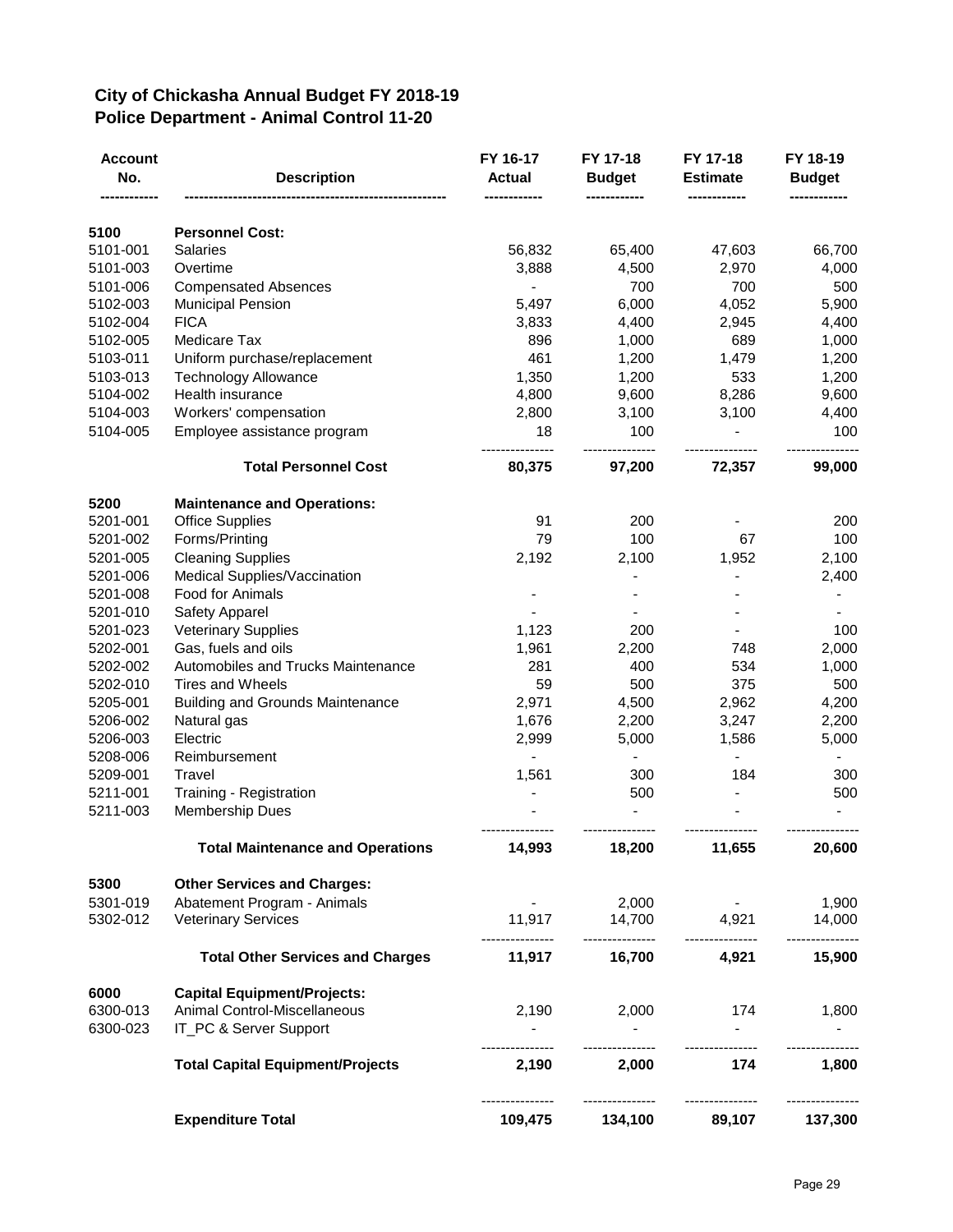### **City of Chickasha Annual Budget FY 2018-19 Public Works Department - Summary**

| <b>Account</b><br>No. | <b>Description</b>                                    | FY 16-17<br>Actual       | FY 17-18<br><b>Budget</b> | FY 17-18<br>Estimate     | FY 18-19<br><b>Budget</b> |
|-----------------------|-------------------------------------------------------|--------------------------|---------------------------|--------------------------|---------------------------|
| 5100                  | <b>Personnel Cost</b>                                 |                          |                           |                          |                           |
| 5101-001              | <b>Salaries</b>                                       | 179,560                  | 198,100                   | 153,004                  | 204,100                   |
| 5101-003              | Overtime                                              | 7,622                    | 5,500                     | 9,298                    | 5,500                     |
| 5101-006              | <b>Compensated Absences</b>                           | 2,800                    | 2,200                     | 2,200                    | 1,800                     |
| 5102-003              | <b>Municipal Pension</b>                              | 20,065                   | 21,800                    | 13,507                   | 22,600                    |
| 5102-004              | <b>FICA</b>                                           | 10,486                   | 12,700                    | 7,382                    | 13,000                    |
| 5102-005              | Medicare Tax                                          | 2,452                    | 2,900                     | 1,727                    | 3,000                     |
| 5103-001              | Uniform cleaning                                      | 3,714                    | 5,400                     | 2,851                    | 5,000                     |
| 5103-011              | Uniform purchase/replacement                          | 160                      | 600                       | 1,134                    | 600                       |
| 5103-012              | Drug and Alcohol testing                              | $\overline{\phantom{a}}$ | 200                       |                          | 200                       |
| 5103-013              | <b>Technology Allowance</b>                           | 550                      | $\blacksquare$            | 400                      | $\overline{\phantom{a}}$  |
| 5104-002              | Health insurance                                      | 58,400                   | 88,800                    | 72,042                   | 84,400                    |
| 5104-003              | Workers' compensation                                 | 35,400                   | 23,100                    | 23,099                   | 19,500                    |
| 5104-004              | Unemployment compensation                             |                          | $\overline{\phantom{0}}$  |                          | 2,700                     |
| 5104-005              | Employee assistance program                           | 69                       | 200                       |                          | 450                       |
|                       | <b>Total Personnel Cost</b>                           | 321,278                  | 361,500                   | 286,644                  | 362,850                   |
| 5200                  | <b>Maintenance and Operations</b>                     |                          |                           |                          |                           |
| 5201-001              | <b>Office Supplies</b>                                | 346                      | 500                       |                          | 500                       |
| 5201-004              | <b>Janitorial Supplies</b>                            | 110                      | 200                       | 146                      | 200                       |
| 5201-009              | Food for Humans                                       | 946                      | 800                       | 391                      | 800                       |
| 5201-011              | <b>Traffic Supplies</b>                               | 248                      | 600                       |                          | 600                       |
| 5201-012              | Signs                                                 | 5,905                    | 15,000                    | 558                      | 14,500                    |
| 5201-020              | Small Tools                                           | 1,099                    | 4,500                     | 3,004                    | 4,400                     |
| 5201-026              | <b>Compressed Gas</b>                                 | 352                      | 700                       | 939                      | 800                       |
| 5202-000              | <b>Other Maintenance</b>                              | 874                      | 1,500                     | 266                      | 1,400                     |
| 5202-001              | Gas, fuels and oils                                   | 38,022                   | 37,300                    | 43,913                   | 36,500                    |
| 5202-002              | Automobiles and Truck Maintenance                     | 3,831                    | 3,500                     | 3,263                    | 3,900                     |
| 5202-004              | Heavy Equipment Maintenance                           | 51,331                   | 40,000                    | 85,760                   | 39,000                    |
| 5202-010              | <b>Tires and Wheels</b>                               | 7,754                    | 6,200                     | 2,902                    | 4,700                     |
| 5202-011              | Small Engine Repair                                   | 15                       | 500                       | 237                      | 200                       |
| 5205-001              | <b>Building and Grounds Maintenance</b>               | 8,735                    | 6,000                     | 716                      | 2,400                     |
| 5205-002              | <b>Street and Sidewalks Maintenance</b>               | 23,144                   | 30,000                    | 11,057                   | 25,000                    |
| 5205-003              | Drainage System Maintenance                           | 3,590                    | 10,000                    | $\overline{\phantom{a}}$ | 9,700                     |
| 5205-005              | Snow and Ice Removal                                  | 8,695                    | 5,000                     | 3,049                    | 5,000                     |
| 5206-003              | Electricity                                           | 26,700                   | 21,200                    | 41,456                   | 20,550                    |
| 5206-005<br>5208-014  | Propane<br>Turnpike Tolls/Pike Pass                   | 28<br>284                | 500                       | 295                      | 500                       |
|                       | <b>Total Maintenance and Operations</b>               | 182,009                  | 184,000                   | 197,952                  | 170,650                   |
|                       |                                                       |                          |                           |                          |                           |
| 5300                  | <b>Other Services and Charges</b>                     |                          |                           |                          |                           |
| 5301-012              | <b>Street Lighting</b>                                | 83,191                   | 85,000                    | 71,294                   | 85,000                    |
| 5301-026              | <b>Traffic Signals</b>                                | 17,762                   | 16,000                    | 13,093                   | 15,000                    |
| 5302-008              | <b>Cemetery Maintenance</b>                           | 91,108                   | 93,600                    | 93,619                   | 95,000                    |
| 5302-009              | <b>Cemetery Interments</b>                            | 25,694                   | 25,000                    | 33,674                   | 35,000                    |
| 5303-003              | Lease/Purchase Equipment                              | 27,809                   | $\sim$                    |                          | $\blacksquare$            |
| 5304-003<br>5304-005  | <b>Machinery Rental</b><br><b>Street Tree Removal</b> | 4,268<br>$\sim$          | 1,500<br>$\sim$           | $\blacksquare$           | 1,200<br>$\blacksquare$   |
|                       | <b>Total Other Services and Charges</b>               | 249,832                  | 221,100                   | 211,680                  | 231,200                   |
| 6000                  | <b>Capital Equipment/Projects</b>                     |                          |                           |                          |                           |
| 6300-001              | Streets and Storm Drainage                            | $\sim$                   | 15,000                    |                          |                           |
| 6300-060              | <b>Fleet Maintenance</b>                              | 3,144                    | 4,000                     |                          |                           |
|                       | <b>Total Capital Equipment/Projects</b>               | 3,144                    | 19,000                    |                          |                           |
|                       |                                                       |                          |                           |                          |                           |
|                       | <b>Expenditure Total</b>                              | 756,263<br>==========    | 785,600<br>==========     | 696,276<br>==========    | 781,200<br>==========     |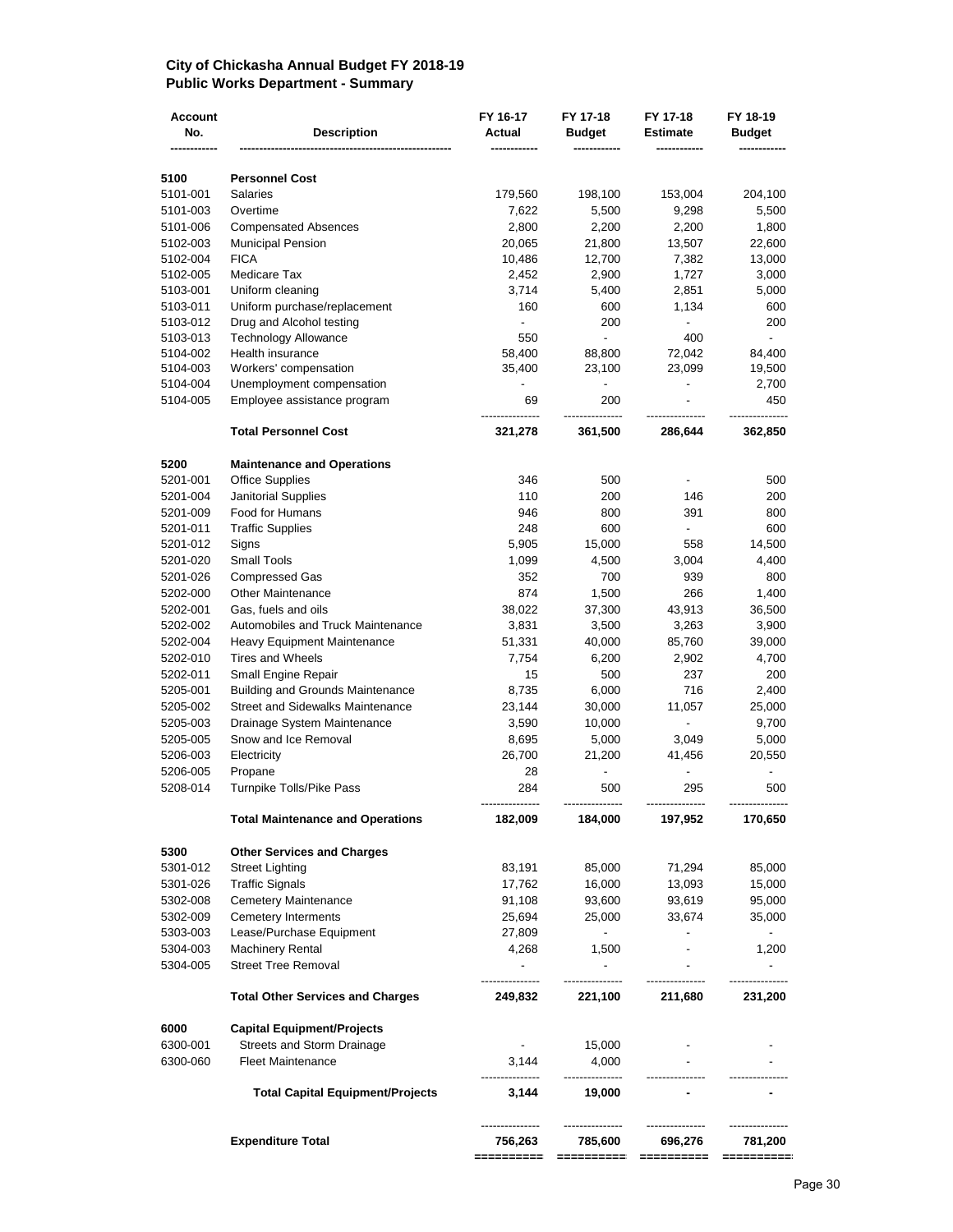## **City of Chickasha Annual Budget FY 2018-19 Public Works Department - Cemetery 11-06**

| <b>Account</b><br>No. | <b>Description</b>                      | FY 16-17<br><b>Actual</b> | FY 17-18<br><b>Budget</b> | FY 17-18<br><b>Estimate</b> | FY 18-19<br><b>Budget</b> |
|-----------------------|-----------------------------------------|---------------------------|---------------------------|-----------------------------|---------------------------|
| 5200                  | <b>Maintenance and Operations</b>       |                           |                           |                             |                           |
| 5206-003              | Electricity                             | 588                       | 600                       | 541                         | 550                       |
|                       | <b>Total Maintenance and Operations</b> | 588                       | 600                       | 541                         | 550                       |
| 5300                  | <b>Other Services and Charges</b>       |                           |                           |                             |                           |
| 5302-008              | <b>Cemetery Maintenance</b>             | 91.108                    | 93.600                    | 93.619                      | 95,000                    |
| 5302-009              | Cemetery Interments                     | 25,694                    | 25,000                    | 33,674                      | 35,000                    |
|                       | <b>Total Other Services and Charges</b> | 116,802                   | 118,600                   | 127,293                     | 130,000                   |
|                       | <b>Expenditure Total</b>                | 117,390                   | 119,200                   | 127,834                     | 130,550                   |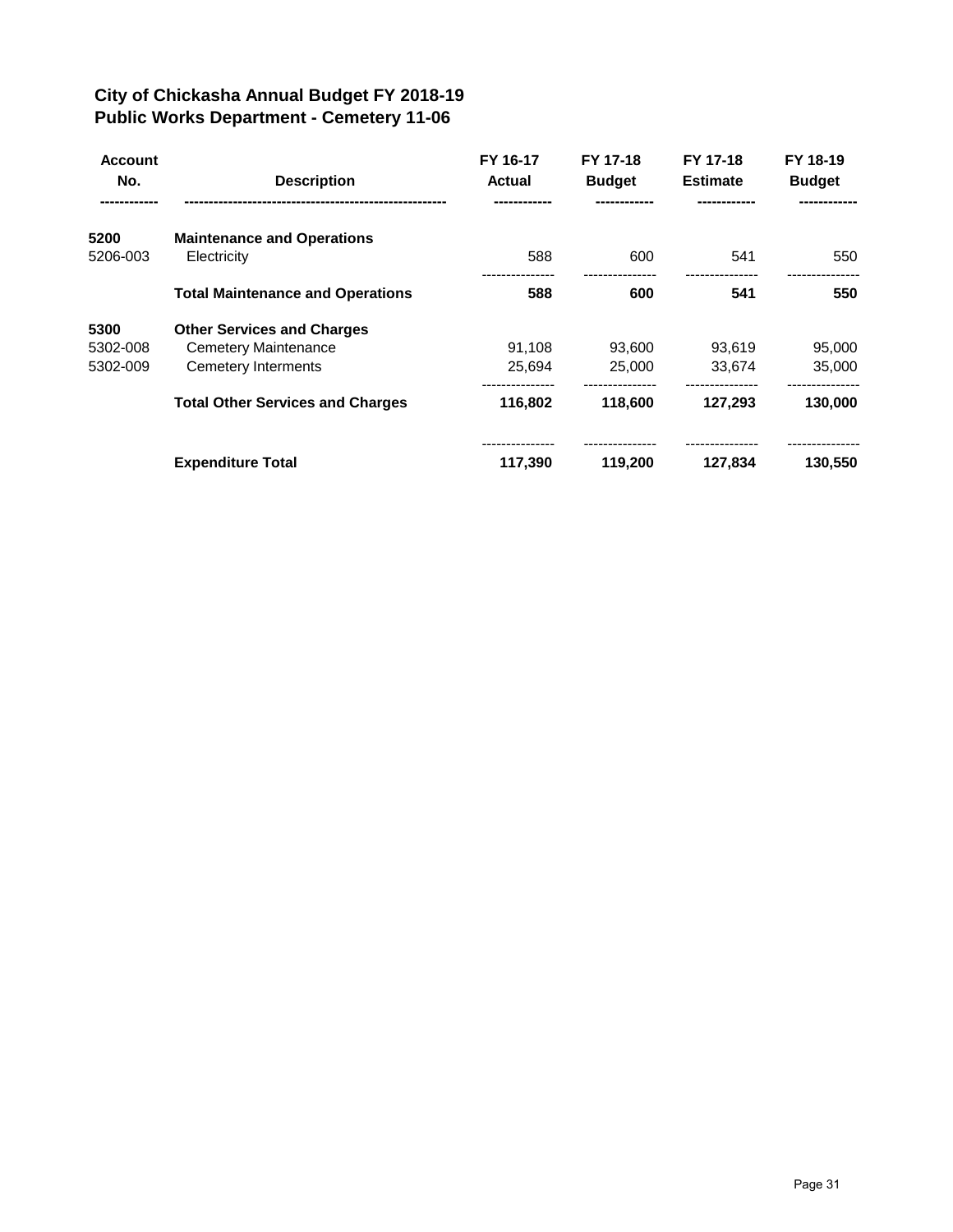#### **City of Chickasha Annual Budget FY 2018-19 Public Works Department - Streets 11-09**

| <b>Account</b><br>No. |                                                                        | FY 16-17<br>Actual       | FY 17-18                 | FY 17-18                           | FY 18-19                           |
|-----------------------|------------------------------------------------------------------------|--------------------------|--------------------------|------------------------------------|------------------------------------|
|                       | <b>Description</b>                                                     |                          | <b>Budget</b>            | <b>Estimate</b>                    | <b>Budget</b>                      |
|                       |                                                                        |                          |                          |                                    |                                    |
| 5100                  | <b>Personnel Cost</b><br><b>Salaries</b>                               |                          |                          |                                    |                                    |
| 5101-001              | Overtime                                                               | 143,113                  | 161,700                  | 126,202                            | 175,000                            |
| 5101-003<br>5101-006  | <b>Compensated Absences</b>                                            | 7,122<br>2,300           | 5,000<br>1,800           | 9,053<br>1,800                     | 5,000<br>1,600                     |
| 5102-003              | <b>Municipal Pension</b>                                               | 16,062                   | 18,000                   | 10,889                             | 19,500                             |
| 5102-004              | <b>FICA</b>                                                            | 8,342                    | 10,400                   | 5,861                              | 11,200                             |
| 5102-005              | Medicare Tax                                                           | 1,951                    | 2,400                    | 1,371                              | 2,600                              |
| 5103-001              | Uniform cleaning                                                       | 3,206                    | 4,400                    | 2,513                              | 4,000                              |
| 5103-011              | Uniform purchase/replacement                                           | 160                      | 600                      | 1,134                              | 600                                |
| 5103-012              | Drug and Alcohol testing                                               | $\overline{\phantom{a}}$ | 200                      | $\blacksquare$                     | 200                                |
| 5104-002              | Health insurance                                                       | 51,400                   | 74,800                   | 62,709                             | 79,600                             |
| 5104-003              | Workers' compensation                                                  | 33,000                   | 20,900                   | 20,899                             | 16,500                             |
| 5104-004              | Unemployment compensation                                              |                          | $\overline{\phantom{a}}$ |                                    | 2,700                              |
| 5104-005              | Employee assistance program                                            | 60                       | 200                      |                                    | 400                                |
|                       | <b>Total Personnel Cost</b>                                            | 266,716                  | 300,400                  | 242,431                            | 318,900                            |
| 5200                  | <b>Maintenance and Operations</b>                                      |                          |                          |                                    |                                    |
| 5201-001              | <b>Office Supplies</b>                                                 | 234                      | 400                      | $\overline{\phantom{a}}$           | 400                                |
| 5201-004              | <b>Janitorial Supplies</b>                                             | 110                      | 200                      | 146                                | 200                                |
| 5201-009              | Food for Humans                                                        | 822                      | 700                      | 337                                | 700                                |
| 5201-011              | <b>Traffic Supplies</b>                                                | 248                      | 600                      | $\blacksquare$                     | 600                                |
| 5201-012              | Signs                                                                  | 5,905                    | 15,000                   | 558                                | 14,500                             |
| 5201-020              | <b>Small Tools</b>                                                     | 484                      | 3,000                    | 2,433                              | 3,000                              |
| 5201-026              | <b>Compressed Gas</b>                                                  | 212                      | 400                      | 621                                | 500                                |
| 5202-001              | Gas, fuels and oils                                                    | 37,850                   | 36,800                   | 43,784                             | 36,000                             |
| 5202-002              | Automobiles and Truck Maintenance                                      | 3,815                    | 3,500                    | 3,220                              | 3,400                              |
| 5202-004              | Heavy Equipment Maintenance                                            | 51,331                   | 40,000                   | 85,760                             | 39,000                             |
| 5202-010              | <b>Tires and Wheels</b>                                                | 7,754                    | 6,000                    | 2,902                              | 4,500                              |
| 5202-011              | Small Engine Repair                                                    | 15                       | 500                      | 237                                | 200                                |
| 5205-001              | <b>Building and Grounds Maintenance</b>                                | 1,472                    | 1,500                    | 230                                | 1,400                              |
| 5205-002              | <b>Street and Sidewalks Maintenance</b><br>Drainage System Maintenance | 23,144                   | 30,000                   | 11,057<br>$\overline{\phantom{a}}$ | 25,000                             |
| 5205-003              | Snow and Ice Removal                                                   | 3,590                    | 10,000                   |                                    | 9,700                              |
| 5205-005<br>5206-003  | Electricity                                                            | 8,695<br>26,112          | 5,000<br>20,600          | 3,049<br>40,915                    | 5,000<br>20,000                    |
| 5206-005              | Propane                                                                | 28                       | $\overline{\phantom{a}}$ |                                    |                                    |
| 5208-014              | Turnpike Tolls/Pike Pass                                               | 284                      | 500                      | 295                                | 500                                |
|                       | <b>Total Maintenance and Operations</b>                                | 172,105                  | 174,700                  | 195,544                            | 164,600                            |
|                       |                                                                        |                          |                          |                                    |                                    |
| 5300                  | <b>Other Services and Charges</b>                                      |                          |                          |                                    |                                    |
| 5301-012<br>5301-026  | <b>Street Lighting</b><br><b>Traffic Signals</b>                       | 83,191                   | 85,000                   | 71,294                             | 85,000                             |
| 5303-003              | Lease/Purchase Equipment                                               | 17,762<br>27,809         | 16,000<br>$\sim$         | 13,093                             | 15,000<br>$\overline{\phantom{a}}$ |
| 5304-003              | <b>Machinery Rental</b>                                                | 4,268                    | 1,500                    |                                    | 1,200                              |
|                       | <b>Total Other Services and Charges</b>                                | 133,030                  | 102,500                  | 84,387                             | 101,200                            |
|                       |                                                                        |                          |                          |                                    |                                    |
| 6000                  | <b>Capital Equipment/Projects</b><br>IT-PC & Server Support            |                          |                          |                                    |                                    |
| 6300-023<br>6300-040  | Vehicle                                                                |                          | $\sim$                   |                                    |                                    |
| 6300-060              | Equipment                                                              |                          | 15.000                   |                                    |                                    |
|                       |                                                                        |                          |                          |                                    |                                    |
|                       | <b>Total Capital Equipment/Projects</b>                                |                          | 15,000                   |                                    |                                    |
|                       |                                                                        |                          |                          |                                    |                                    |
|                       | <b>Expenditure Total</b>                                               | 571,851                  | 592,600                  | 522,362                            | 584,700                            |
|                       |                                                                        |                          |                          |                                    |                                    |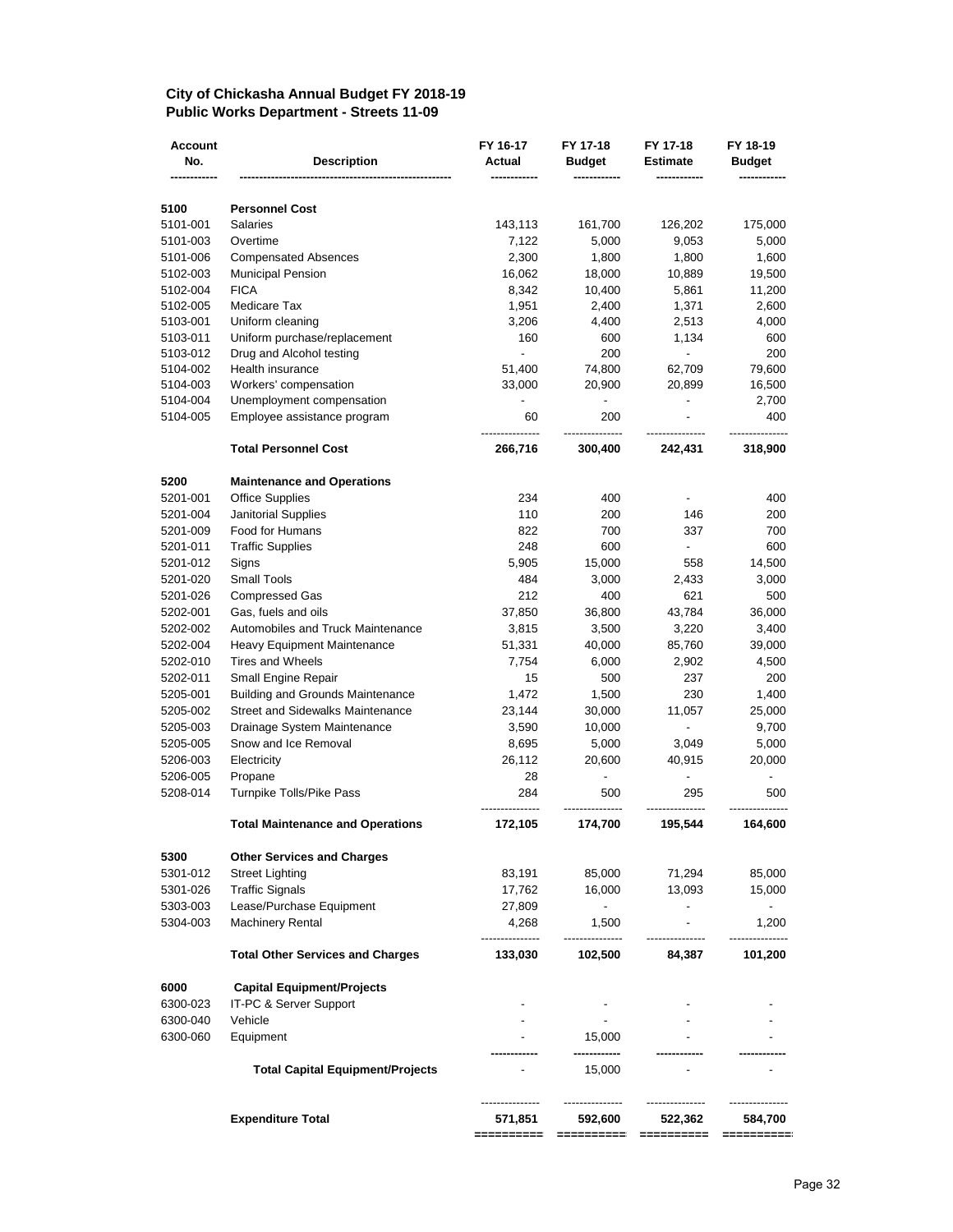## **City of Chickasha Annual Budget FY 2018-19 Public Works Department - Fleet Services 11-10**

| <b>Account</b><br>No.<br>--------- | <b>Description</b>                      | FY 16-17<br><b>Actual</b><br>------------ | FY 17-18<br><b>Budget</b><br>------------- | FY 17-18<br><b>Estimate</b><br>------------ | FY 18-19<br><b>Budget</b> |
|------------------------------------|-----------------------------------------|-------------------------------------------|--------------------------------------------|---------------------------------------------|---------------------------|
| 5100                               | <b>Personnel Cost</b>                   |                                           |                                            |                                             |                           |
| 5101-001                           | <b>Salaries</b>                         | 36,447                                    | 36,400                                     | 26,802                                      | 29,100                    |
| 5101-003                           | Overtime                                | 500                                       | 500                                        | 245                                         | 500                       |
| 5101-006                           | <b>Compensated Absences</b>             | 500                                       | 400                                        | 400                                         | 200                       |
| 5102-003                           | <b>Municipal Pension</b>                | 4,003                                     | 3,800                                      | 2,618                                       | 3,100                     |
| 5102-004                           | <b>FICA</b>                             | 2,144                                     | 2,300                                      | 1,521                                       | 1,800                     |
| 5102-005                           | Medicare Tax                            | 501                                       | 500                                        | 356                                         | 400                       |
| 5103-001                           | Uniform cleaning                        | 508                                       | 1,000                                      | 338                                         | 1,000                     |
| 5103-012                           | Drug and Alcohol testing                |                                           |                                            |                                             |                           |
| 5103-013                           | <b>Tech Allowance</b>                   | 550                                       |                                            | 400                                         |                           |
| 5104-002                           | Health insurance                        | 7,000                                     | 14,000                                     | 9,333                                       | 4,800                     |
| 5104-003                           | Workers' compensation                   | 2,400                                     | 2,200                                      | 2,200                                       | 3,000                     |
| 5104-005                           | Employee assistance program             | 9                                         |                                            |                                             | 50                        |
|                                    | <b>Total Personnel Cost</b>             | 54,562                                    | 61,100                                     | 44,213                                      | 43,950                    |
| 5200                               | <b>Maintenance and Operations</b>       |                                           |                                            |                                             |                           |
| 5201-001                           | <b>Office Supplies</b>                  | 112                                       | 100                                        |                                             | 100                       |
| 5201-009                           | Food for Humans                         | 124                                       | 100                                        | 54                                          | 100                       |
| 5201-020                           | <b>Small Tools</b>                      | 615                                       | 1,500                                      | 571                                         | 1,400                     |
| 5201-026                           | <b>Compressed Gas</b>                   | 140                                       | 300                                        | 318                                         | 300                       |
| 5202-000                           | <b>Other Maintenance</b>                | 874                                       | 1,500                                      | 266                                         | 1,400                     |
| 5202-001                           | Gas, Fuels, and Oils                    | 172                                       | 500                                        | 129                                         | 500                       |
| 5202-002                           | Automobiles and Truck Maintenance       | 16                                        | $\blacksquare$                             | 43                                          | 500                       |
| 5202-010                           | <b>Tires and Wheels</b>                 |                                           | 200                                        |                                             | 200                       |
| 5205-001                           | <b>Building and Grounds Maintenance</b> | 7,263                                     | 4,500                                      | 486                                         | 1,000                     |
|                                    | <b>Total Maintenance and Operations</b> | 9,316                                     | 8,700                                      | 1,867                                       | 5,500                     |
| 6000                               | <b>Capital Equipment/Projects</b>       |                                           |                                            |                                             |                           |
| 6300-001                           | Miscellaneous                           | 3,144                                     | 4,000                                      |                                             |                           |
| 6300-023                           | IT-PC & Server Support                  |                                           |                                            |                                             |                           |
|                                    | <b>Total Capital Equipment/Projects</b> | 3,144                                     | 4,000                                      |                                             |                           |
|                                    | <b>Expenditure Total</b>                | 67,022                                    | 73,800                                     | 46,080                                      | 49,450                    |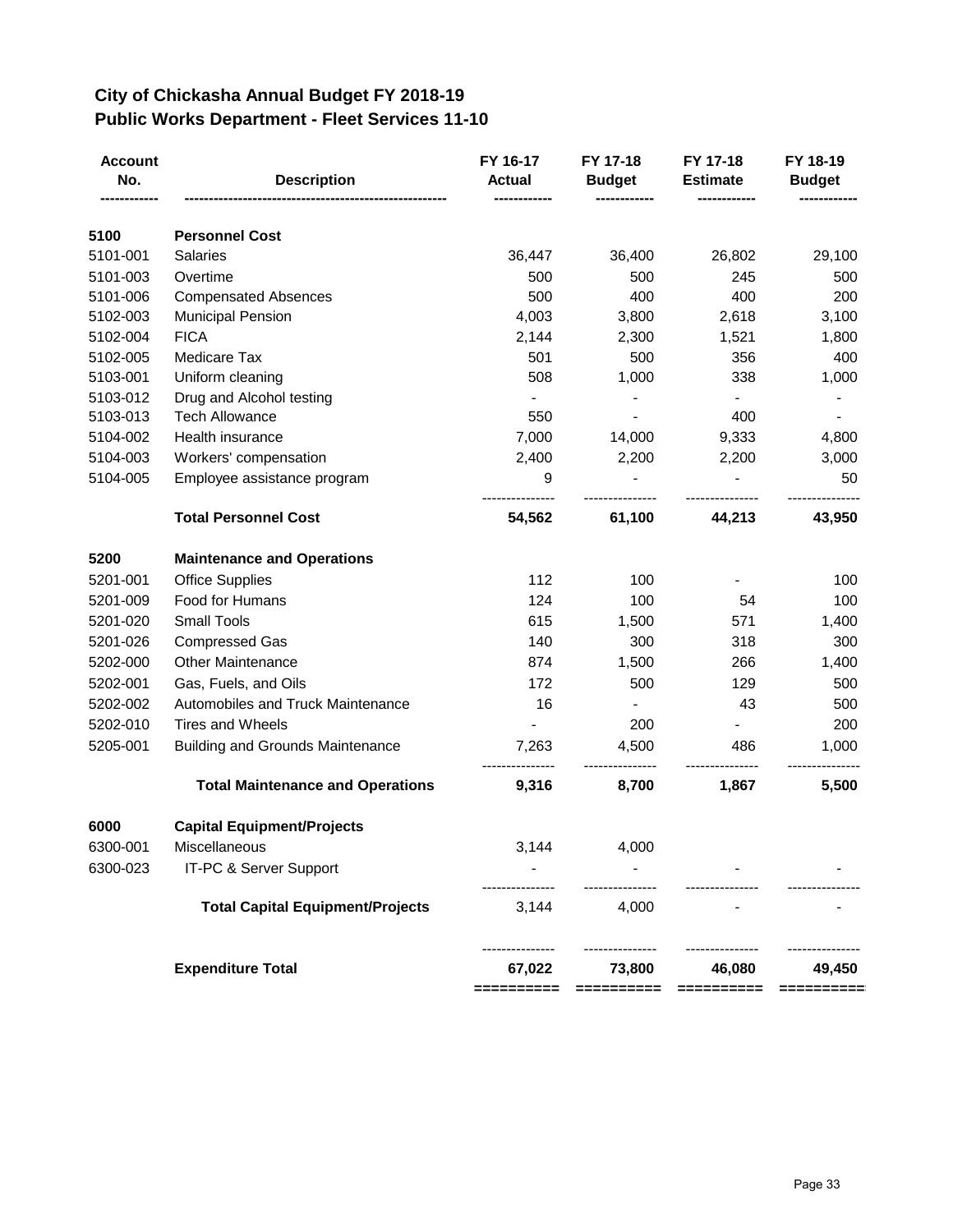| City of Chickasha Annual Budget FY 2018-19 |
|--------------------------------------------|
| <b>Support Services Department 11-11</b>   |

| <b>Account</b><br>No.<br>--------- | <b>Description</b>                      | FY 16-17<br><b>Actual</b><br>------------ | FY 17-18<br><b>Budget</b><br>------------ | FY 18-19<br><b>Budget</b><br>------------ |
|------------------------------------|-----------------------------------------|-------------------------------------------|-------------------------------------------|-------------------------------------------|
| 5100                               | <b>Personnel Cost</b>                   |                                           |                                           |                                           |
| 5101-001                           | <b>Salaries</b>                         |                                           |                                           |                                           |
| 5101-006                           | <b>Compensated Absences</b>             |                                           |                                           |                                           |
| 5102-003                           | <b>Municipal Pension</b>                |                                           |                                           |                                           |
| 5102-004                           | <b>FICA</b>                             |                                           |                                           |                                           |
| 5102-005                           | Medicare Tax                            |                                           |                                           |                                           |
| 5103-003                           | Car allowance                           |                                           |                                           |                                           |
| 5103-013                           | <b>Technology Allowance</b>             |                                           |                                           |                                           |
| 5104-002                           | Health insurance                        |                                           |                                           |                                           |
| 5104-003                           | Workers' compensation                   |                                           |                                           |                                           |
| 5104-005                           | Employee assistance program             |                                           |                                           |                                           |
|                                    |                                         |                                           |                                           |                                           |
|                                    | <b>Total Personnel Cost</b>             |                                           |                                           |                                           |
| 5200                               | <b>Maintenance and Operations</b>       |                                           |                                           |                                           |
| 5201-001                           | <b>Office Supplies</b>                  |                                           |                                           |                                           |
| 5201-017                           | <b>Mapping Supplies</b>                 |                                           |                                           |                                           |
| 5202-007                           | <b>Computer System Maintenance</b>      |                                           |                                           |                                           |
| 5211-001                           | Seminar - registration                  |                                           |                                           |                                           |
| 5211-003                           | <b>Membership Dues</b>                  |                                           |                                           |                                           |
|                                    | <b>Total Maintenance and Operations</b> |                                           |                                           |                                           |
| 5300                               | <b>Other Services and Charges</b>       |                                           |                                           |                                           |
| 5301-008                           | <b>Website Services</b>                 | 4,536                                     |                                           |                                           |
| 5301-009                           | <b>Emergency Preparedness Services</b>  |                                           |                                           |                                           |
|                                    | <b>Total Other Services and Charges</b> | 4,536                                     |                                           |                                           |
| 6000                               | <b>Capital Equipment/Projects</b>       |                                           |                                           |                                           |
| 6500-004                           | <b>Emergency Preparedness:</b>          |                                           |                                           |                                           |
| 4                                  | 1. Siren/River Gauge repair             |                                           |                                           |                                           |
| 5                                  | 2. Equipment                            | 1,199                                     |                                           |                                           |
|                                    | <b>Total Capital Equipment/Projects</b> | 1,199                                     |                                           |                                           |
|                                    | <b>Expenditure Total</b>                | 5,735                                     |                                           |                                           |
|                                    |                                         | ===========                               |                                           |                                           |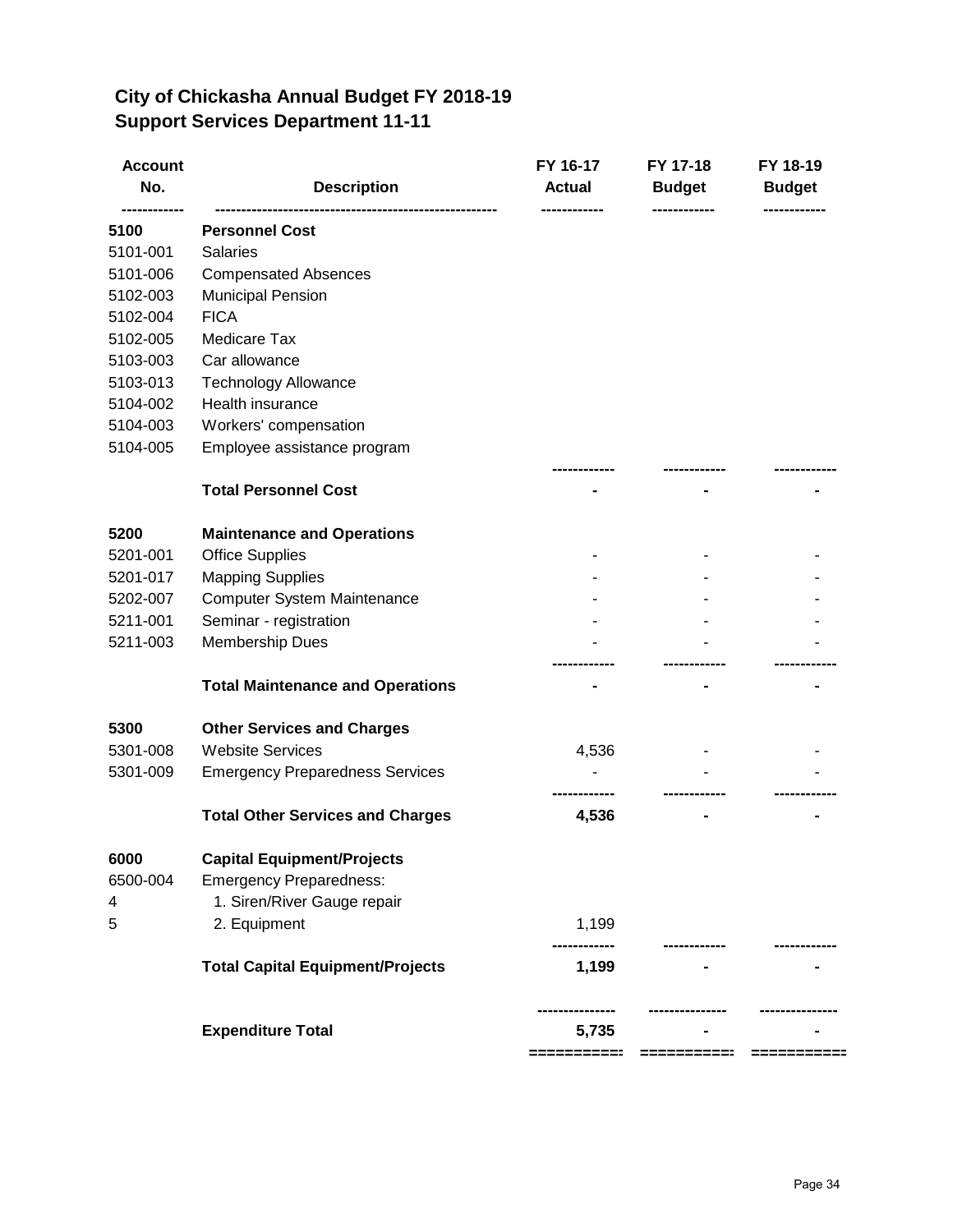## **Chickasha Municipal Authority (CMA) Fund**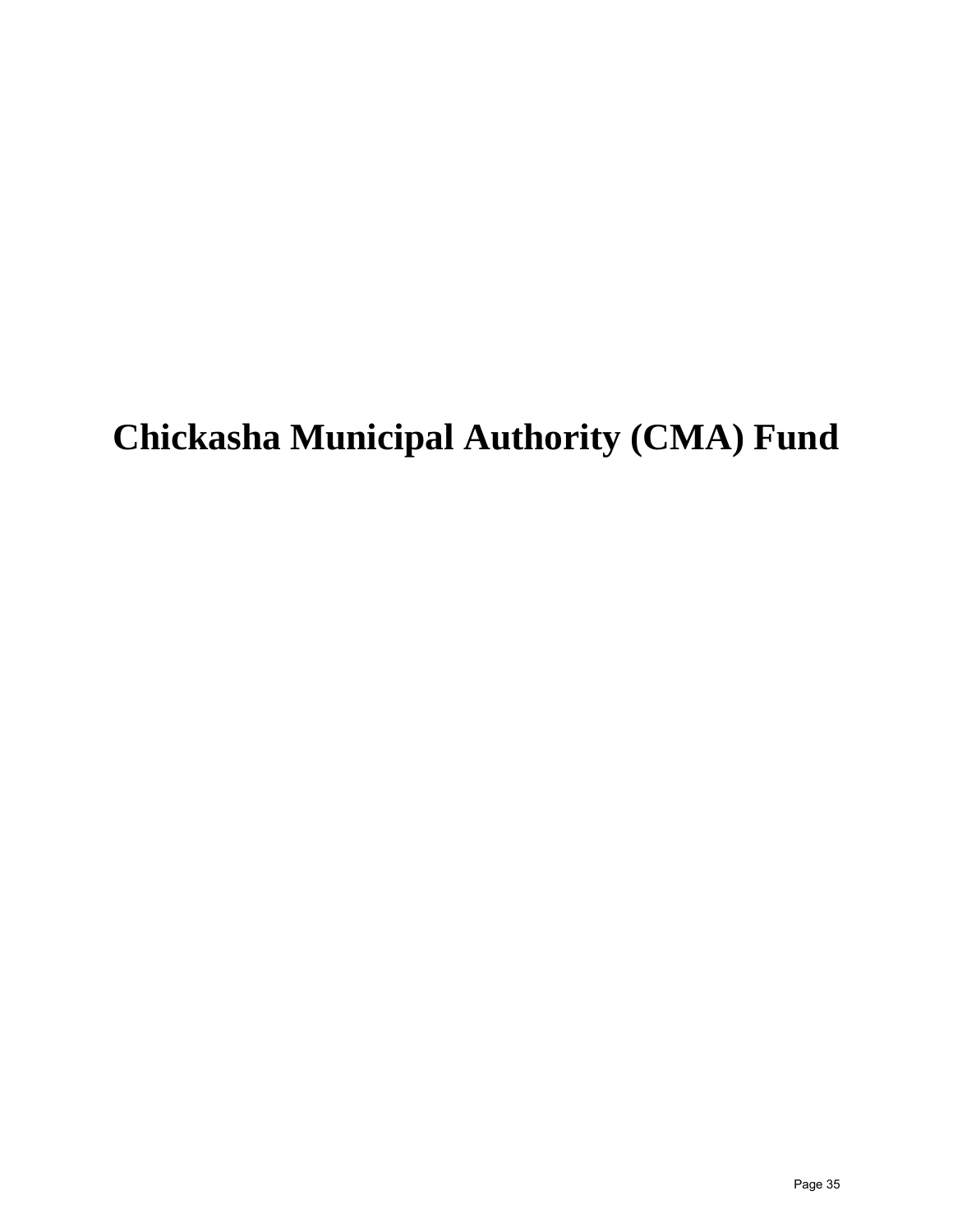#### **City of Chickasha Annual Budget FY 2018-19 Chickasha Municipal Authority Fund - Summary**

| <b>Account</b><br>No. | <b>Description</b>                             | FY 16-17<br>Actual           | FY 17-18<br><b>Budget</b> | FY 17-18<br><b>Estimate</b>      | FY 18-19<br><b>Budget</b> |
|-----------------------|------------------------------------------------|------------------------------|---------------------------|----------------------------------|---------------------------|
|                       | Fund Balance - July 1                          | 8,510,528                    | 8,152,828                 | 6,735,299                        | 6,197,986                 |
| 4000                  | <b>Revenues</b>                                |                              |                           |                                  |                           |
| 4002<br>4002-022      | Licenses:<br>Lake/Boating, Camping, etc.       | 12,408                       | 20,000                    | 12,776                           | 15,000                    |
| 4004<br>4004-010      | Fees:<br>OK State User Fee - Sanitation        |                              | 23,500                    | 23,500                           | 23,500                    |
| 4020<br>4020-003      | Rent<br>Dock Spaces/Lake                       | 21,000                       | 8,000                     | 8,000                            | 8,000                     |
| 4020-003.1            | Cabins/Lake                                    | 7,250                        | 5,000                     | 8,500                            | 8,500                     |
| 4020-003.2            | Trailer/Lake                                   | 5,725                        | 3,000                     | 5,500                            | 6,000                     |
| 4020-003.3            | Daily Gate                                     | $\qquad \qquad \blacksquare$ | 5,000                     | $\overline{\phantom{0}}$         | 5,000                     |
| 4020-004              | Six (6) month Campers/Lake                     | 14,920                       | 4,000                     | 10,000                           | 10,000                    |
| 4020-005              | Depot - CAAC                                   | 250                          |                           |                                  |                           |
| 4020-007              | Land/Lake                                      |                              |                           |                                  |                           |
|                       | 1. Agriculture                                 | 51,710                       | 45,000                    | 45,000                           | 45,000                    |
|                       | 2. WeatherBank                                 | 250                          | 300                       | 13,300                           | 300                       |
| 4020-017              | <b>Cellular Tower Lease</b>                    |                              |                           |                                  |                           |
|                       | 1. T-Mobile Tower Lease                        | 16,370                       | 16,700                    | 19,500                           | 19,500                    |
|                       | 2. Capitol Tower Lease/US Cellular             | 32,175                       | 39,600                    | 39,600                           | 39,600                    |
| 4350                  | Oil and Gas:                                   |                              |                           |                                  |                           |
| 4350-003              | <b>Royalties</b>                               |                              |                           |                                  |                           |
| 4350-004              | <b>Inspection Fees</b>                         | 17,100                       | 20,000                    | 20,000                           | 20,000                    |
|                       |                                                |                              |                           |                                  |                           |
| 4360                  | Contracts/Agreements:                          |                              |                           |                                  |                           |
| 4395                  | <b>Utility Service:</b>                        |                              |                           |                                  |                           |
| 4395-001              | Water                                          | 2,210,676                    | 2,519,000                 | 2,213,036                        | 2,300,000                 |
| 4395-002              | Sewer                                          | 1,572,023                    | 1,770,000                 | 1,659,589                        | 1,650,000                 |
| 4395-003              | Sanitation                                     | 1,658,792                    | 1,776,000                 | 1,658,641                        | 1,725,143                 |
| 4395-004              | <b>Reconnection Fees</b>                       | 12,042                       | 18,000                    | 15,000                           | 20,000                    |
| 4395-005              | <b>Reconnection Fees-Pulled Meters</b>         | 1,596                        | 3,000                     | 101                              | 1,500                     |
| 4395-006              | Penalties (Late Charges)                       | 41,502                       | 140,000                   | 138,731                          | 150,000                   |
| 4395-007              | Water Tap Fees                                 | 15,950                       | 14,000                    | 3,233                            | 25,000                    |
| 4400-000              | Miscellaneous Revenues                         | 52,044                       | 15,000                    | 11,207                           | 25,000                    |
| 4500-001              | Transfer from Capital Fund                     | $\sim$ 100 $\mu$             |                           | $\sim 100$                       |                           |
| 4500-011              | Transfer from General Fund - Sales Tax         | 2,685,170                    | 2,696,000                 | 2,696,000                        | 2,750,000                 |
| 4500-061              | Water meter Fund 61                            | 55,204                       |                           |                                  |                           |
|                       | Audit adjustment to offset water resources etc |                              |                           |                                  |                           |
| 4600-001              | Interest Income                                | 20,109<br>-------------      | 10,000<br>-------------   | 38,000<br>-------------          | 38,000                    |
|                       | <b>Revenue Total</b>                           | 8,504,266                    | 9,151,100                 | 8,639,214                        | 8,885,043                 |
|                       | <b>Expenditures:</b>                           |                              |                           |                                  |                           |
|                       | <b>Expenditure Total</b>                       | 10,279,495                   | 10,527,100 9,176,527      |                                  | 9,611,110                 |
|                       |                                                | ==========                   |                           | ----------- ---------- --------- |                           |
|                       | Surplus(Shortfall)                             | (1,775,229)                  | (1,376,000)               | (537, 313)                       | (726,067)                 |
|                       | Fund Balance - June 30                         | 6,735,299                    |                           | 6,776,828 6,197,986              | 5,471,919                 |
|                       |                                                |                              |                           |                                  |                           |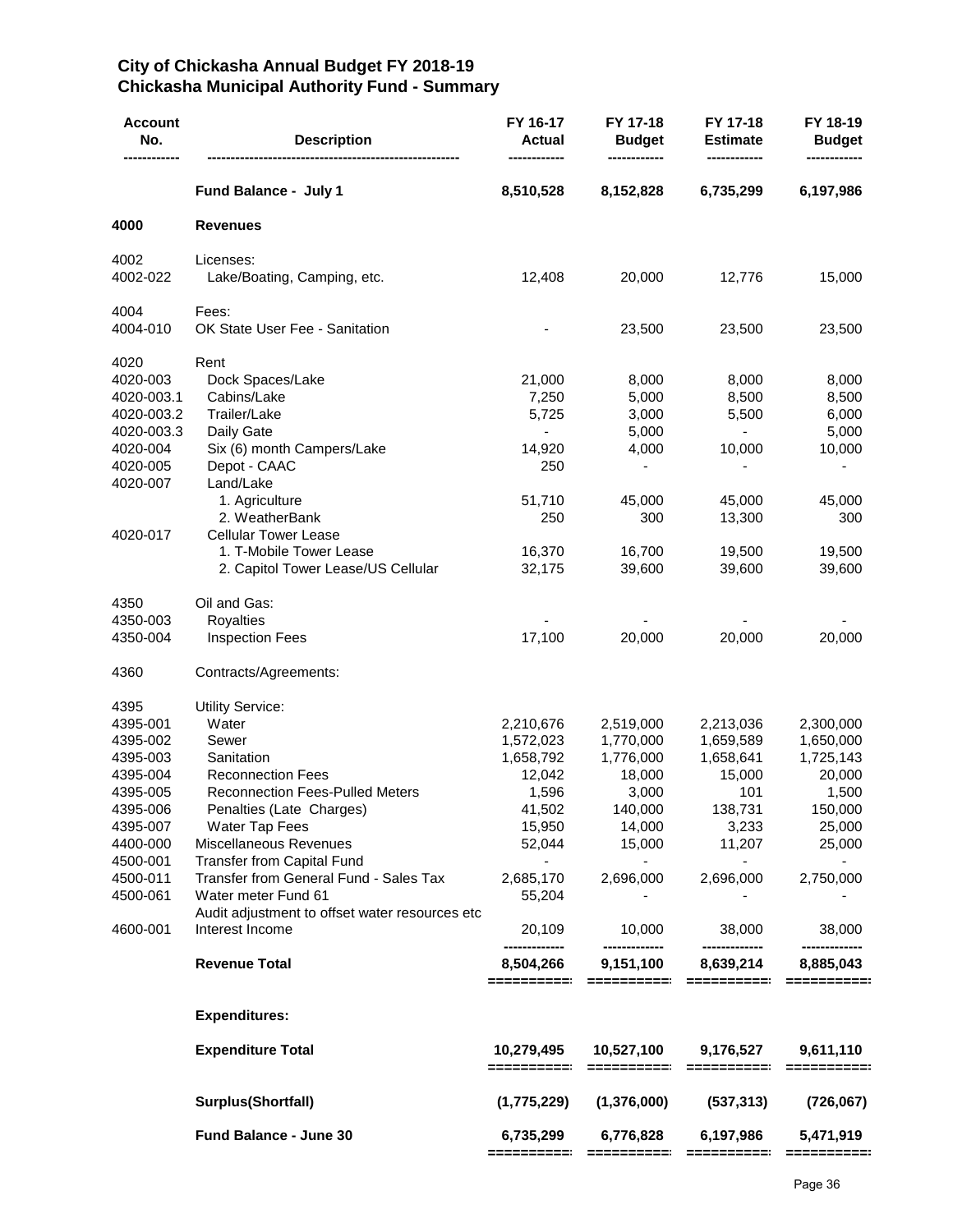## **City of Chickasha Annual Budget FY 2018-19 Chickasha Municipal Authority - Summary of Program Expenditures**

| <b>Account</b><br>No. | <b>Description</b>                 | FY 16-17<br><b>Actual</b> | FY 17-18<br><b>Budget</b> | FY 17-18<br><b>Estimate</b> | FY 18-19<br><b>Budget</b> |
|-----------------------|------------------------------------|---------------------------|---------------------------|-----------------------------|---------------------------|
|                       |                                    |                           |                           |                             |                           |
| 5000                  | <b>Expenditures:</b>               |                           |                           |                             |                           |
|                       | Programs:                          |                           |                           |                             |                           |
|                       | <b>Public Works Administration</b> | 316,156                   | 317,100                   | 226,226                     | 269,050                   |
|                       | <b>Utility Billing</b>             | 281,590                   | 269,600                   | 221,089                     | 217,100                   |
|                       | Sanitation                         | 1,717,759                 | 1,776,100                 | 1,470,369                   | 1,919,730                 |
|                       | <b>Water Treatment</b>             | 1,644,517                 | 1,909,100                 | 1,555,187                   | 1,885,600                 |
|                       | <b>Wastewater Treatment</b>        | 889,681                   | 954,000                   | 797,865                     | 918,500                   |
|                       | Line Maintenance                   | 671,091                   | 685,300                   | 527,486                     | 579,850                   |
|                       | <b>Drainage Utility</b>            | 126,660                   |                           |                             |                           |
|                       | <b>CMA Capital Projects</b>        | 2,043,290                 | 1,800,000                 | 1,728,892                   | 2,100,000                 |
|                       | Lake Chickasha                     | 151,798                   | 164,200                   | 154,804                     | 144,850                   |
|                       | <b>Building Management</b>         | 332,818                   | 437,600                   | 339,603                     | 433,030                   |
|                       | <b>CMA General</b>                 | 2,104,135                 | 2,214,100                 | 2,155,006                   | 1,143,400                 |
|                       | Other Programs Total               | 10,279,495                | 10,527,100                | 9,176,527                   | 9,611,110                 |
|                       |                                    |                           |                           |                             |                           |
|                       | <b>Expenditure Total</b>           | 10,279,495                | 10,527,100                | 9,176,527                   | 9,611,110                 |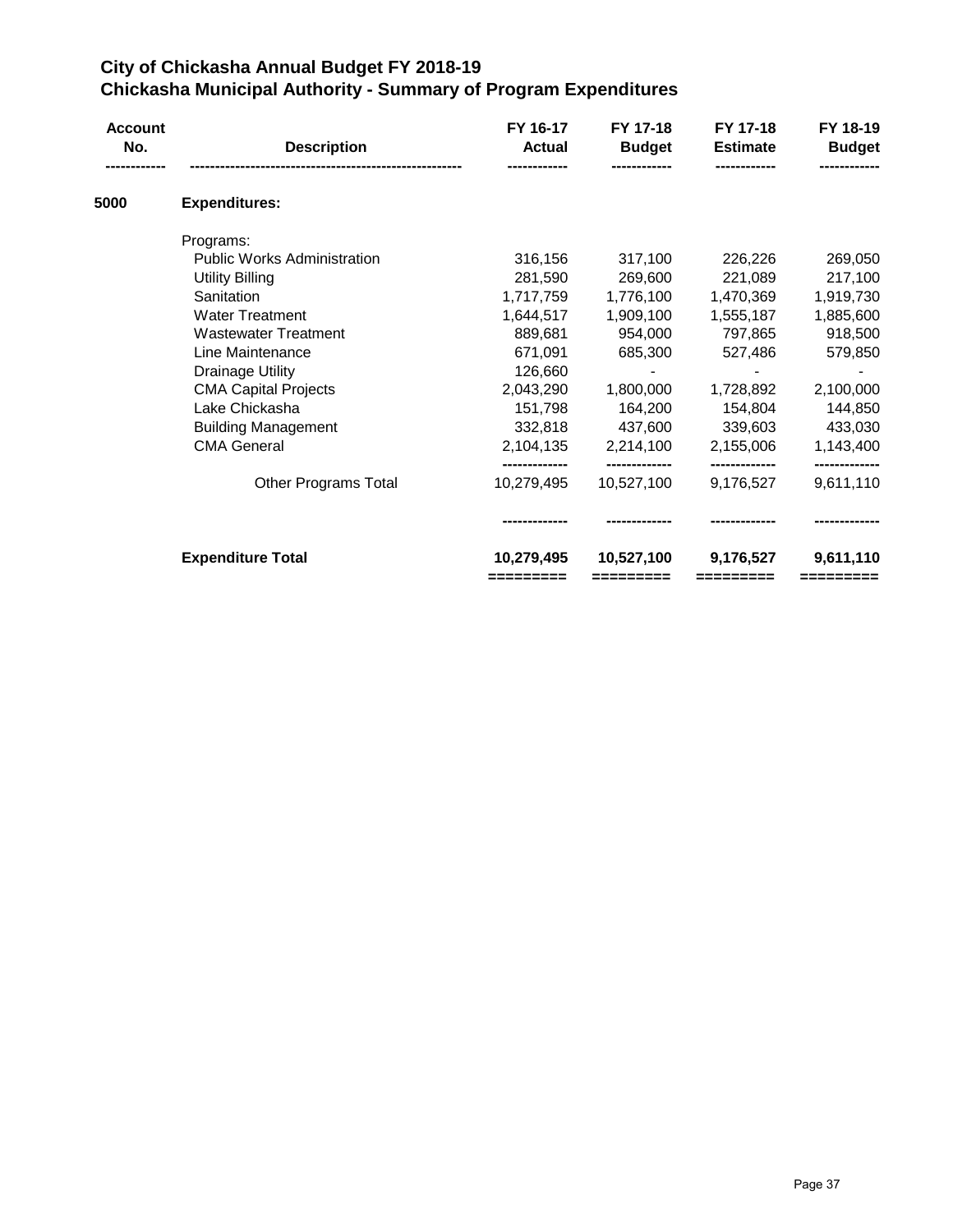### **City of Chickasha Annual Budget FY 2018-19 Chickasha Municipal Authority Fund - Administration 31-32**

| <b>Account</b><br>No. | <b>Description</b>                       | FY 16-17<br><b>Actual</b> | FY 17-18<br><b>Budget</b> | FY 17-18<br><b>Estimate</b> | FY 18-19<br><b>Budget</b> |
|-----------------------|------------------------------------------|---------------------------|---------------------------|-----------------------------|---------------------------|
| 5100                  | <b>Personnel Cost:</b>                   |                           |                           |                             |                           |
| 5101-001              | Salaries                                 | 158,436                   | 202,000                   | 124,280                     | 135,700                   |
| 5101-003              | Overtime                                 | 2,003                     | 2,000                     | 1,786                       | 1,200                     |
| 5101-006              | <b>Compensated Absences</b>              | 2,000                     | 2,200                     | 2,200                       | 1,200                     |
| 5102-003              | <b>Municipal Pension</b>                 | 17,169                    | 21,700                    | 13,114                      | 14,600                    |
| 5102-004              | <b>FICA</b>                              | 10,052                    | 13,000                    | 7,453                       | 8,500                     |
| 5102-005              | Medicare Tax                             | 2,351                     | 3,000                     | 1,743                       | 2,000                     |
| 5103-003              | Car Allowance                            | 2,800                     | 4,800                     |                             |                           |
| 5103-012              | Drug and alcohol testing                 | 40                        | 100                       |                             | 100                       |
| 5103-013              | <b>Technology Allowance</b>              | 2,150                     | 2,400                     | 2,000                       |                           |
| 5104-002              | Health insurance                         | 18,800                    | 37,600                    | 36,062                      | 32,800                    |
| 5104-003              | Workers' compensation                    | 1,206                     | 1,100                     | 1,100                       | 7,800                     |
| 5104-005              | Employee assistance program              | 36                        | 200                       |                             | 150                       |
| 5105-001              | <b>Contract Personnel</b>                | 11,060                    |                           | 18,601                      |                           |
|                       |                                          | ------------              |                           |                             |                           |
|                       | <b>Total Personnel Cost</b>              | 228,103                   | 290,100                   | 208,339                     | 204,050                   |
| 5200                  | <b>Maintenance and Operations</b>        |                           |                           |                             |                           |
| 5201-001              | <b>Office Supplies</b>                   | 1,847                     | 1,500                     | 1,799                       | 1,500                     |
| 5201-004              | Janitorial Supplies                      | 62                        | 200                       | 113                         | 100                       |
| 5201-009              | Food for Humans                          | 539                       | 500                       | 163                         | 300                       |
| 5201-010              | Safety Apparel and Supplies              | 2,072                     | 5,000                     |                             | 2,000                     |
| 5201-020              | <b>Small Tools</b>                       | 181                       | 200                       | 379                         | 200                       |
| 5202-001              | Gas, Fuel and Oils                       | 2,475                     | 2,500                     | 2,580                       | 2,500                     |
| 5202-002              | <b>Automobiles and Trucks</b>            | 283                       | 1,000                     | 78                          | 500                       |
| 5202-007              | Maintenance - Computer System            | 94                        |                           | 20                          |                           |
| 5205-001              | Maintenance - Building and Grounds       | 1,426                     | 1,500                     | 1,812                       | 1,500                     |
| 5208-014              | Turnpike tolls/pike pass                 | 50                        | 100                       | 417                         | 100                       |
| 5209-001              | <b>Travel Expense</b>                    | 2,500                     | 2,500                     |                             | 2,500                     |
| 5211-001              | Seminar - Registration                   | 85                        | 3,700                     | 1,916                       | 2,000                     |
| 5211-002              | <b>Education Courses</b>                 | 105                       | 1,000                     | 640                         | 500                       |
| 5211-003              | <b>Membership Dues</b>                   | 244                       | 200                       |                             | 200                       |
| 5211-005              | <b>Books and Periodicals</b>             |                           |                           |                             |                           |
|                       | <b>Total Maintenance and Operations</b>  | 11,963                    | 19,900                    | 9,917                       | 13,900                    |
| 5300                  | <b>Other Services and Charges</b>        |                           |                           |                             |                           |
| 5302-003              | <b>Computer Systems Service Contract</b> | 2,360                     | 4,100                     | 4,372                       | 4,100                     |
| 5302-004              | Vehicle GPS Contract                     | 2,699                     | 3,000                     | 3,598                       | 27,000                    |
|                       | <b>Total Other Services and Charges</b>  | 5,059                     | 7,100                     | 7,970                       | 31,100                    |
| 6000                  | <b>Capital Equipment/Projects</b>        |                           |                           |                             |                           |
| 6300-019              | ADP (computer-laptop)                    | 21,901                    |                           |                             |                           |
| 6300-023              | <b>IT-PC Server Support</b>              |                           |                           |                             |                           |
|                       | Radio Systems replacement                | 20,839                    |                           |                             |                           |
| 6300-040              | Vehicle Replacement                      | 28,291                    |                           |                             |                           |
| 6300                  | Dump Body Replacement                    |                           |                           |                             | 20,000                    |
|                       | <b>Total Capital Equipment/Projects</b>  | 71,031                    |                           |                             | 20,000                    |
|                       | <b>Expenditure Total</b>                 | 316,156                   | 317,100                   | 226,226                     | 269,050                   |
|                       |                                          | ==========                | ========                  |                             | ==========                |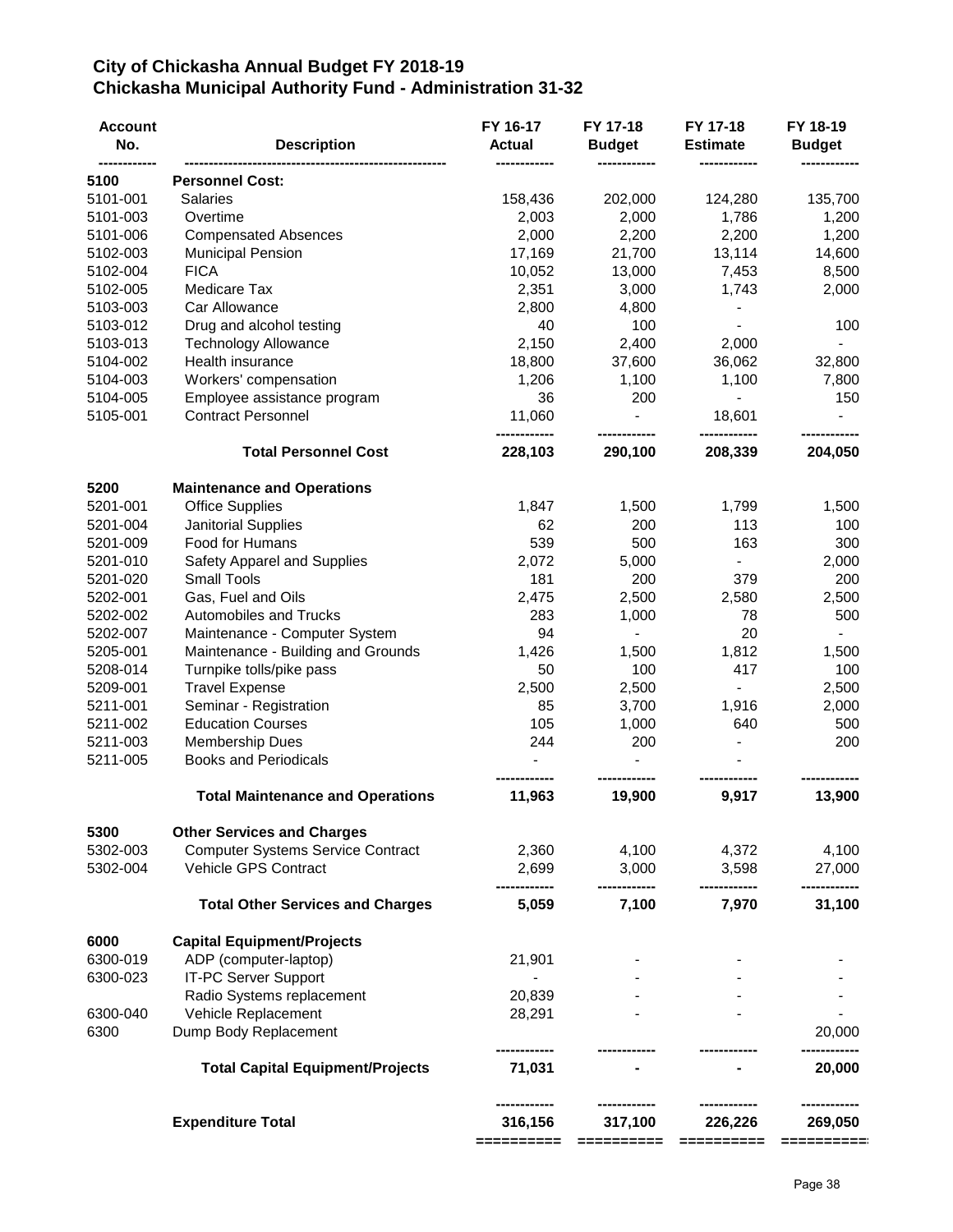## **City of Chickasha Annual Budget FY 2018-19 Chickasha Municipal Authority Fund - Utility Billing 31-15**

| <b>Account</b><br>No. | <b>Description</b>                      | FY 16-17<br><b>Actual</b> | FY 17-18<br><b>Budget</b> | FY 17-18<br><b>Estimate</b> | FY 18-19<br><b>Budget</b>    |
|-----------------------|-----------------------------------------|---------------------------|---------------------------|-----------------------------|------------------------------|
| 5100                  | <b>Personnel Cost</b>                   |                           |                           |                             |                              |
| 5101-001              | <b>Salaries</b>                         | 120,144                   | 115,700                   | 88,586                      | 80,000                       |
| 5101-003              | Overtime                                | 3,697                     | 3,000                     | 6,546                       | 3,000                        |
| 5101-006              | <b>Compensated Absences</b>             | 2,520                     | 1,300                     | 1,300                       | 800                          |
| 5102-003              | <b>Municipal Pension</b>                | 13,317                    | 12,700                    | 10,071                      | 8,900                        |
| 5102-004              | <b>FICA</b>                             | 6,836                     | 7,400                     | 5,315                       | 5,100                        |
| 5102-005              | Medicare Tax                            | 1,599                     | 1,700                     | 1,243                       | 1,200                        |
| 5103-001              | <b>Uniform Cleaning</b>                 | 139                       | 2,500                     |                             | 200                          |
| 5103-003              | Auto Allowance                          | 300                       | $\blacksquare$            |                             | $\blacksquare$               |
| 5103-011              | Uniform Replacement                     |                           | 2,000                     |                             | 1,000                        |
| 5103-013              | <b>Technology Allowance</b>             | 75                        | $\blacksquare$            |                             | $\blacksquare$               |
| 5104-002              | Health Insurance                        | 35,200                    | 56,000                    | 45,590                      | 28,000                       |
| 5104-003              | <b>Workers' Compensation</b>            | 13,100                    | 7,700                     | 7,700                       | 7,800                        |
| 5104-005              | Employee Assistance Program             | 24                        | 200                       |                             | 100                          |
|                       | <b>Total Personnel Cost</b>             | 196,951                   | 210,200                   | 166,351                     | 136,100                      |
| 5200                  | <b>Maintenance and Operations</b>       |                           |                           |                             |                              |
| 5201-001              | <b>Office Supplies</b>                  | 4,146                     | 3,100                     | 3,001                       | 3,000                        |
| 5201-002              | Forms/Printing                          | 2,177                     | 2,500                     | 245                         | 1,000                        |
| 5201-003              | Postage                                 |                           | $\overline{\phantom{a}}$  |                             | $\blacksquare$               |
| 5201-020              | Small Tools                             | 1,322                     | 1,300                     | 160                         | 500                          |
| 5202-002              | <b>Maintenance Autos/Trucks</b>         | 383                       | 1,200                     | 23                          | 500                          |
| 5202-007              | <b>Computer System Maintenance</b>      |                           | $\blacksquare$            | 433                         | $\qquad \qquad \blacksquare$ |
| 5202-010              | <b>Tires and Wheels</b>                 | 19                        | $\blacksquare$            |                             | $\blacksquare$               |
| 5209-001              | <b>Travel Expense</b>                   | 1,017                     | 1,000                     |                             | 500                          |
| 5211-001              | Seminar - Registration                  | 250                       | 300                       | 876                         | 500                          |
|                       | <b>Total Maintenance and Operations</b> | 9,314                     | 9,400                     | 4,738                       | 6,000                        |
| 5300                  | <b>Other Services and Charges</b>       |                           |                           |                             |                              |
| 5302-001              | Outsourced letter billing               | 49,177                    | 50,000                    | 50,000                      | 50,000                       |
|                       | <b>Total Other Services and Charges</b> | 49,177                    | 50,000                    | 50,000                      | 50,000                       |
| 6000                  | <b>Capital Equipment/Projects</b>       |                           |                           |                             |                              |
| 6300-001              | Miscellaneous:                          | 20                        |                           |                             | 25,000                       |
|                       | Vehicle Replacement                     | 26,128                    |                           |                             |                              |
| 6300-019              | ADP Systems (Computers)                 |                           |                           |                             |                              |
| 6300-023              | <b>IT-PC Server Support</b>             |                           |                           |                             |                              |
|                       | <b>Total Capital Equipment/Projects</b> | 26,148                    |                           |                             | 25,000                       |
|                       | <b>Expenditure Total</b>                | 281,590                   | 269,600                   | 221,089                     | 217,100                      |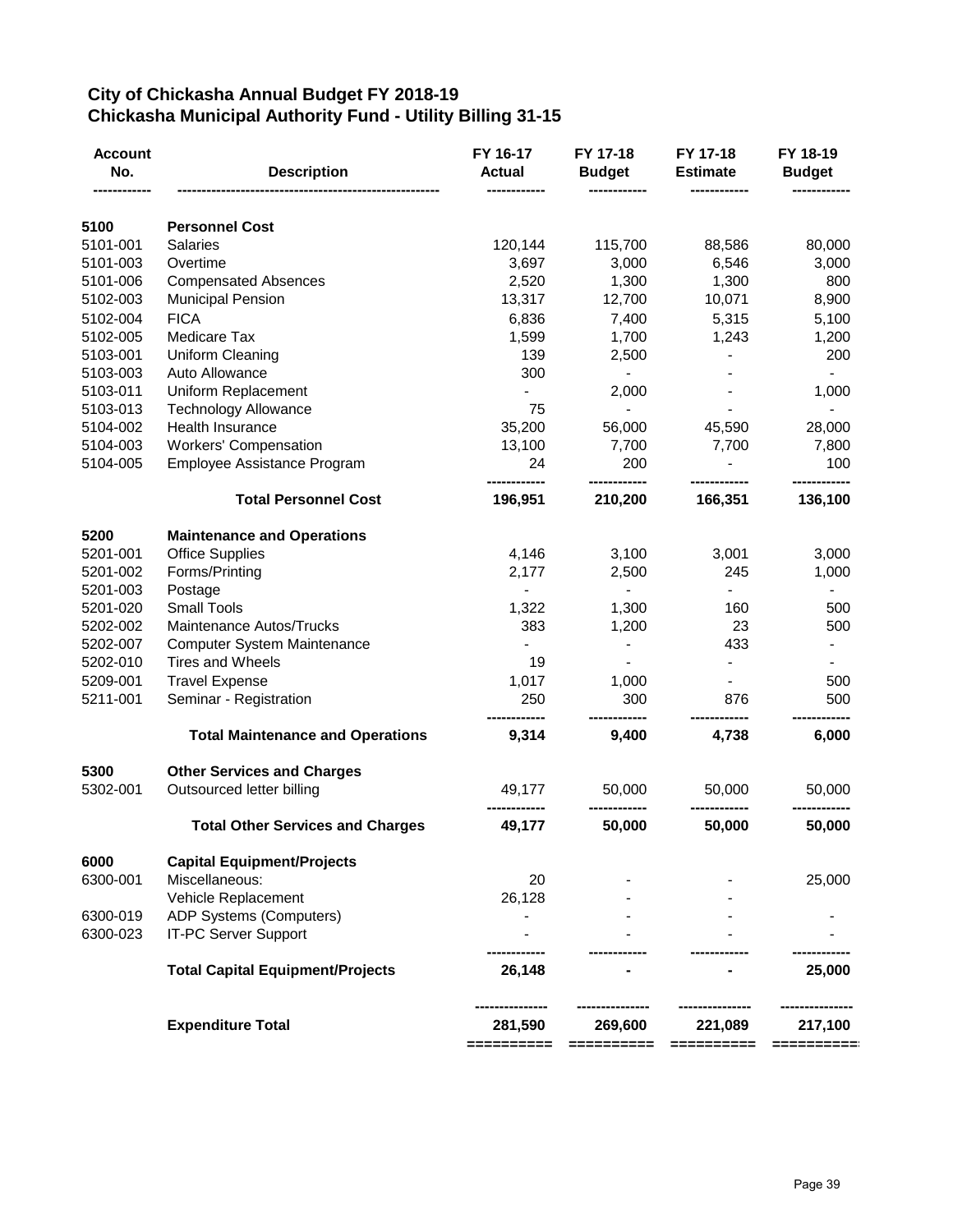## **City of Chickasha Annual Budget FY 2018-19 Chickasha Municipal Authority Fund - Sanitation 31-33**

| <b>Account</b><br>No. | <b>Description</b>                       | FY 16-17<br><b>Actual</b> | FY 17-18<br><b>Budget</b> | FY 17-18<br><b>Estimate</b>                        | FY 18-19<br><b>Budget</b>              |
|-----------------------|------------------------------------------|---------------------------|---------------------------|----------------------------------------------------|----------------------------------------|
| 5100                  | <b>Personnel Cost</b>                    |                           |                           |                                                    |                                        |
| 5101-001              | <b>Salaries</b>                          | 32,318                    | 31,300                    | 33,801                                             | 31,500                                 |
| 5101-003              | Overtime                                 | 2,233                     | 500                       | 3,500                                              | 500                                    |
| 5101-006              | <b>Compensated Absences</b>              | 300                       | 300                       | 300                                                | 300                                    |
| 5102-003              | <b>Municipal Pension</b>                 | 3,670                     | 3,300                     | 4,000                                              | 3,370                                  |
| 5102-004              | <b>FICA</b>                              | 1,924                     | 2,000                     | 2,114                                              | 2,000                                  |
| 5102-005              | Medicare Tax                             | 450                       | 500                       | 494                                                | 460                                    |
| 5103-001              | Uniform Cleaning                         | 528                       | 800                       | 563                                                | 600                                    |
| 5103-012              | Drug and alcohol testing                 | $\blacksquare$            | $\sim$                    | $\sim$                                             | $\blacksquare$                         |
| 5104-002              | Health insurance                         | 7,000                     | 14,000                    | 14,149                                             | 14,000                                 |
| 5104-003              | Workers' compensation                    | 4,300                     | 4,100                     | 4,100                                              | 2,300                                  |
| 5104-005              | Employee assistance program              | 9                         | 100<br>------------       | $\blacksquare$                                     | 50                                     |
|                       | <b>Total Personnel Cost</b>              | ------------<br>52,732    | 56,900                    | ------------<br>63,021                             | ------------<br>55,080                 |
| 5200                  | <b>Maintenance and Operations</b>        |                           |                           |                                                    |                                        |
| 5201-004              | Janitorial Supplies                      |                           | 100                       | 36                                                 | 100                                    |
| 5201-009              | Food for Humans                          | 134                       | 200                       | 54                                                 | 150                                    |
| 5201-020              | <b>Small Tools</b>                       |                           | 100                       |                                                    | 100                                    |
| 5202-001              | Gas, fuels and oils                      | 5,134                     | 5,500                     | 4,405                                              | 5,000                                  |
| 5202-002              | Maintenance - Automobiles and Truck      | 14,157                    | 8,500                     | 9,753                                              | 8,000                                  |
| 5202-010              | <b>Tires and Wheels</b>                  | 1,858                     | 2,000                     | 33                                                 | 1,000                                  |
| 5205-001              | <b>Buildings and Grounds Maintenance</b> | 1,032                     | 800                       | 259                                                | 300                                    |
|                       | <b>Total Maintenance and Operations</b>  | 22,315                    | 17,200                    | 14,540                                             | 14,650                                 |
| 5300                  | <b>Other Services and Charges</b>        |                           |                           |                                                    |                                        |
| 5301                  | <b>Operational Contracts</b>             |                           |                           |                                                    |                                        |
| 5301-030              | <b>Sanitation Collection Contract</b>    | 1,642,712                 | 1,702,000                 | 1,392,808                                          | 1,850,000                              |
|                       | <b>Total Other Services and Charges</b>  | 1,642,712                 | ------------<br>1,702,000 | ------------<br>1,392,808                          | 1,850,000                              |
|                       | <b>Expenditure Total</b>                 | 1,717,759                 | 1,776,100                 | ------------<br>1,470,369<br>$=$ = = = = = = = = = | -----------<br>1,919,730<br>========== |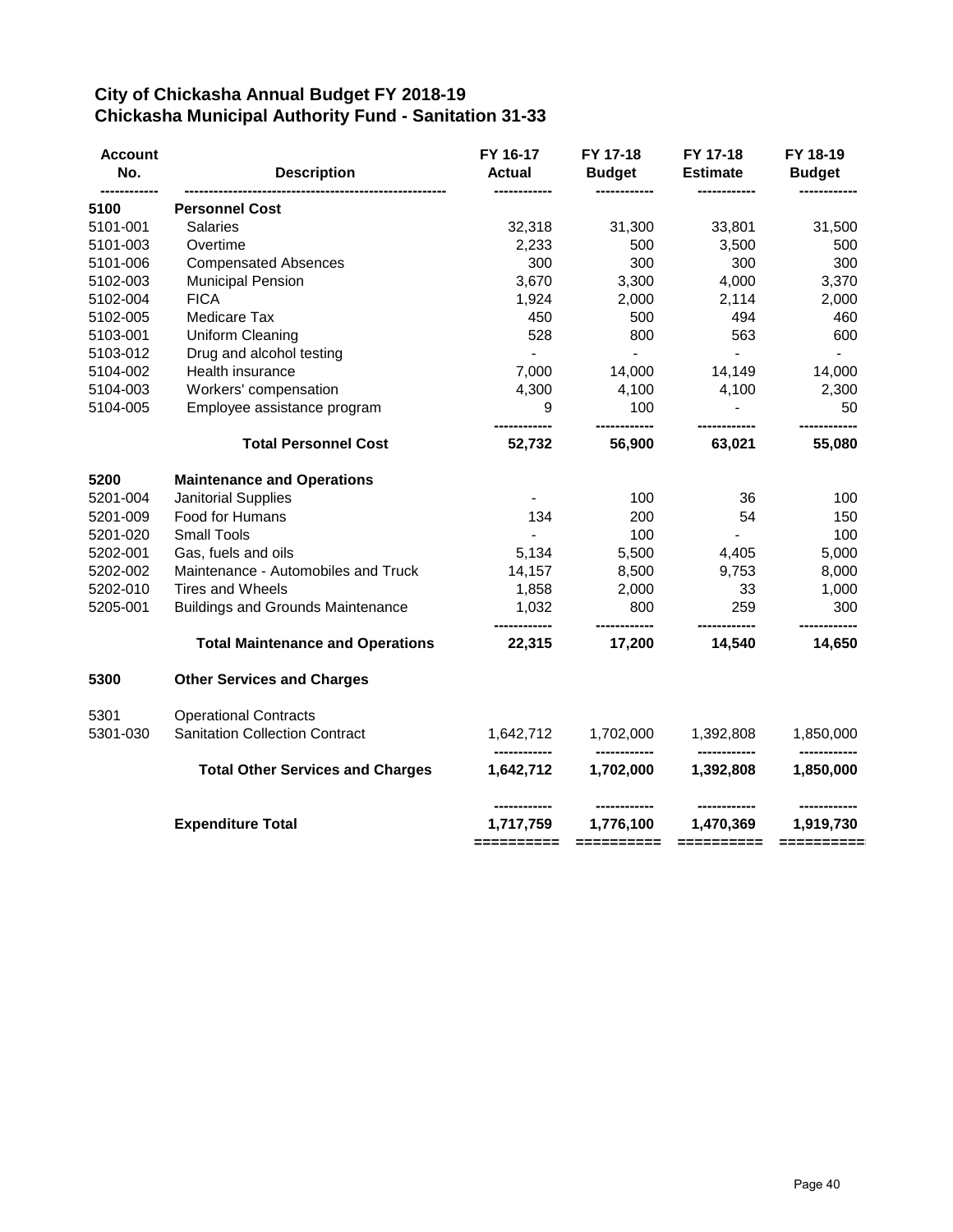## **City of Chickasha Annual Budget FY 2018-19 Chickasha Municipal Authority Fund - Water Treatment 31-34**

| <b>Account</b><br>No. | <b>Description</b>                      | FY 16-17<br><b>Actual</b> | FY 17-18<br><b>Budget</b> | FY 17-18<br><b>Estimate</b> | FY 18-19<br><b>Budget</b> |
|-----------------------|-----------------------------------------|---------------------------|---------------------------|-----------------------------|---------------------------|
| 5200                  | <b>Maintenance and Operations</b>       |                           |                           |                             |                           |
| 5201-003              | Postage (CCR mailing)                   |                           |                           |                             |                           |
| 5202-016              | <b>TOC Analyzer Maintenance</b>         |                           |                           |                             |                           |
| 5204-002              | <b>Water Plant Chemicals</b>            |                           |                           |                             |                           |
| 5206-002              | <b>Natural Gas</b>                      | 765                       | 800                       | 846                         | 800                       |
| 5206-003              | Electricity                             | 198,637                   | 191,000                   | 132,771                     | 185,000                   |
| 5206-008              | Rural Water Reimbursement-Dist. #7      | 29,592                    | 28,000                    | 27,120                      | 28,000                    |
| 5208-009              | Water Plant (Permit Fees)               | 8,947                     | 10,000                    | 667                         | 10,000                    |
|                       | <b>Total Maintenance and Operations</b> | 237,941                   | 229,800                   | 161,404                     | 223,800                   |
| 5300                  | <b>Other Services and Charges</b>       |                           |                           |                             |                           |
| 5301-007              | Fort Cobb Water Contract                | 306,784                   | 306,800                   | 306,800                     | 306,800                   |
| 5301-018              | <b>Water Plant Contract</b>             | 968,492                   | 965,000                   | 968,305                     | 950,000                   |
| 5306-006              | <b>Water Plant Lab Services</b>         |                           | 7,500                     | 1,560                       | 5,000                     |
|                       | <b>Total Other Services and Charges</b> | 1,275,276                 | 1,279,300                 | 1,276,665                   | 1,261,800                 |
| 6000                  | <b>Capital Equipment/Projects</b>       |                           |                           |                             |                           |
|                       | 6. Water Tower/Clearwell Repairs        |                           |                           |                             |                           |
| 6400-020              | Plant Rehab/Upgrade                     | 131,300                   | 400,000                   | 117,118                     | 400,000                   |
|                       | <b>Total Capital Equipment/Projects</b> | 131,300                   | 400,000                   | 117,118                     | 400,000                   |
|                       | <b>Expenditure Total</b>                | 1,644,517<br>==========   | 1,909,100<br>==========   | 1,555,187<br>==========     | 1,885,600<br>==========   |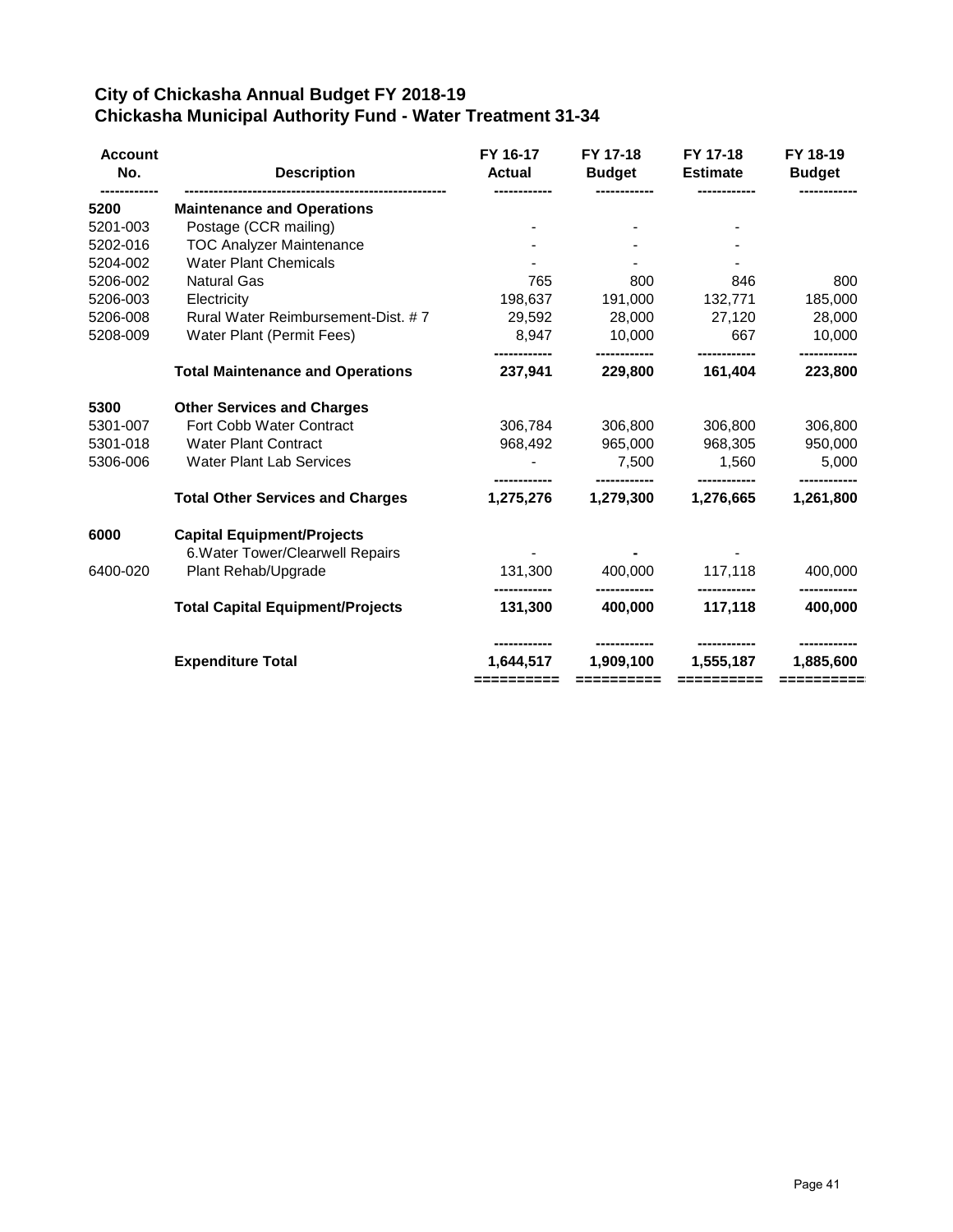## **City of Chickasha Annual Budget FY 2018-19 Chickasha Municipal Authority Fund - Wastewater Treatment 31-35**

| <b>Account</b><br>No. | <b>Description</b>                         | FY 16-17<br><b>Actual</b> | FY 17-18<br><b>Budget</b> | FY 17-18<br><b>Estimate</b> | FY 18-19<br><b>Budget</b> |
|-----------------------|--------------------------------------------|---------------------------|---------------------------|-----------------------------|---------------------------|
| 5200                  | <b>Maintenance and Operations:</b>         |                           |                           |                             |                           |
| 5204-003              | <b>Chemicals - Wastewater Plant</b>        |                           |                           |                             |                           |
| 5205-001              | Maintenance - Buildings and Grounds        | 67                        | 5,000                     | 437                         | 2,500                     |
| 5206-003              | Electricity                                | 190,848                   | 158,000                   | 130,042                     | 150,000                   |
| 5208-009              | <b>Wastewater Plant (Permit Fees)</b>      | 15,281                    | 16,000                    | 1.320                       | 16,000                    |
|                       | <b>Total Maintenance and Operations</b>    | 206,196                   | ----------<br>179,000     | ------------<br>131,799     | ------------<br>168,500   |
| 5300                  | <b>Other Services and Charges</b>          |                           |                           |                             |                           |
| 5301-004              | Landfill Fee (sludge)                      | 12,139                    | 25,000                    |                             |                           |
| 5301-005              | <b>Wastewater Treatment Plant Contract</b> | 658,827                   | 500,000                   | 648,786                     | 500,000                   |
|                       | <b>Total Other Services and Charges</b>    | 670,966                   | 525,000                   | 648,786                     | 500,000                   |
| 6000                  | <b>Capital Equipment/Projects</b>          |                           |                           |                             |                           |
| 6400-018              | <b>Wastewater Plant</b>                    |                           |                           |                             |                           |
|                       | 5. Rehab/Upgrade                           | 12,519                    | 250,000                   | 17.280                      | 250,000                   |
|                       | <b>Total Capital Equipment/Projects</b>    | 12,519                    | 250,000                   | 17.280                      | -----------<br>250,000    |
|                       | <b>Expenditure Total</b>                   | 889,681                   | 954,000                   | 797,865                     | ----------<br>918,500     |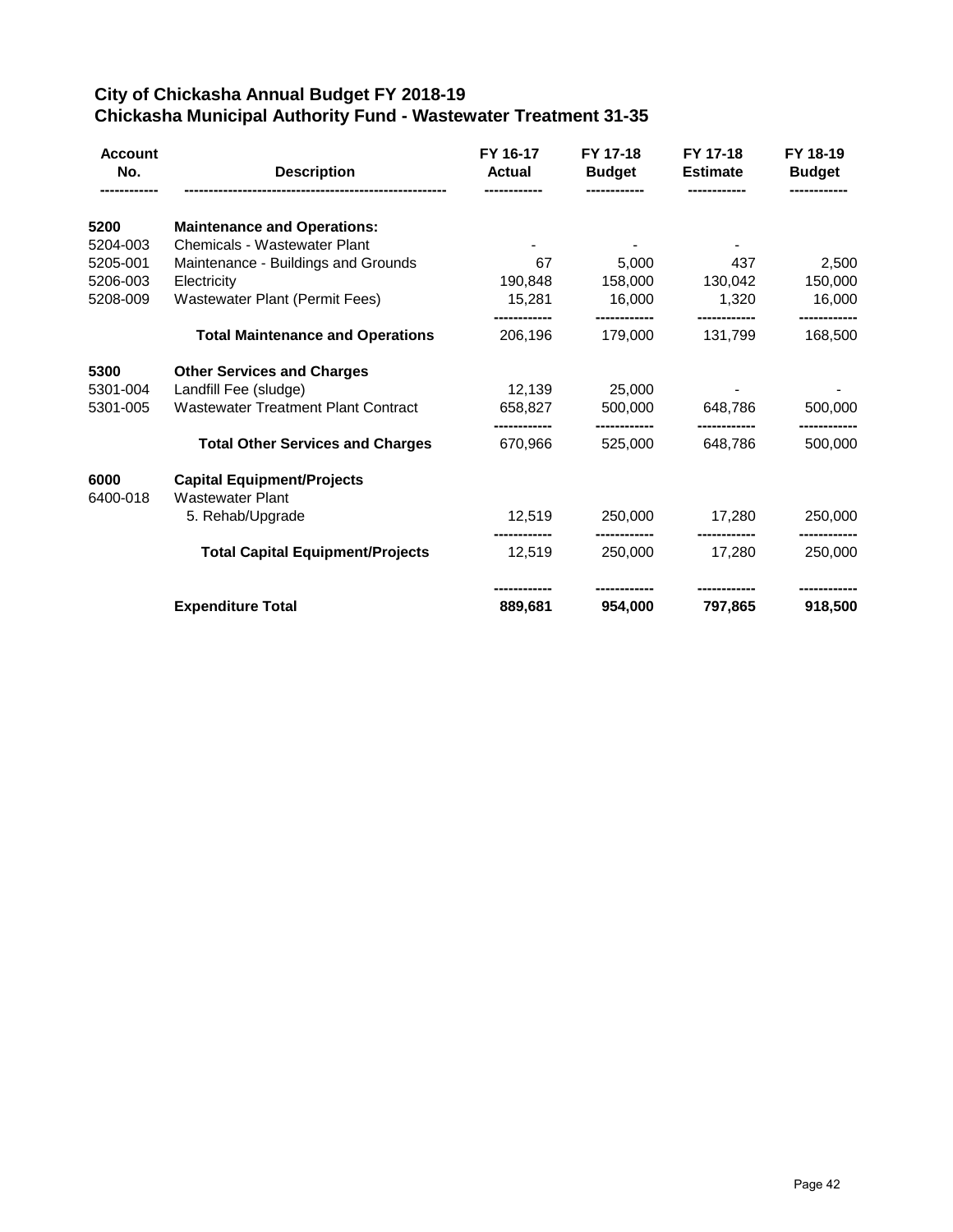#### **City of Chickasha Annual Budget FY 2018-19 Chickasha Municipal Authority Fund - Line Maintenance 31-36**

| <b>Account</b><br>No. | <b>Description</b>                                                | FY 16-17<br><b>Actual</b> | FY 17-18<br><b>Budget</b> | FY 17-18<br><b>Estimate</b> | FY 18-19<br><b>Budget</b> |
|-----------------------|-------------------------------------------------------------------|---------------------------|---------------------------|-----------------------------|---------------------------|
| 5100                  | <b>Personnel Cost</b>                                             |                           |                           |                             |                           |
| 5101-001              | <b>Salaries</b>                                                   | 256,754                   | 261,600                   | 188,649                     | 224,000                   |
| 5101-003              | Overtime                                                          | 19,742                    | 10,000                    | 16,301                      | 7,000                     |
| 5101-006              | <b>Compensated Absences</b>                                       | 3,600                     | 2,900                     | 2,900                       | 2,000                     |
| 5102-003              | <b>Municipal Pension</b>                                          | 30,105                    | 29,000                    | 21,816                      | 25,000                    |
| 5102-004              | <b>FICA</b>                                                       | 16,149                    | 16,700                    | 11,901                      | 14,400                    |
| 5102-005              | Medicare Tax                                                      | 3,777                     | 3,900                     | 2,783                       | 3,400                     |
| 5103-001              | <b>Uniform Cleaning</b>                                           | 4,629                     | 6,600                     | 4,486                       | 4,800                     |
| 5103-008              | On-Call Pay                                                       | 5,776                     | 5,800                     | 3,733                       | 3,640                     |
| 5103-011              | Uniform purchase/replacement                                      | 1,881                     | 1,700                     | 1,876                       | 1,800                     |
| 5103-012              | Drug and alcohol testing                                          | 15                        | 300                       |                             | 260                       |
| 5103-013              | <b>Technology Allowance</b>                                       | 1,175                     | 600                       | 600                         | 600                       |
| 5104-002              | Health insurance                                                  | 51,400                    | 112,000                   | 95,090                      | 112,000                   |
| 5104-003              | Workers' compensation                                             | 36,100                    | 33,100                    | 33,099                      | 18,500                    |
| 5104-005              | Employee assistance program                                       | 66<br>------------        | 400<br>-------------      | -------------               | 400<br>-------------      |
|                       | <b>Total Personnel Cost</b>                                       | 431,169                   | 484,600                   | 383,234                     | 417,800                   |
| 5200                  | <b>Maintenance and Operations</b>                                 |                           |                           |                             |                           |
| 5201-001              | <b>Office Supplies</b>                                            | 212                       | 600                       | 758                         | 500                       |
| 5201-005              | <b>Cleaning Supplies</b>                                          | 161                       | 300                       | 291                         | 150                       |
| 5201-009              | Food for Humans                                                   | 1,446                     | 1,000                     | 824                         | 800                       |
| 5201-020              | <b>Small Tools</b>                                                | 3,182                     | 3,500                     | 1,747                       | 3,000                     |
| 5201-026              | <b>Compressed Gas</b>                                             | 300                       | 100                       |                             |                           |
| 5202-000              | <b>Other Maintenance</b>                                          | 577                       | 2,700                     | 1,193                       | 1,500                     |
| 5202-001              | Gas, fuels and oils                                               | 11,072                    | 15,800                    | 14,501                      | 15,000                    |
| 5202-002              | Maintenance - Automobiles and Trucks                              | 7,207                     | 8,500                     | 2,842                       | 5,000                     |
| 5202-004              | Maintenance - Heavy Equipment                                     | 37,515                    | 10,000                    | 3,317                       | 7,500                     |
| 5202-006              | <b>Communications System</b>                                      | 153                       |                           |                             |                           |
| 5202-010              | <b>Tires and Wheels</b>                                           | 4,048                     | 4,000                     | 3,396                       | 4,000                     |
| 5202-011              | Small Engine Repair                                               | 597                       | 700                       | 524                         | 600                       |
| 5205-001              | <b>Building and Grounds</b>                                       | 3,946                     | 2,000                     | 5,000                       | 2,500                     |
| 5205-004              | <b>Outside Construction Costs</b>                                 | 105,677                   | 130,000                   | 96,494                      | 100,000                   |
| 5209-001              | <b>Travel Expense</b>                                             |                           | 100                       | 400                         | 500                       |
| 5211-001              | Seminar - Registration                                            | 1,048                     | 1,000                     | 420                         | 500                       |
| 5211-002              | <b>Educational Courses</b>                                        | 922<br>------------       | 1,000<br>------------     | 500<br>------------         | 500<br>------------       |
|                       | <b>Total Maintenance and Operations</b>                           | 178,063                   | 181,300                   | 132,207                     | 142,050                   |
| 5300                  | <b>Other Services and Charges</b>                                 |                           |                           |                             |                           |
| 5304-003              | <b>Machinery Rental</b>                                           | 15,617<br>------------    | 2,100<br>------------     |                             |                           |
|                       | <b>Total Other Services and Charges</b>                           | 15,617                    | 2,100                     |                             |                           |
| 6000                  | <b>Capital Equipment/Projects</b>                                 |                           |                           |                             |                           |
| 6300-011<br>6300-023  | Miscellaneous Water Line Equipment<br><b>IT-PC Server Support</b> | 8,988<br>$\sim 10$        | 17,300                    | 12,045                      |                           |
| 6300-040              | Vehicle Replacement                                               | 37,254<br>-----------     | ------------              |                             | 20,000                    |
|                       | <b>Total Capital Equipment/Projects</b>                           | 46,242                    | 17,300                    | 12,045                      | 20,000                    |
|                       | <b>Expenditure Total</b>                                          | 671,091<br>==========     | 685,300<br>==========     | 527,486<br>$=$ ==========   | 579,850<br>$=$ ========== |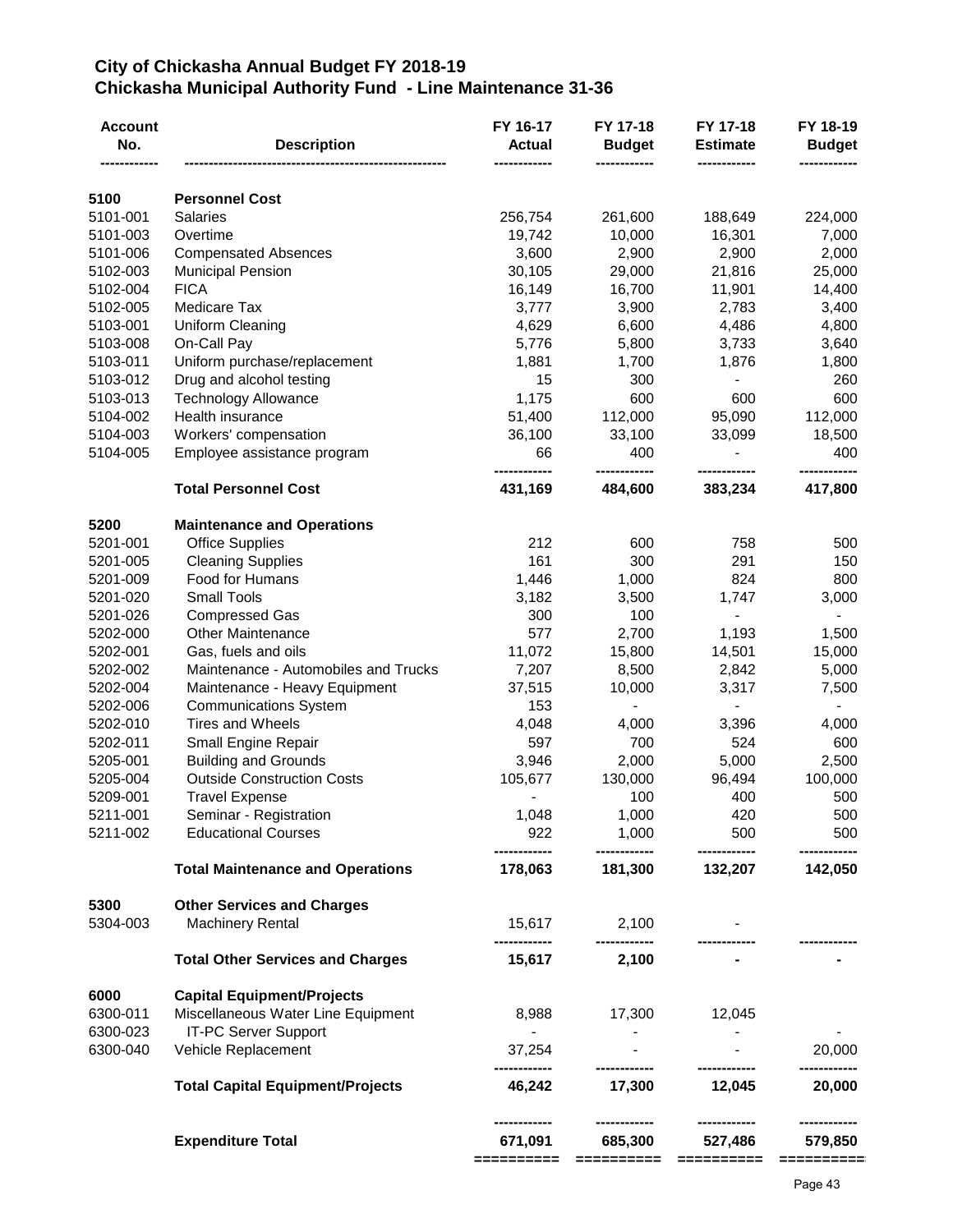### **City of Chickasha Annual Budget FY 2018-19 Chickasha Municipal Authority Fund - Lake Chickasha 31-37**

|          | <b>Description</b>                      | <b>Actual</b><br>---------- | <b>Budget</b>            | <b>Estimate</b><br>------------ | FY 18-19<br><b>Budget</b> |
|----------|-----------------------------------------|-----------------------------|--------------------------|---------------------------------|---------------------------|
| 5100     | <b>Personnel Cost</b>                   |                             |                          |                                 |                           |
| 5101-001 | <b>Salaries</b>                         | 44,054                      | 38,500                   | 41,921                          | 38,500                    |
| 5101-002 | Seasonal                                |                             | 10,000                   |                                 |                           |
| 5101-003 | Overtime                                | 405                         | 1,000                    |                                 | 1,000                     |
| 5101-006 | <b>Compensated Absences</b>             | 400                         | 400                      | 400                             | 350                       |
| 5102-003 | <b>Municipal Pension</b>                | 4,146                       | 4,300                    | 4,197                           | 4,400                     |
| 5102-004 | <b>FICA</b>                             | 2,558                       | 3,100                    | 2,372                           | 3,150                     |
| 5102-005 | Medicare Tax                            | 598                         | 700                      | 555                             | 750                       |
| 5103-001 | <b>Uniform Cleaning</b>                 |                             | 200                      | 104                             | 100                       |
| 5103-011 | Uniform purchase/replacement            |                             | 300                      |                                 | 150                       |
| 5103-012 | Drug and alcohol testing                |                             |                          | 14,149                          | 50                        |
| 5104-002 | Health insurance                        | 7,000                       | 14,000                   | 4,600                           | 14,000                    |
| 5104-003 | Workers' compensation                   | 5,000                       | 4,600                    |                                 | 2,600                     |
| 5104-005 | Employee assistance program             | 9                           | $\overline{\phantom{a}}$ |                                 | 50                        |
| 5105-001 | <b>Contract Services</b>                | 4,689                       | 6,000                    | 7,500                           | 7,500                     |
|          | <b>Total Personnel Cost</b>             | ----------<br>68,859        | <br>83,100               | 75,798                          | ----------<br>72,600      |
| 5200     | <b>Maintenance and Operations</b>       |                             |                          |                                 |                           |
| 5201-001 | <b>Office Supplies</b>                  |                             | 100                      | 300                             | 100                       |
| 5201-002 | Printing                                | 1,171                       | 1,200                    | 1,596                           | 1,000                     |
| 5201-005 | <b>Cleaning Supplies</b>                | 185                         | 300                      |                                 | 300                       |
| 5201-020 | <b>Small Tools</b>                      |                             | 500                      |                                 | 250                       |
| 5201-026 | <b>Compressed Gas</b>                   |                             | 400                      | 350                             | 300                       |
| 5202-001 | Gas, fuels and oils                     | 4,677                       | 6,000                    | 4,029                           | 5,000                     |
| 5202-002 | Maintenance - Automobiles and Trucks    | 2,229                       | 500                      | 594                             | 800                       |
| 5202-003 | Maintenance - Tractor                   | 2,124                       |                          | 865                             | 500                       |
| 5202-004 | Maintenance - Heavy Equipment           | 10                          | 3,000                    | 1,407                           | 1,500                     |
| 5202-010 | <b>Tires and Wheels</b>                 |                             | 200                      |                                 | 200                       |
| 5202-011 | Small Engine Repair                     |                             |                          |                                 |                           |
| 5204-000 | <b>Other Chemicals</b>                  |                             |                          |                                 |                           |
| 5205-001 | <b>Building and Grounds</b>             | 6,242                       | 10,300                   | 13,605                          | 5,000                     |
| 5206-001 | Telephone                               | 1,303                       | 1,200                    | 538                             | 1,000                     |
| 5206-003 | Electricity                             | 16,974                      | 22,000                   | 19,500                          | 20,000                    |
| 5206-007 | Cellular telephone/pager services       | 441<br>------------         | 500                      | 400<br>------------             | 400<br>------------       |
|          | <b>Total Maintenance and Operations</b> | 35,356                      | 46,200                   | 43,184                          | 36,350                    |
| 5300     | <b>Other Services and Charges</b>       |                             |                          |                                 |                           |
| 5301-019 | Annual Bridge/Dam Inspection            | 1,500                       | 1,500                    | 1,500                           | 1,500                     |
| 5304-004 | Tractor lease purchase                  | 33,205<br>------------      | 33,400<br>------------   | 33,400<br>------------          | 33,400<br>------------    |
|          | <b>Total Other Services and Charges</b> | 34,705                      | 34,900                   | 34,900                          | 34,900                    |
| 6000     | <b>Capital Equipment/Projects</b>       |                             |                          |                                 |                           |
| 6300-060 | <b>Equipment Replacement</b>            | 7,936                       |                          |                                 |                           |
| 6450-006 | Lake Improvements                       | 4,942<br>                   |                          | 922                             | 1,000                     |
|          | <b>Total Capital Equipment/Projects</b> | 12,878                      |                          | 922                             | 1,000                     |
|          | <b>Expenditure Total</b>                | 151,798                     | 164,200                  | 154,804                         | 144,850                   |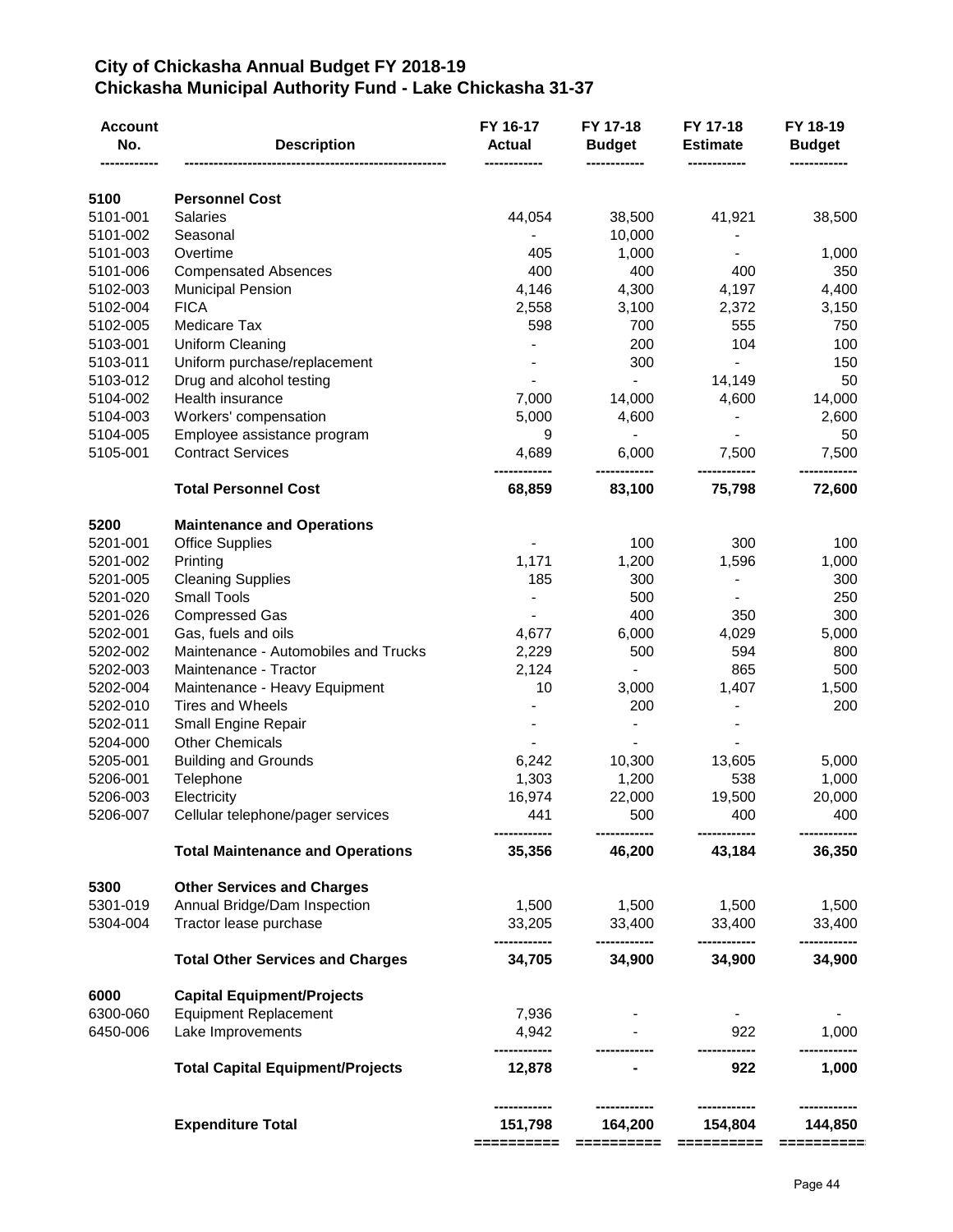## **City of Chickasha Annual Budget FY 2018-19 Chickasha Municipal Authority - Building Maintenance 31-38**

|          |                                         |                       | <b>Budget</b>           | <b>Estimate</b>        | <b>Budget</b>         |
|----------|-----------------------------------------|-----------------------|-------------------------|------------------------|-----------------------|
| 5100     | <b>Personnel Cost</b>                   |                       |                         |                        |                       |
| 5101-001 | <b>Salaries</b>                         | 25,380                | 28,100                  | 28,943                 | 28,100                |
| 5101-003 | Overtime                                | 901                   | 1,500                   | 2,000                  | 1,000                 |
| 5101-006 | <b>Compensated Absences</b>             | 300                   | 300                     | 300                    | 250                   |
| 5102-003 | <b>Municipal Pension</b>                | 2,828                 | 3,200                   | 3,344                  | 3,200                 |
| 5102-004 | <b>FICA</b>                             | 1,621                 | 1,800                   | 1,768                  | 1,800                 |
| 5102-005 | Medicare Tax                            | 379                   | 400                     | 414                    | 430                   |
| 5103-011 | Uniform purchase/replacement            | 100                   | 200                     | 150                    | 150                   |
| 5103-013 | <b>Technology Allowance</b>             |                       | 300                     | $\blacksquare$         | $\blacksquare$        |
| 5104-002 | Health insurance                        | 3,150                 | 4,800                   | 5,086                  | 4,800                 |
| 5104-003 | Workers' compensation                   | 3,300                 | 3,500                   | 3,500                  | 2,600                 |
| 5104-005 | Employee assistance program             | 6                     | $\frac{1}{2}$           |                        |                       |
|          | <b>Total Personnel Cost</b>             | 37,965                | 44,100                  | 45,505                 | 42,330                |
| 5200     | <b>Maintenance and Operations</b>       |                       |                         |                        |                       |
| 5201-001 | <b>Office Supplies</b>                  | 198                   | 200                     |                        | 100                   |
| 5201-004 | Janitorial Supplies                     | 814                   | 900                     | 1,057                  | 1,000                 |
| 5201-020 | <b>Small Tools</b>                      | 922                   | 1,000                   | 237                    | 500                   |
| 5202-001 | Gas, fuels and oils                     | 1,304                 | 1,300                   | 1,123                  | 1,000                 |
| 5202-002 | Maintenance - Automobiles and Trucks    | 85                    | 800                     | 66                     | 500                   |
| 5202-010 | <b>Tires and Wheels</b>                 |                       | 200                     |                        | 200                   |
| 5205-001 | <b>Building and Grounds</b>             | 25,029                | 25,000                  | 25,000                 | 25,000                |
| 5206-001 | Telephone                               | 188,402               | 160,000                 | 200,000                | 190,000               |
| 5206-002 | <b>Natural Gas</b>                      | 6,183                 | 10,000                  | 6,821                  | 7,000                 |
| 5206-003 | Electricity                             | 34,099                | 40,000<br>------------  | 30,293<br>------------ | 35,000                |
|          | <b>Total Maintenance and Operations</b> | 257,036               | 239,400                 | 264,597                | 260,300               |
| 5300     | <b>Other Services and Charges</b>       |                       |                         |                        |                       |
| 5301-010 | Engineers/Arch/Surv. Fees               | 900                   |                         |                        |                       |
| 5301-024 | Fire/Security, Alarm Contracts          | 430                   | 500                     | 500                    | 500                   |
| 5302-006 | Janitorial Services Service Contract    | 27,525                | 25,000                  | 25,601                 | 25,000                |
| 5302-008 | <b>Fire Extinguishers</b>               | 814                   | 1,200                   | 1,000                  | 1,000                 |
| 5302-014 | <b>HVAC Service Contract</b>            |                       | 1,000                   | 1,000                  | 50,000                |
| 5302-015 | <b>Elevator Service Contract</b>        |                       | 1,400                   | 1,400                  | 1,400                 |
|          | <b>Total Other Services and Charges</b> | 29,669                | 29,100                  | 29,501                 | 77,900                |
| 6000     | <b>Capital Equipment/Projects</b>       |                       |                         |                        |                       |
|          | Misc. Equipment                         |                       |                         |                        |                       |
| 6300-010 | City Hall Telephone System Replace      | 7,974                 |                         |                        |                       |
| 6400-008 | <b>City Hall</b>                        | 145                   | 25,000                  |                        | 20,000                |
| 6400-010 | <b>Other Projects</b>                   | 29                    | 100,000<br>------------ |                        | 32,500                |
|          | <b>Total Capital Equipment/Projects</b> | 8,148                 | 125,000                 |                        | 52,500                |
|          | <b>Expenditure Total</b>                | 332,818<br>========== | 437,600<br>==========   | 339,603<br>==========  | 433,030<br>========== |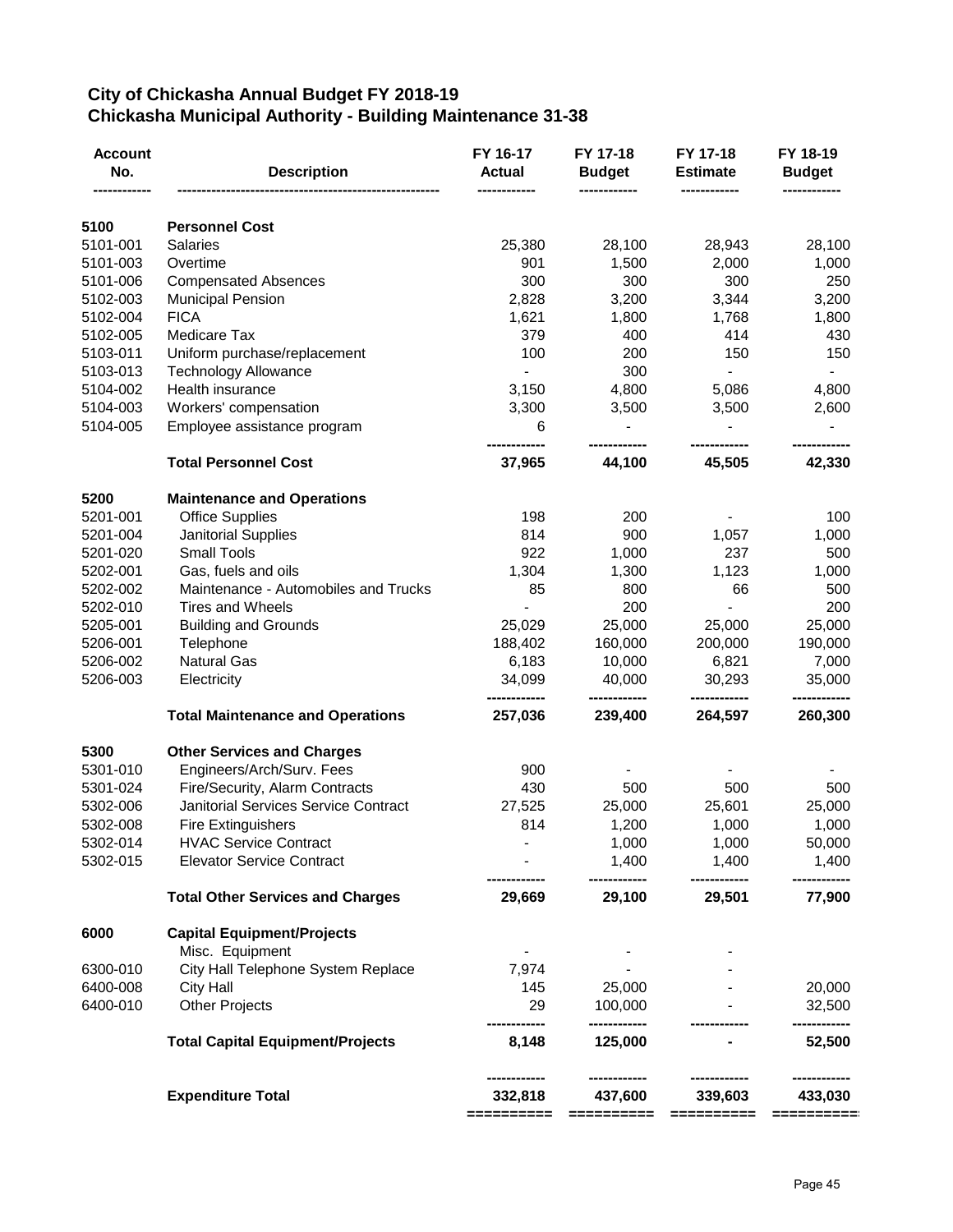### **City of Chickasha Annual Budget FY 2018-19 Chickasha Municipal Authority Fund 31-31**

| Account<br>No.       | <b>Description</b>                                                 | FY 16-17<br><b>Actual</b> | FY 17-18<br><b>Budget</b> | FY 17-18<br><b>Estimate</b> | FY 18-19<br><b>Budget</b> |
|----------------------|--------------------------------------------------------------------|---------------------------|---------------------------|-----------------------------|---------------------------|
| 5000                 | <b>Expenditures:</b>                                               |                           |                           |                             |                           |
| 5200                 | Maintenance and Operations:                                        |                           |                           |                             |                           |
| 5201-004             | Janitorial Supplies                                                |                           |                           |                             |                           |
| 5201-009             | Food for Humans                                                    |                           |                           |                             |                           |
| 5201-010             | Safety Apparel and Supplies                                        |                           |                           |                             |                           |
| 5205-001             | <b>Building and Grounds Maintenance</b>                            |                           |                           |                             |                           |
| 5206-001             | Telephone                                                          |                           |                           |                             |                           |
| 5206-002             | <b>Natural Gas</b>                                                 |                           |                           |                             |                           |
| 5206-003             | Electricity                                                        |                           |                           |                             |                           |
| 5206-008             | Rural Water Reimbursement-Dist. #7                                 |                           |                           |                             |                           |
| 5208-004             | <b>Bank Charges</b>                                                | 19,339                    | 19,400                    | 15,000                      | 19,400                    |
| 5208-006             |                                                                    | 950                       | 1,000                     |                             | 1,000                     |
|                      | Reimbursement of Overpayments<br><b>Trustee Fees</b>               |                           | 2,000                     |                             | 2,000                     |
| 5208-008<br>5208-012 |                                                                    | 2,000                     |                           | 2,000                       |                           |
|                      | Funded Debt Service (Public Works Complex)                         |                           |                           |                             |                           |
| 5208-021             | <b>Bad Debt Expense</b>                                            |                           |                           | 65,582                      | 50,000                    |
| 5211-002             | <b>Educational Courses</b>                                         |                           |                           |                             |                           |
| 5212-003             | Expense/Reimbursements - Trustees                                  |                           |                           |                             |                           |
| 5206-001             | Telephone                                                          | 15,287                    | 16,000                    | 15,000                      | 16,000<br>                |
|                      | <b>Total Maintenance and Operations</b>                            | 37,576                    | 38,400                    | 97,582                      | 88,400                    |
| 5300                 | Other Services and Charges:                                        |                           |                           |                             |                           |
| 5301-001             | <b>Audit Fee</b>                                                   | 18,885                    | 19,000                    |                             |                           |
| 5301-002             | Legal Fees                                                         | 203                       | 5,000                     |                             |                           |
| 5301-003             | W&WW Rate Plan                                                     |                           |                           |                             |                           |
| 5301-010             | Engineers/Arch./Surv. Fees                                         | 7,638                     | 10,000                    | 8,000                       | 10,000                    |
| 5301-018             | Abatement Program - Buildings                                      | 41,695                    | 50,000                    |                             |                           |
| 5301-023             | Oil and Gas Well Inspection Contract                               | 12,508                    | 20,000                    |                             |                           |
| 5302-003             | <b>Computer Systems Service Contract</b><br><b>OMAG Adjustment</b> | 35,351                    | 50,000                    | 35,000                      | 50,000                    |
|                      |                                                                    |                           |                           |                             |                           |
|                      | <b>Total Other Services and Charges</b>                            | 116,280                   | 154,000                   | 43,000                      | 60,000                    |
| 5500                 | Transfers To Other Funds:                                          |                           |                           |                             |                           |
| 5500-001             | <b>General Fund</b>                                                | 1,821,000                 | 1,821,000                 | 1,820,954                   | 775,000                   |
| 5500-019             | Combined Insurance Fund-Prop/Liab                                  |                           | 153,600                   | 153,596                     | 160,000                   |
| 5500-020             | <b>TIF Fund</b>                                                    | 34,214                    | 37,100                    | 39,874                      | 60,000                    |
|                      | <b>Total Transfers To Other Funds</b>                              | 1,855,214                 | 2,011,700                 | 2,014,424                   | 995,000                   |
| 6000                 | <b>Capital</b>                                                     |                           |                           |                             |                           |
| 6000-441             | Land Acquisition                                                   | 95,065                    | 10,000                    |                             |                           |
|                      |                                                                    |                           |                           |                             |                           |
|                      | <b>Total Capital</b>                                               | 95,065                    | 10,000                    |                             |                           |
|                      | <b>Total CMA General</b>                                           | 2,104,135                 | 2,214,100                 | 2,155,006                   | 1,143,400                 |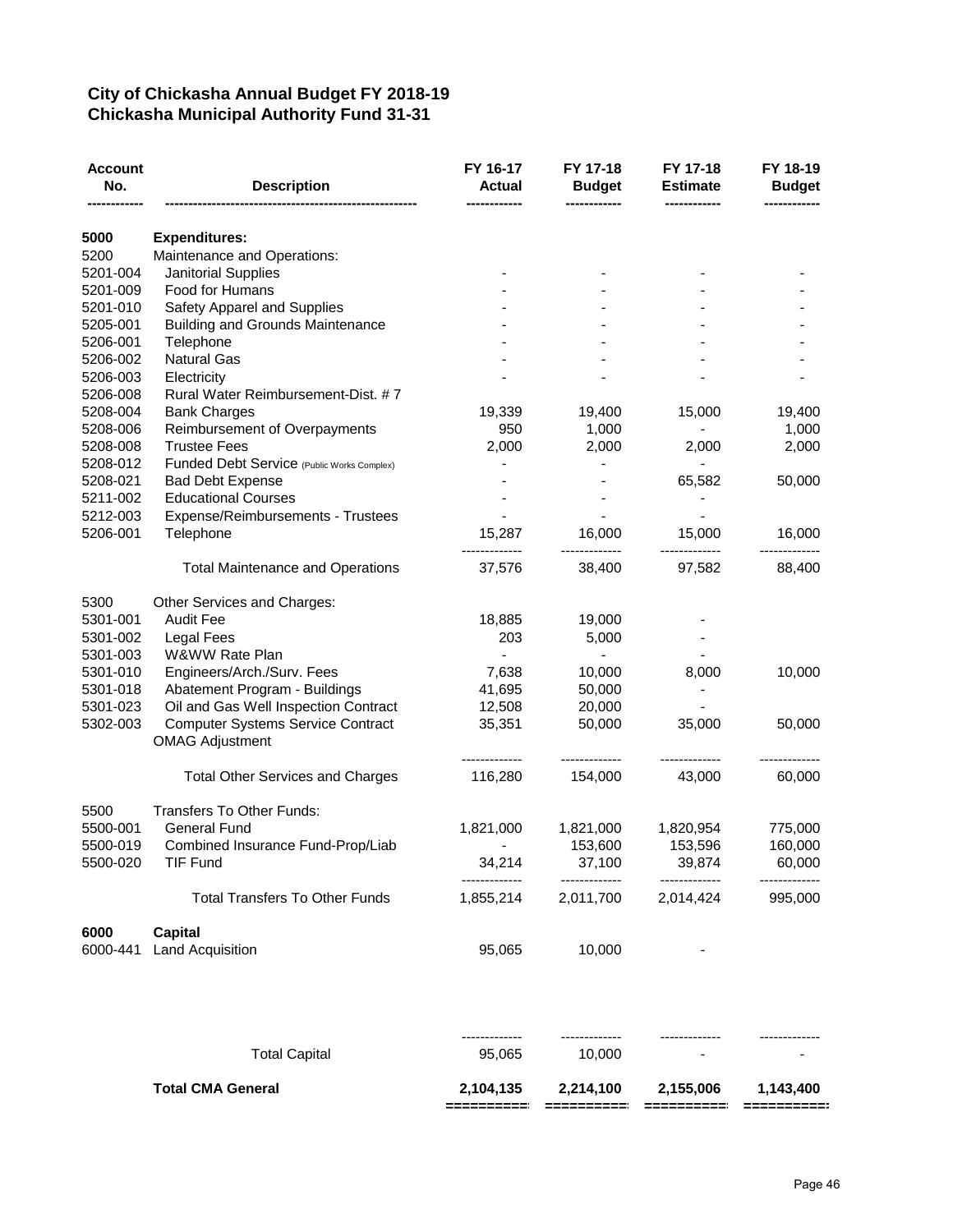## **City of Chickasha Annual Budget FY 2018-19 Chickasha Municipal Authority Fund - Capital Projects 31-30**

| <b>Account</b><br>No. | <b>Description</b>                      | FY 16-17<br><b>Actual</b> | FY 17-18<br><b>Budget</b> | FY 17-18<br><b>Estimate</b> | FY 18-19<br><b>Budget</b> |
|-----------------------|-----------------------------------------|---------------------------|---------------------------|-----------------------------|---------------------------|
| 5300                  | Other Services and Charges:             |                           |                           |                             |                           |
| 5301-007.1            | Water/WW Drainage Study                 | 27,797                    |                           |                             | 300,000                   |
|                       | <b>Total Other Services and Charges</b> | 27,797                    |                           |                             | 300,000                   |
| 6000                  | Capital Equipment/Projects:             |                           |                           |                             |                           |
| 6400-003              | <b>Grand Ave Water/WW Extension</b>     |                           |                           |                             |                           |
| 6400-007              | <b>TTHM Treatment</b>                   |                           |                           |                             |                           |
| 6400-010              | Water/Wastewater M P Const/Debt         |                           | 1,000,000                 |                             | 1,000,000                 |
| 6400-011              | Temporary Pump Ft Cobb                  |                           |                           |                             |                           |
| 6450-019              | Water Line Repair/Expansion:            |                           |                           |                             | 400,000                   |
| 6450-019.2            | Water Line Replacement/Expansion        | 15,882                    | 400,000                   | 358,849                     |                           |
| 6450-019.3            | AMR                                     | 1,986,425                 |                           |                             |                           |
| 6450-022              | Sewer Line Repair/Expansion:            |                           |                           |                             | 400,000                   |
|                       | 1. WW line Replacement                  | 13,186                    | 400,000                   | 85,045                      |                           |
| 6300-058              | Other - Inlet Improvements              |                           |                           |                             |                           |
| 6300-059              | Other - Manhole Improvements            |                           |                           |                             |                           |
| 6300-060              | <b>Other Conduit Improvements</b>       |                           |                           | 1,284,998                   |                           |
|                       |                                         | 2,015,493                 | 1,800,000                 | 1,728,892                   | 1,800,000                 |
|                       | <b>Expenditure Total</b>                | 2,043,290                 | 1,800,000                 | 1,728,892                   | 2,100,000                 |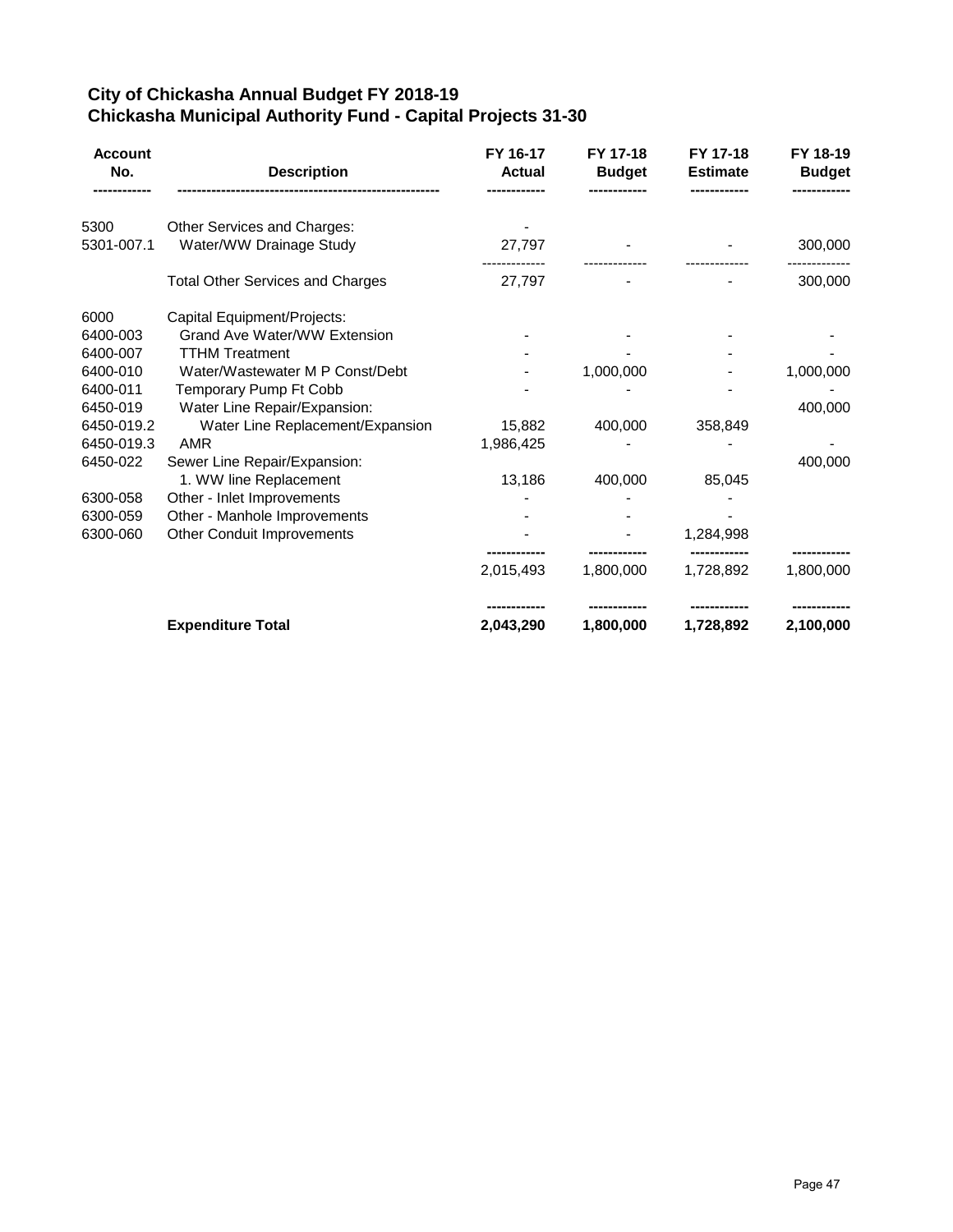# **Capital Improvement Funds**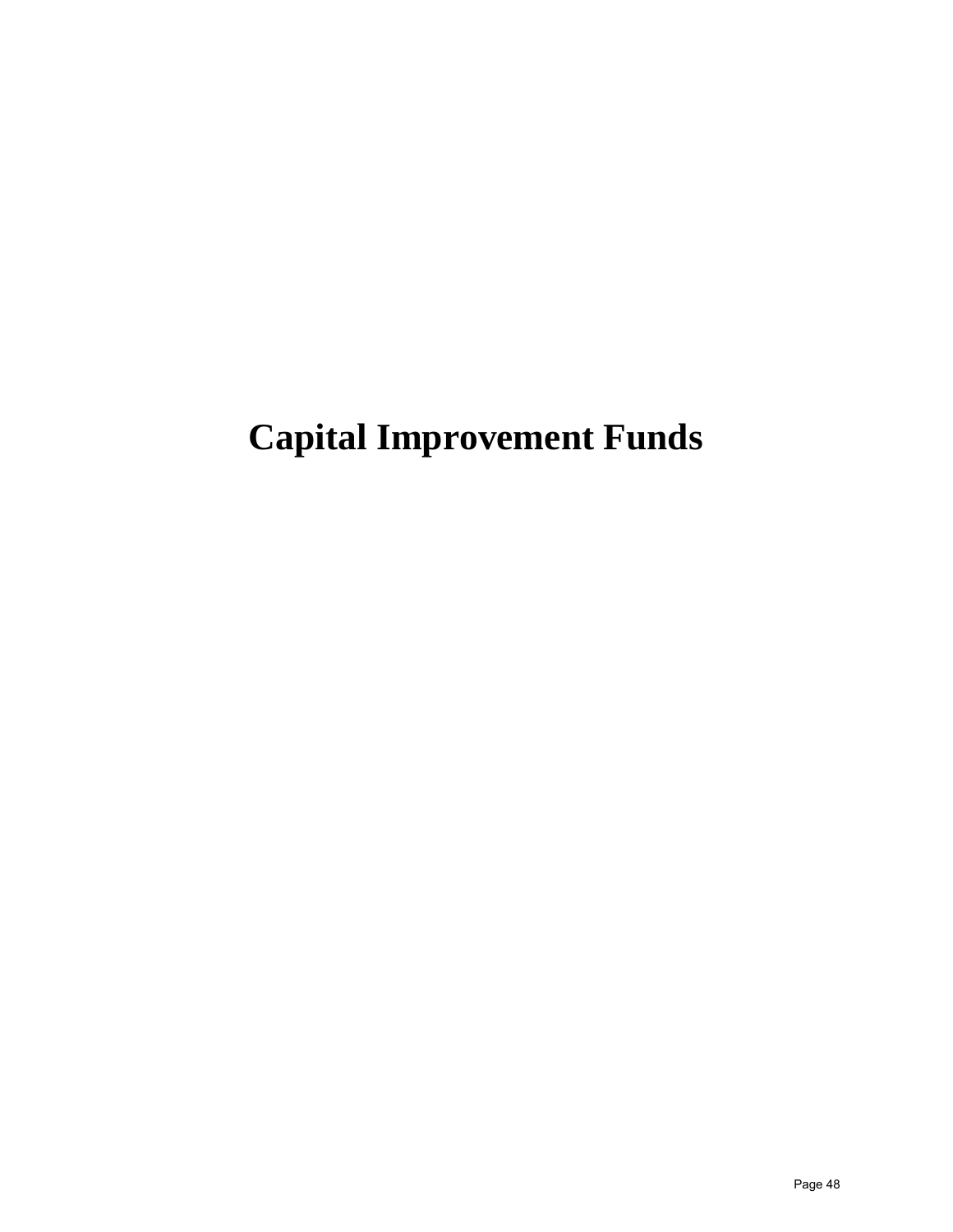#### **City of Chickasha Annual Budget FY 2018-19 Capital Projects Fund - Summary**

| <b>Account</b><br>No.                                                                                | $16 - 17$<br><b>Description</b><br><b>Actual</b>                                                                                                                                                                                                                                                  |                                                                              | FY 17-18<br><b>Budget</b>              | FY 17-18<br><b>Estimate</b> | FY 18-19<br><b>Budget</b>                                   |  |
|------------------------------------------------------------------------------------------------------|---------------------------------------------------------------------------------------------------------------------------------------------------------------------------------------------------------------------------------------------------------------------------------------------------|------------------------------------------------------------------------------|----------------------------------------|-----------------------------|-------------------------------------------------------------|--|
|                                                                                                      | Fund Balance - July 1                                                                                                                                                                                                                                                                             | 816,141                                                                      | 2,348,141                              | 2,772,646                   | 2,579,589                                                   |  |
| 4000                                                                                                 | <b>Revenues</b>                                                                                                                                                                                                                                                                                   |                                                                              |                                        |                             |                                                             |  |
| 4200-003                                                                                             | Use Tax                                                                                                                                                                                                                                                                                           |                                                                              |                                        |                             |                                                             |  |
| 4300-012<br>4300-62<br>4350-003<br>4250-003.1<br>4400-000<br>4500-01<br>4500-004<br>4600-001<br>4597 | <b>FEMA Grant (Sirens)</b><br><b>CDBG-Small City Entitlement:</b><br><b>FEMA Drainage</b><br>Oil and Gas Royalties<br><b>Dedicated Lake Royalty</b><br>Miscellaneous Other<br><b>General Fund</b><br>Chickasha Municipal Authority<br>Interest Income<br>Use Tax Interest<br><b>Revenue Total</b> | 75,836<br>490,780<br>1,845,783<br>36<br>111<br>240,132<br>3,273<br>2,655,951 | 240,000<br>150,000<br>3,000<br>393,000 | 129,271<br>6,500<br>135,771 | 15,000<br>100,000<br>250,000<br>100,000<br>6,500<br>471,500 |  |
|                                                                                                      |                                                                                                                                                                                                                                                                                                   |                                                                              |                                        |                             |                                                             |  |
| 5000                                                                                                 | <b>Expenditures:</b>                                                                                                                                                                                                                                                                              |                                                                              |                                        |                             |                                                             |  |
| 6300                                                                                                 | Capital Equipment/Projects                                                                                                                                                                                                                                                                        | 699,446<br>----------                                                        | 2,738,700<br>------------              | 328,828<br>------------     | 3,003,700<br>------------                                   |  |
|                                                                                                      | <b>Expenditure Total</b>                                                                                                                                                                                                                                                                          | 699,446                                                                      | 2,738,700                              | 328,828                     | 3,003,700                                                   |  |
|                                                                                                      | <b>Surplus (Shortfall)</b>                                                                                                                                                                                                                                                                        | 1,956,505                                                                    | (2,345,700)                            | (193, 057)                  | (2,532,200)                                                 |  |
|                                                                                                      | <b>Fund Balance - June 30</b>                                                                                                                                                                                                                                                                     | 2,772,646                                                                    | 2,441<br>-----------                   | 2,579,589                   | 47,389                                                      |  |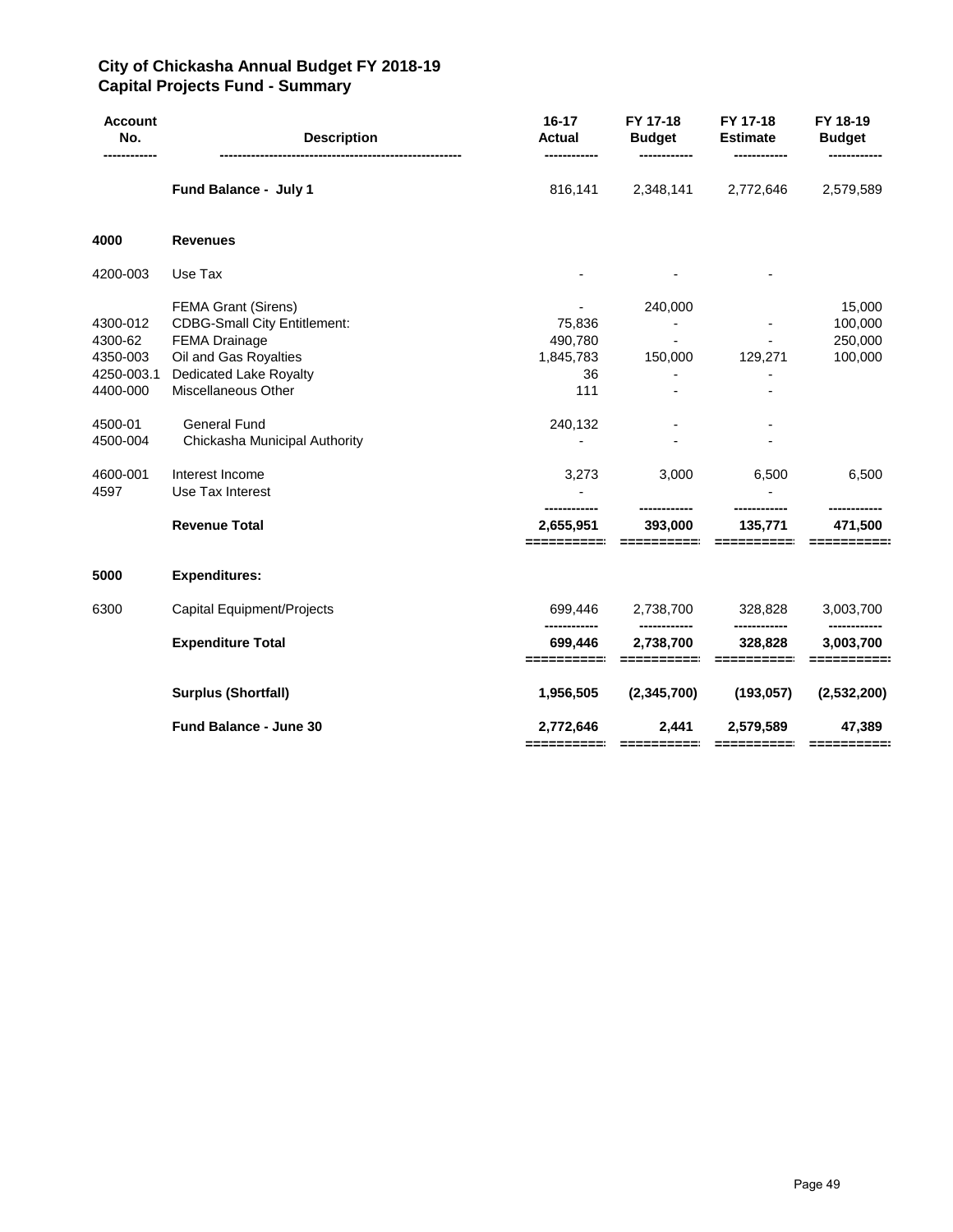#### **City of Chickasha Annual Budget FY 2018-19 Capital Projects Fund 52-52**

| <b>Account</b><br>No. | <b>Description</b>                         | FY 16-17<br><b>Actual</b>            | FY 17-18<br><b>Budget</b> | FY 17-18<br><b>Estimate</b> | FY 18-19<br><b>Budget</b> |
|-----------------------|--------------------------------------------|--------------------------------------|---------------------------|-----------------------------|---------------------------|
| 5000                  | <b>Expenditures:</b>                       |                                      |                           |                             |                           |
| 6000                  | Capital Equipment/Projects                 |                                      |                           |                             |                           |
| 6400-012-1            | Building-Police - Remodel                  | 4.000                                |                           |                             |                           |
| 6400-011              | <b>Equipment Lease Payment</b>             | 209,305                              |                           | 160,000                     |                           |
| 6450-042              | IT-PC & Server Support - HP Lease Purchase | 20,208                               | 38,700                    | 38,700                      | 38,700                    |
| 6400-016-1            | Building-Library-sidewalk/landscape        | 23,240                               |                           |                             |                           |
| 6450-007              | Park Improvements:                         | 58,281                               |                           |                             |                           |
| 6450-007-2            | <b>WPA Park Revival Projects</b>           | 99,733                               |                           | 128                         | 200,000                   |
| 6450-007.3            | Depot Buildings                            |                                      |                           |                             | 100,000                   |
| 6450-010              | Swimming Pool Improvements                 | 17,000                               |                           |                             | 15,000                    |
| 6450.013              | Siren Rehab                                |                                      | 300,000                   |                             | 300,000                   |
| 6450.014              | Downtown Lights                            |                                      |                           |                             | 100,000                   |
| 6450-016              | Drainage Improvements                      | 63.916                               | 2.000.000                 | 5.000                       | 2,000,000                 |
| 6451                  | Unidentified projects                      | 131,999                              | 400.000                   | 125,000                     | 150,000                   |
| 6452                  | <b>Animal Welfare Facility</b>             | 41,590                               |                           |                             | 100,000                   |
| 6453                  | <b>Fire Rescue Truck</b>                   | 30,174                               |                           |                             |                           |
|                       | <b>Total Capital Equipment/Projects</b>    | 699.446                              | 2.738.700                 | 328.828                     | 3,003,700                 |
|                       | <b>Expenditure Total</b>                   | -----------<br>699,446<br>========== | 2.738.700                 | 328.828                     | 3,003,700<br>=========    |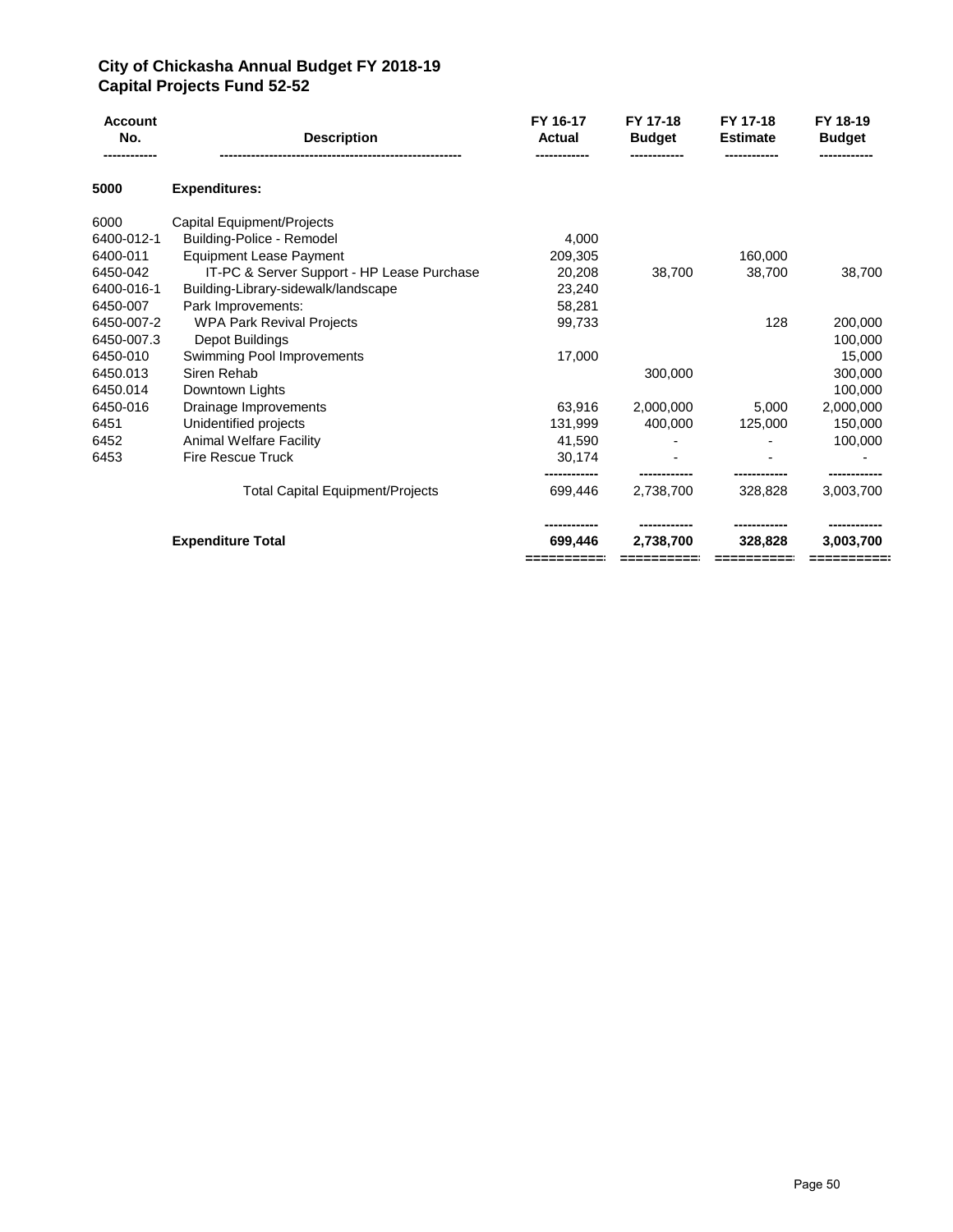| <b>Account</b><br>No. | <b>Description</b>                                                               | FY 16-17<br>Actual           | FY 17-18<br><b>Budget</b>                   | FY 17-18<br><b>Estimate</b>                 | FY 18-19<br><b>Budget</b>                                                                                                                                                                                                                                                                                                                                                                                                                                                                                              |
|-----------------------|----------------------------------------------------------------------------------|------------------------------|---------------------------------------------|---------------------------------------------|------------------------------------------------------------------------------------------------------------------------------------------------------------------------------------------------------------------------------------------------------------------------------------------------------------------------------------------------------------------------------------------------------------------------------------------------------------------------------------------------------------------------|
|                       | Fund Balance - July 1                                                            | 1,223,980                    | 884,280                                     | 884,302                                     | 1,753,602                                                                                                                                                                                                                                                                                                                                                                                                                                                                                                              |
| 4000                  | <b>Revenues:</b>                                                                 |                              |                                             |                                             |                                                                                                                                                                                                                                                                                                                                                                                                                                                                                                                        |
| 4200                  | State Taxes:                                                                     |                              |                                             |                                             |                                                                                                                                                                                                                                                                                                                                                                                                                                                                                                                        |
| 4200-001<br>4200-003  | Sales Tax<br>Use Tax                                                             | 2,013,877<br>132,319         | 2,022,000<br>124,000<br>---------------     | 2,022,000<br>124,000<br>---------------     | 2,052,300<br>125,900                                                                                                                                                                                                                                                                                                                                                                                                                                                                                                   |
|                       | <b>State Taxes Total</b>                                                         | ---------------<br>2,146,196 | 2,146,000                                   | 2,146,000                                   | ---------------<br>2,178,200                                                                                                                                                                                                                                                                                                                                                                                                                                                                                           |
| 4300                  | Grants:                                                                          | ---------------              | ---------------                             |                                             |                                                                                                                                                                                                                                                                                                                                                                                                                                                                                                                        |
|                       | <b>Grants Total</b>                                                              |                              |                                             |                                             |                                                                                                                                                                                                                                                                                                                                                                                                                                                                                                                        |
| 4400<br>4400-000      | Miscellaneous Revenues:<br>Other<br>Cleared/Outstanding Checks                   | 5,302                        |                                             |                                             |                                                                                                                                                                                                                                                                                                                                                                                                                                                                                                                        |
|                       | Miscellaneous Total                                                              | 5,302                        |                                             |                                             |                                                                                                                                                                                                                                                                                                                                                                                                                                                                                                                        |
| 4600-001              | Interest Income                                                                  | 951                          | 600                                         |                                             |                                                                                                                                                                                                                                                                                                                                                                                                                                                                                                                        |
|                       | <b>Revenue Total</b>                                                             | 2,152,449<br>=========       | ---------------<br>2,146,600<br>=========== | 2,146,000<br>$=$ ==========                 | 2,178,200                                                                                                                                                                                                                                                                                                                                                                                                                                                                                                              |
| 5000<br>5200<br>5300  | <b>Expenditures:</b><br>Maintenance and Operations<br>Other Services and Charges | 1,149,183                    | 1,149,700                                   | 1,149,700                                   | 1,353,325                                                                                                                                                                                                                                                                                                                                                                                                                                                                                                              |
| 5600<br>6000          | Reserves<br>Capital Equipment/Projects                                           | 1,342,944                    | 1,000,000                                   | 125,000                                     | 2,500,000                                                                                                                                                                                                                                                                                                                                                                                                                                                                                                              |
|                       | <b>Expenditure Total</b>                                                         | 2,492,127<br>===========     | 2,149,700<br>===========                    | ---------------<br>1,274,700<br>=========== | ---------------<br>3,853,325<br>$\begin{array}{cccccccccc} \multicolumn{2}{c}{} & \multicolumn{2}{c}{} & \multicolumn{2}{c}{} & \multicolumn{2}{c}{} & \multicolumn{2}{c}{} & \multicolumn{2}{c}{} & \multicolumn{2}{c}{} & \multicolumn{2}{c}{} & \multicolumn{2}{c}{} & \multicolumn{2}{c}{} & \multicolumn{2}{c}{} & \multicolumn{2}{c}{} & \multicolumn{2}{c}{} & \multicolumn{2}{c}{} & \multicolumn{2}{c}{} & \multicolumn{2}{c}{} & \multicolumn{2}{c}{} & \multicolumn{2}{c}{} & \multicolumn{2}{c}{} & \mult$ |
|                       | <b>Surplus (Shortfall)</b>                                                       | (339, 678)                   | (5, 100)                                    | 869,300                                     | (1,675,125)                                                                                                                                                                                                                                                                                                                                                                                                                                                                                                            |
|                       | <b>Ending Fund Balance Jun 30</b>                                                | 884,302                      | 879,180                                     | 1,753,602                                   | 78,477                                                                                                                                                                                                                                                                                                                                                                                                                                                                                                                 |

## **City of Chickasha Annual Budget FY 2018-19 CIP Dedicated Sales Tax - Summary**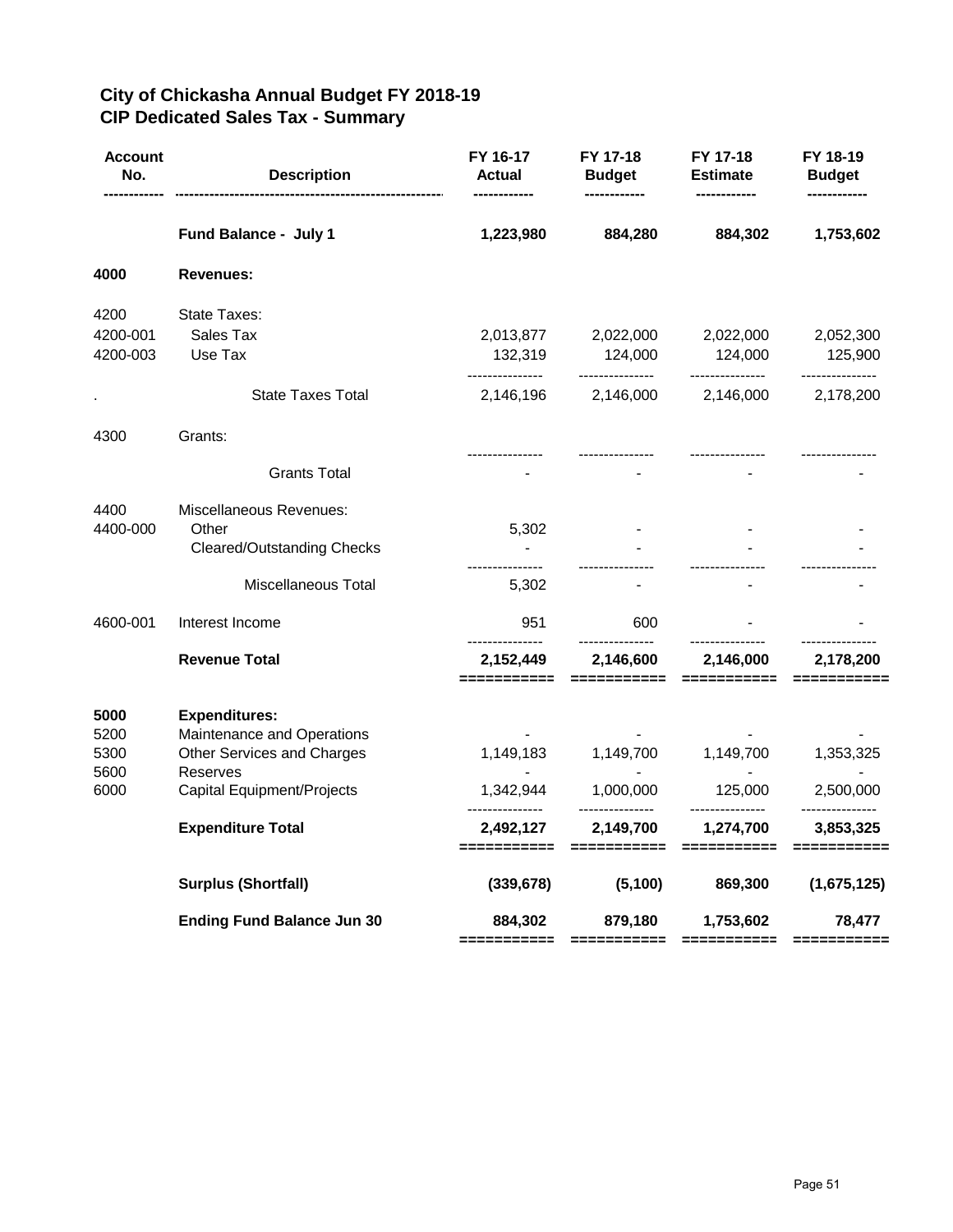## **City of Chickasha Annual Budget FY 2018-19 CIP Dedicated Sales Tax 53-53**

| <b>Account</b><br>No. | <b>Description</b>                                       | FY 16-17<br><b>Actual</b> | FY 17-18<br><b>Budget</b> | FY 17-18<br><b>Estimate</b> | FY 18-19<br><b>Budget</b> |
|-----------------------|----------------------------------------------------------|---------------------------|---------------------------|-----------------------------|---------------------------|
| 5000                  | <b>Expenditures:</b>                                     |                           |                           |                             |                           |
| 5200                  | Maintenance and Operations:                              |                           |                           |                             |                           |
| 5208-008              | <b>Trustee Fees</b>                                      |                           | 2,000                     | 2,000                       |                           |
|                       | <b>Total Maintenance and Operations</b>                  |                           | 2,000                     | 2,000                       |                           |
| 5300                  | Other Services and Charges                               |                           |                           |                             |                           |
| 5301-01               | Survey                                                   |                           |                           |                             |                           |
| 5301-002              | Legal Fees                                               |                           | 500                       | 500                         |                           |
| 5301-013              | <b>Debt Service</b>                                      | 1,149,183                 | 1,149,200                 | 1,149,200                   | 1,153,325                 |
| 5301-014              | <b>Sports Park</b>                                       |                           |                           |                             | 100,000                   |
| 5305                  | <b>Centennial Park</b>                                   |                           |                           |                             | 100,000                   |
| 5300                  | <b>Total Other Services and Charges</b>                  | 1,149,183                 | 1,149,700                 | 1,149,700                   | 1,353,325                 |
| 6000<br>6450-015      | Capital Equipment/Projects<br><b>Street Improvements</b> |                           |                           |                             |                           |
|                       | 1. Annual Overlay/Rehab Program                          | 1,118,554                 | 700,000                   | 100,000                     | 1,000,000                 |
|                       | 2. Concrete Roads/curbs                                  | 224,390                   | 300,000                   | 25,000                      | 400,000                   |
|                       | 3.Guardrails                                             |                           |                           |                             | 100,000                   |
| 6450-015.8            | Street/Drainage Master Plan                              |                           |                           |                             | 300,000                   |
|                       | Drainage                                                 |                           |                           |                             | 300,000                   |
| 6450-019-1            | Water Line Replacement                                   |                           |                           |                             | 400,000                   |
|                       | <b>Total Capital Equipment/Projects</b>                  | 1,342,944                 | 1,000,000                 | 125,000                     | 2,500,000                 |
|                       | <b>Expenditure Total</b>                                 | 2,492,127<br>:==========  | 2,151,700                 | 1,276,700<br>===========    | 3,853,325<br>========     |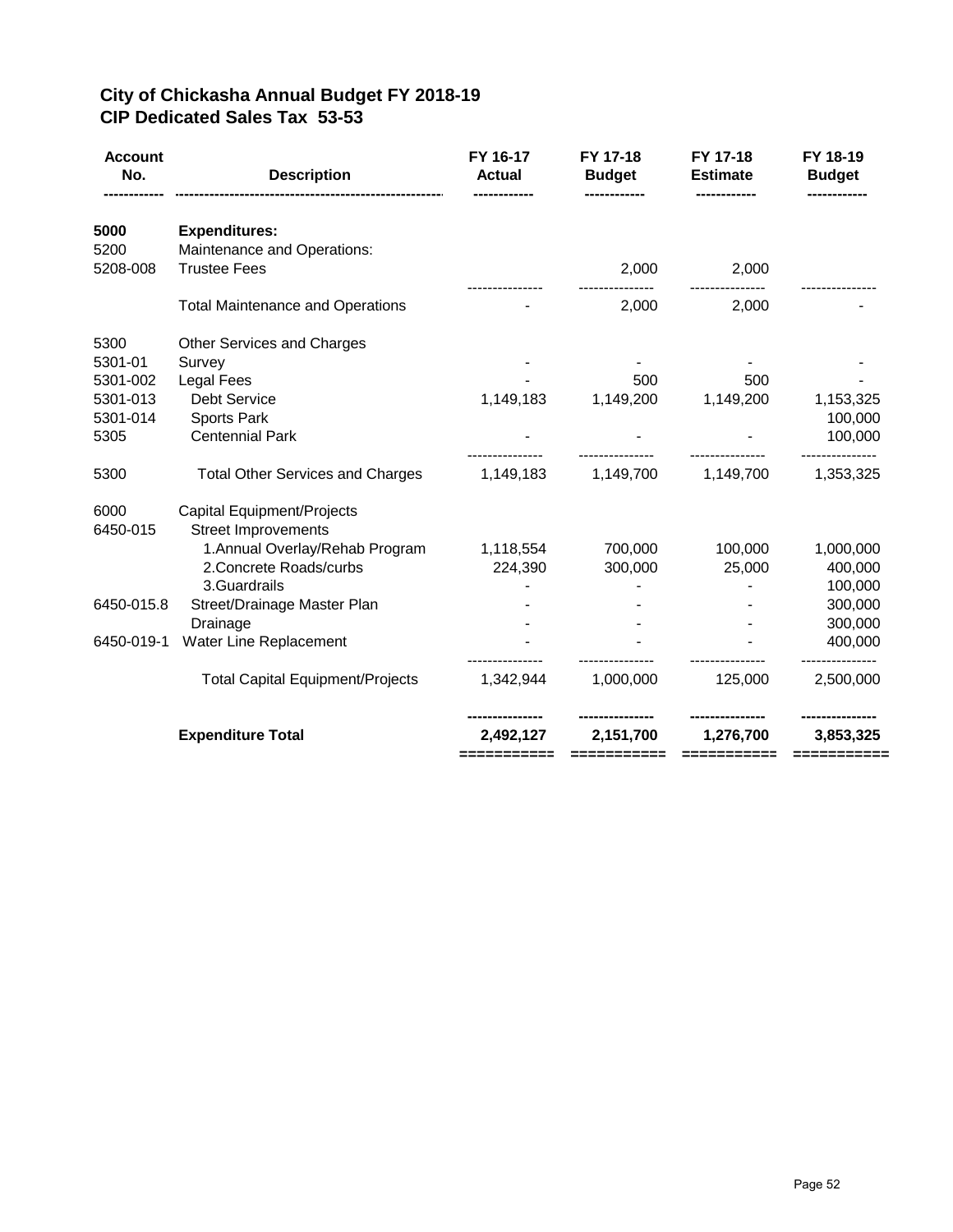## **City of Chickasha Annual Budget FY 2018-19 Street and Alley Fund 54-09**

| <b>Account</b><br>No. | <b>Description</b>                      | FY 16-17<br><b>Actual</b> | FY 17-18                 | FY 17-18<br><b>Budget Estimate</b>                                                                     | FY 18-19<br><b>Budget</b> |
|-----------------------|-----------------------------------------|---------------------------|--------------------------|--------------------------------------------------------------------------------------------------------|---------------------------|
|                       | Fund Balance - July 1                   | 219,819                   | 135,019                  | 132,695                                                                                                | 271,545                   |
| 4000                  | <b>Revenues</b>                         |                           |                          |                                                                                                        |                           |
| 4200-002              | <b>Gasoline Tax</b>                     |                           |                          | 29,879 30,000 30,622 29,000                                                                            |                           |
| 4210-003              | Vehicle Tax                             |                           |                          | 112,093 115,000 113,688 114,200                                                                        |                           |
| 4600-001              | Interest Income                         | 664                       | 500                      | 1,120                                                                                                  | 600                       |
|                       | <b>Revenue Total</b>                    | 142,636<br>==========     | 145,500<br>==========    | 145,430<br>==========                                                                                  | 143,800                   |
| 5000                  | <b>Expenditures:</b>                    |                           |                          |                                                                                                        |                           |
| 6000                  | Capital Equipment/Projects              |                           |                          |                                                                                                        |                           |
|                       | <b>Traffic Signal Rehab</b>             | 20,000                    | 87,000                   | 6,580                                                                                                  | 100,000                   |
| 6450-015              | <b>Street Improvements</b>              |                           |                          |                                                                                                        |                           |
|                       | 1. Striping                             |                           | 1,198 15,000             |                                                                                                        | 15,000                    |
|                       | 2. Annual Overlay Program               |                           | 7,942 80,000             |                                                                                                        | 100,000                   |
| 6450-031              | Sidewalks                               | 200,620                   | <b>Contract Contract</b> |                                                                                                        | 200,000                   |
|                       | <b>Total Capital Equipment/Projects</b> | 229,760                   | ---------------          | 182,000 6,580                                                                                          | 415,000                   |
|                       | <b>Expenditure Total</b>                | 229,760<br>==========     | 182,000<br>==========    | 6,580<br>$\begin{array}{c} \texttt{m} = \texttt{m} = \texttt{m} = \texttt{m} = \texttt{m} \end{array}$ | 415,000                   |
|                       | <b>Surplus (Shortfall)</b>              | (87, 124)                 |                          | $(36,500)$ $138,850$                                                                                   | (271, 200)                |
|                       | <b>Ending Fund Balance Jun 30</b>       | 132,695<br>==========     | 98,519<br>==========     | 271,545<br>==========                                                                                  | 345<br>==========         |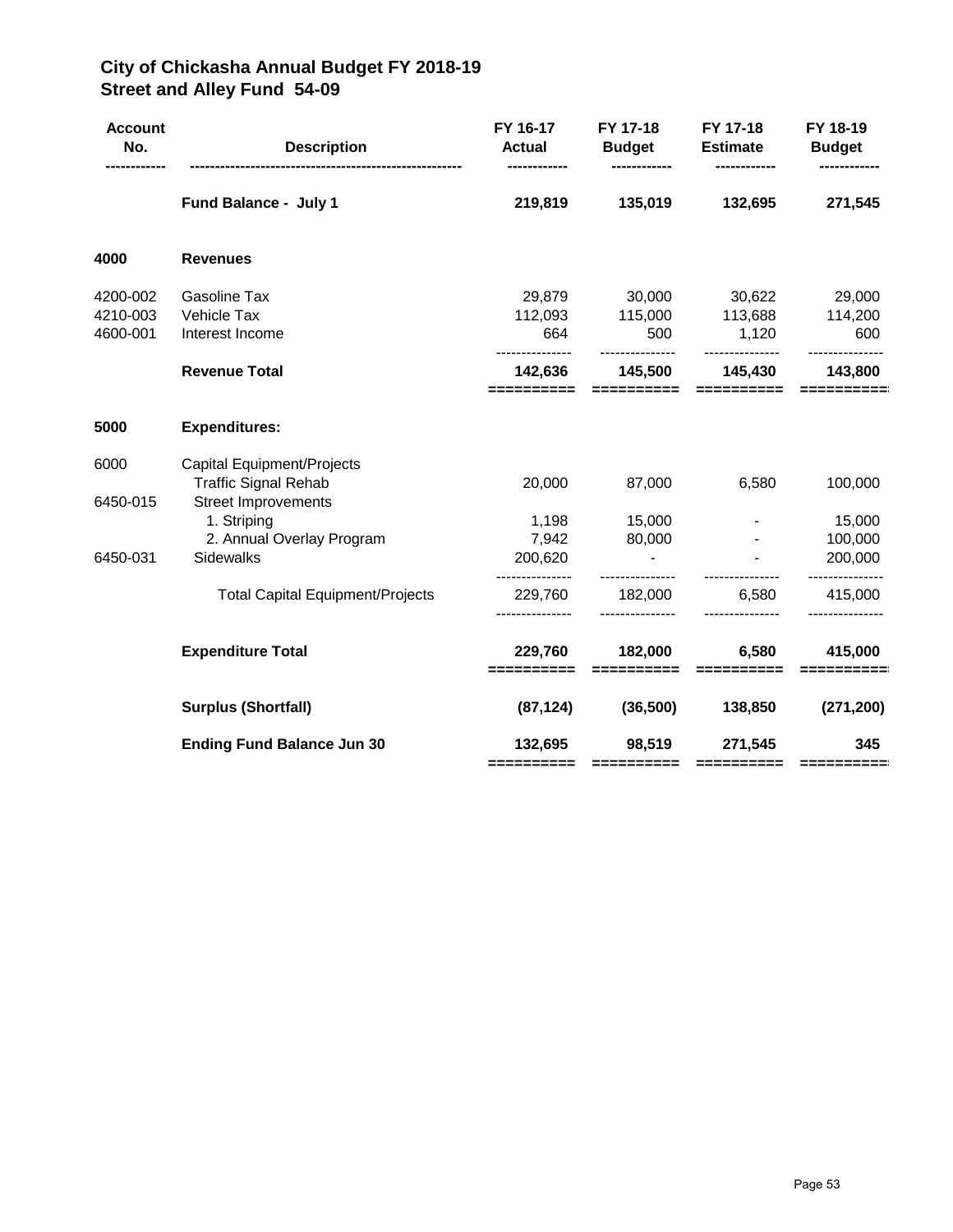## **City of Chickasha Annual Budget FY 2018-19 Cemetery Fund 56-06**

| <b>Account</b><br>No. | <b>Description</b>                                                          | FY 16-17<br><b>Actual</b> | FY 17-18<br><b>Budget</b> | FY 17-18<br><b>Estimate</b> | FY 18-19<br><b>Budget</b> |
|-----------------------|-----------------------------------------------------------------------------|---------------------------|---------------------------|-----------------------------|---------------------------|
|                       | Fund Balance - July 1                                                       | 590,481                   | 561,681                   | 575,791                     | 598,308                   |
| 4000                  | <b>Revenues:</b>                                                            |                           |                           |                             |                           |
| 4003                  | Cemetery                                                                    |                           |                           |                             |                           |
| 4003-001              | Lot Fees                                                                    | 7,649                     | 8,000                     | 8,000                       | 8,000                     |
| 4003-002              | <b>Grave Openings and Closings</b>                                          | 15,789                    | 18,000                    | 16,933                      | 20,000                    |
| 4600-001              | Interest Income                                                             | 800                       | 800                       | 800                         | 800                       |
|                       | <b>Revenue Total</b>                                                        | 24,238                    | 26,800                    | 25,733                      | 28,800                    |
| 5000<br>6450-013      | <b>Expenditures:</b><br><b>Cemetery Improvements</b><br>3. Road Maintenance |                           | 35,496 100,000            | 3,216                       | 100,000                   |
|                       | 4. Landscaping                                                              | 3,432                     | 25,000                    |                             | 25,000                    |
|                       | <b>Equipment Building</b>                                                   |                           |                           |                             | 35,000                    |
|                       | <b>Total Capital Equipment/Projects</b>                                     | 38,928                    | 125,000                   | 3,216                       | 160,000                   |
|                       | <b>Expenditure Total</b>                                                    | 38,928                    | 125,000<br>==========     | 3,216<br>==========         | 160,000                   |
|                       | <b>Surplus (Shortfall)</b>                                                  | (14,690)                  | (98, 200)                 | 22,517                      | (131, 200)                |
|                       | <b>Ending Fund Balance Jun 30</b>                                           | 575,791<br>==========     | 463,481<br>==========     | 598,308<br>==========       | 467,108<br>==========     |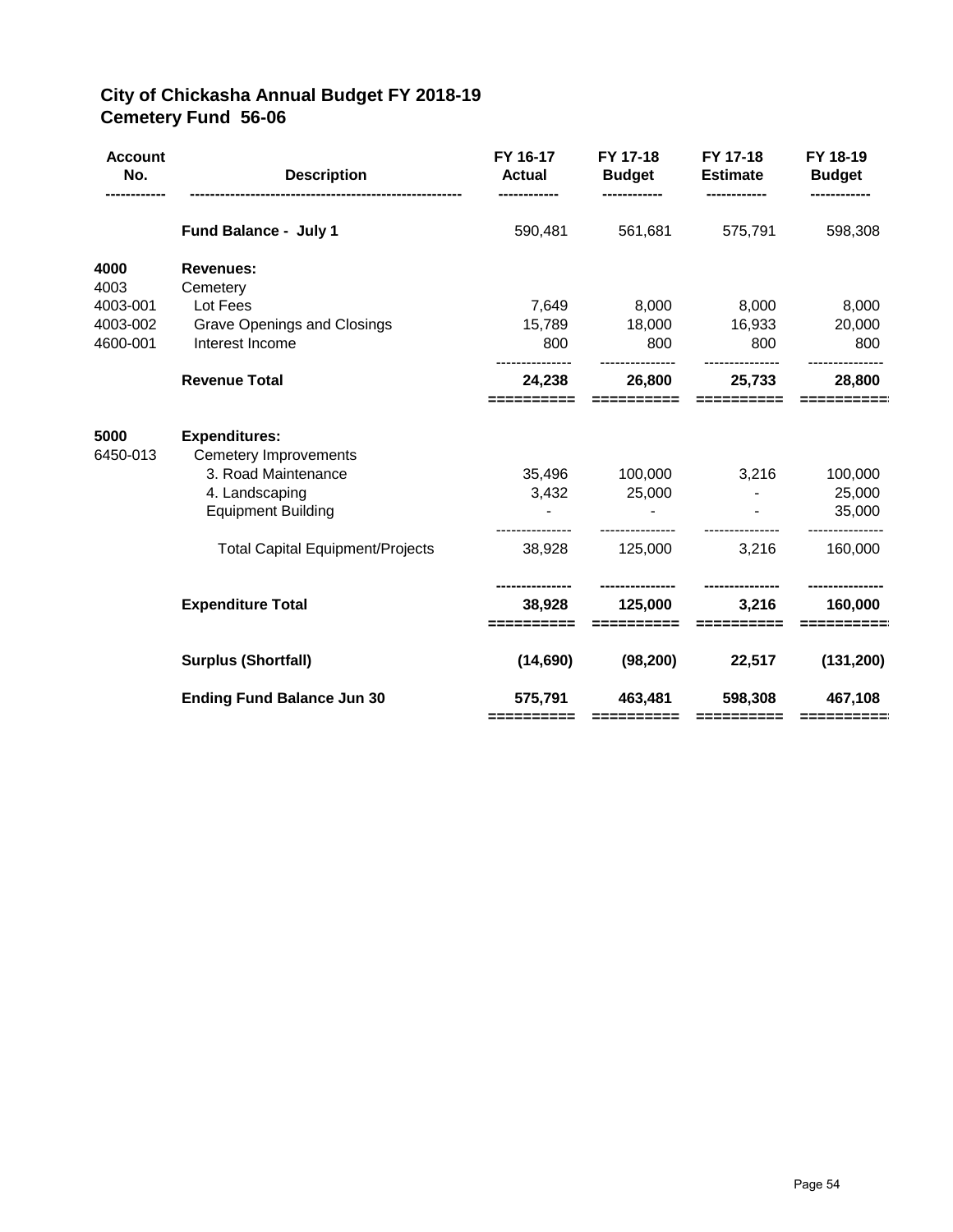# **Special Funds**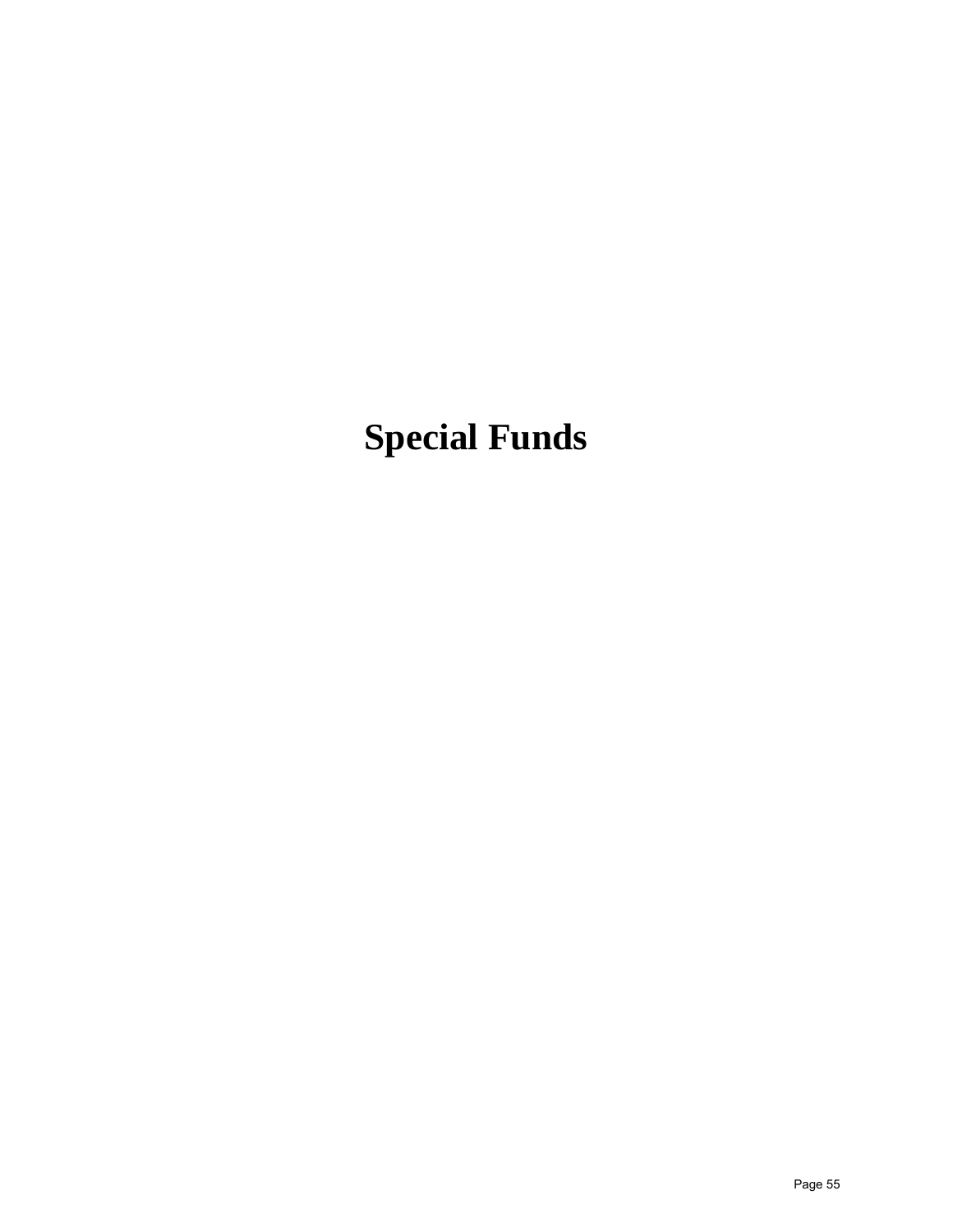## **City of Chickasha Annual Budget FY 2018-19 Donation Fund 20-20**

| <b>Account</b><br>No. | <b>Description</b>               | FY 16-17<br><b>Actual</b> | FY 17-18<br><b>Budget</b><br>------------ | FY 17-18<br><b>Estimate</b> | FY 18-19<br><b>Budget</b> |
|-----------------------|----------------------------------|---------------------------|-------------------------------------------|-----------------------------|---------------------------|
|                       | <b>Fund Balance - July 1</b>     | 40,466                    | 51,441                                    | 53,708                      | ------------<br>57,948    |
| 4000                  | <b>Revenues:</b>                 |                           |                                           |                             |                           |
| 4310                  | Donations:                       |                           |                                           |                             |                           |
| 4310-000              | Non-Specific                     | 2,733                     |                                           |                             | 3,000                     |
| 4310-001              | Library                          | $\blacksquare$            |                                           |                             | 500                       |
| 4310-002              | Fire                             | 2,500                     |                                           | 1,333                       | 2,500                     |
| 4310-003              | Parks                            | 100                       |                                           | 100                         | 1,000                     |
| 4310-006              | <b>Animal Control</b>            | 200                       | 500                                       | 300                         | 1,000                     |
| 4310-009              | Police                           |                           | $\overline{\phantom{a}}$                  | $\blacksquare$              | 2,500                     |
| 4310-010              | <b>Community Cleanup</b>         | 1,990                     |                                           |                             | 1,000                     |
| 4310-014              | 'Police Explorer Program         | 2,500                     | 1,500                                     |                             |                           |
| 4310-015              | Police Chaplain Program          | 4,700                     | 1,500                                     | 14,333                      | 1,000                     |
| 4310-016              | Shop With a Cop                  | 2,250                     |                                           |                             | 1,500                     |
| 4701-001              | Police K9                        | 2,000                     |                                           |                             | 1,500<br>------------     |
|                       | <b>Donations Total</b>           | 18,973                    | 3,500                                     | 16,066                      | 15,500                    |
| 4600-001              | Interest Income                  | 100                       | 34                                        | 162                         | 100                       |
|                       | <b>Revenue Total</b>             | 19,073<br>=========       | 3,534<br>=========                        | 16,228<br>=========         | 15,600<br>$=$ ========    |
| 5000                  | <b>Expenditures:</b>             |                           |                                           |                             |                           |
| 5310                  | <b>Expense by Donation:</b>      |                           |                                           |                             |                           |
| 5310-000              | Non-Specific                     | 30                        | 13,500                                    | 467                         | 13,800                    |
| 5310-001              | Library                          |                           |                                           |                             | 500                       |
| 5310-002              | DARE/Tasers                      |                           | 1,200                                     |                             | 1,200                     |
| 5310-003              | Park Improvements                |                           |                                           |                             | 1,000                     |
| 5310-003              | <b>Memorial Park</b>             |                           | 1,800                                     |                             | 1,800                     |
| 5310-004              | Airport                          |                           | 4,400                                     |                             | 4,400                     |
| 5310-005              | 29th St. Widening                |                           | 17,700                                    |                             | 17,700                    |
| 5310-006              | Animal Shelter                   |                           | 500                                       |                             | 1,500                     |
| 5310-009              | Police                           | 2,903                     | $\blacksquare$                            | 3,990                       | 2,500                     |
| 5310-010              | <b>Community Cleanup</b>         |                           | 3,200                                     | $\sim$                      | 4,200                     |
| 5310-011              | K-9                              | 2,300                     |                                           | 2,000                       | 1,500                     |
| 5310-012              | Fire/EMS                         |                           | 500                                       | 2,588                       | 3,000                     |
| 5310-013              | Cemetery                         | 45                        | 100                                       |                             | 100                       |
| 5310-014              | Police Explorer Program          |                           | 1,500                                     |                             | 1,500                     |
| 5310-015              | Police Chaplain Program          | 553                       | 1,500                                     | 2,943                       | 2,500                     |
| 5310-016              | Shop With a Cop                  |                           | ------------                              | ------------                | 1,500                     |
|                       | <b>Expense by Donation Total</b> | 5,831                     | 45,900                                    | 11,988                      | 57,200                    |
|                       | <b>Expenditure Total</b>         | 5,831<br>========         | 45,900<br>=========                       | 11,988<br>=========         | 57,200<br>=========       |
|                       | <b>Surplus (Shortfall)</b>       | 13,242                    | (42, 366)                                 | 4,240                       | (41,600)                  |
|                       | Fund Balance - June 30           | 53,708                    | 9,075                                     | 57,948                      | 16,348                    |
|                       |                                  | =========                 | =========                                 | =========                   | ======                    |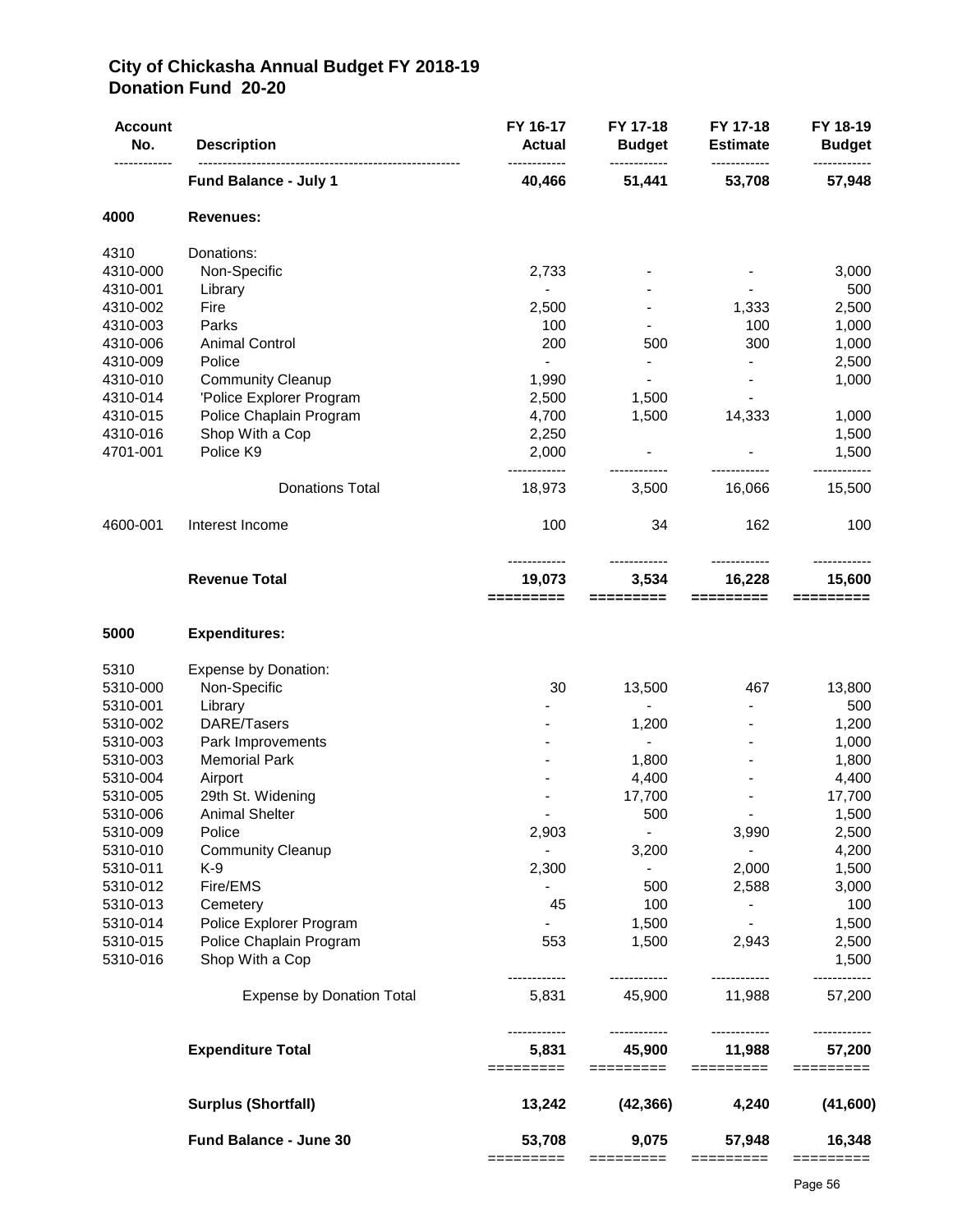## **City of Chickasha Annual Budget FY 2018-19 Water Meter Deposit Fund 61-36**

| <b>Account</b><br>No. | <b>Description</b>                      | FY 16-17<br><b>Actual</b><br>------------ | FY 17-18<br><b>Budget</b> | FY 17-18<br><b>Estimate</b><br>------------                                                                                                                                                                                                                                                                                                                                                                                                                                                       | FY 18-19<br><b>Budget</b> |
|-----------------------|-----------------------------------------|-------------------------------------------|---------------------------|---------------------------------------------------------------------------------------------------------------------------------------------------------------------------------------------------------------------------------------------------------------------------------------------------------------------------------------------------------------------------------------------------------------------------------------------------------------------------------------------------|---------------------------|
|                       | Fund Balance - July 1                   | 319,000                                   | 334,179                   | 257,301                                                                                                                                                                                                                                                                                                                                                                                                                                                                                           | 257,701                   |
| 4000                  | <b>Revenues:</b>                        |                                           |                           |                                                                                                                                                                                                                                                                                                                                                                                                                                                                                                   |                           |
| 4390-001              | Utility deposits                        | 79,800                                    | 80,000                    | 80,000                                                                                                                                                                                                                                                                                                                                                                                                                                                                                            |                           |
| 4600-001              | Interest Income                         | 491                                       | 400                       | 400                                                                                                                                                                                                                                                                                                                                                                                                                                                                                               | 400                       |
|                       | <b>Revenue Total</b>                    | 80,291                                    | 80,400                    | 80,400                                                                                                                                                                                                                                                                                                                                                                                                                                                                                            | 400                       |
| 5000                  | <b>Expenditures:</b>                    |                                           |                           |                                                                                                                                                                                                                                                                                                                                                                                                                                                                                                   |                           |
| 5200<br>5208-006      | Maintenance and Operations:<br>Refunds  | 86,786                                    | 80,000                    | 80,000                                                                                                                                                                                                                                                                                                                                                                                                                                                                                            | 80,000                    |
|                       | <b>Total Maintenance and Operations</b> | 86,786                                    | 80,000                    | 80,000                                                                                                                                                                                                                                                                                                                                                                                                                                                                                            | 80,000                    |
| 5500-031              | Transfer to CMA                         | 55,204                                    |                           |                                                                                                                                                                                                                                                                                                                                                                                                                                                                                                   |                           |
|                       | <b>Total Reserves</b>                   | 55,204                                    |                           |                                                                                                                                                                                                                                                                                                                                                                                                                                                                                                   |                           |
|                       | <b>Expenditure Total</b>                | 141,990<br>==========                     | 80,000<br>$=$ ==========  | 80,000<br>==========                                                                                                                                                                                                                                                                                                                                                                                                                                                                              | 80,000                    |
|                       | <b>Surplus (Shortfall)</b>              | (61, 699)                                 | 400                       | 400                                                                                                                                                                                                                                                                                                                                                                                                                                                                                               | (79,600)                  |
|                       | <b>Ending Fund Balance Jun 30</b>       | 257,301<br>==========                     | 334,579<br>==========     | 257,701<br>$\begin{array}{cccccccccc} \multicolumn{2}{c}{} & \multicolumn{2}{c}{} & \multicolumn{2}{c}{} & \multicolumn{2}{c}{} & \multicolumn{2}{c}{} & \multicolumn{2}{c}{} & \multicolumn{2}{c}{} & \multicolumn{2}{c}{} & \multicolumn{2}{c}{} & \multicolumn{2}{c}{} & \multicolumn{2}{c}{} & \multicolumn{2}{c}{} & \multicolumn{2}{c}{} & \multicolumn{2}{c}{} & \multicolumn{2}{c}{} & \multicolumn{2}{c}{} & \multicolumn{2}{c}{} & \multicolumn{2}{c}{} & \multicolumn{2}{c}{} & \mult$ | 178,101<br>==========     |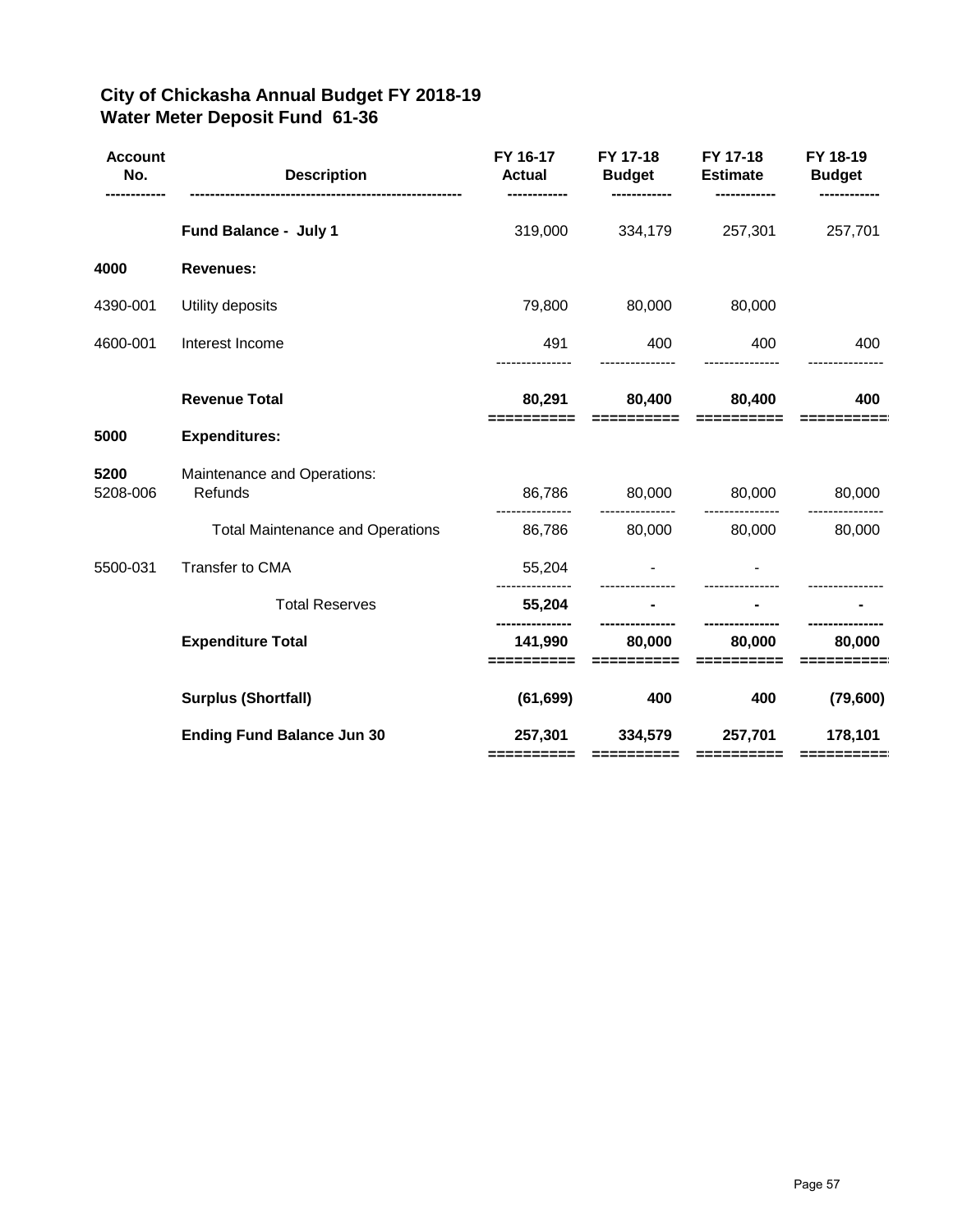## **City of Chickasha Annual Budget FY 2018-19 Water Resources Fund 68-68**

| <b>Account</b><br>No. | <b>Description</b>                                                    | FY 16-17<br><b>Actual</b><br>------------ | FY 17-18<br><b>Budget</b> | FY 17-18<br><b>Estimate</b> | FY 18-19<br><b>Budget</b> |
|-----------------------|-----------------------------------------------------------------------|-------------------------------------------|---------------------------|-----------------------------|---------------------------|
|                       | Fund Balance - July 1                                                 | 410,746                                   | 451,946                   | 448,601                     | 514,785                   |
| 4000                  | <b>Revenues:</b>                                                      |                                           |                           |                             |                           |
| 4395-001              | Water Fee (\$1.00)                                                    | 36,353                                    | 81,000                    | 64,684                      | 70,000                    |
| 4600-001              | Interest Income                                                       | 1,502                                     |                           | 1,500                       | 1,500                     |
|                       | <b>Revenue Total</b>                                                  | 37,855<br>==========                      | 81,000<br>==========      | 66,184<br>==========        | 71,500<br>==========      |
| 5000                  | <b>Expenditures:</b>                                                  |                                           |                           |                             |                           |
| 5200<br>5301-010      | Maintenance and Operations:<br>Engineers/Architects/Suveryors Fees    |                                           |                           |                             |                           |
|                       | <b>Total Maintenance and Operations</b>                               |                                           |                           |                             |                           |
| 6301-001              | 6000 Capital Projects:<br>Ft. Cobb Intake Pipe<br>Water Project - TBD |                                           | 530,000                   |                             | 550,000                   |
|                       | <b>Total Capital Projects</b>                                         |                                           | 530,000                   |                             | 550,000                   |
|                       | <b>Expenditure Total</b>                                              |                                           | 530,000<br>--------       |                             | 550,000                   |
|                       | <b>Surplus (Shortfall)</b>                                            | 37,855                                    | (449,000)                 | 66,184                      | (478, 500)                |
|                       | <b>Ending Fund Balance Jun 30</b>                                     | 448,601<br>==========                     | 2,946<br>==========       | 514,785<br>==========       | 36,285<br>==========      |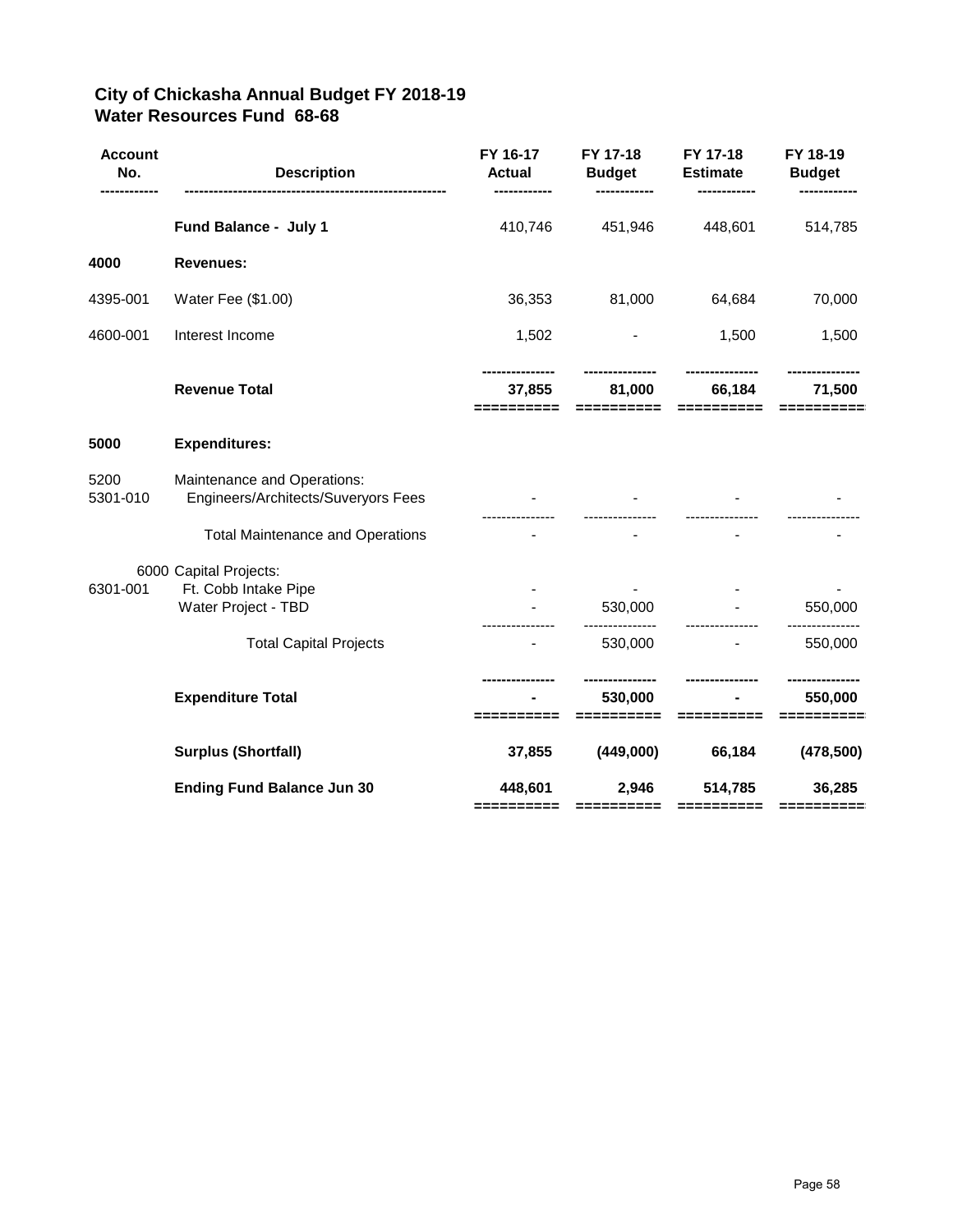**Account FY 16-17 FY 17-18 FY 17-18 FY 18-19 No. Description Actual Budget Estimate Budget ------------ ------------------------------------------------------ ------------ ------------ ------------ ------------ Fund Balance - July 1 2,086,956 1,179,427 1,433,516 1,324,558 4000 Revenues** 4010 Insurance:<br>4010-001 Health In 4010-001 Health Ins./Employee Contribution 325,939 364,000 350,000 360,000 4010-002 Reimbursements/Health 36,599 400,000 300,000 400,000 4010-003 Reimbursements/Work Comp - - 1,500 - 4010-004 Reimbursements/Vehicle 8,425 53,500<br>4010-005 Reimbursements/Property 47,927 - 200 4010-005 Reimbursements/Property 47,927 - 200 - 4010-011.1 General Fund Workers Comp and the state of the state of the 407,700 4010-011.2 General Fund Health 407,700 4010-011.2 General Fund Health 407,600 4010-011.193,600 4010-011.193,600 4010-011.193,600 4010-011.193,6 4010-011.2 General Fund Health 1,193,600 4010-011.3 General Fund Property & Liability 135,000<br>
4010-23.1 EMS Fund Workers Comp<br>
100,500 100,500 EMS Fund Workers Comp 4010-23.2 EMS Fund Health<br>4010-23.3 EMS Fund Property & Liability development of the state of the state of the state of the state of the 4010-23.3 EMS Fund Property & Liability 6.400 States of the States of the States of the States of the States o<br>
4010-31.1 CMA Fund Workers Comp 41.600 MM Fund Workers Comp 41,600 MM 1997 MM 41,600 MM 41,600 MM 41,600 MM 41,600 MM 41,600 MM 41,600 MM 41,600 MM 41,600 MM 41,600 MM 41,600 MM 41,600 MM 41,600 MM 41,600 MM 41,600 MM 41,600 MM 41,600 MM 41,600 MM 41,600 4010-31.2 CMA Fund Health 248,800 CMA Fund Property & Liability 4010-39.1 Airport Fund Workers Comp 6.200 5,200 5,200 5,200 5,200 5,200 5,200 5,200 5,200 5,200 5,200 5,5200 5,<br>4010-39.2 Airport Fund Health 6.5 and 5.5 and 5.5 and 5.5 and 5.5 and 5.5 and 5.6 and 5.6 and 5.6 and 5.6 and 4010-39.2 Airport Fund Health 18,800<br>
4010-39.3 Airport Fund Property & Liability 18,800<br>
18,300 Airport Fund Property & Liability 4400-000 Other - Miscellaneous - - - - 4500 Transfer From Other Funds: 4500-001 General Fund: 1. Workers' Compensation 436,400 392,900 392,890 2. Health Insurance 530,450 851,600 310,000 3. Property and Liability Insurance 4500-002 Airport Fund: 1. Workers' Compensation 3,100 10,100 10,100 2. Health Insurance<br>
2. Health Insurance<br>
2. Property and Liability Insurance<br>
2. The alternative degree and the control of the control of the control of the control of the control of the control of the control of the cont 3. Property and Liability Insurance<br>CMA: 4500-004 1. Workers' Compensation 63,000 54,100 54,099 2. Health Insurance 122,550 238,400 158,929 3. Property and Liability Insurance 4500-020 EMS Fund: 1. Vorkers' Compensation 103,000 129,400 129,397<br>2. Health Insurance 103,000 1206,400 137,597 2. Health Insurance 40,000 206,400 137,597 3. Property and Liability Insurance 4600-001 Interest Income 5,500 5,400 5,400 5,500  **--------------- --------------- --------------- --------------- Revenue Total 1,964,690 2,939,200 2,168,707 3,294,800 ========= ========= ========= ========= 5000 Expenditures:** 5200 Maintenance and Operations<br>5207 General Insurance<br>5207-001 General Liability General Insurance 5207-001 General Liability - 184,000 100,766 120,000<br>5207-002 Property - 184,000 124,000 93,815 90,000 5207-002 Property 82,925 124,000 93,815 90,000 5207-003 Airport 92,658 8,000 10,500 25,000 5207-004 Fleet Liability 848 900 - - 5207-007 Bond 503 500 671 600 5208-004 Bank Charges - - - - --------------- --------------- --------------- --------------- Total Maintenance and Operations **176,934 317,400 205,752 235,600** 5300 Other Services and Charges<br>5307 Insurance Coverage Expense 5307 Insurance Coverage Expenses:<br>5307-001 Claims Paid Claims Paid 1. Auto/Property 21,453 15,000 9,522 10,000 2. Health Insurance 1,431,865 1,431,865 1,431,865 1,431,865 1,400,000 1,400,000 1,400,000 1,400,000 1,500,000 1,500,000 1,500,000 1,500,000 1,500,000 1,500,000 1,500,000 1,500,000 1,500,000 1,500,000 1,500,000 1,500,000 1, 2. Legal Settlement 49,241 - - - 5307-002 Reinsurance and Claims Administration 366,557 378,000 307,819 350,000 Insurance/Co-Insurance (Work Comp) 5307.004 Health Plan Consultant/HR Assistance 31,250 35,000 45,832 50,000 5307-005 Wellness Program 61,137 - - - --------------- --------------- --------------- --------------- Total Other Services and Charges **2,441,196 2,715,000 2,071,913 2,510,000 --------------- --------------- --------------- --------------- Expenditure Total 2,618,130 3,032,400 2,277,665 2,745,600 ========= ========= ========= ========= Surplus (Shortfall) (653,440) (93,200) (108,958) 549,200 Ending Fund Balance Jun 30 1,433,516 1,086,227 1,324,558 1,873,758**

 **========= ========= ========= =========**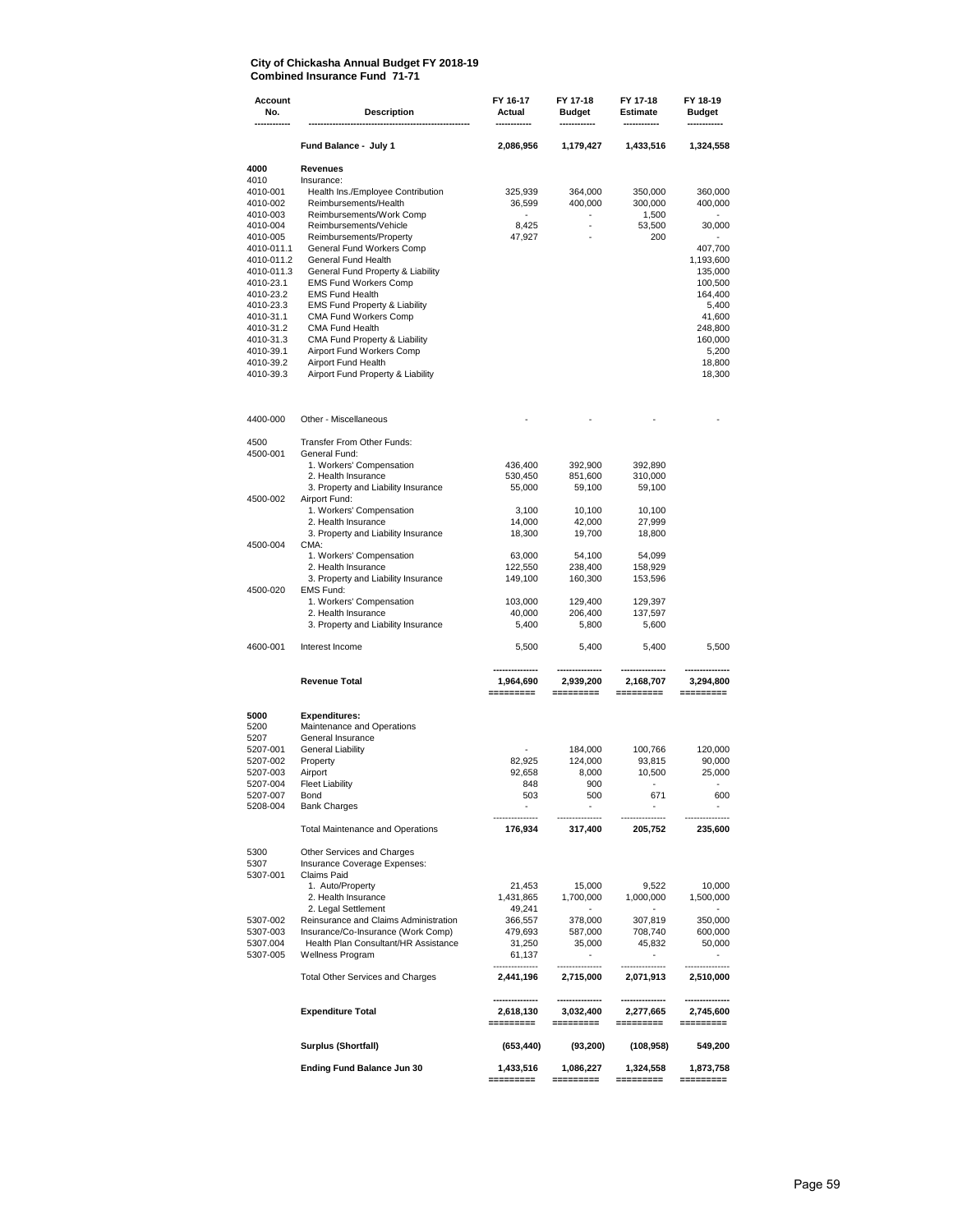| <b>Account</b><br>No.   | <b>Description</b>                         | FY 16-17<br><b>Actual</b> | FY 17-18<br><b>Budget</b> | FY 17-18<br><b>Estimate</b> | FY 18-19<br><b>Budget</b> |
|-------------------------|--------------------------------------------|---------------------------|---------------------------|-----------------------------|---------------------------|
| <b>Health Insurance</b> | City of Chickasha Annual Budget FY 2018-19 |                           |                           |                             |                           |
| <b>Account</b><br>No.   | <b>Description</b>                         | FY 16-17<br><b>Actual</b> | FY 17-18<br><b>Budget</b> | FY 17-18<br><b>Estimate</b> | FY 18-19<br><b>Budget</b> |
|                         | Fund Balance - July 1                      | 1,168,270                 | 357,870                   | 348,899                     | 364,463                   |
|                         | <b>Revenue</b>                             |                           |                           |                             |                           |
| 4010-001                | Health Ins./Employee Contribution          | 325,939                   | 364,000                   | 350,000                     | 360,000                   |
| 4010-002                | Reimbursements/Health                      | 36,599                    | 400,000                   | 300,000                     | 400,000                   |
|                         | <b>Transfer From Other Funds:</b>          |                           |                           |                             |                           |
| 4500-001                | General Fund:                              | 530,450                   | 851,600                   | 392,890                     | 1,193,600                 |
| 4500-002                | Airport Fund:                              | 14,000                    | 42,000                    | 27,999                      | 18,800                    |
| 4500-004                | CMA:                                       | 122,550                   | 238,400                   | 158,929                     | 248,800                   |
| 4500-020                | <b>EMS Fund:</b>                           | 40,000                    | 206,400                   | 137,597                     | 164,400                   |
| 4600-001                | Interest                                   | 1,900                     | 1,800                     | 1,800                       | 1,900                     |
|                         | <b>Revenue Total</b>                       | 1,071,438                 | 2,104,200                 | 1,369,215                   | 2,387,500                 |
|                         | Expenditures:                              |                           |                           |                             |                           |
| 5307-001                | Health Insurance - Claims Paid             | 1,431,865                 | 1,700,000                 | 1,000,000                   | 1,500,000                 |
| 5307-002                | Reinsurance/Claims Administration          | 366,557                   | 378,000                   | 307,819                     | 350,000                   |
|                         | Health Plan Consultant/HR Assistance       | 31,250                    | 35,000                    | 45,832                      | 50,000                    |
|                         | Wellness                                   | 61,137                    |                           |                             |                           |
|                         | <b>Expenditure Total</b>                   | 1,890,809                 | 2,113,000                 | 1,353,651                   | 1,900,000                 |
|                         | Surplus/(Shortfall)                        | (819, 371)                | (8,800)                   | 15,564                      | 487,500                   |
|                         | <b>Ending Fund Balance Jun 30</b>          | 348,899                   | 349,070                   | 364,463                     | 851,963                   |
|                         |                                            | =========                 | $=$ ========              | $=$ = = = = = = = $=$       |                           |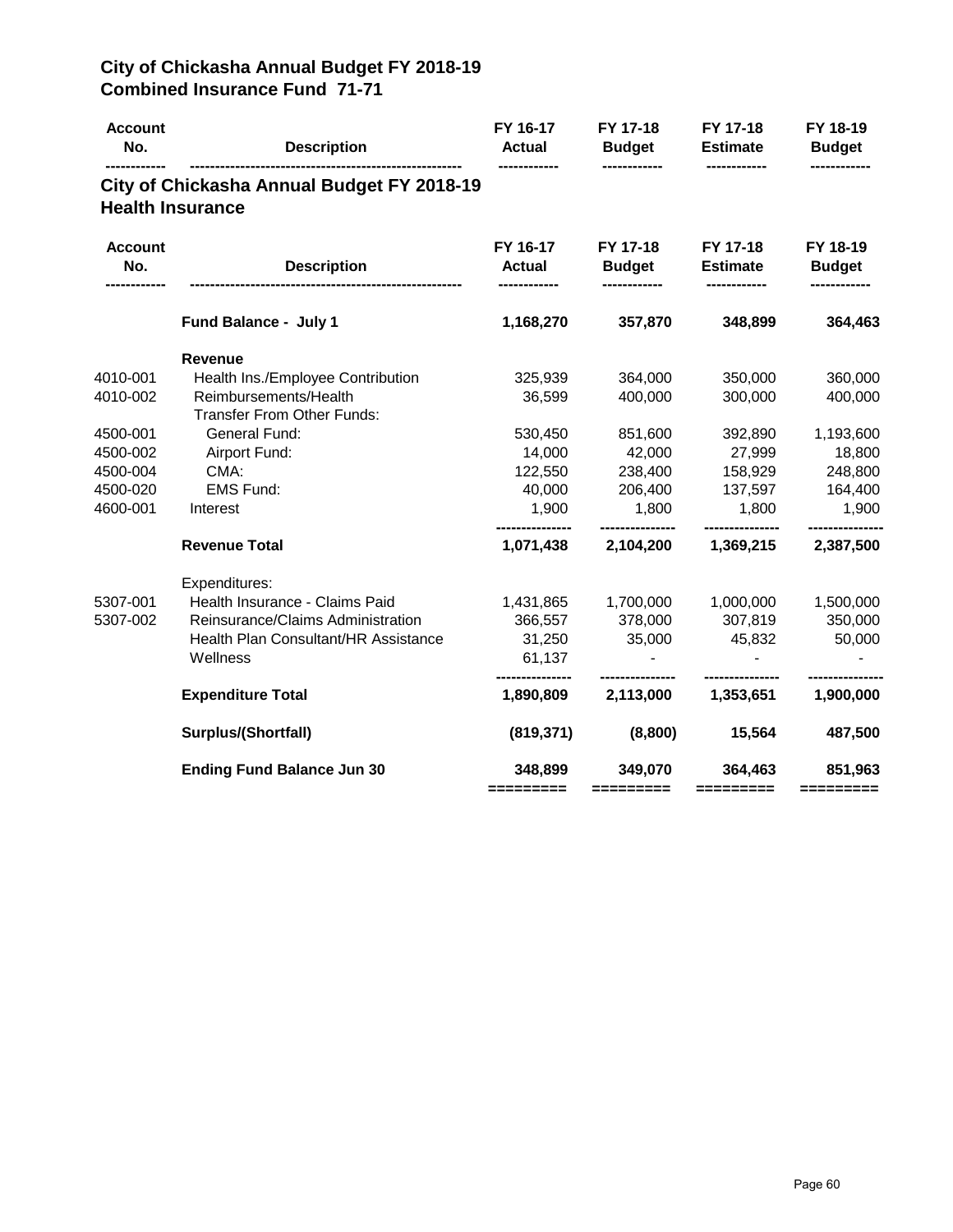| <b>Account</b><br>No. | <b>Description</b>                                                                    | FY 16-17<br><b>Actual</b> | FY 17-18<br><b>Budget</b> | FY 17-18<br><b>Estimate</b> | FY 18-19<br><b>Budget</b> |
|-----------------------|---------------------------------------------------------------------------------------|---------------------------|---------------------------|-----------------------------|---------------------------|
|                       | City of Chickasha Annual Budget FY 2018-19<br><b>Workman's Compensation Insurance</b> |                           |                           |                             |                           |
| <b>Account</b><br>No. | <b>Description</b>                                                                    | FY 16-17<br><b>Actual</b> | FY 17-18<br><b>Budget</b> | FY 17-18<br><b>Estimate</b> | FY 18-19<br><b>Budget</b> |
|                       | Fund Balance - July 1                                                                 | 385,234                   | 422,934                   | 512,841                     | 392,387                   |
|                       | Revenue:<br><b>Transfer from Other Funds</b>                                          |                           |                           |                             |                           |
| 4500-001              | General                                                                               | 436,400                   | 392,900                   | 392,890                     | 407,700                   |
| 4500-002              | Airport                                                                               | 3,100                     | 10,100                    | 10,100                      | 5,200                     |
| 4500-004              | <b>CMA</b>                                                                            | 63,000                    | 54,100                    | 54,099                      | 41,600                    |
| 4500-020              | <b>EMS</b>                                                                            | 103,000                   | 129,400                   | 129,397                     | 100,500                   |
| 4010-003              | Reimbursements/Work Comp                                                              |                           |                           |                             |                           |
| 4600-001              | Interest                                                                              | 1,800                     | 1,800                     | 1,800                       | 1,800                     |
|                       | <b>Revenue Total</b>                                                                  | 607,300                   | 588,300                   | 588,286                     | 556,800                   |
|                       | <b>Expenditure:</b>                                                                   |                           |                           |                             |                           |
| 5307-003              | Workers Comp Insurance/Co-Insurance                                                   | 479,693                   | 587,000                   | 708,740                     | 600,000                   |
|                       | <b>Expenditure Total</b>                                                              | 479,693                   | 587,000                   | 708,740                     | 600,000                   |
|                       | <b>Surplus/(Shortfall)</b>                                                            | 127,607                   | 1,300                     | (120, 454)                  | (43, 200)                 |
|                       | <b>Ending Fund Balance Jun 30</b>                                                     | 512,841                   | 424,234                   | 392,387                     | 349,187                   |
|                       |                                                                                       | =========                 | =========                 | =========                   | =========                 |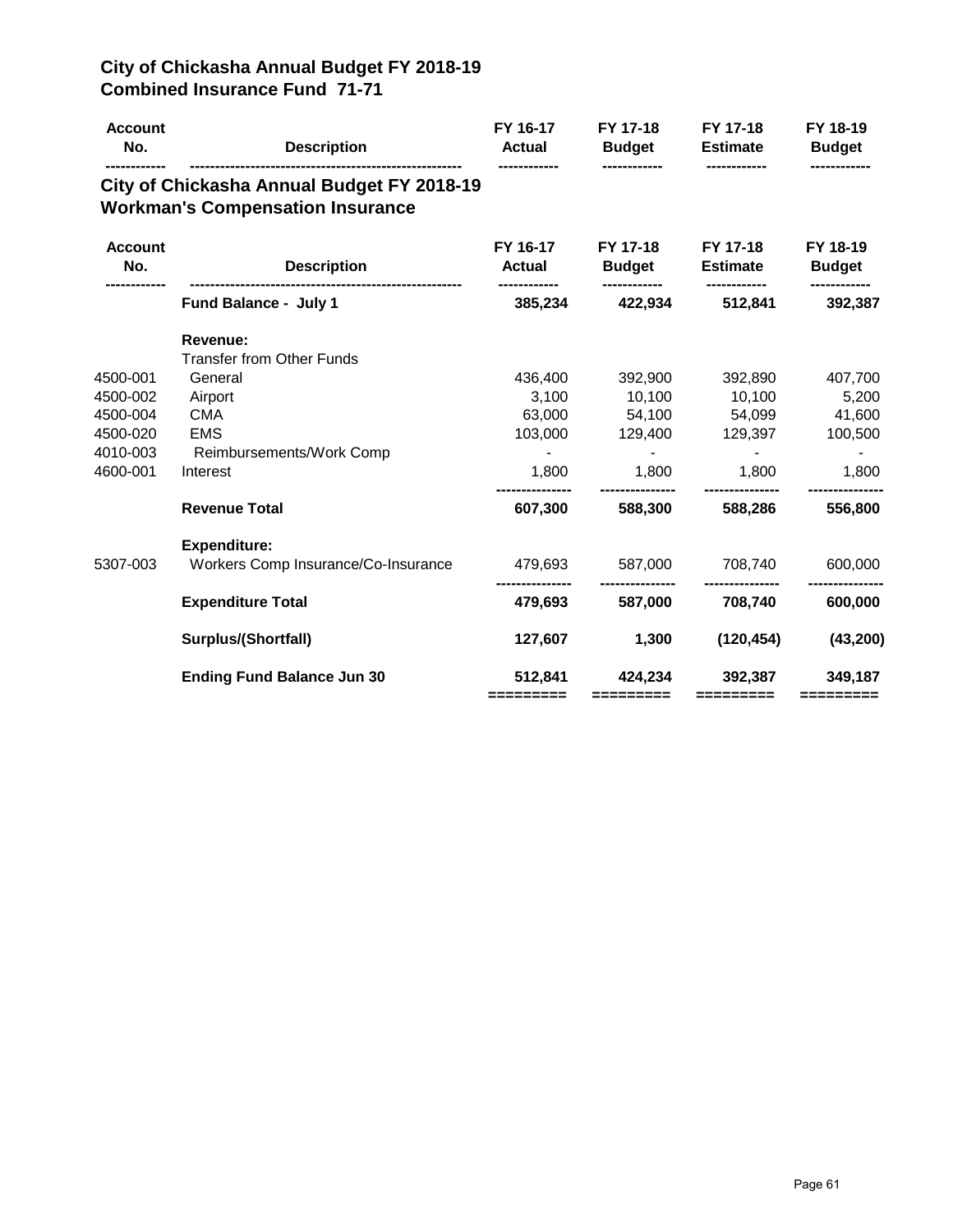| <b>Account</b><br>No. | <b>Description</b>                                                                  | FY 16-17<br><b>Actual</b> | FY 17-18<br><b>Budget</b> | FY 17-18<br><b>Estimate</b> | FY 18-19<br><b>Budget</b> |
|-----------------------|-------------------------------------------------------------------------------------|---------------------------|---------------------------|-----------------------------|---------------------------|
|                       | City of Chickasha Annual Budget FY 2018-19<br><b>Property / Liability Insurance</b> |                           |                           |                             |                           |
| <b>Account</b><br>No. | <b>Description</b>                                                                  | FY 16-17<br><b>Actual</b> | FY 17-18<br><b>Budget</b> | FY 17-18<br><b>Estimate</b> | FY 18-19<br><b>Budget</b> |
|                       | Fund Balance - July 1                                                               | ------------<br>533,452   | ------------<br>398,623   | ------------<br>571,776     | ------------<br>595,398   |
|                       | Revenue:                                                                            |                           |                           |                             |                           |
|                       | <b>Transfer from Other Funds</b>                                                    |                           |                           |                             |                           |
| 4500-001              | General                                                                             | 55,000                    | 59,100                    | 59,100                      | 135,000                   |
| 4500-002              | Airport                                                                             | 18,300                    | 19,700                    | 18,800                      | 18,300                    |
| 4500-004              | <b>CMA</b>                                                                          | 149,100                   | 160,300                   | 153,596                     | 160,000                   |
| 4500-020              | <b>EMS</b>                                                                          | 5,400                     | 5,800                     | 5,600                       | 5,400                     |
| 4010-004              | Reimbursements Vehicle                                                              | 8,425                     |                           |                             | 30,000                    |
| 4010-005              | <b>Reimbursements Property</b>                                                      | 47,927                    |                           |                             |                           |
| 4600-001              | Interest                                                                            | 1,800                     | 1,800                     | 1,800                       | 1,800                     |
|                       | <b>Revenue Total</b>                                                                | 285,952                   | 246,700                   | 238,896                     | 350,500                   |
|                       | Expenditure                                                                         |                           |                           |                             |                           |
| 5207-001              | <b>General Liability</b>                                                            |                           | 184,000                   | 100,766                     | 120,000                   |
| 5207-002              | Property                                                                            | 82,925                    | 124,000                   | 93,815                      | 90,000                    |
| 5207-003              | Airport                                                                             | 92,658                    | 8,000                     | 10,500                      | 25,000                    |
| 5207-004              | <b>Fleet Liability</b>                                                              | 848                       | 900                       | $\sim$                      |                           |
| 5207-007              | <b>Bond</b>                                                                         | 503                       | 500                       | 671                         | 600                       |
| 5307-001              | Auto/Property Claims Paid                                                           | 21,453                    | 15,000                    | 9,522                       | 10,000                    |
|                       | Legal Settlement                                                                    | 49,241                    |                           | $\blacksquare$              |                           |
|                       | <b>Expenditure Total</b>                                                            | 247,628                   | 332,400                   | 215,274                     | 245,600                   |
|                       | Surplus/(Shortfall)                                                                 | 38,324                    | (85,700)                  | 23,622                      | 104,900                   |
|                       | <b>Ending Fund Balance Jun 30</b>                                                   | 571,776                   | 312,923                   | 595,398                     | 700,298<br>=========      |
|                       |                                                                                     | =========                 | =========                 | =========                   |                           |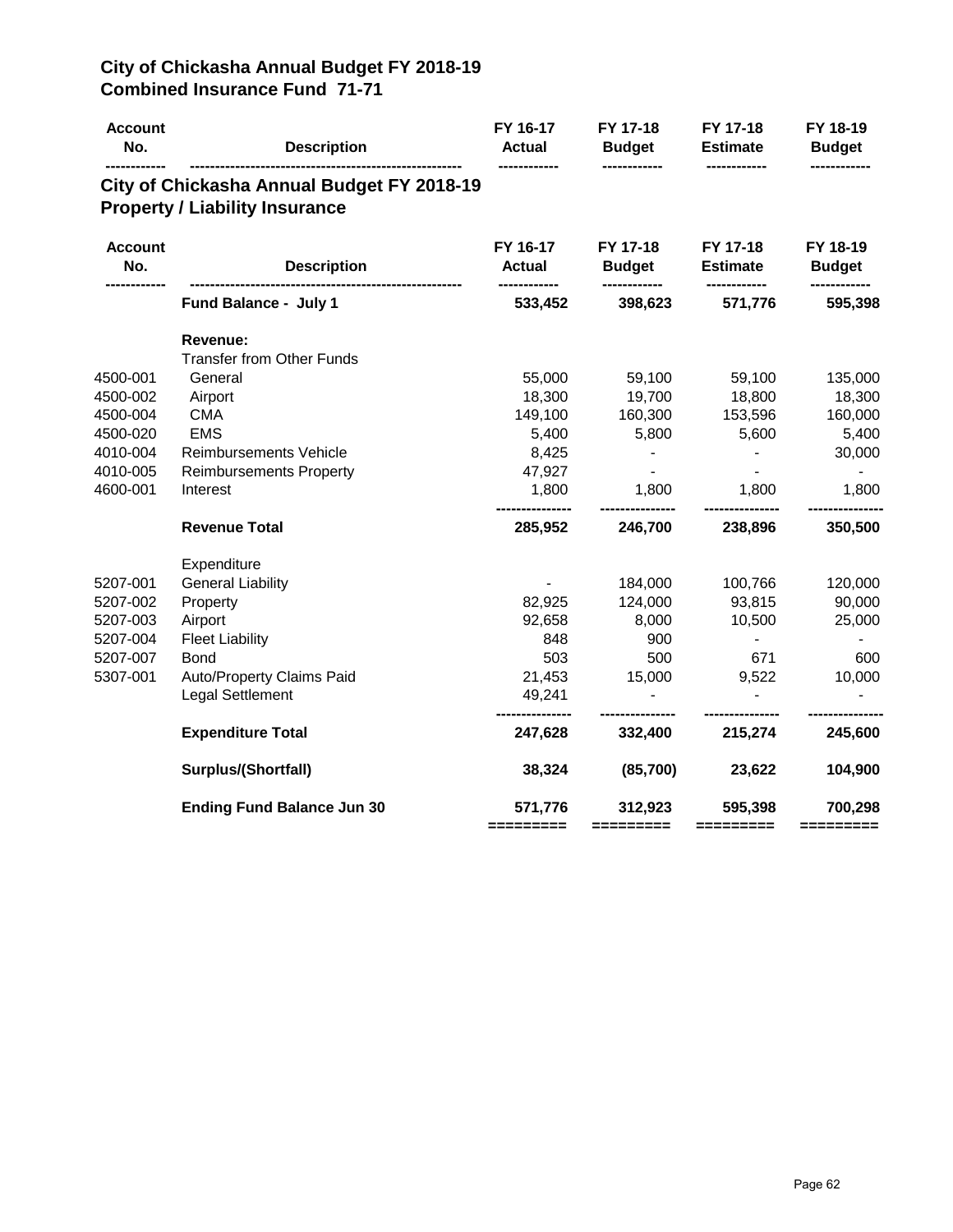# **City of Chickasha Annual Budget FY 2018-19 Compensated Absences Fund 72-72**

| <b>Account</b><br>No. | <b>Description</b>                | FY 16-17<br><b>Actual</b> | FY 17-18<br><b>Budget</b> | FY 17-18<br><b>Estimate</b> | FY 18-19<br><b>Budget</b> |
|-----------------------|-----------------------------------|---------------------------|---------------------------|-----------------------------|---------------------------|
|                       | Fund Balance - July 1             | 114,189                   | 64,389                    | 69,304                      | 98,238                    |
| 4000                  | <b>Revenues</b>                   |                           |                           |                             |                           |
| 4500                  | <b>Transfer From Other Funds</b>  |                           |                           |                             |                           |
| 4500-001              | <b>General Fund</b>               |                           |                           |                             |                           |
|                       | 1. Administration                 | 2,500                     | 2,900                     | 2,900                       | 2,600                     |
|                       | 2. Fire                           | 13,500                    | 12,400                    | 12,400                      | 11,000                    |
|                       | 3. Police                         | 17,600                    | 20,500                    | 20,500                      | 17,800                    |
|                       | 4. Parks and Recreation           | 2,800                     | 2,700                     | 2,700                       | 1,900                     |
|                       | 5. Library                        | 2,100                     | 2,200                     | 2,200                       | 1,800                     |
|                       | 6. Public Works                   | 3,500                     | 2,200                     | 2,200                       | 1,900                     |
|                       | 8. Support Services               | $\blacksquare$            | $\blacksquare$            | $\blacksquare$              |                           |
|                       | 9. Finance                        | 1,400                     | 1,600                     | 1,600                       | 1,500                     |
|                       | 10. Community Development         | 1,900                     | 1,800                     | 1,500                       | 1,400                     |
| 4500-002              | <b>Airport Fund</b>               | 600                       | 1,200                     | 1,200                       | 1,200                     |
| 4500-004              | <b>CMA</b>                        |                           | $\blacksquare$            |                             |                           |
|                       | 1. Public Works Administration    | 3,300                     | 2,200                     | 2,100                       | 1,200                     |
|                       | 2. Sanitation                     | 300                       | 300                       | 300                         | 300                       |
|                       | 3. Line Maintenance               | 3,600                     | 2,900                     | 2,900                       | 2,000                     |
|                       | 4. Lake Chickasha                 | 400                       | 400                       | 400                         | 350                       |
|                       | 5. Building Maintenance           | 300                       | 300                       | 300                         | 250                       |
|                       | 6. Utility Billing                | 2,520                     | 1,300                     | 1,400                       | 800                       |
| 4500-020              | <b>EMS Fund</b>                   | 5,700                     | 9,500                     | 9,500                       | 7,600                     |
| 4600-001              | Interest Income                   | 65                        | 100                       | 53                          | 50                        |
|                       | <b>Revenue Total</b>              | 62,085                    | 64,500                    | 64,153                      | 53,650                    |
|                       |                                   | ==========                | ==========                | ==========                  |                           |
| 5000                  | <b>Expenditures:</b>              |                           |                           |                             |                           |
| 5100                  | <b>Personnel Cost</b>             |                           |                           |                             |                           |
| 5101-006              | <b>Compensated Absences</b>       | 101,922                   | 90,000                    | 32,717                      | 90,000                    |
| 5102-004              | <b>FICA</b>                       | 3,570                     | 5,000                     | 2,028                       | 5,000                     |
| 5102-005              | Medicare Tax                      | 1,478<br>-----------      | 1,000<br>---------------  | 474<br>---------------      | 1,000                     |
|                       | <b>Total Personnel Cost</b>       | 106,970                   | 96,000                    | 35,219                      | 96,000                    |
|                       | <b>Expenditure Total</b>          | 106,970                   | 96,000                    | 35,219                      | 96,000                    |
|                       |                                   | ==========                | ==========                | ==========                  | ==========                |
|                       | <b>Surplus (Shortfall)</b>        | (44, 885)                 | (31,500)                  | 28,934                      | (42, 350)                 |
|                       | <b>Ending Fund Balance Jun 30</b> | 69,304<br>=========       | 32,889<br>==========      | 98,238<br>==========        | 55,888<br>==========      |
|                       |                                   |                           |                           |                             |                           |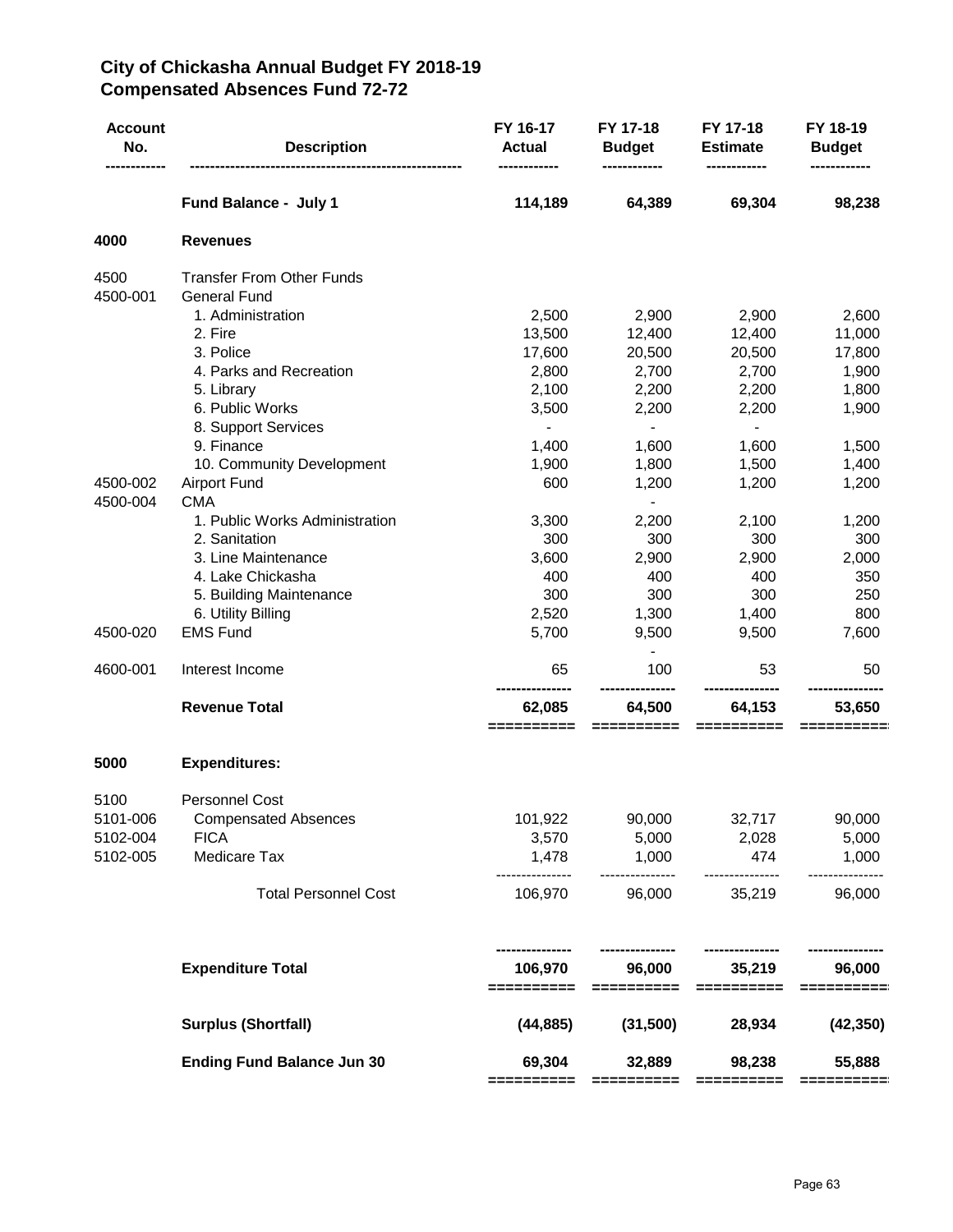# **Economic Development Funds**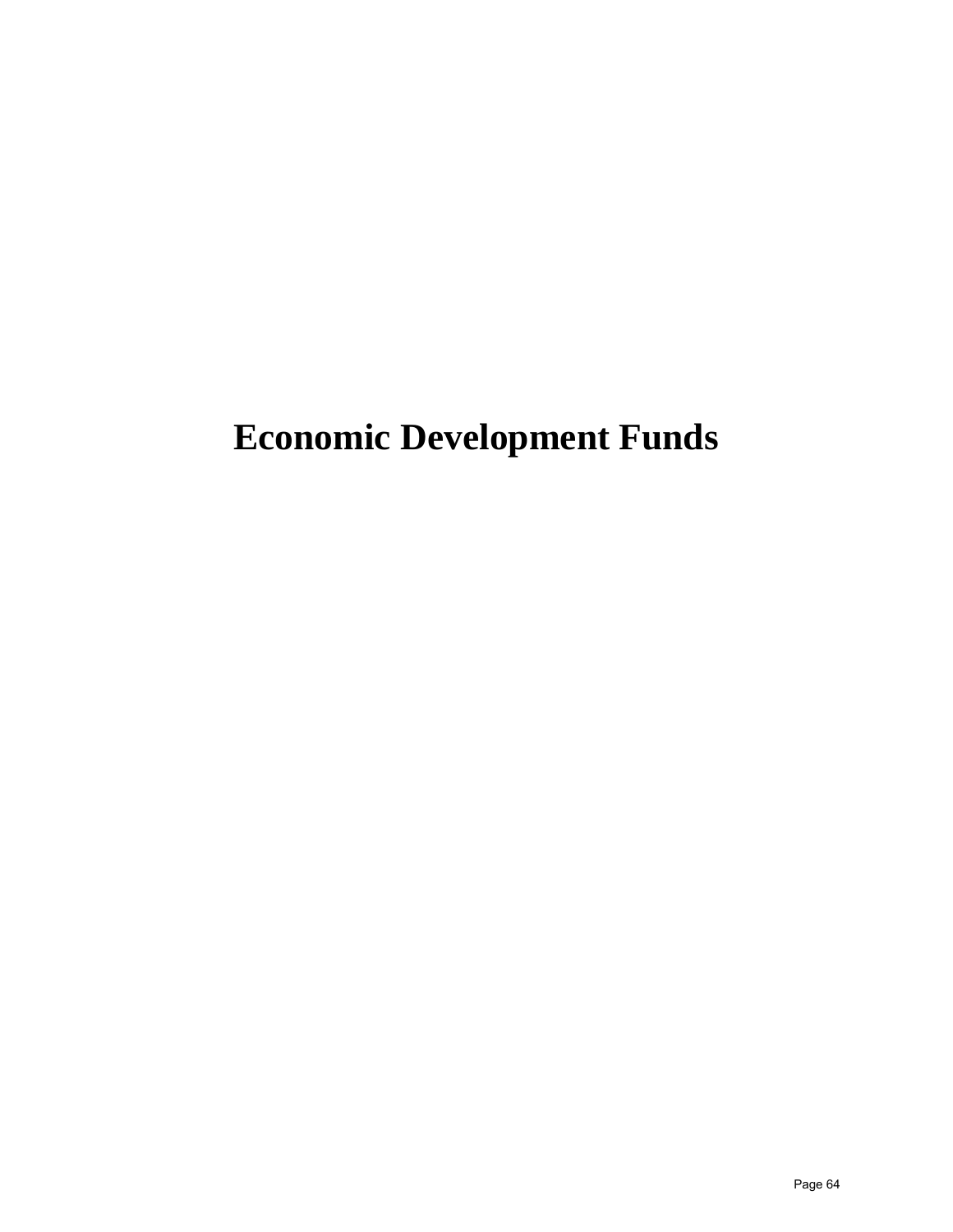# **City of Chickasha Annual Budget FY 2018-19 Tax Increment District Fund 22-22**

| <b>Account</b><br>No. | <b>Description</b>                                               | FY 16-17<br><b>Actual</b> | FY 17-18<br><b>Budget</b> | FY 17-18<br><b>Estimate</b> | FY 18-19<br><b>Budget</b> |
|-----------------------|------------------------------------------------------------------|---------------------------|---------------------------|-----------------------------|---------------------------|
|                       | <b>Fund Balance - July 1</b>                                     | 249,539                   |                           | 227,717                     | 39,229                    |
| 4000                  | <b>Revenues:</b>                                                 |                           |                           |                             |                           |
| 4210-002              | Ad Valorem Tax                                                   | 124,981                   | 140,000                   | 140,000                     | 140,000                   |
| 4500-001              | Transfer from General Fund (Sales Tax)<br>Transfer from CMA Fund | 68,427<br>34,214          | 200,000<br>60,000         | 86,178<br>43,089            | 100,000<br>60,000         |
| 4600-001              | Interest Income                                                  | 95                        |                           | 95                          | 95                        |
|                       | <b>Revenue Total</b>                                             | 227,717                   | 400,000                   | 269,362                     | 300,095                   |
|                       | <b>Expenditures:</b>                                             |                           |                           |                             |                           |
| 6500-007              | <b>TIF District-Reimbursement</b>                                | 249,539                   | 400,000                   | 457,850                     | 300,095                   |
|                       | <b>Expenditure Total</b>                                         | 249,539                   | 400,000                   | 457,850                     | 300,095                   |
|                       | <b>Surplus (Shortfall)</b>                                       | (21, 822)                 |                           | (188, 488)                  |                           |
|                       | <b>Fund Balance - June 30</b>                                    | 227,717<br>=========      |                           | 39,229                      | 39,229                    |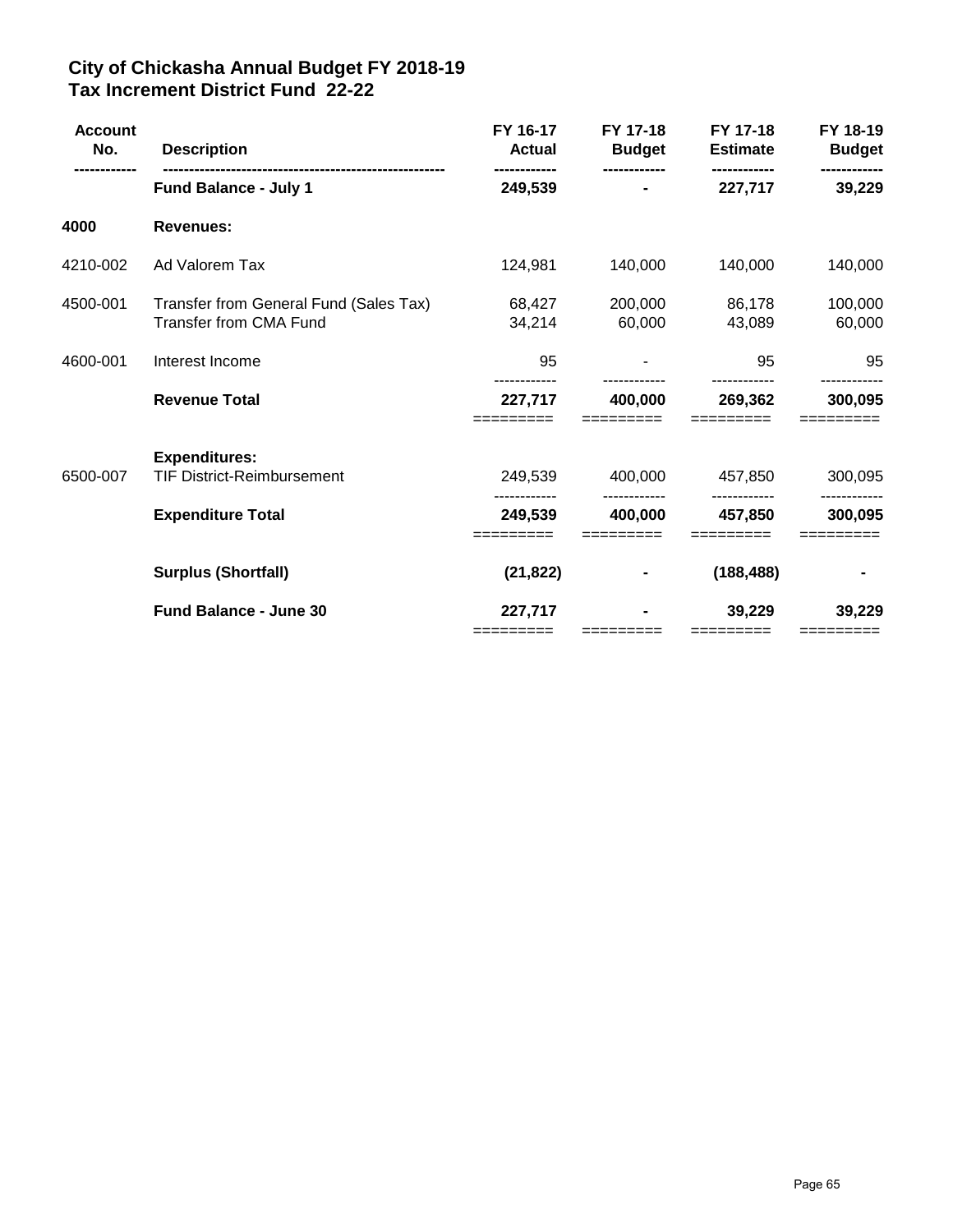# **City of Chickasha Annual Budget FY 2018-19 Chickasha Industrial Authority Fund 25-25**

|                                                                                                                                                                                                               |                                                             |                                                                | <b>Estimate</b>                                                      | <b>Budget</b>                                                 |
|---------------------------------------------------------------------------------------------------------------------------------------------------------------------------------------------------------------|-------------------------------------------------------------|----------------------------------------------------------------|----------------------------------------------------------------------|---------------------------------------------------------------|
| Fund Balance - July 1                                                                                                                                                                                         | 342,782                                                     | 123,741                                                        | 123,741                                                              | 147,230                                                       |
| <b>Revenues:</b>                                                                                                                                                                                              |                                                             |                                                                |                                                                      |                                                               |
| Hotel/Motel Tax                                                                                                                                                                                               |                                                             |                                                                |                                                                      |                                                               |
| Sponsorship                                                                                                                                                                                                   | 1,250                                                       |                                                                |                                                                      |                                                               |
| PSO reimbursement AIP electrical                                                                                                                                                                              |                                                             |                                                                |                                                                      |                                                               |
| Loan Repayments (Wesnidge)                                                                                                                                                                                    |                                                             | 27,000                                                         |                                                                      |                                                               |
| Other                                                                                                                                                                                                         | 2,195                                                       |                                                                |                                                                      |                                                               |
| Transfer In from General Fund (Hotel/Motel)                                                                                                                                                                   | 438,501                                                     | 437,100                                                        | 600,000                                                              | 600,000                                                       |
| Interest Income                                                                                                                                                                                               | 1,194                                                       | 500                                                            | 389                                                                  | 500                                                           |
| <b>Revenue Total</b>                                                                                                                                                                                          | 443,140<br>=========                                        | 464,600<br>=========                                           | 600,389<br>=========                                                 | 600,500<br>=========                                          |
| <b>Expenditures:</b>                                                                                                                                                                                          |                                                             |                                                                |                                                                      |                                                               |
| Other Services and Charges:<br>Electricity (sign)<br>Economic Development Council (EDC)<br>Tourism - Incentives, Projects, Ads<br>Main Street Program<br>Incentives - Commercial/Industrial<br>Incentive loan | 737<br>438,000<br>52,292<br>21,152<br>150,000<br>---------- | 700<br>393,400<br>20,000<br>20,000<br>200,000<br>------------- | 700<br>393,400<br>12,800<br>20,000<br>$\blacksquare$<br>150,000<br>. | 700<br>370,400<br>100,000<br>25,000<br>150,000<br>----------- |
|                                                                                                                                                                                                               |                                                             |                                                                |                                                                      | 646,100                                                       |
| Programs:<br>Downtown Façade Grant                                                                                                                                                                            |                                                             |                                                                |                                                                      |                                                               |
| Project Total                                                                                                                                                                                                 |                                                             |                                                                |                                                                      |                                                               |
| <b>Expenditure Total</b>                                                                                                                                                                                      | 662,181<br>=========                                        | 634,100<br>=========                                           | 576,900<br>=========                                                 | 646,100<br>=========                                          |
| <b>Surplus (Shortfall)</b>                                                                                                                                                                                    | (219, 041)                                                  | (169, 500)                                                     | 23,489                                                               | (45, 600)                                                     |
| Fund Balance - June 30                                                                                                                                                                                        | 123,741                                                     | (45, 759)                                                      | 147,230                                                              | 101,630                                                       |
|                                                                                                                                                                                                               | <b>Total Other Services and Charges</b>                     | ----<br>662,181                                                | -------------<br>634,100                                             | -------------<br>576,900                                      |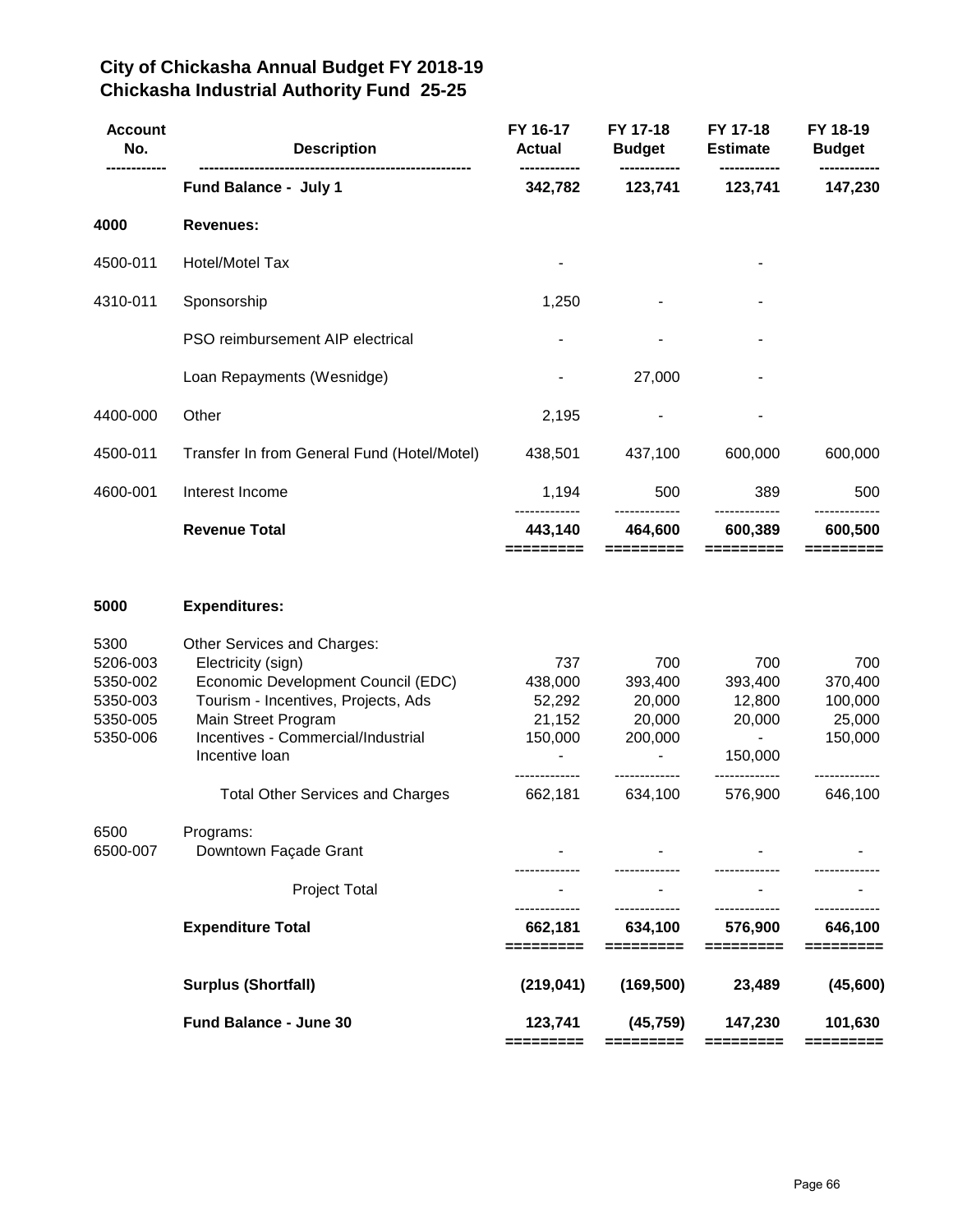# **City of Chickasha Annual Budget FY 2018-19 Economic Development Sales Tax Fund 26-26**

Old and New Taxes Combined

| <b>Account</b><br>No. | <b>Description</b>                      | FY 16-17<br><b>Actual</b><br>------------ | FY 17-18<br><b>Budget</b> | FY 17-18<br><b>Estimate</b> | FY 18-19<br><b>Budget</b> |
|-----------------------|-----------------------------------------|-------------------------------------------|---------------------------|-----------------------------|---------------------------|
|                       | Fund Balance - July 1                   | 4,064,403                                 | 1,853,303                 | 2,765,082                   | 2,772,997                 |
| 4000                  | <b>Revenues</b>                         |                                           |                           |                             |                           |
| 4200-005              | Loan Repayments - Word                  | 434                                       |                           |                             |                           |
| 4200-                 | Washita Theater Reimbursement           | 49,997                                    |                           |                             |                           |
| 4600-001              | Interest Income                         | 12,453                                    | 3,897                     | 7,915<br>-------------      | 15,100                    |
|                       | <b>Revenue Total</b>                    | 62,884<br>=========                       | 3,897<br>==========       | 7,915<br>==========         | 15,100                    |
| 5000                  | <b>Expenditures:</b>                    |                                           |                           |                             |                           |
| 5300                  | Other Services and Charges:             |                                           |                           |                             |                           |
| 5301-010              | Engineers/Architects                    | 450                                       |                           |                             | 1,000                     |
| 5301-002              | <b>Legal Fees</b>                       |                                           |                           |                             |                           |
|                       | <b>Total Other Services and Charges</b> | 450                                       |                           |                             | 1,000                     |
| 6000                  | Capital Projects/Incentives:            |                                           |                           |                             |                           |
| 6500-006              | <b>Grady Memorial Hospital Grant</b>    |                                           |                           |                             |                           |
| 6500-006              | <b>Unspecified Projects</b>             | 169,250                                   |                           |                             | 2,700,000                 |
| 6500-005              | Washita Theater Fire Suppression        | 84,075                                    |                           |                             |                           |
| 6500-034              | Downtown Improvements                   |                                           |                           |                             |                           |
| 6500-035              | Grand/Ada Sipuel Development            |                                           |                           |                             |                           |
| 6500-037              | Chickasha Avenue Commercial Prep        |                                           |                           |                             |                           |
| 6500-038              | Spec Building - Industrial Park         | 147,331                                   | 1,480,500                 |                             |                           |
| 6500-039              | Chisholm Trail Road Incentive           | 961,099                                   |                           |                             |                           |
| 6500-042              | Project Precision Incentive (jobs)      | $\blacksquare$<br>-------------           |                           |                             |                           |
|                       | <b>Total Capital Equipment/Projects</b> | 1,361,755                                 | 1,480,500                 |                             | 2,700,000                 |
|                       | <b>Expenditure Total</b>                | 1,362,205<br>==========                   | 1,480,500<br>==========   |                             | 2,701,000<br>==========:  |
|                       | <b>Surplus (Shortfall)</b>              | (1, 299, 321)                             | (1,476,603)               | 7,915                       | (2,685,900)               |
|                       |                                         |                                           |                           |                             |                           |
|                       | Fund Balance - June 30                  | 2,765,082<br>==========                   | 376,700<br>==========     | 2,772,997<br>==========     | 87,097<br>===========     |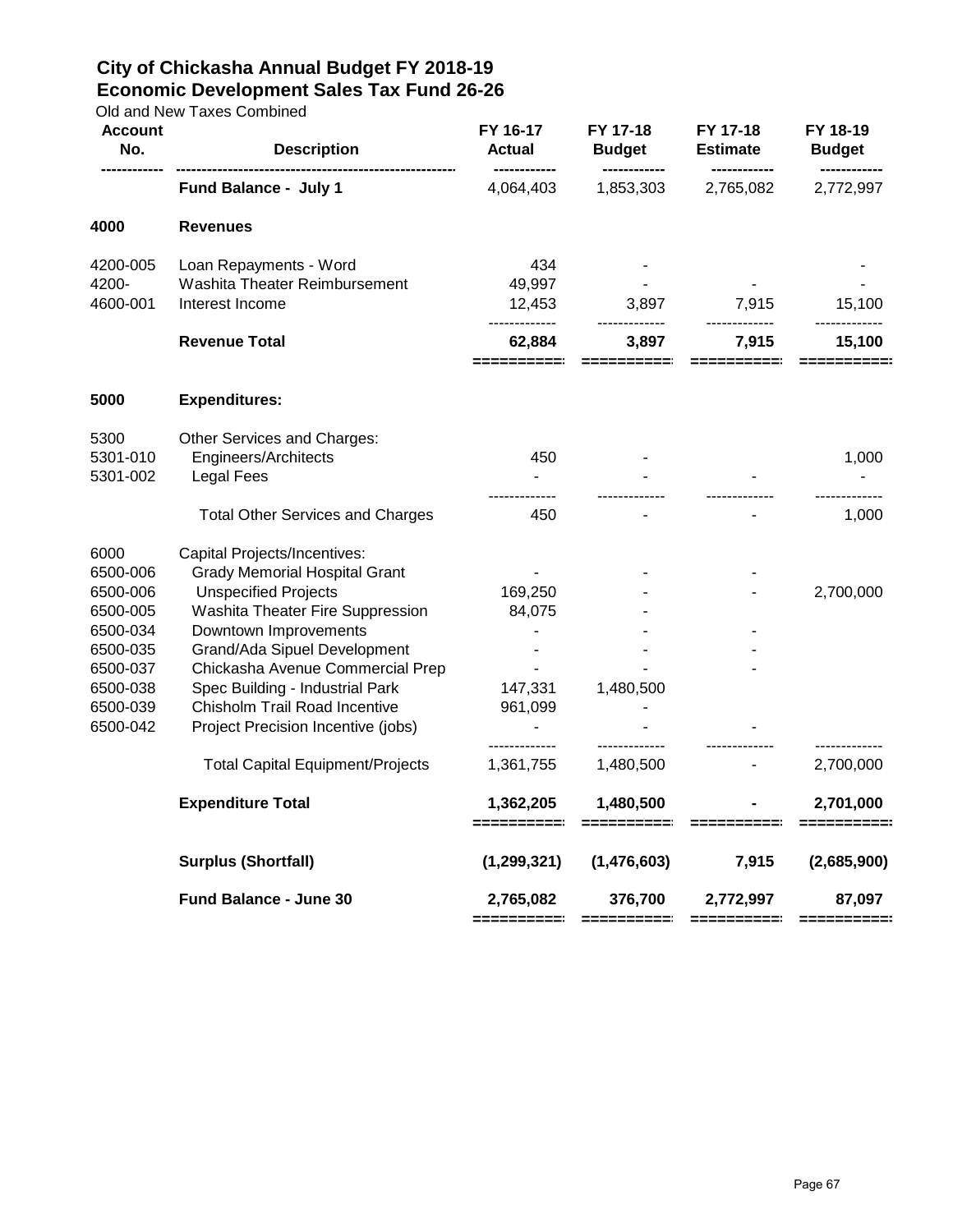| <b>Account</b><br>No.                    | <b>Description</b>                                                                                                                                          | FY 16-17<br><b>Actual</b>    | FY 17-18<br><b>Budget</b> | FY 17-18<br><b>Estimate</b> | FY 18-19<br><b>Budget</b> |
|------------------------------------------|-------------------------------------------------------------------------------------------------------------------------------------------------------------|------------------------------|---------------------------|-----------------------------|---------------------------|
|                                          | Fund Balance - July 1                                                                                                                                       | 2,500,385                    | 1,477,185                 | 2,153,475                   | 2,156,790                 |
| 4000<br>4600-001<br>4200-001             | <b>Revenues</b><br>Interest Income<br>Washita Theater Reimbursement                                                                                         | 3,315<br>49,997              | 3,315                     | 3,315                       | 10,500                    |
| 4200-005                                 | Loan Repayments - Word Industries<br><b>Revenue Total</b>                                                                                                   | 434<br>53,746<br>========    | 3,315                     | 3,315                       | 10,500                    |
| 5000                                     | <b>Expenditures:</b>                                                                                                                                        |                              |                           |                             |                           |
| 6000<br>6500-005<br>6500-038<br>6500-006 | Capital Projects/Incentives:<br>Washita Theater Fire Suppression<br>Spec Building - Industrial Park<br>Word Ind - Revolving Loan<br>Un-specified incentives | 84,075<br>147,331<br>169,250 | 1,480,500                 |                             | 2,100,000                 |
|                                          | <b>Total Capital Equipment/Projects</b>                                                                                                                     | 400,656                      | 1,480,500                 |                             | 2,100,000                 |
|                                          | <b>Expenditure Total</b>                                                                                                                                    | 400,656<br>========          | 1,480,500<br>=========    |                             | 2,100,000                 |
|                                          | <b>Surplus (Shortfall)</b>                                                                                                                                  | (346, 910)                   | (1,477,185)               | 3,315                       | (2,089,500)               |
|                                          | <b>Fund Balance - June 30</b>                                                                                                                               | 2,153,475<br>==========      |                           | 2,156,790                   | 67,290<br>==========      |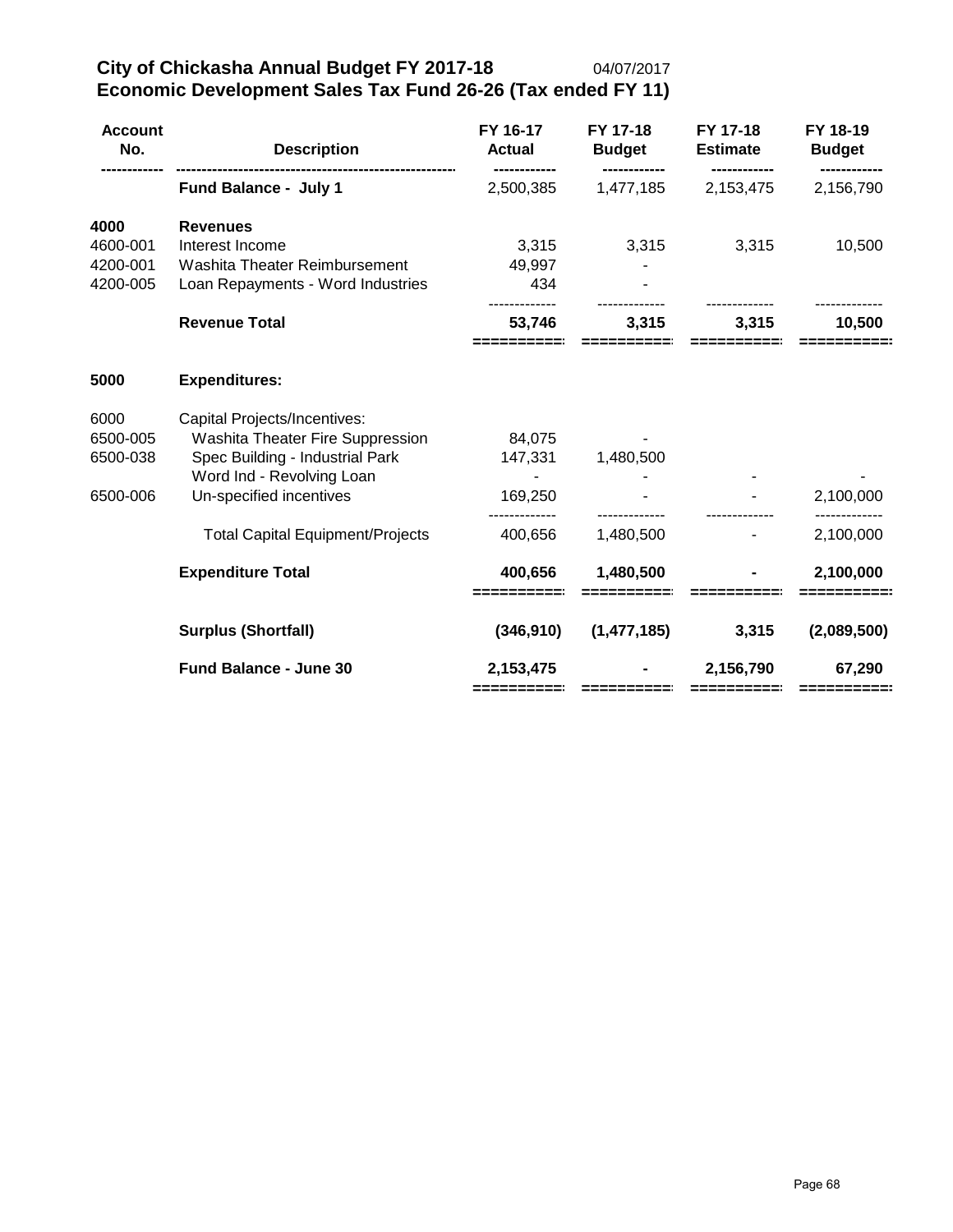**City of Chickasha Annual Budget FY 2017-18** 04/07/2017 **Economic Development Sales Tax Fund 26-26 (Tax ended FY 16)**

| <b>Description</b>                                                                                                                                                                                                         | FY 16-17<br><b>Actual</b> | FY 17-18<br><b>Budget</b> | FY 17-18<br><b>Estimate</b> | FY 18-19<br><b>Budget</b> |
|----------------------------------------------------------------------------------------------------------------------------------------------------------------------------------------------------------------------------|---------------------------|---------------------------|-----------------------------|---------------------------|
| Fund Balance - July 1                                                                                                                                                                                                      | 1,564,018                 | 1,564,018                 | 611,607                     | 616,207                   |
| <b>Revenues</b>                                                                                                                                                                                                            |                           |                           |                             |                           |
| Sales Tax                                                                                                                                                                                                                  |                           |                           |                             |                           |
| Interest Income                                                                                                                                                                                                            | 9,138                     | 582                       | 4,600                       | 4,600                     |
| <b>Revenue Total</b>                                                                                                                                                                                                       | 9,138<br>========         | 582                       | 4,600                       | 4,600                     |
| <b>Expenditures:</b>                                                                                                                                                                                                       |                           |                           |                             |                           |
| Other Services and Charges:<br>Engineers/Architects<br><b>Legal Fees</b>                                                                                                                                                   | 450<br>$\blacksquare$     |                           |                             | 1,000                     |
| <b>Total Other Services and Charges</b>                                                                                                                                                                                    | 450                       |                           |                             | 1,000                     |
| Capital Projects/Incentives:<br>Un-specified incentive<br><b>Grady Memorial Hospital Grant</b><br>Grand/Ada Sipuel Development<br>Downtown Improvements<br>Chickasha Avenue Commercial Prep<br>Purchase Star Comm Building |                           | 376,700                   |                             | 600,000                   |
| <b>Total Capital Equipment/Projects</b>                                                                                                                                                                                    | 961,099                   | 376,700                   |                             | 600,000                   |
| <b>Expenditure Total</b>                                                                                                                                                                                                   | 961,549<br>==========     | 376,700                   |                             | 601,000<br>=======        |
| <b>Surplus (Shortfall)</b>                                                                                                                                                                                                 | (952, 411)                | (376, 118)                | 4,600                       | (596, 400)                |
| Fund Balance - June 30                                                                                                                                                                                                     | 611,607                   | 1,187,900                 | 616,207                     | 19,807                    |
|                                                                                                                                                                                                                            |                           |                           |                             |                           |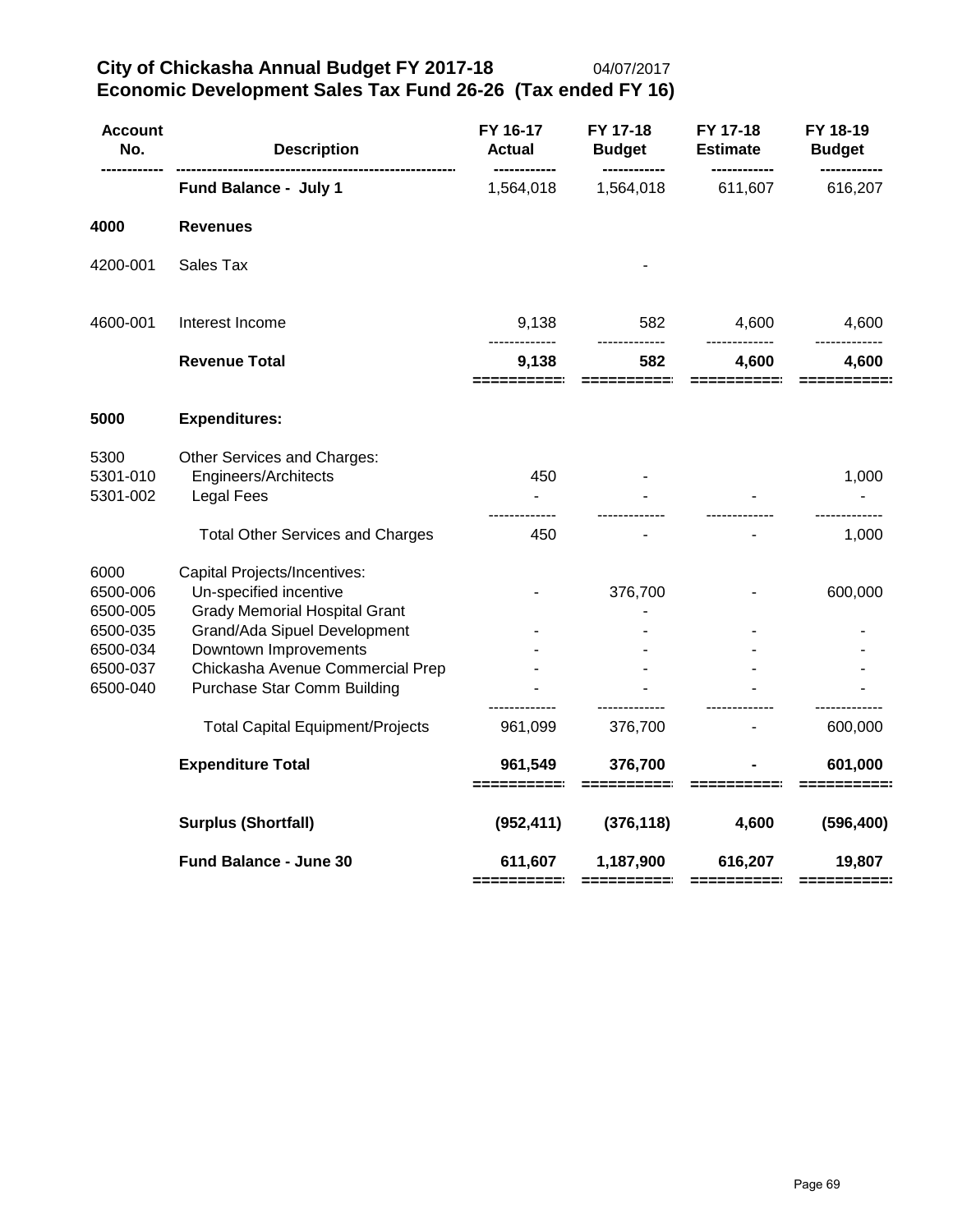**Public Safety Funds**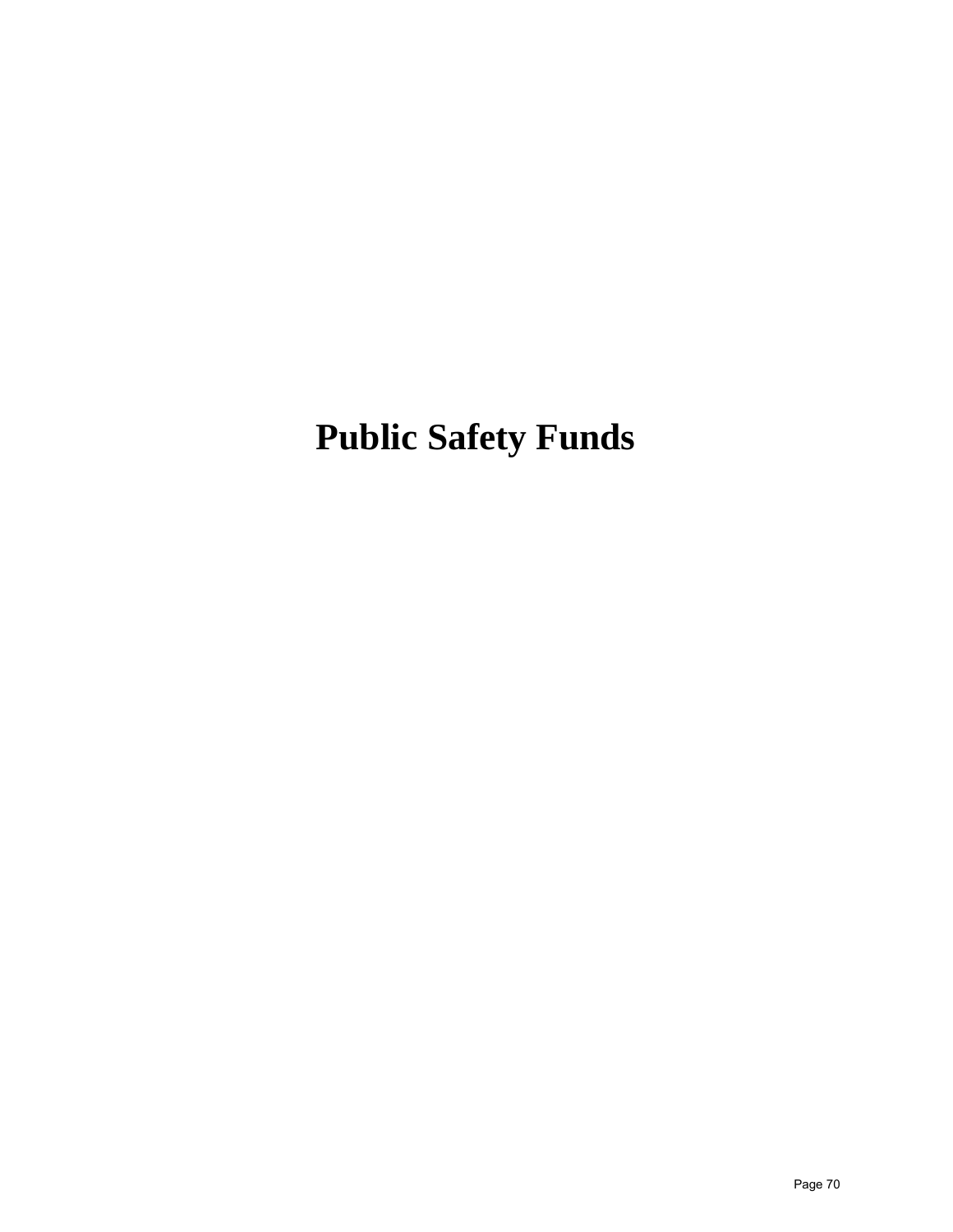# **City of Chickasha Annual Budget FY 2018-19 Emergency Medical Service Fund - Summary**

| <b>Account</b><br>No. | <b>Description</b>                | FY 16-17<br><b>Actual</b>                | FY 17-18<br><b>Budget</b> | FY 17-18<br><b>Estimate</b> | FY 18-19<br><b>Budget</b> |
|-----------------------|-----------------------------------|------------------------------------------|---------------------------|-----------------------------|---------------------------|
|                       | Fund Balance - July 1             | 254,915                                  | 205,715                   | 202,495                     | 307,867                   |
| 4030                  | <b>EMS Fees:</b>                  |                                          |                           |                             |                           |
| 4030-001              | <b>Ambulance Collections</b>      | 1,339,348                                | 1,448,000                 | 1,500,000                   | 1,500,000                 |
| 4030-002              | 522 Board (EMS Contract)          | 388,017                                  | 381,300                   | 381,300                     | 386,500                   |
| 4030-005              | <b>EMS Subscriptions</b>          | 28,770                                   | 28,000                    | 28,000                      | 28,000                    |
|                       | <b>EMS Fees Total</b>             | 1,756,135                                | 1,857,300                 | 1,909,300                   | 1,914,500                 |
| 4300-055              | Ambulance Replacement - 522 Board | 325,138                                  |                           |                             |                           |
|                       | Equipment - 522 Board             | 46,107                                   | 20,000                    | 20,000                      | 90,000                    |
| 4600-001              | Interest Income                   | 102<br>-------------                     | 100<br>-------------      | 100<br>-------------        | 100                       |
|                       | <b>Revenue Total</b>              | 2,127,482<br>==========                  | 1,877,400<br>==========   | 1,929,400<br>==========     | 2,004,600<br>==========   |
| 5000                  | <b>Expenditures</b>               |                                          |                           |                             |                           |
| 5100                  | <b>Personnel Cost</b>             | 1,532,977                                | 1,649,100                 | 1,647,542                   | 1,619,000                 |
| 5200                  | Maintenance and Operations        | 137,260                                  | 138,600                   | 90,115                      | 109,000                   |
| 5300                  | Other Services and Charges        | 77,945                                   | 80,100                    | 78,271                      | 78,900                    |
| 5500                  | <b>Transfers to Other Funds</b>   | $\overline{\phantom{a}}$                 | 5,600                     | 5,600                       | 5,400                     |
| 6000                  | Capital Equipment/Projects        | 431,720                                  | 20,000                    | 2,500                       | 20,000                    |
|                       | <b>Expenditure Total</b>          | -------------<br>2,179,902<br>========== | 1,893,400                 | 1,824,028<br>=========      | 1,832,300                 |
|                       | <b>Surplus (Shortfall)</b>        | (52, 420)                                | (16,000)                  | 105,372                     | 172,300                   |
|                       | Fund Balance - June 30            | 202,495                                  | 189,715                   | 307,867                     | 480,167                   |
|                       |                                   |                                          |                           |                             |                           |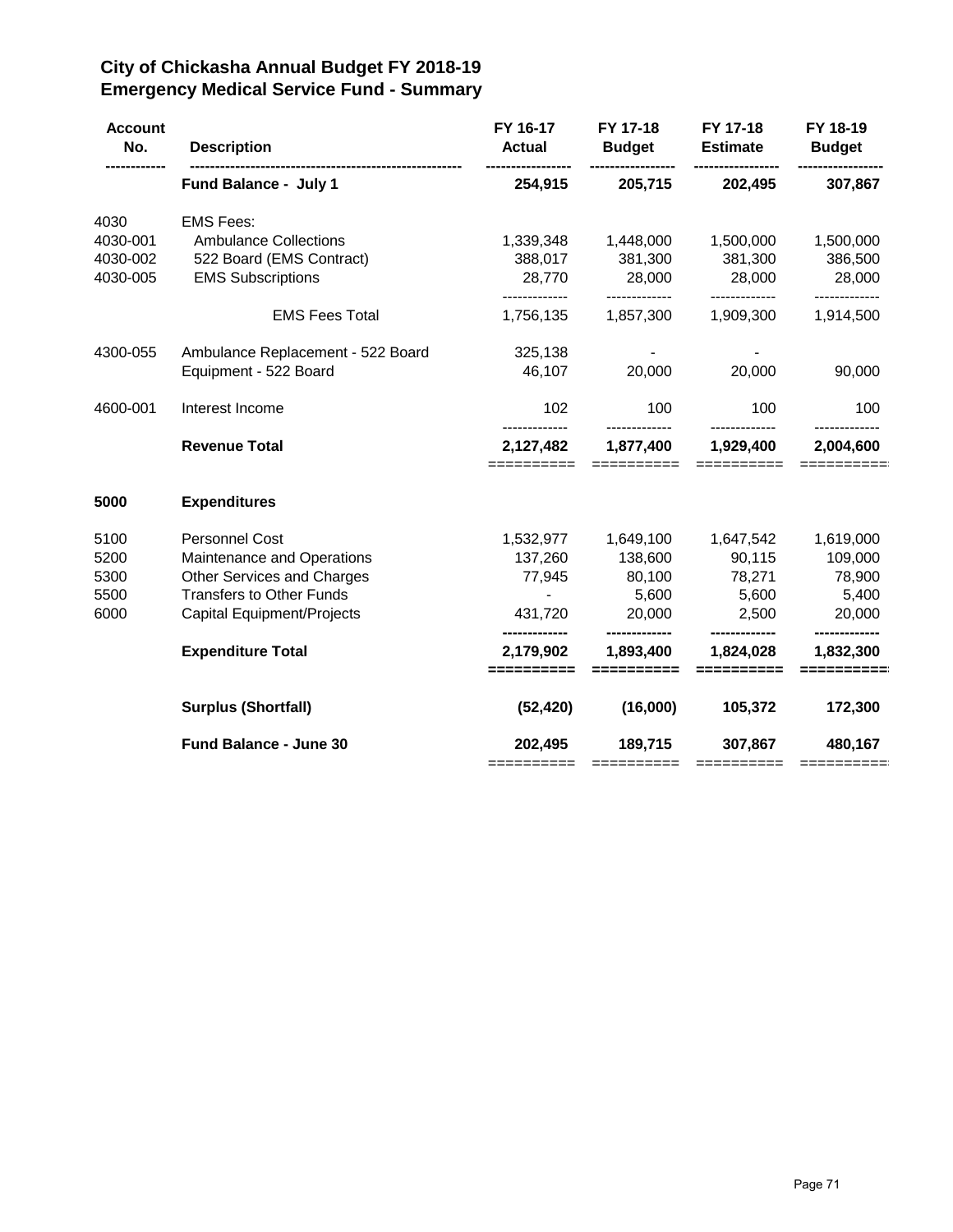#### **City of Chickasha Annual Budget FY 2018-19 Emergency Medical Service Fund**

| Account<br>No.       | <b>Description</b>                                                              | FY 16-17<br>Actual       | FY 17-18<br><b>Budget</b> | FY 17-18<br>Estimate                      | FY 18-19<br><b>Budget</b> |
|----------------------|---------------------------------------------------------------------------------|--------------------------|---------------------------|-------------------------------------------|---------------------------|
| 5100                 | <b>Personnel Cost</b>                                                           |                          |                           |                                           |                           |
| 5101-001             | Salaries                                                                        | 996,613                  | 962,400                   | 938,342                                   | 1,000,000                 |
| 5101-003             | Overtime                                                                        | 110,060                  | 100,000                   | 120,000                                   | 105,000                   |
| 5101-004             | Payout Comp Time                                                                | 2,963                    | 3,500                     | 8,000                                     | 3,500                     |
| 5101-005             | <b>FLSA</b>                                                                     | 53,663                   | 50,000                    | 50,000                                    | 50,000                    |
| 5101-006             | <b>Compensated Absences</b>                                                     | 5,700                    | 9,500                     | 9,500                                     | 5,700                     |
| 5102-001             | Fire Pension                                                                    | 141,876                  | 146,400                   | 146,400                                   | 146,400                   |
| 5102-003<br>5102-004 | <b>Municipal Pension</b><br><b>FICA</b>                                         | 37,774                   | 1,000                     | 1,000                                     | 1,000                     |
| 5102-005             | Medicare Tax                                                                    | 15,770                   | 15,400                    | 15,400                                    | 16,600                    |
| 5103-002             | Uniform Allowance                                                               | 16,500                   | 16,500                    | 16,500                                    | 16,500                    |
| 5103-010             | Kelly (Buy Back)                                                                | 7,089                    | 5,000                     | 6,000                                     | 6,000                     |
| 5103-011             | Uniform Purchase/Replacement                                                    | $\blacksquare$           | 400                       | 250                                       | 400                       |
| 5103-012             | Drug and alcohol testing                                                        | $\sim$                   | 100                       | 50                                        | $\blacksquare$            |
| 5104-001             | Personnel Physicals                                                             | 1,771                    | 2,000                     | 2,700                                     | 3,000                     |
| 5104-002             | Health insurance                                                                | 40,000                   | 206,400                   | 204,000                                   | 164,400                   |
| 5104-003             | <b>Workers Compensation</b>                                                     | 103,000                  | 129,400                   | 129,400                                   | 100,500                   |
| 5104-005             | Employee assistance program                                                     | 198                      | 1,100                     | $\overline{\phantom{a}}$<br>------------- | $\overline{\phantom{0}}$  |
|                      | <b>Total Personnel Cost</b>                                                     | 1,532,977                | 1,649,100                 | 1,647,542                                 | 1,619,000                 |
| 5200                 | <b>Maintenance and Operations</b>                                               |                          |                           |                                           |                           |
| 5201-001             | <b>Office Supplies</b>                                                          | 2,905                    | 2,800                     | 1,500                                     | 1,500                     |
| 5201-002<br>5201-004 | Forms/Printing<br><b>Janitorial Supplies</b>                                    | 300<br>889               | 300<br>1,000              | 1,000                                     | 150<br>1,000              |
| 5201-006             | <b>Medical Supplies</b>                                                         | 39,712                   | 41,000                    | 30,000                                    | 35,000                    |
| 5201-009             | Food for Humans                                                                 | 53                       | 300                       | $\blacksquare$                            |                           |
| 5201-010             | Safety Apparel                                                                  | $\blacksquare$           | 400                       | $\blacksquare$                            | 400                       |
| 5201-026             | Compressed Gas (Oxygen)                                                         | 1,858                    | 2,400                     | 2,000                                     | 2,400                     |
| 5202-001             | Gas, fuels and oils                                                             | 29,216                   | 31,500                    | 31,500                                    | 30,000                    |
| 5202-002             | Automobiles and Truck Maintenance                                               | 16,715                   | 20,000                    | 6,500                                     | 15,000                    |
| 5202-006             | <b>Communications System Maintenance</b>                                        | 490                      | 400                       | $\blacksquare$                            | 400                       |
| 5202-007             | <b>Computer Maintenance</b>                                                     | $\overline{\phantom{a}}$ | $\overline{\phantom{a}}$  |                                           | $\overline{\phantom{a}}$  |
| 5202-010             | <b>Tires and Wheels</b>                                                         | 3,746                    | 4,300                     | 2,500                                     | 2,500                     |
| 5205-001<br>5206-007 | <b>Building and Grounds Maintenance</b>                                         | 8,523<br>10,449          | 3,200<br>6,100            | 600<br>2,000                              | 1,000<br>2,000            |
| 5208-004             | Cellular/pager service<br><b>Bank charges</b>                                   | 34                       | ٠                         | $\blacksquare$                            | $\overline{\phantom{a}}$  |
| 5208-006             | Reimbursement of Overpayments                                                   | 8,352                    | 10,000                    | 2,500                                     | 5,000                     |
| 5208-014             | Turnpike tolls/pike pass                                                        | 2,104                    | 2,500                     | 2,000                                     | 2,000                     |
| 5209-001             | <b>Travel Expense</b>                                                           | 113                      | 100                       | 15                                        | 100                       |
| 5209-002             | Mileage                                                                         | 100                      | 100                       | $\blacksquare$                            | ÷.                        |
| 5211-001             | Seminar - Registration                                                          | 2,050                    | 2,000                     | 500                                       | 1,000                     |
| 5211-002             | <b>Educational Courses</b>                                                      | 8,799                    | 9,400                     | 7,000                                     | 9,000                     |
| 5211-003             | <b>Membership Dues</b>                                                          | 210                      | 400                       | 400                                       | 250                       |
| 5211-004             | Subscriptions                                                                   | 88                       | 100                       | $\overline{\phantom{a}}$                  | 100                       |
| 5211-005             | <b>Books and Periodicals</b>                                                    | 554                      | 300                       | 100                                       | 200                       |
|                      | <b>Total Maintenance and Operations</b>                                         | 137,260                  | 138,600                   | 90,115                                    | 109,000                   |
| 5300<br>5301-002     | <b>Other Services and Charges:</b><br>Legal Fees                                | $\overline{\phantom{a}}$ |                           |                                           | $\overline{\phantom{a}}$  |
| 5302-018             | Defibrillator Service Contract                                                  | 3,271                    | 3,900                     | 3,271                                     | 3,900                     |
| 5302-019             | Computer Software (EMS report) Service                                          | $\sim$                   | 1,200                     | $\sim$                                    | $\overline{\phantom{a}}$  |
| 5302-020             | <b>EMS Billing Services</b>                                                     | 71,308                   | 72,000                    | 72,000                                    | 72,000                    |
| 5302-029             | Cots-Ambulance - Service Contract                                               | 3,366                    | 3,000<br>---------        | 3,000                                     | 3,000                     |
|                      | <b>Total Other Services and Charges</b>                                         | 77,945                   | 80,100                    | 78,271                                    | 78,900                    |
| 5500                 | <b>Transfers to Other Funds:</b>                                                |                          |                           |                                           |                           |
| 5500-019             | Combined Insurance Fund-Prop/Liab                                               |                          | 5,600                     | 5,600                                     | 5,400                     |
|                      | <b>Total Transfers to Other Funds</b>                                           |                          | 5,600                     | 5,600                                     | 5,400                     |
| 6000<br>6300         | <b>Capital Equipment/Projects</b><br>Equipment/Miscellaneous:<br>Miscellaneous: |                          |                           |                                           |                           |
| 6300-001             | 1. EMS Equipment                                                                | 46,020                   | 20,000                    | 2,500                                     | 20,000                    |
| 6300-019             | ADP (computers)                                                                 |                          | $\overline{\phantom{0}}$  | $\overline{\phantom{a}}$                  |                           |
| 6300-060             | Ambulance Replacement                                                           | 385,700<br>              | ٠                         |                                           | $\overline{\phantom{m}}$  |
|                      | <b>Total Capital Equipment/Projects</b>                                         | 431,720                  | 20,000                    | 2,500                                     | 20,000                    |
|                      | <b>Expenditure Total</b>                                                        | 2,179,902<br>=========   | 1,893,400<br>=========    | 1,824,028<br>=========                    | 1,832,300<br>:=======     |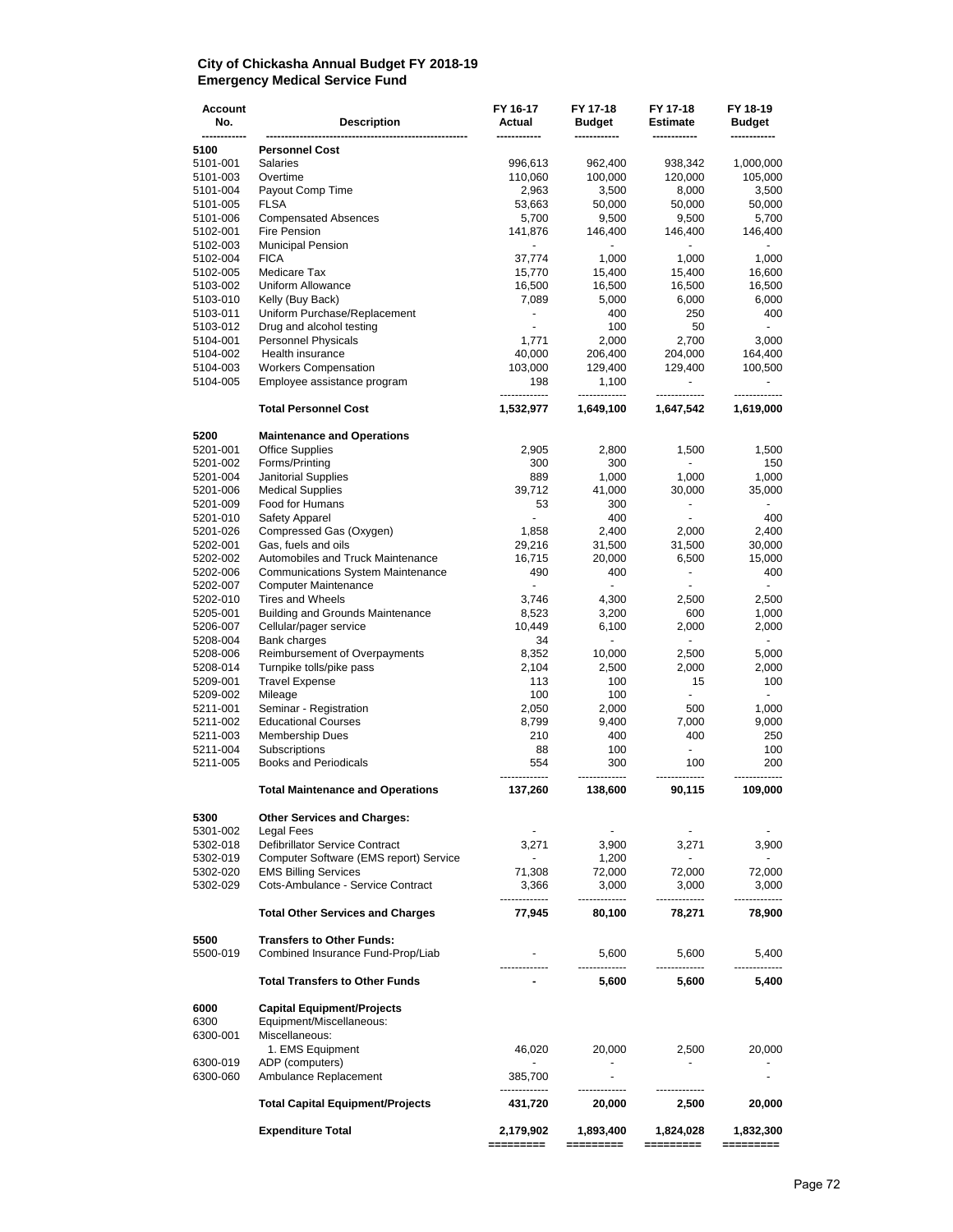### **City of Chickasha Annual Budget FY 2018-19 Emergency 911 Fund 27-27**

| <b>Account</b><br>No. | <b>Description</b>                                               | FY 16-17<br><b>Actual</b> | FY 17-18<br><b>Budget</b>                                                                                                                                                                                                                                                                                                                                                                                                                                                                         | FY 17-18<br><b>Estimate</b> | FY 18-19<br><b>Budget</b> |
|-----------------------|------------------------------------------------------------------|---------------------------|---------------------------------------------------------------------------------------------------------------------------------------------------------------------------------------------------------------------------------------------------------------------------------------------------------------------------------------------------------------------------------------------------------------------------------------------------------------------------------------------------|-----------------------------|---------------------------|
|                       | Fund Balance - July 1                                            | 739,626                   | 606,487                                                                                                                                                                                                                                                                                                                                                                                                                                                                                           | 260,662                     | 200,139                   |
| 4000                  | <b>Revenues:</b>                                                 |                           |                                                                                                                                                                                                                                                                                                                                                                                                                                                                                                   |                             |                           |
| 4110                  | $E-911:$                                                         |                           |                                                                                                                                                                                                                                                                                                                                                                                                                                                                                                   |                             |                           |
| 4110-001              | Collections-Chickasha                                            | 131,675                   | 140,000                                                                                                                                                                                                                                                                                                                                                                                                                                                                                           | 140,000                     | 140,000                   |
| 4600-001              | Interest Income                                                  | 650<br>-------------      | 600<br>-------------                                                                                                                                                                                                                                                                                                                                                                                                                                                                              | 600<br>-------------        | 600<br>-------------      |
|                       | <b>Revenue Total</b>                                             | 132,325<br>==========     | 140,600<br>$\begin{array}{cccccccccc} \multicolumn{2}{c}{} & \multicolumn{2}{c}{} & \multicolumn{2}{c}{} & \multicolumn{2}{c}{} & \multicolumn{2}{c}{} & \multicolumn{2}{c}{} & \multicolumn{2}{c}{} & \multicolumn{2}{c}{} & \multicolumn{2}{c}{} & \multicolumn{2}{c}{} & \multicolumn{2}{c}{} & \multicolumn{2}{c}{} & \multicolumn{2}{c}{} & \multicolumn{2}{c}{} & \multicolumn{2}{c}{} & \multicolumn{2}{c}{} & \multicolumn{2}{c}{} & \multicolumn{2}{c}{} & \multicolumn{2}{c}{} & \mult$ | 140,600<br>==========       | 140,600<br>==========     |
| 5000                  | <b>Expenditures:</b>                                             |                           |                                                                                                                                                                                                                                                                                                                                                                                                                                                                                                   |                             |                           |
| 5200                  | Maintenance and Operations:                                      |                           |                                                                                                                                                                                                                                                                                                                                                                                                                                                                                                   |                             |                           |
| 5202-006              | <b>Communication System Maintenance</b>                          | 439                       | 1,000                                                                                                                                                                                                                                                                                                                                                                                                                                                                                             | 824                         | 1,000                     |
| 5206-001              | Telephone (T-1 line for Comm. Center)                            | 14,789                    | 15,500                                                                                                                                                                                                                                                                                                                                                                                                                                                                                            | 15,500                      | 15,500                    |
| 5206-003              | Electricity (storm sirens)                                       | 1,061                     | 1,100                                                                                                                                                                                                                                                                                                                                                                                                                                                                                             | 3,000                       | 3,000                     |
| 5209-001              | <b>Travel Expense</b>                                            |                           | 500                                                                                                                                                                                                                                                                                                                                                                                                                                                                                               | 1,392                       | 500                       |
| 5211-001              | Seminar - Registration                                           | 2,967                     | 1,700                                                                                                                                                                                                                                                                                                                                                                                                                                                                                             | 809                         | 1,500                     |
|                       | <b>Training Materials</b>                                        |                           |                                                                                                                                                                                                                                                                                                                                                                                                                                                                                                   |                             |                           |
|                       | <b>Total Maintenance and Operations</b>                          | ---------<br>19,256       | -------------<br>19,800                                                                                                                                                                                                                                                                                                                                                                                                                                                                           | -------------<br>21,525     | ----------<br>21,500      |
| 5300                  | Other Services and Charges:                                      |                           |                                                                                                                                                                                                                                                                                                                                                                                                                                                                                                   |                             |                           |
| 5301                  | <b>Operational Contracts:</b>                                    |                           |                                                                                                                                                                                                                                                                                                                                                                                                                                                                                                   |                             |                           |
| 5301-006              | Southwestern Bell Telephone                                      | 21,529                    | 19,600                                                                                                                                                                                                                                                                                                                                                                                                                                                                                            | 19,600                      | 19,600                    |
| 5301-010              | Siren Maintenance Computer Access                                |                           | 600                                                                                                                                                                                                                                                                                                                                                                                                                                                                                               | 600                         | 600                       |
| 5302                  | Service Contracts:                                               |                           |                                                                                                                                                                                                                                                                                                                                                                                                                                                                                                   |                             |                           |
| 5302-003              | <b>Computer Systems</b>                                          | 37,791                    | 35,000                                                                                                                                                                                                                                                                                                                                                                                                                                                                                            | 35,000                      | 35,000                    |
| 5302-019-1            | Computer Software - Code Red                                     | 5,000                     | 5,000                                                                                                                                                                                                                                                                                                                                                                                                                                                                                             |                             |                           |
|                       | <b>Total Other Services and Charges</b>                          | 64,320                    | 60,200                                                                                                                                                                                                                                                                                                                                                                                                                                                                                            | 55,200                      | 55,200                    |
|                       |                                                                  |                           |                                                                                                                                                                                                                                                                                                                                                                                                                                                                                                   |                             |                           |
| 6000                  | Capital Equipment/Projects:                                      |                           |                                                                                                                                                                                                                                                                                                                                                                                                                                                                                                   |                             |                           |
| 6300-022              | Communications Equipment/911 System<br>Fire/EMS EM Command Radio | 527,713                   | 125,000                                                                                                                                                                                                                                                                                                                                                                                                                                                                                           | 124,398                     | 150,000                   |
| 6300-023<br>6400-020  | <b>Central Dispatch Facility</b>                                 |                           |                                                                                                                                                                                                                                                                                                                                                                                                                                                                                                   |                             |                           |
|                       | <b>Total Capital Equipment/Projects</b>                          | 527,713                   | 125,000                                                                                                                                                                                                                                                                                                                                                                                                                                                                                           | 124,398                     | 150,000                   |
|                       |                                                                  |                           |                                                                                                                                                                                                                                                                                                                                                                                                                                                                                                   |                             |                           |
|                       | <b>Expenditure Total</b>                                         | 611,289<br>==========     | 205,000<br>==========                                                                                                                                                                                                                                                                                                                                                                                                                                                                             | 201,123<br>==========       | 226,700<br>==========     |
|                       | <b>Surplus (Shortfall)</b>                                       | (478, 964)                | (64, 400)                                                                                                                                                                                                                                                                                                                                                                                                                                                                                         | (60, 523)                   | (86, 100)                 |
|                       | Fund Balance - June 30                                           | 260,662                   | 542,087                                                                                                                                                                                                                                                                                                                                                                                                                                                                                           | 200,139                     | 114,039                   |
|                       |                                                                  | ==========                |                                                                                                                                                                                                                                                                                                                                                                                                                                                                                                   | ==========                  |                           |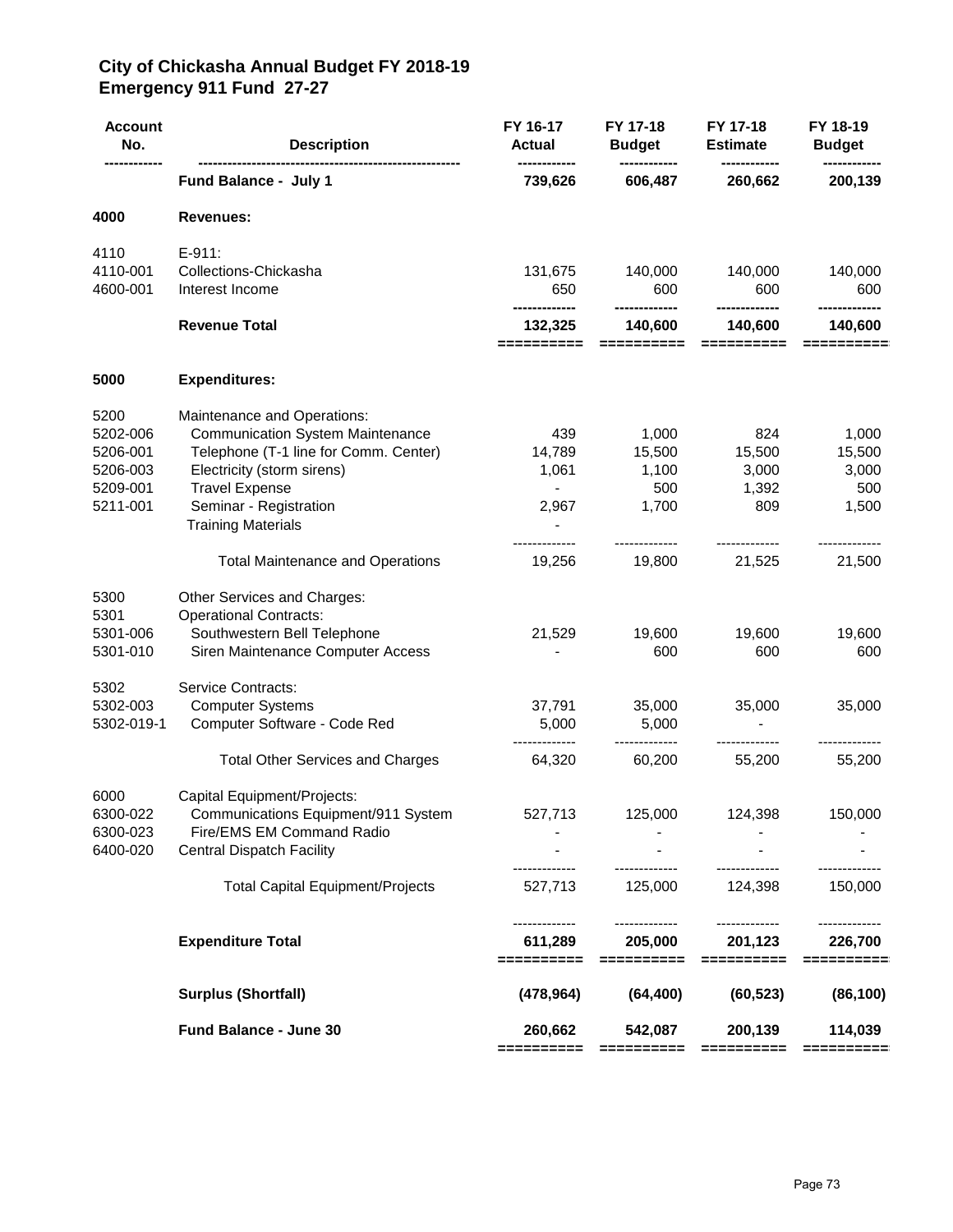# **City of Chickasha Annual Budget FY 2018-19 Fire-EMS Training Fund 28-28**

| <b>Account</b><br>No. | <b>Description</b>                                       | FY 16-17<br><b>Actual</b> | FY 17-18<br><b>Budget</b> | FY 17-18<br><b>Estimate</b> | FY 18-19<br><b>Budget</b> |
|-----------------------|----------------------------------------------------------|---------------------------|---------------------------|-----------------------------|---------------------------|
|                       | Fund Balance - July 1                                    | 1,198                     | 1,298                     | 1,287                       | 1,378                     |
| 4000                  | <b>Revenues:</b>                                         |                           |                           |                             |                           |
| 4500-023<br>4600-001  | <b>Police Bond Fund Transfer</b><br>Interest Income      | 88<br>1                   | 200                       | 90<br>1                     | 100<br>1                  |
|                       | <b>Revenue Total</b>                                     | 89                        | 200                       | 91                          | 101                       |
| 5000                  | <b>Expenditures:</b>                                     |                           |                           |                             |                           |
| 5200<br>5211-002      | Maintenance and Operations<br><b>Educational Courses</b> |                           |                           |                             |                           |
|                       | <b>Total Maintenance and Operations</b>                  |                           |                           |                             |                           |
|                       | <b>Expenditure Total</b>                                 |                           |                           |                             |                           |
|                       | <b>Surplus (Shortfall)</b>                               | 89                        | 200                       | 91                          | 101                       |
|                       | <b>Fund Balance - June 30</b>                            | 1,287<br>=========        | 1,498                     | 1,378                       | 1,479                     |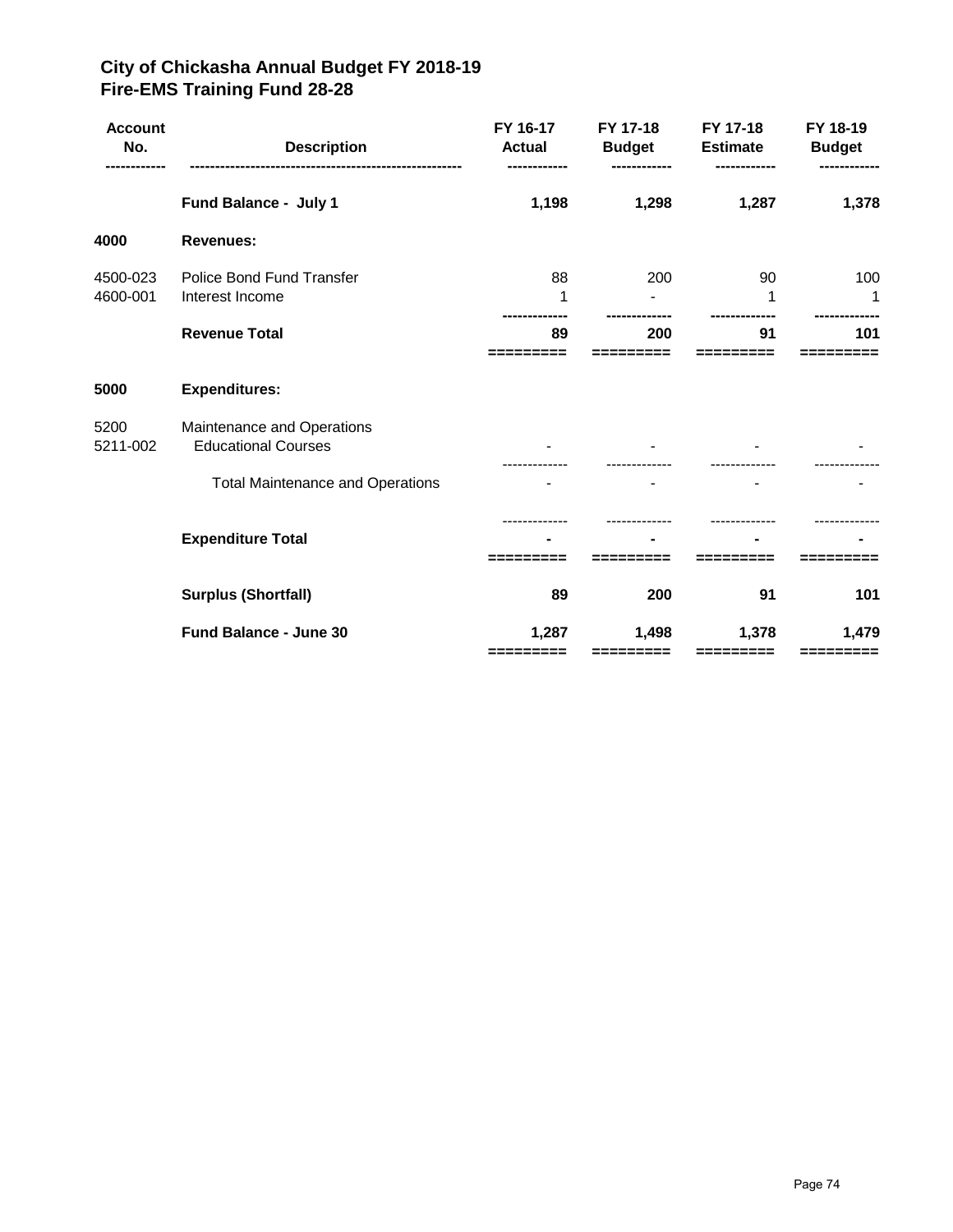# **City of Chickasha Annual Budget FY 2018-19 Police Training Fund 29-29**

| <b>Account</b><br>No. | <b>Description</b>                      | FY 16-17<br>Actual<br>------------   | FY 17-18<br><b>Budget</b><br>------------ | FY 17-18<br><b>Estimate</b><br>------------ | FY 18-19<br><b>Budget</b><br>------------ |
|-----------------------|-----------------------------------------|--------------------------------------|-------------------------------------------|---------------------------------------------|-------------------------------------------|
|                       | Fund Balance - July 1                   | 49,194                               | 40,394                                    | 42,983                                      | 25,124                                    |
| 4000                  | <b>Revenues:</b>                        |                                      |                                           |                                             |                                           |
| 4500-023              | Police Bond Fund Transfer               | 10,365                               | 12,000                                    | 12,000                                      | 12,000                                    |
| 4600-001              | Interest Income                         | 23<br>-------------                  | 100                                       | 22<br>-------------                         | 25                                        |
|                       | <b>Revenue Total</b>                    | 10,388<br>==========                 | 12,100<br>==========                      | 12,022<br>==========                        | 12,025                                    |
| 5000                  | <b>Expenditures:</b>                    |                                      |                                           |                                             |                                           |
| 5200                  | Maintenance and Operations:             |                                      |                                           |                                             |                                           |
| 5201-007              | Ammunition, Targets, etc.               | 4,060                                | 6,000                                     | 620                                         | 4,000                                     |
| 5201-014              | <b>Educational Supplies</b>             | 403                                  | 400                                       | $\sim 100$                                  | 400                                       |
| 5209-001              | <b>Travel Expense</b>                   | 3,315                                | 2,000                                     | 619                                         | 2,000                                     |
| 5211-001              | Seminar - Registration                  | 4,850                                | 5,000                                     | 2,642                                       | 2,000                                     |
| 5211-002              | <b>Educational Courses</b>              | 3,498                                | 2,500                                     | 25,000                                      | 2,500                                     |
| 5211-006              | <b>Teaching Materials</b>               | 1,422<br>---------                   | 1,000<br>-------------                    | 1,000<br>-------------                      | 1,000<br>-------------                    |
|                       | <b>Total Maintenance and Operations</b> | 17,548                               | 16,900                                    | 29,881                                      | 11,900                                    |
|                       | <b>Expenditure Total</b>                | -------------<br>17,548<br>========= | -------------<br>16,900<br>=========      | -------------<br>29,881<br>=========        | -------------<br>11,900<br>=========      |
|                       | <b>Surplus (Shortfall)</b>              | (7, 160)                             | (4,800)                                   | (17, 859)                                   | 125                                       |
|                       | Fund Balance - June 30                  | 42,034<br>==========                 | 35,594                                    | 25,124<br>=====================             | 25,249<br>$=$ = = = = = = = = =           |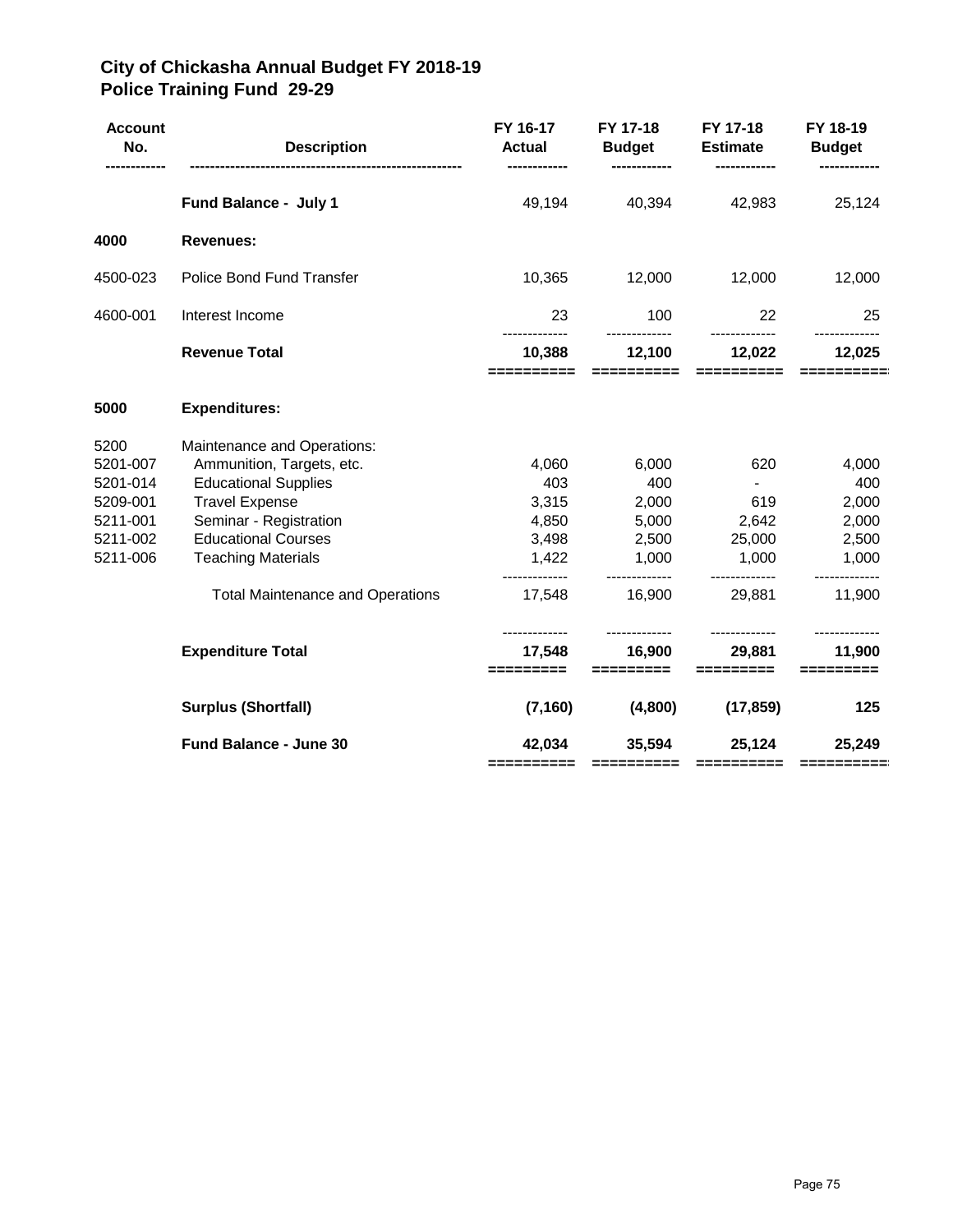# **City of Chickasha Annual Budget FY 2018-19 Police Bond Fund 64-03**

| <b>Account</b><br>No. | <b>Description</b>                                 | FY 16-17<br><b>Actual</b> | FY 17-18<br><b>Budget</b>                | FY 17-18<br><b>Estimate</b>              | FY 18-19<br><b>Budget</b> |
|-----------------------|----------------------------------------------------|---------------------------|------------------------------------------|------------------------------------------|---------------------------|
|                       | Fund Balance - July 1                              | 244,402                   | 132,100                                  | 261,063                                  | 274,016                   |
| 4000                  | <b>Revenues:</b>                                   |                           |                                          |                                          |                           |
| 4040-001              | <b>Citation Fees</b>                               | 164,754                   | 177,700                                  | 149,174                                  | 165,000                   |
| 4040-003              | Juvenile Offenders                                 | 57                        | 2,500                                    | 983                                      | 1,000                     |
| 4040-004              | <b>Incarceration Fees</b>                          | 2,762                     | 2,500                                    | 1,412                                    | 2,500                     |
| 4600-001              | Interest Income                                    | 99                        |                                          | 100                                      | 100                       |
|                       | <b>Revenue Total</b>                               | 167,672<br>==========     | 182,700<br>==========                    | 151,669<br>==========                    | 168,600<br>==========     |
| 5000                  | <b>Expenditures:</b>                               |                           |                                          |                                          |                           |
| 5200                  | Maintenance and Operations:                        |                           |                                          |                                          |                           |
| 5208-001              | <b>CLEET</b>                                       | 26,137                    | 40,000                                   | 16,604                                   | 28,500                    |
| 5208-004              | <b>Bank Charges</b>                                | 1,176                     | 1,300                                    | 1,204                                    |                           |
| 5208-012              | Payments/Refunds of Bonds                          |                           |                                          |                                          |                           |
| 5208-019              | Juvenile Programs                                  |                           |                                          |                                          |                           |
|                       | Interpreter                                        |                           |                                          |                                          |                           |
| 5209-001              | <b>Travel Expenses</b>                             |                           |                                          |                                          |                           |
| 5209-002              | Mileage                                            |                           |                                          |                                          |                           |
| 5211-001<br>5211-003  | Seminar-Registration (Judge)<br>Membership (Judge) |                           |                                          | 11,693                                   | 15,000                    |
|                       |                                                    |                           |                                          |                                          |                           |
|                       | <b>Total Maintenance and Operations</b>            | 27,313                    | 41,300                                   | 29,501                                   | 43,500                    |
| 5500                  | Transfer to Other Funds:                           |                           |                                          |                                          |                           |
| 5500-001              | <b>General Fund</b>                                | 105,134                   | 253,300                                  | 101,251                                  | 255,400                   |
| 5500-015              | Code Enforcement Fines - GF                        | 7,161                     | 8,000                                    | 579                                      | 8,000                     |
| 5500-013              | Police Training Fund                               | 11,315                    | 12,000                                   | 7,351                                    | 12,000                    |
| 5500-017              | Fire/EMS Training Fund                             | 88                        | 200                                      | 34                                       | 100                       |
|                       | <b>Total Transfers to Other Funds</b>              | 123,698                   | 273,500                                  | 109,215                                  | 275,500                   |
|                       | <b>Expenditure Total</b>                           | <br>151,011<br>========== | ---------------<br>314,800<br>========== | ---------------<br>138,716<br>========== | <br>319,000<br>========== |
|                       | <b>Surplus (Shortfall)</b>                         | 16,661                    | (132, 100)                               | 12,953                                   | (150, 400)                |
|                       | <b>Ending Fund Balance Jun 30</b>                  | 261,063                   | 0                                        | 274,016                                  | 123,616                   |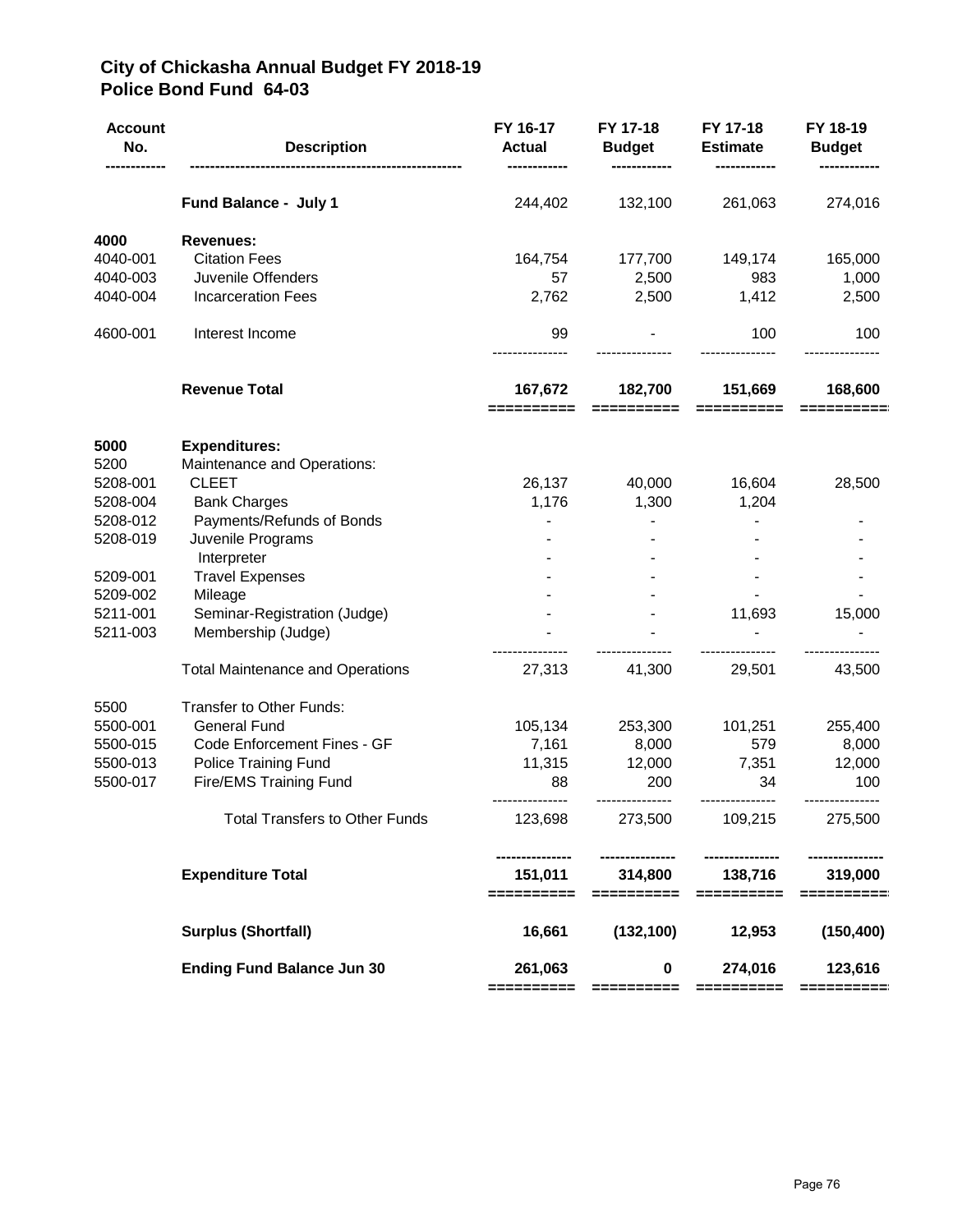# **Chickasha Municipal Airport Authority (CMAA) Funds**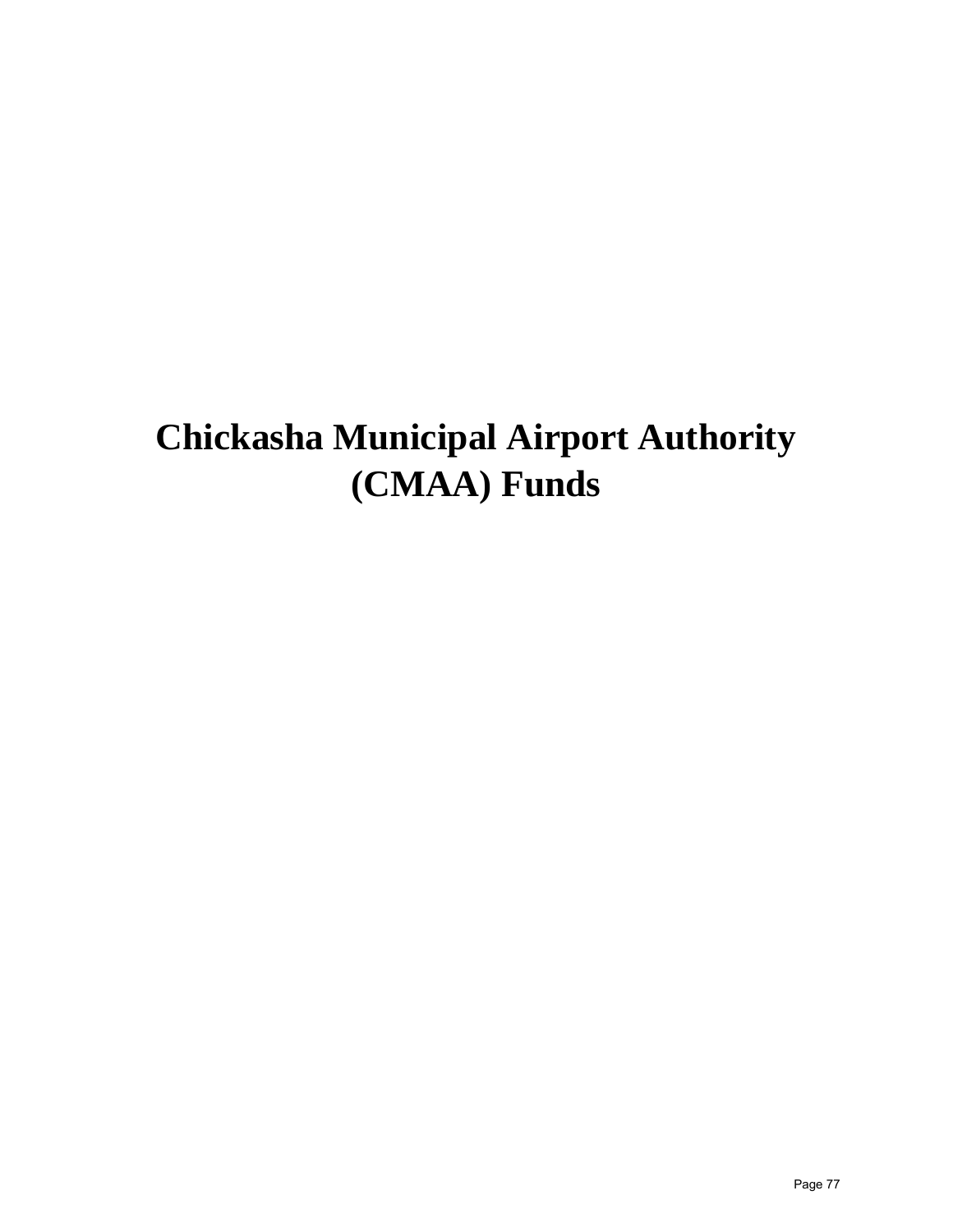# **City of Chickasha Annual Budget FY 2018-19 Airport Fund (CMAA) 39-39**

| <b>Account</b><br>No. | <b>Description</b>                | FY 16-17<br><b>Actual</b> | FY 17-18<br><b>Budget</b> | FY 17-18<br><b>Estimate</b> | FY 18-19<br><b>Budget</b> |
|-----------------------|-----------------------------------|---------------------------|---------------------------|-----------------------------|---------------------------|
|                       | Fund Balance - July 1             | 2,316,565                 | 1,296,965                 | 1,903,295                   | 1,881,592                 |
| 4000                  | <b>Revenues</b>                   |                           |                           |                             |                           |
| 4020                  | Rent                              |                           |                           |                             |                           |
| 4020-000              | Other                             |                           |                           |                             |                           |
| 4020-008              | Land/Airport                      | 12,952                    | 12,500                    | 12,500                      | 12,500                    |
| 4020-009              | Armory                            | $\overline{\phantom{a}}$  | $\sim$                    | $\blacksquare$              | 1                         |
| 4020-010              | Medi-flight                       | 7,500                     | 9,000                     | 9,000                       | 9,000                     |
| 4020-011              | Chickasha Wings                   | 6,050                     | 6,600                     | 6,600                       | 6,600                     |
|                       | <b>Central Planes</b>             | $\overline{\phantom{0}}$  | 14,400                    | $\overline{\phantom{a}}$    | $\overline{\phantom{a}}$  |
| 4020-015              | <b>Public Hangars</b>             | 60,142                    | 65,000                    | 60,000                      | 65,000                    |
| 4300                  | Grants:                           |                           |                           |                             |                           |
| 4300-010              | <b>OASC Airport Entitlement</b>   |                           |                           |                             |                           |
|                       | 5. 2016 AIP/FAA Road Project      | 126,571                   |                           |                             |                           |
|                       | 6.2015 AIP                        | 52,668                    |                           |                             |                           |
|                       | 7. 2017 AIP/FAA<br>Project        |                           | 162,000                   |                             |                           |
|                       | <b>Future AIP</b>                 |                           |                           |                             | 150,000                   |
| 4350                  | Oil & Gas:                        |                           |                           |                             |                           |
| 4350-003              | <b>Royalties</b>                  | 109,891                   | 25,000                    | 248,461                     | 25,000                    |
| 4350-005              | <b>Retail Sales:</b>              |                           |                           |                             |                           |
|                       | 1. Fuel                           | 98,786                    | 132,000                   | 184,736                     | 150,000                   |
| 4400-000              | Miscellaneous Revenues            | 4,682                     | 4,000                     | 4,000                       | 4,000                     |
| 4600-001              | Interest Income                   | 4,565                     | 3,000                     | 3,000                       | 3,000                     |
|                       | <b>Revenue Total</b>              | 483,807                   | 433,500                   | 528,297                     | 425,101                   |
|                       |                                   | =========                 | =========                 | =========                   | =======                   |
|                       | <b>Expenditures:</b>              |                           |                           |                             |                           |
| 5100                  | Personnel                         | 102,453                   | 125,600                   | 125,500                     | 103,800                   |
| 5200                  | Maintenance and Operations        | 228,376                   | 184,200                   | 189,700                     | 206,150                   |
| 5300                  | Other Services and Charges        | 457,663                   | 189,200                   | 5,900                       | 256,500                   |
| 5500                  | <b>Transfers to Other Funds</b>   | 50,550                    | 18,800                    | 50,400                      | 87,000                    |
| 6000                  | <b>Capital Equipment/Projects</b> | 58,035<br>                | 510,000<br>-------------  | 178,500<br>------------     | 1,095,000<br>------------ |
|                       | <b>Expenditure Total</b>          | 897,077<br>==========     | 1,027,800<br>==========   | 550,000<br>==========       | 1,748,450<br>==========   |
|                       | <b>Surplus (Shortfall)</b>        | (413, 270)                | (594, 300)                | (21, 703)                   | (1,323,349)               |
|                       | Fund Balance - June 30            | 1,903,295                 | 702,665                   | 1,881,592                   | 558,243                   |
|                       |                                   | ==========                | ==========                | ==========                  | ==========                |